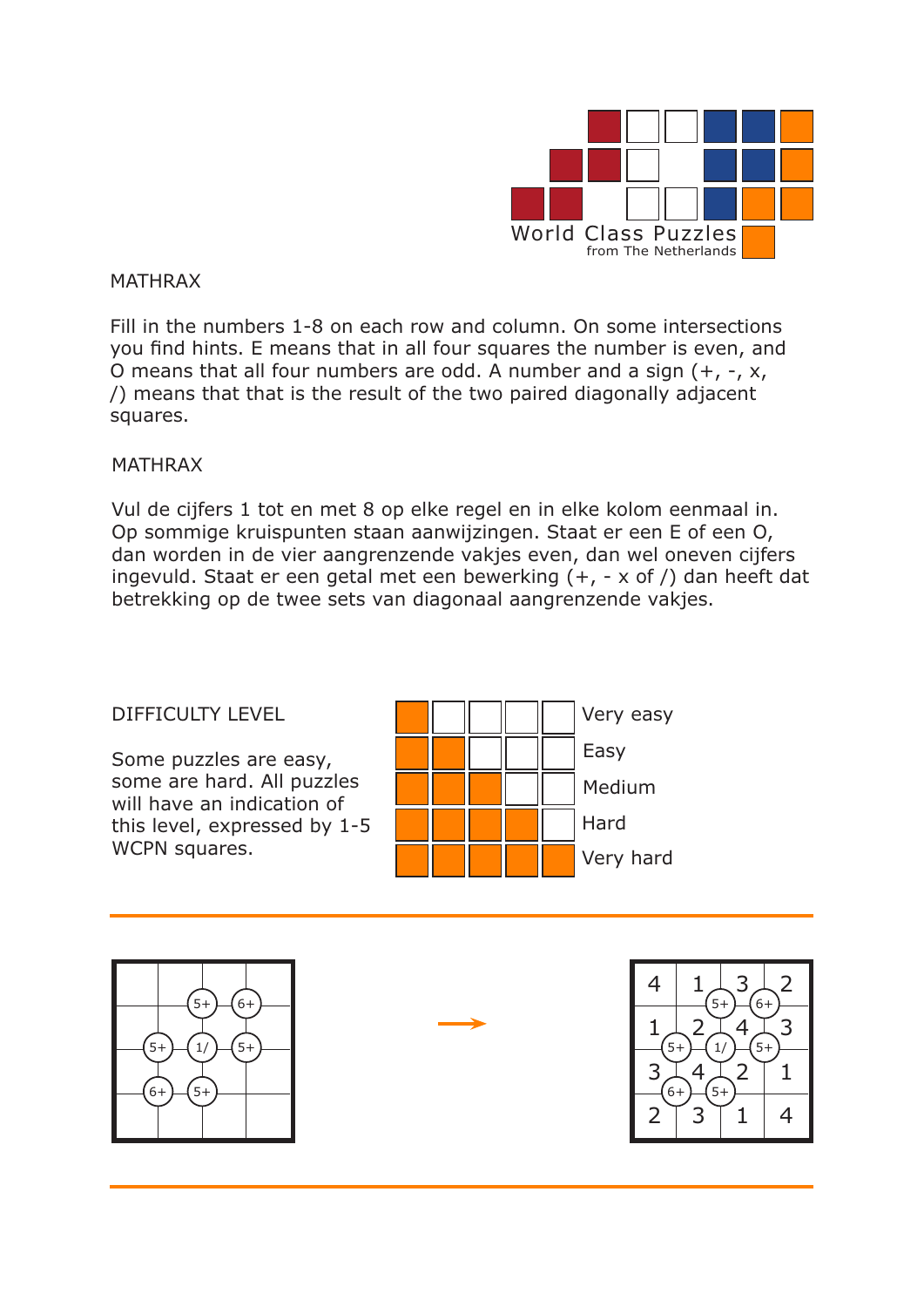# 1 20-06-2014





Hns

# 2 20-06-2014



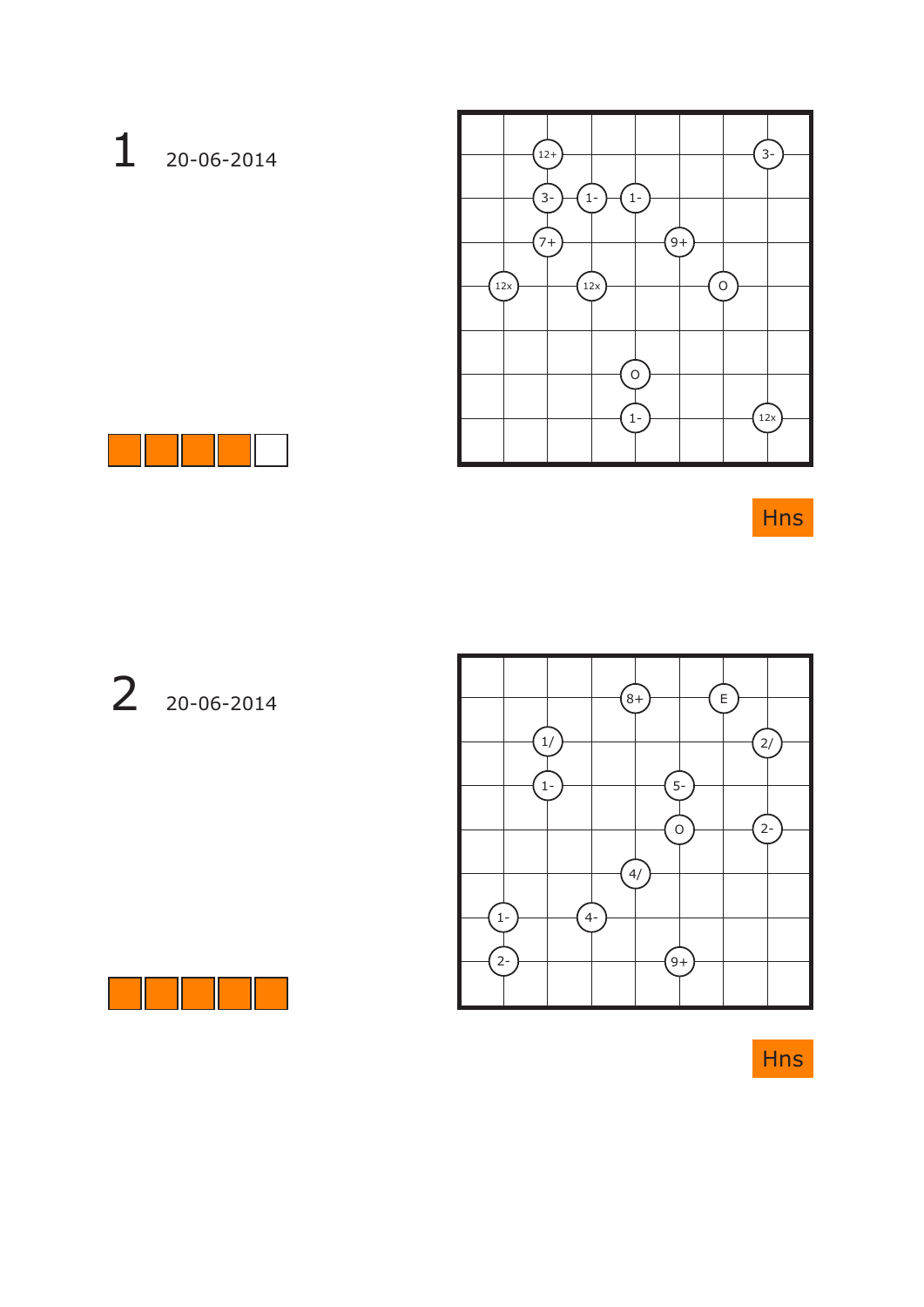### 3 13-10-2014



RS

### 4 13-10-2014



RS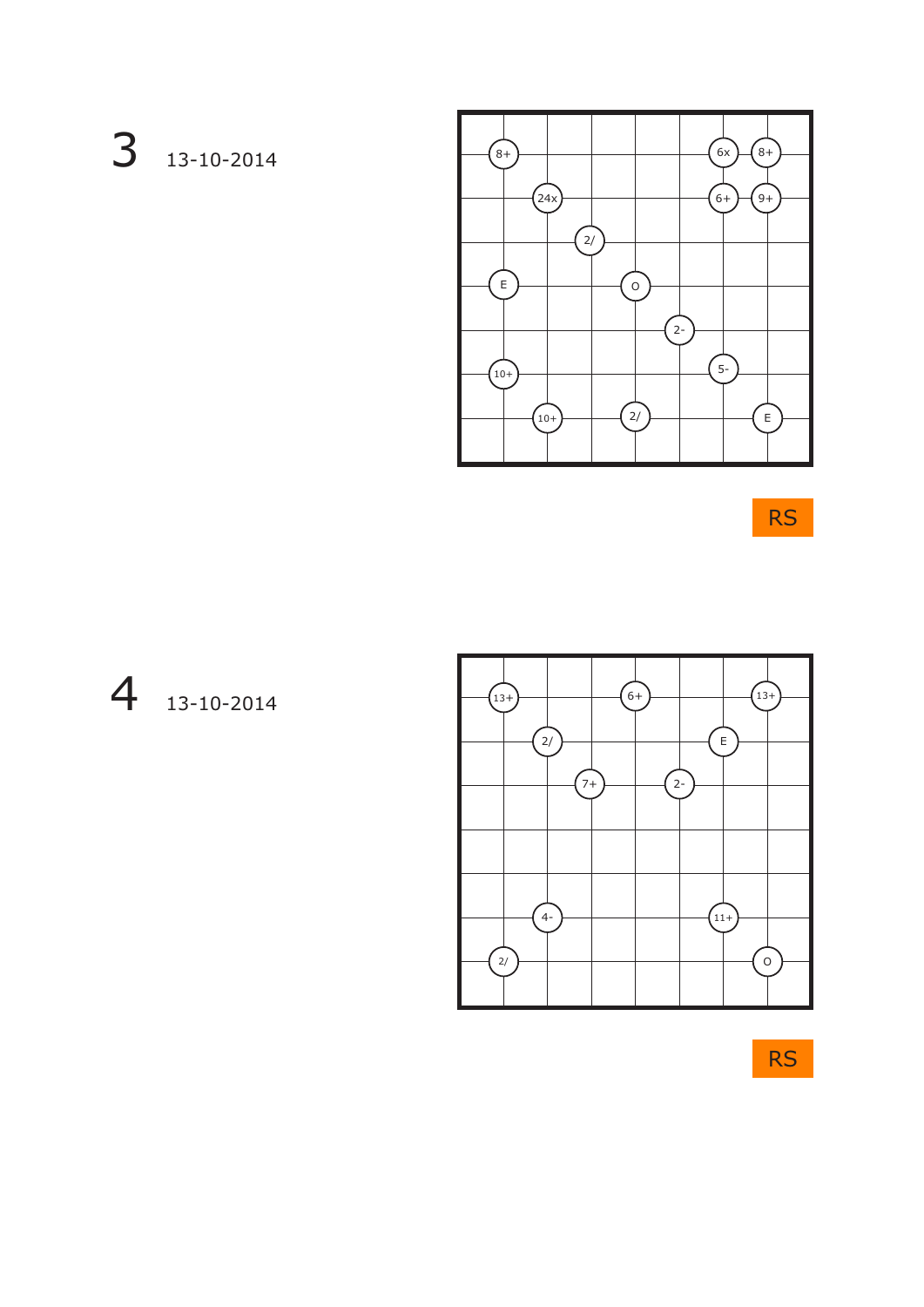# 5 07-12-2014





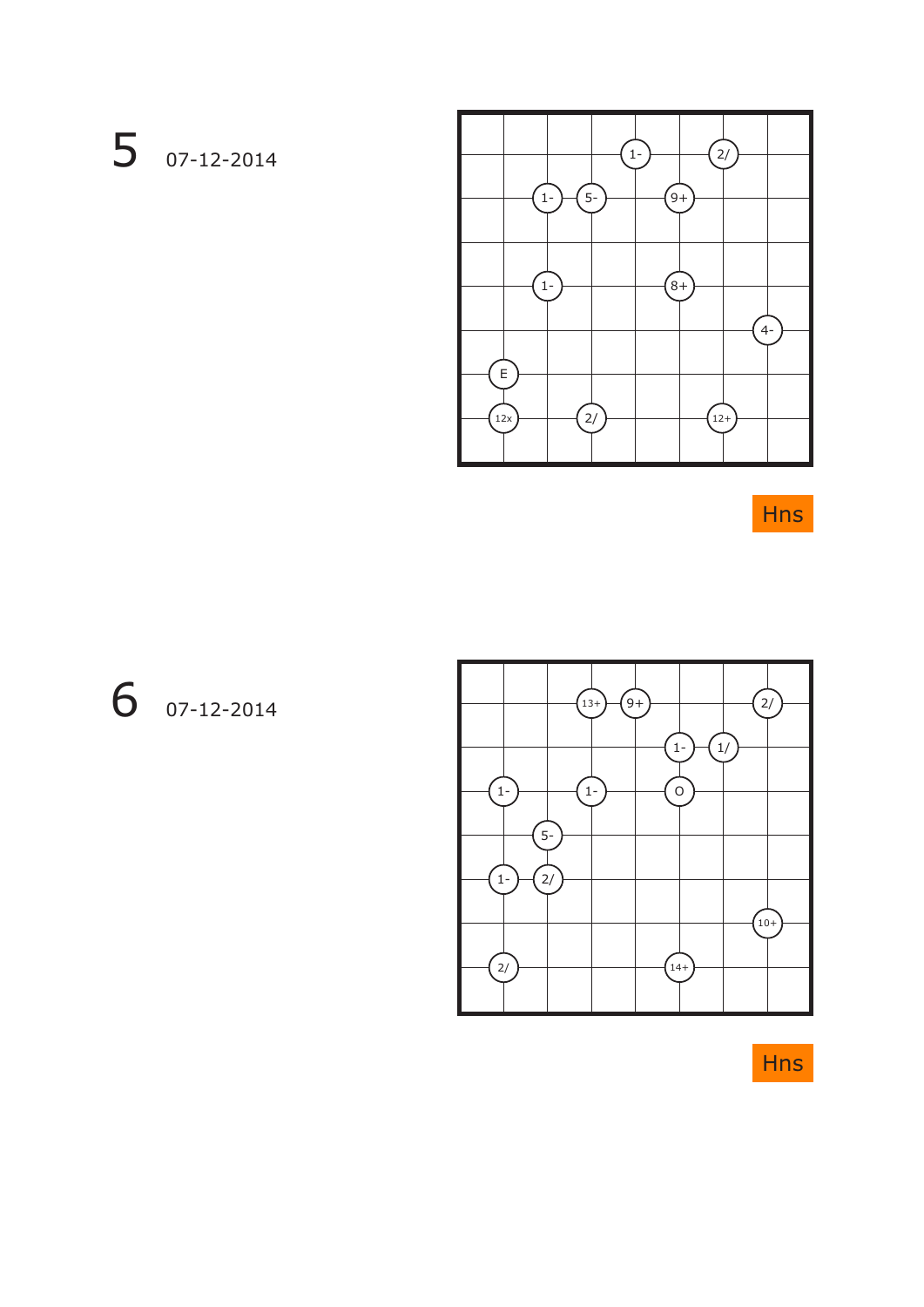



RS

8 15-12-2014



RS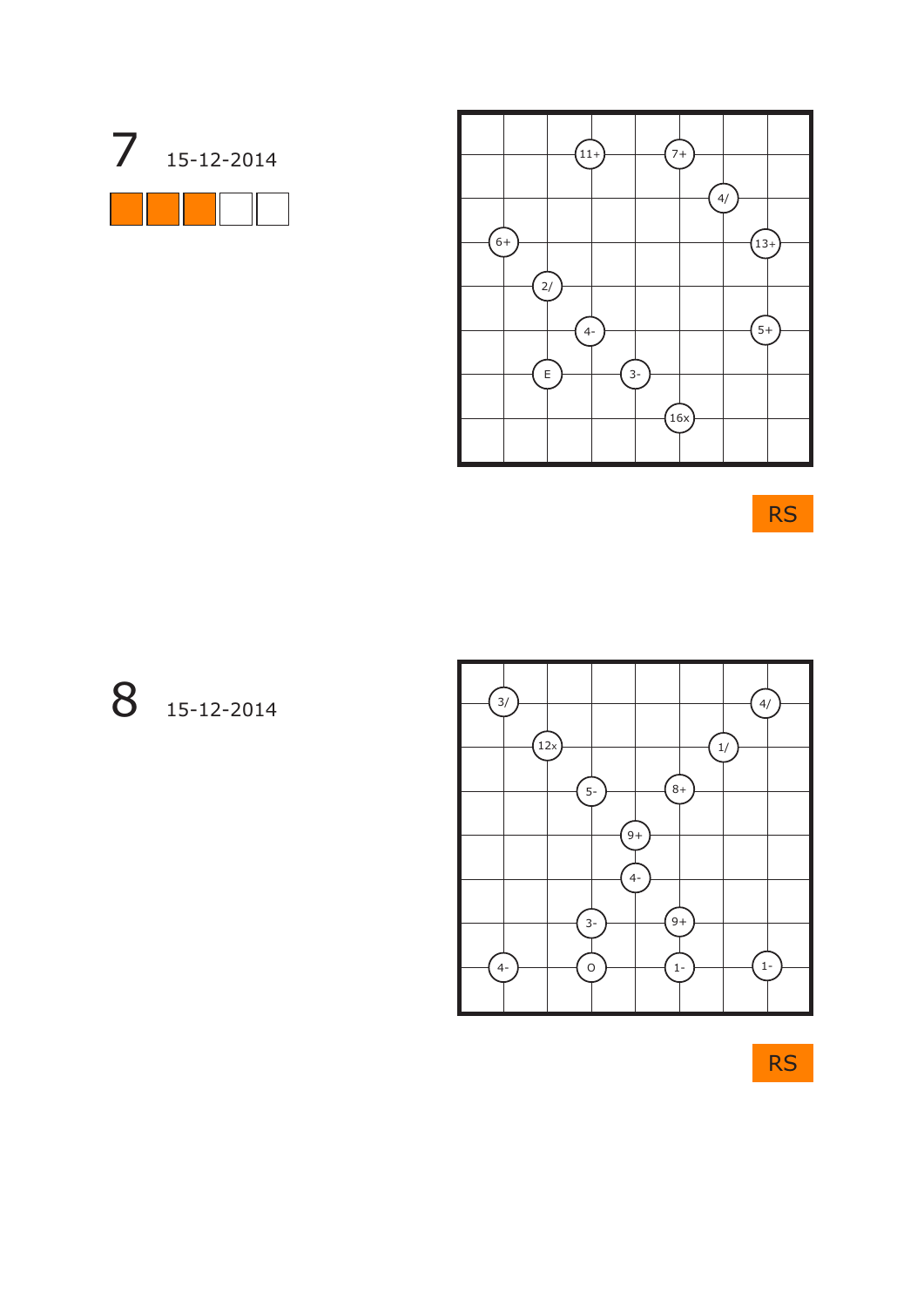# 9 09-01-2015



Hns

# 10 09-01-2015



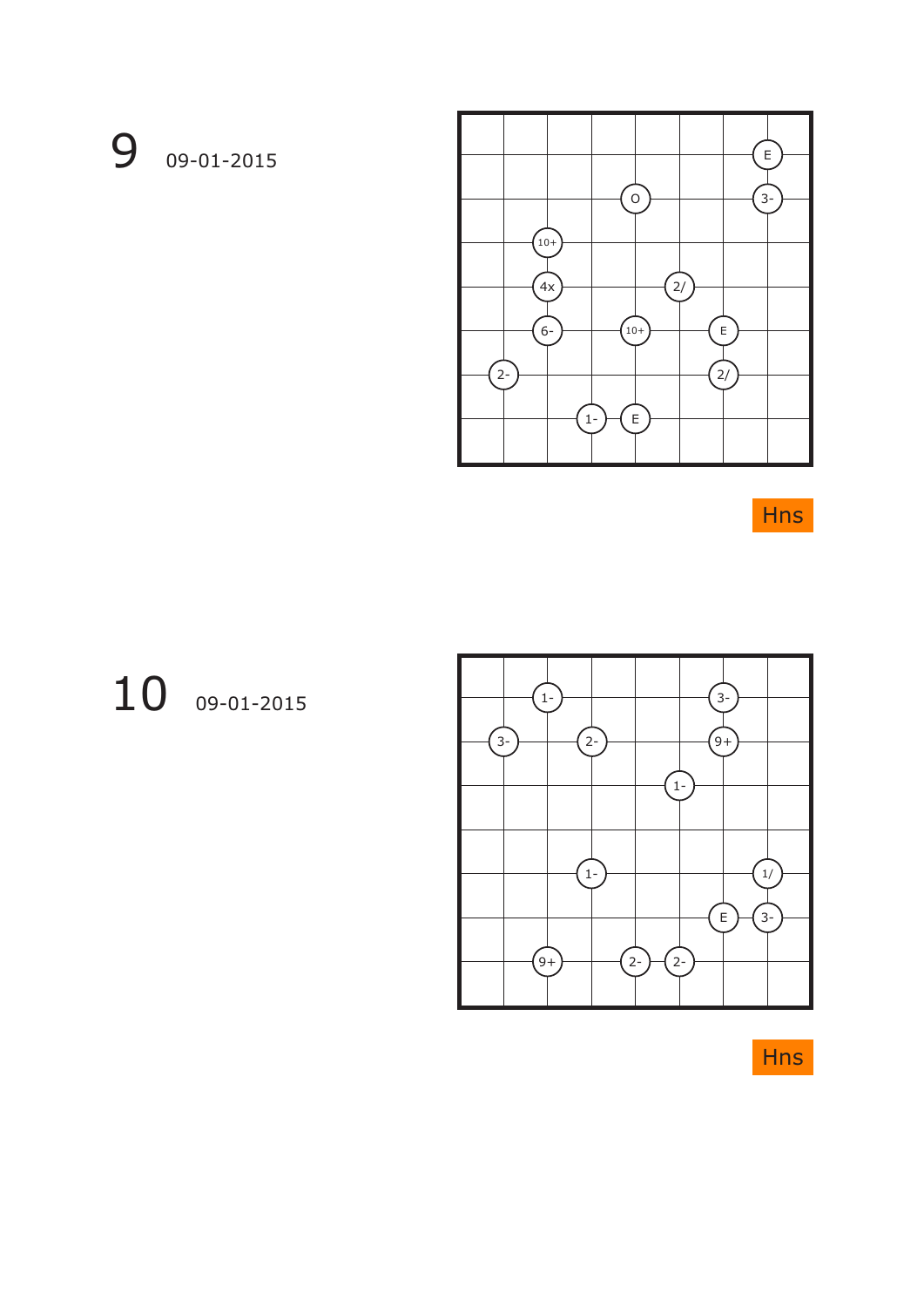# 11 23-03-2015



RS

# 12 23-03-2015



RS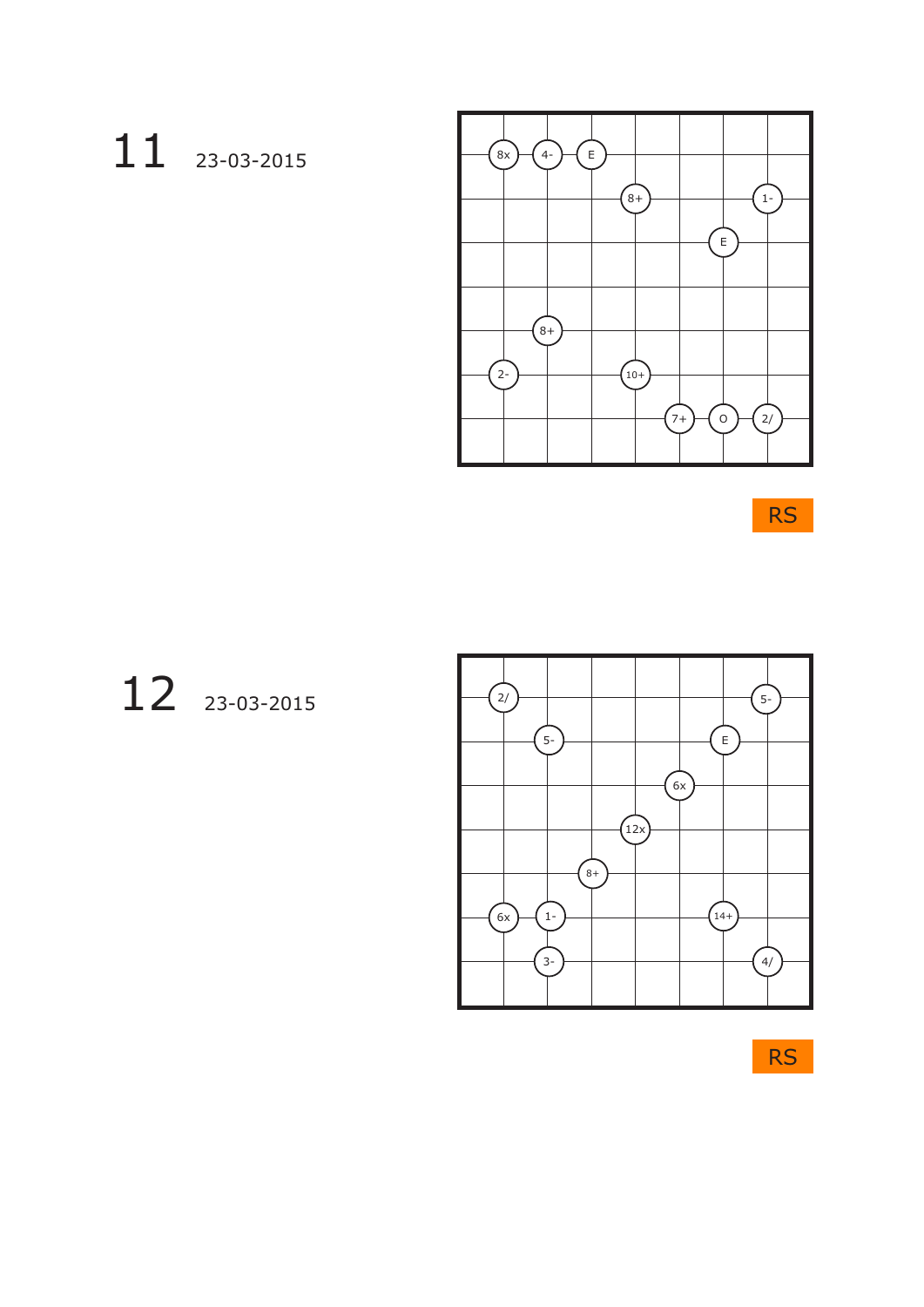# 13 06-05-2015



Hns

### 14 06-05-2015

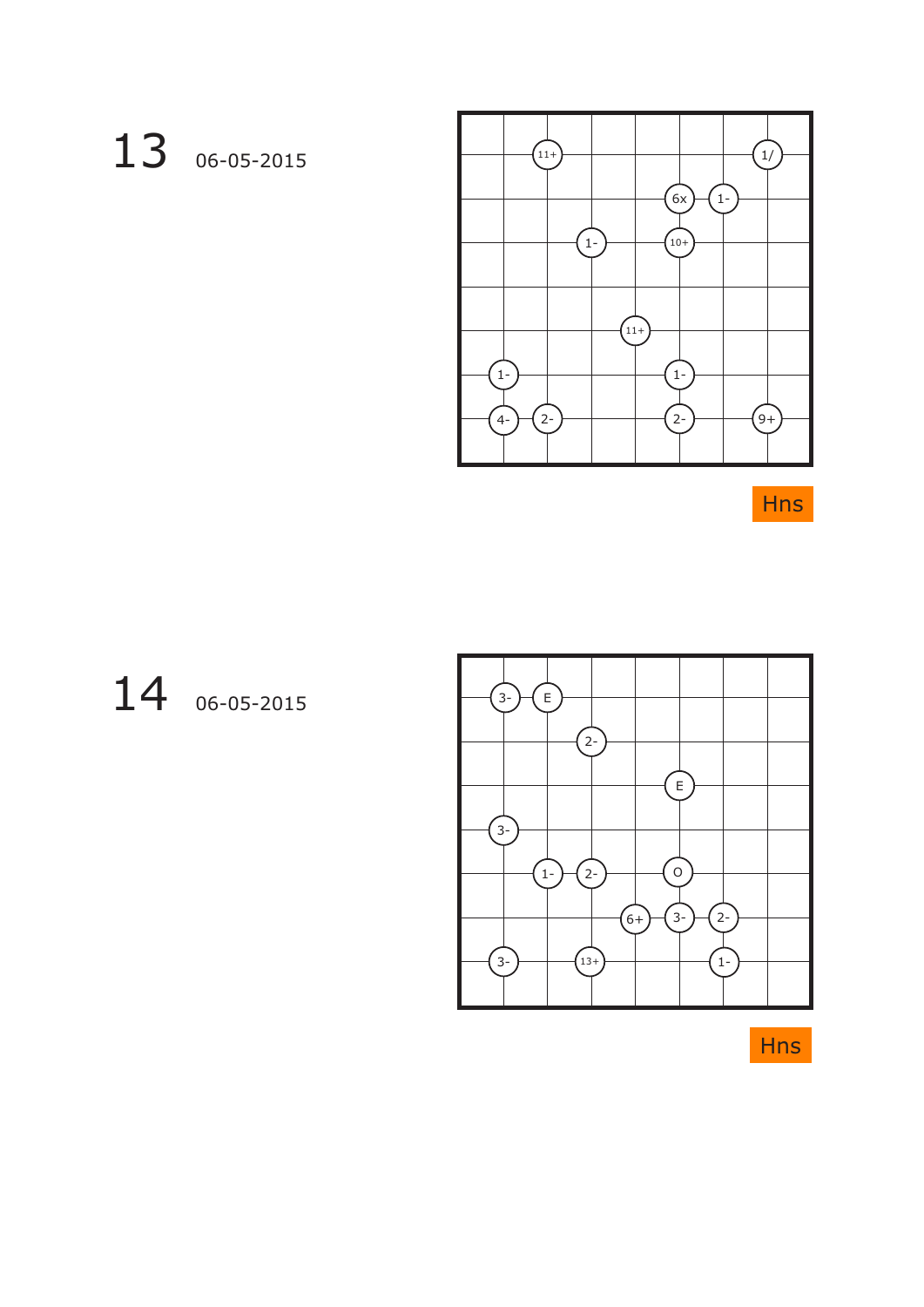# 15 05-07-2015



RS

# 16 05-07-2015



RS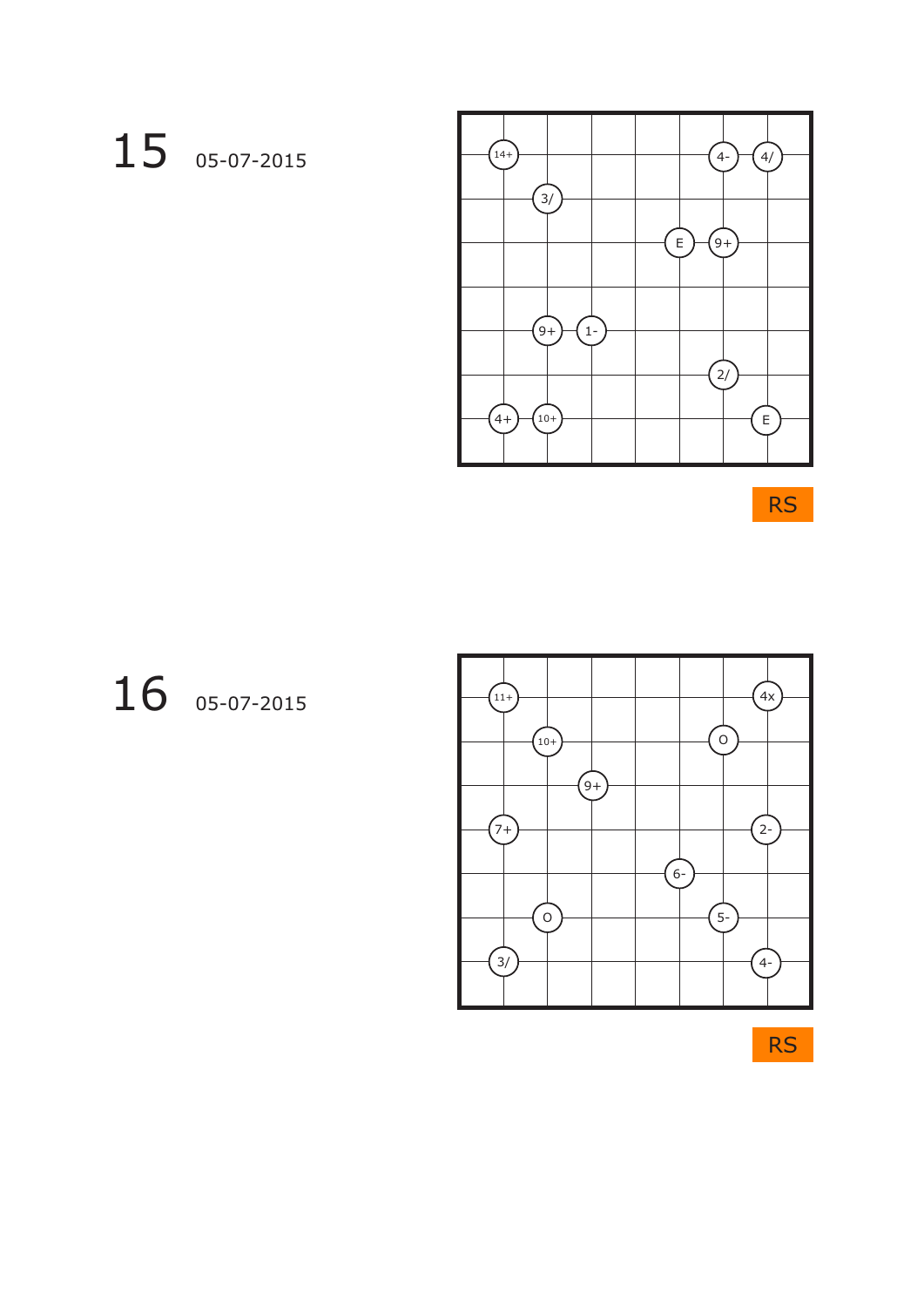# 17 02-11-2015



RS

# 18 02-11-2015



RS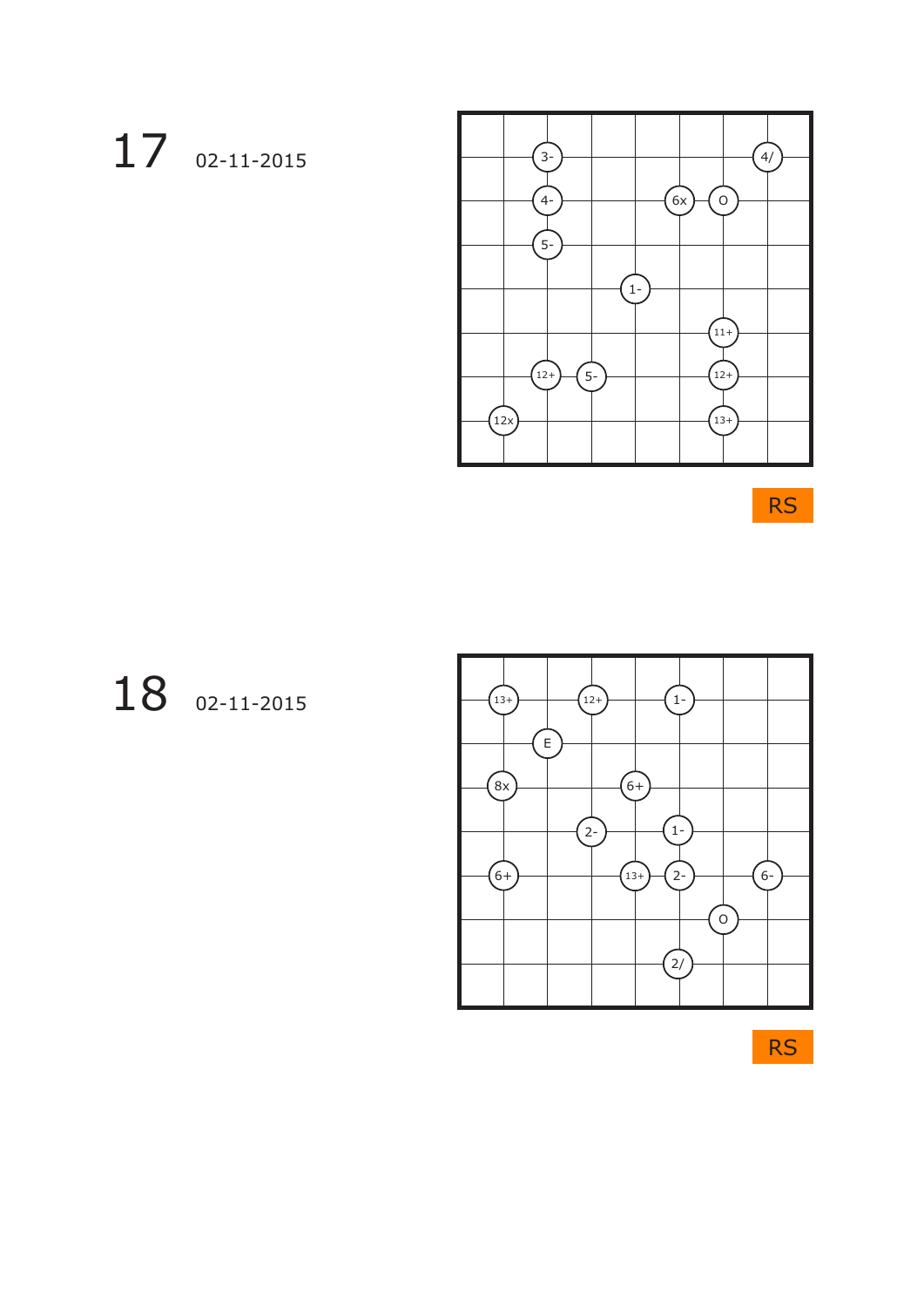# $1 \n20 - 06 - 2014$





| $8+$       |             | 2                 | 5             | 8     | 6         | 6x<br>$8+$ |   |
|------------|-------------|-------------------|---------------|-------|-----------|------------|---|
| 7          | 24x         | 8                 | 6             | 3     | 2<br>$6+$ | $9+$       | 5 |
| 1          | 3           | $\,$ 6 $\,$<br>2/ | 2             | 7     | 5         | 4          | 8 |
| 8<br>E     | 6           | 1                 | 3<br>O        | 5     | 4         |            | 2 |
| 6          | 2           | 4                 |               | $2 -$ | 8         | 5          | 3 |
| 5<br>$10+$ | 8           | 7                 | 4             | 6     | З<br>$5-$ | 2          | 1 |
| 2          | 5<br>$10 +$ | 3                 | $\frac{2}{3}$ | 4     |           | 8<br>E     | 6 |
| 3          |             | 5                 | 8             | 2     |           | 6          | 4 |



| 1                       | 6          | 7                      | 5         | 2         | 4<br>$\overline{2}$ | 3 | 8              |
|-------------------------|------------|------------------------|-----------|-----------|---------------------|---|----------------|
| 5                       | 7<br>$1-$  | $\overline{2}$<br>$5-$ | $1-$<br>3 | 4<br>$9+$ | 6                   | 8 | 1              |
| 4                       | 1          | 8                      |           | 3         | 5                   | 2 | 6              |
| 7                       | 3          | 6                      | 8         | 5         | 2                   | 1 | 4              |
| 8                       | $1 -$<br>5 | 4                      | 1         | $8+$<br>6 | 3                   | 7 | $\overline{c}$ |
| $\overline{\mathbf{c}}$ | 8          | 5                      | 4         | 7         | 1                   | 6 | 3              |
| E<br>6<br>12x           | 4          | 3<br>$\overline{2}$    | 2         | 1         | 8<br>$12+$          | 5 | 7              |
| 3                       | 2          |                        | 6         | 8         | 7                   |   | 5              |

2 20-06-2014



 $4 \frac{13-10-2014}{}$ 

 $7 \perp 8$  | 4 | 2 $\perp$ 3 | 1 | 6 $\perp$ 5  $5$   $\uparrow$  6  $\downarrow$  1  $\mid$  3  $\mid$  4  $\mid$  2  $\downarrow$  8  $\mid$  7  $1 | 2 | 3 | 5 | 7 | 8 | 4 | 6$ 3 | 7 | 2 | 4 | 6 | 5 | 1 | 8 6 | 5 | 8 | 7 | 1 | 3 | 2 | 4  $4 | 3 | 5 | 1 | 8 | 6 | 7 | 2$  $8\,\perp\,1$   $\mid 7\mid 6\mid 2\mid 4$   $\mid 5\,\perp\,3$  $2 \mid 4 \mid 6 \mid 8 \mid 5 \mid 7 \mid 3 \mid 1$  $\overline{13+}$  6  $\mathbf{r}_{2}$  $(13+)$ E 6+ 2/ 7+ 11+ 2/ O 4-



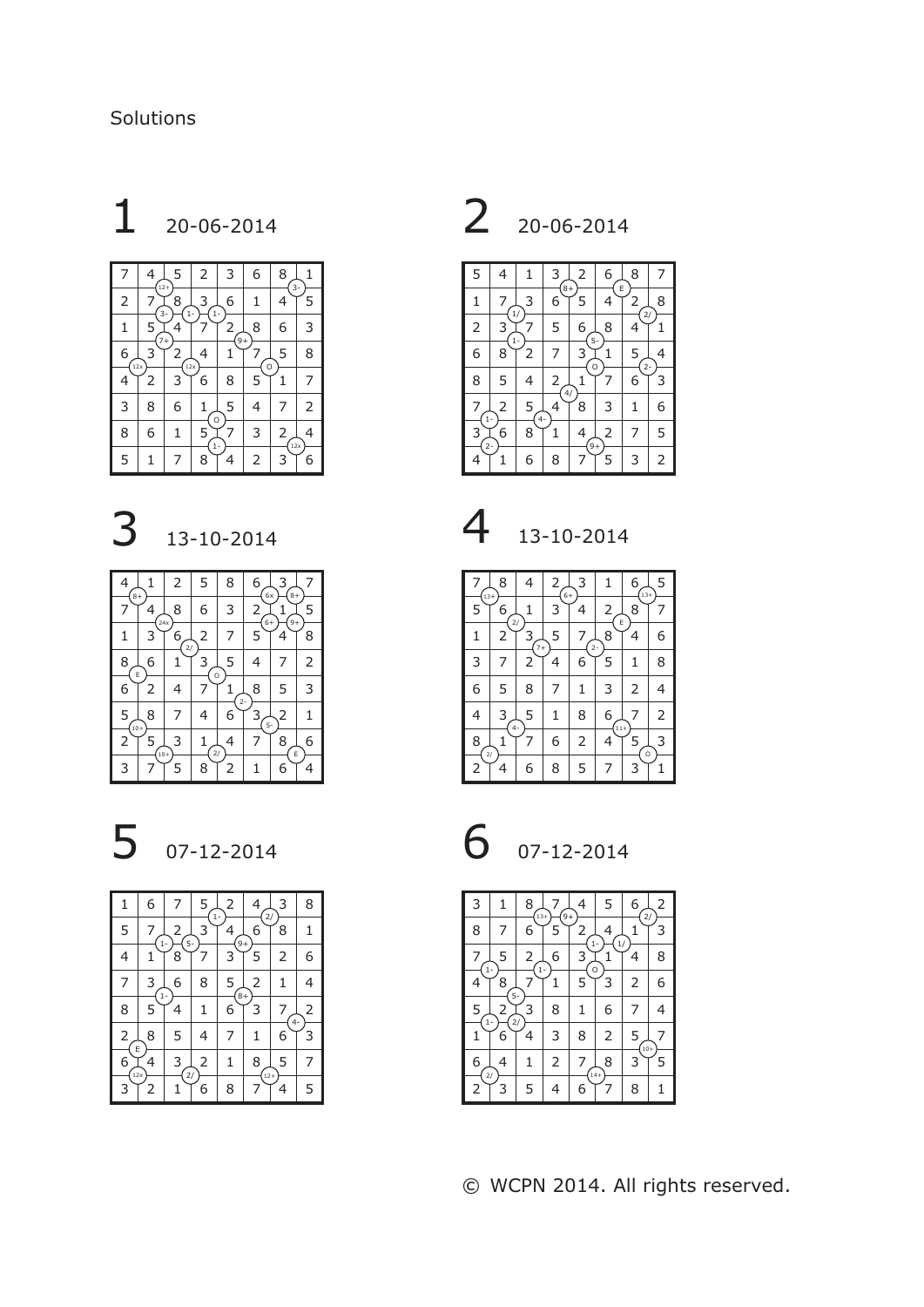**7** 15-12-2014 **8** 15-12-2014

| $\overline{2}$ | 1                  | 3<br>.<br>11+  | 4         | 5<br>$7+$      | 6             | 7          | 8 |
|----------------|--------------------|----------------|-----------|----------------|---------------|------------|---|
| 5              | 3                  |                | 8         | 1              | 2<br>4/       | 4          | 6 |
| 4<br>$6+$      | 5                  | 6              | 2         | 3              |               | 8<br>$13+$ |   |
| 1              | 2<br>$\frac{2}{3}$ | 4              | 7         | 8              | 3             | 6          | 5 |
| 3              | 8                  | $4-$           | 6         | 7              | 5             | 2<br>$5+$  | 4 |
| 8              | 4<br>E             | $\overline{2}$ | 5<br>$3-$ | 6              | 7             | 1          | 3 |
| 7              | 6                  | 8              | 3         | $\overline{2}$ | 4<br>.<br>16x | 5          | 1 |
| 6              | 7                  | 5              |           |                | 8             | 3          | 2 |



| 1              | 3           | 6          | 8           | 5                   | 7                   |           | 2<br>E |
|----------------|-------------|------------|-------------|---------------------|---------------------|-----------|--------|
| $\overline{2}$ | 5           |            | 3<br>O      | 7                   | 8                   | 6<br>$3-$ | 4      |
| 4              | 6<br>$10 +$ | 8          | 5           |                     | 2                   |           | 3      |
| 7              | 2<br>4x     | 4          | 1           | 8                   | 3                   | 5         | 6      |
| 3              | $6-$        | 2          | 7<br>$10 +$ | 2/<br>6             |                     | 8<br>E    | 5      |
| 5<br>$2 -$     | 8           |            |             | 3                   | 6<br>$\overline{2}$ | 2         | 1      |
| 6              |             | 5<br>$1 -$ | 2           | 4                   | 1                   | 3         | 8      |
| 8              | 4           | 3          | 6           | E<br>$\overline{2}$ | 5                   |           | 7      |



| 8x                    | 2<br>4-   | 4              | 6<br>E     | 3         | 7      | 8             | 5 |
|-----------------------|-----------|----------------|------------|-----------|--------|---------------|---|
| 4                     | 8         | 6              | 2          | 7         | 1      | 5<br>$1 -$    | 3 |
| 3                     | 7         | 5              | $8+$       | 6         | 8<br>E | 2             | 4 |
| 5                     | 3         | 1              | 4          | 8         | 2      | 6             | 7 |
| 7                     | 5         | $\overline{2}$ | 3          | 1         | 6      | 4             | 8 |
| 2<br>$\overline{2}$ - | $8+$<br>6 | 3              | 8<br>$10+$ | 5         | 4      | 7             | 1 |
| 8                     | 4         | 7              | 5          | 2<br>$7+$ | 3<br>O | $\frac{2}{3}$ | 6 |
| 6                     | 1         | 8              | 7          | 4         | 5      | 3             | 2 |



10 09-01-2015

| 8                   |           | $1 -$ | 6          | 3          | 5<br>3.   |             | 2 |
|---------------------|-----------|-------|------------|------------|-----------|-------------|---|
| 3<br>$\overline{3}$ | 5         | 6     | 1<br>$2 -$ | 7          | 4<br>$9+$ | 2           | 8 |
| 2                   | 6         | 3     | 8          | 1<br>$1 -$ |           | 5           | 4 |
| 7                   | 4         | 8     | 5          | 6          | 2         | 3           | 1 |
| 5                   | 3         | 2     | 4<br>$1-$  | 8          | 1         |             | 6 |
| 4                   | 1         | 5     | 3          | 2          | 8         | 6<br>E<br>3 |   |
| 1                   | 8<br>$9+$ |       | 2<br>$2 -$ | 5<br>$2-$  | 6         |             | 3 |
| 6                   | 2         |       |            | 4          | 3         | 8           | 5 |

| 3<br>2/ | 4 | 8          | 2         | 1 | 5           | 6                         |                |
|---------|---|------------|-----------|---|-------------|---------------------------|----------------|
| 8       | 6 | 3<br>$5-$  | 5         | 7 | 4           | 5-<br>$\overline{2}$<br>E |                |
| 5       | 8 | 1          | 7         | 6 | 2<br>6x     | 4                         | 3              |
| 4       | 2 | 7          | 6<br>12x  | 3 | 1           | 5                         | 8              |
| 1       | 7 | 5          | 4<br>$8+$ | 2 | 8           | 3                         | 6              |
| 2<br>6x |   | 4<br>$1 -$ | 3         | 8 | 6<br>$14 +$ |                           | 5              |
| 6       | 3 | 2<br>$3-$  | 1         | 5 | 7           | 8<br>4/                   | 4              |
| 7       | 5 | 6          | 8         | 4 | 3           | 1                         | $\overline{2}$ |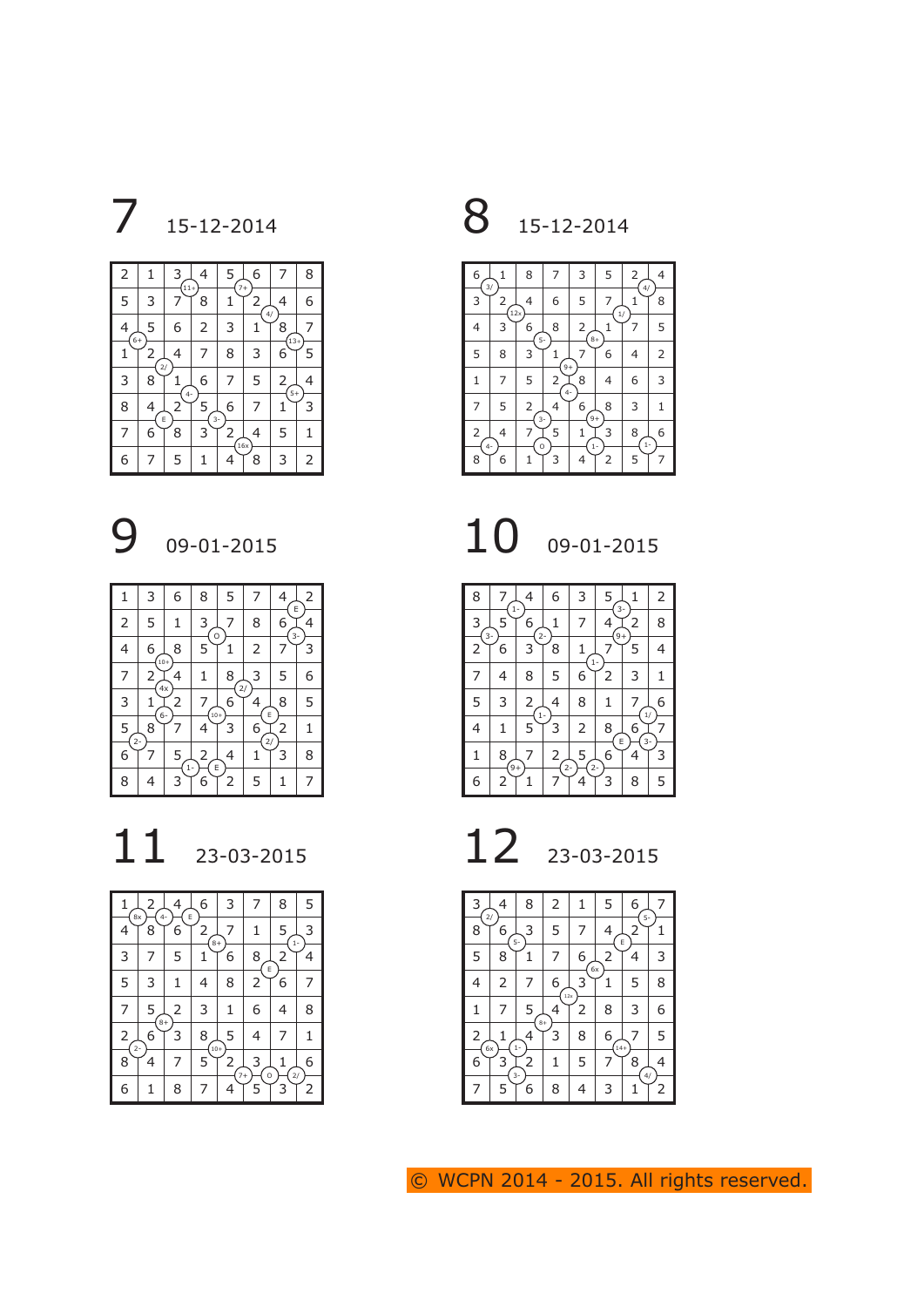

| 3       | 5<br>$11+$ | 8          | 2          | 6              | 1         |           |   |
|---------|------------|------------|------------|----------------|-----------|-----------|---|
| 8       | 3          | 6          | 5          | 6x             | 2         | $1 -$     |   |
| 7       | 8          | 2<br>$1 -$ | 4          | 3<br>$10 +$    | 6         | 1         | 5 |
| 2       | 6          | 5          |            |                |           | 3         | 8 |
| 4       | 1          | 7          | 6<br>$11+$ | 8              | 3         | 5         | 2 |
|         | 4<br>$1-$  | 7          | 3          | 5              | 8<br>$1-$ | 2         | 6 |
| 5       | 2<br>$2 -$ | 3          | 8          | $2 -$          | 4         | 6<br>$9+$ | 1 |
| 4-<br>6 | 1          | 4          | 7          | $\overline{2}$ | 5         | 8         | 3 |



| 8<br>$14 +$ |                    | 5 | 6          | 3 |                     |         | 2 |
|-------------|--------------------|---|------------|---|---------------------|---------|---|
| 7           | 6<br>$\frac{3}{2}$ | 3 | 1          | 2 | 5                   | 4/<br>8 | 4 |
| 3           |                    | 2 | 8          | 4 | 6<br>E<br>$9+$      |         | 5 |
| 5           | 4                  | 6 | 7          | 8 | 2                   | 3       | 1 |
| 6           | 8<br>$9+$          | 4 | 2<br>$1 -$ | 1 | 7                   | 5       | 3 |
| 4           | 5                  | 1 | 3          | 6 | 8<br>$\overline{2}$ | 2       | 7 |
| 2<br>$4+$   | 3<br>$10 +$        | 8 | 5          | 7 | 1                   | 4       | 6 |
|             | 2                  |   | 4          | 5 | 3                   | E<br>6  | 8 |



| 6              | 7<br>3                          | 5    | 1         | 3       | 8           | $\overline{c}$<br>4/ | 4              |
|----------------|---------------------------------|------|-----------|---------|-------------|----------------------|----------------|
| 5              | $\overline{\mathbf{c}}$<br>$4-$ | 4    | 7         | 6<br>6x | 3<br>O      | 1                    | 8              |
| 4              | 8<br>$5-$                       | 6    | 5         | 2       |             | 3                    | 7              |
| 7              | 1                               | 3    | 8<br>$1-$ | 5       | 2           | 4                    | 6              |
| 8              | 3                               | 1    | 6         |         | 4<br>$11+$  | 5                    | $\overline{c}$ |
| 1              | 5<br>$12+$                      | 8    | 2         | 4       | 6<br>$12 -$ |                      | 3              |
| $\overline{c}$ | 4                               | $5-$ | 3         | 8       | 5<br>$13 +$ | 6                    | 1              |
| 3              | 6                               | 2    | 4         | 1       | 7           | 8                    | 5              |





$$
16\,\, \overset{\text{\tiny\textsf{05-07-201}}}{}
$$

3 7 8 1 5 6 2 4 4 8 6 3 7 5 1 2 7 4 2 8 6 3 5 1 6 2 1 7 3 4 8 5 5 1 4 2 8 7 3 6 8 5 3 4 1 2 6 7 2 3 5 6 4 1 7 8 1 6 7 5 2 8 4 3 11+ 10+ 9+ 7+ O 4x 2- O 3/ 4- 5- 6-

$$
18\ \ \text{\tiny 02-11-201}
$$

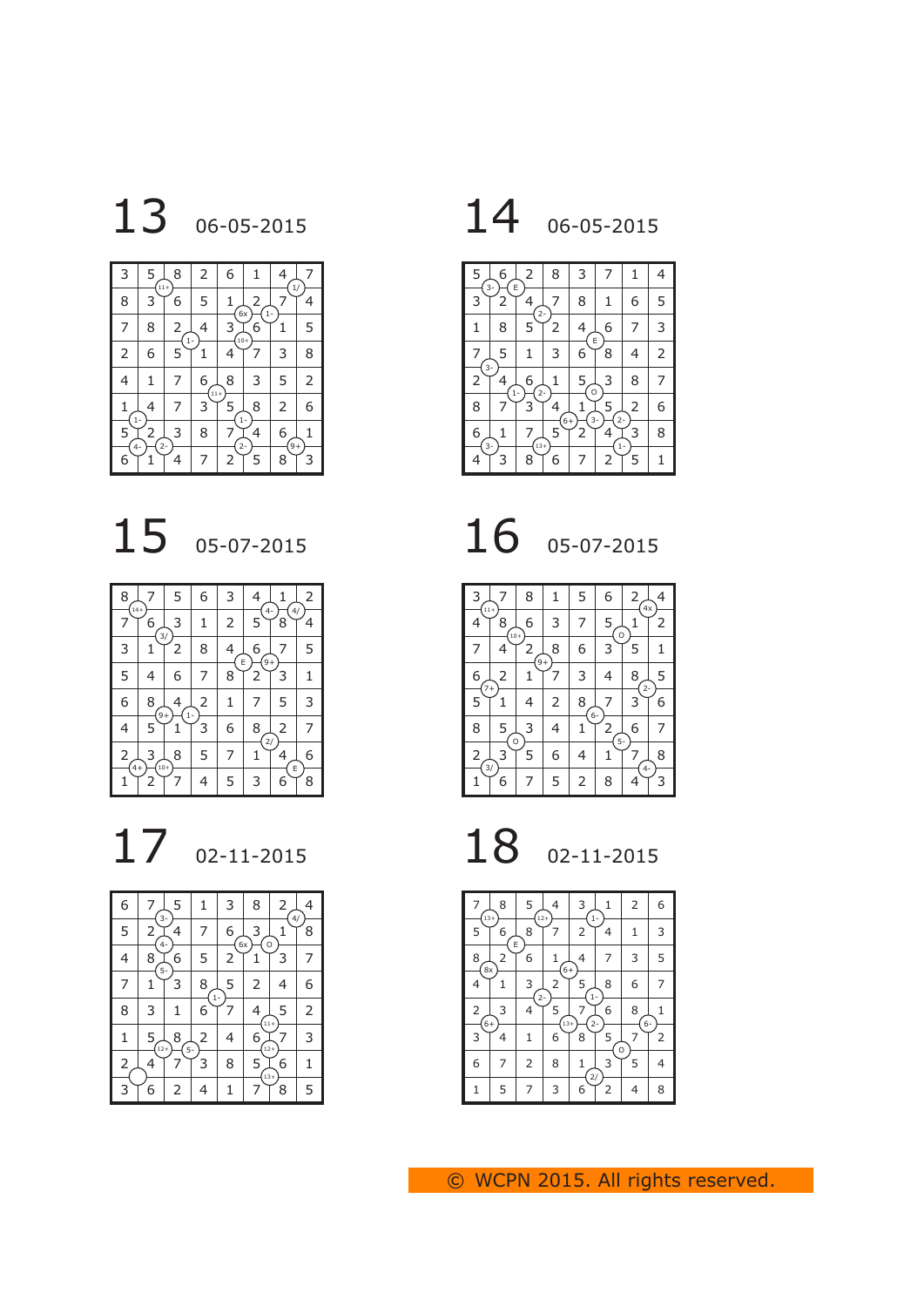

### MOCHIKORO

Blacken some cells in order to form rectangular areas of white cells. No two areas share an edge, but all areas are interconnected through their corners. All numbered cells are part of a white area, but not all white areas have a number. The number indicates the amount of white cells in that area, including the cell with the number. Blackened 2x2 areas are not allowed.

### MOCHIKORO

Maak vakjes zwart, zodat rechthoekige regio's van witte vakjes ontstaan. Die regio's delen geen grens, maar wel zijn alle regio's met elkaar verbonden door de hoekpuntjes. De cijfers in witte vakjes geven de grootte van de regio, inclusief het vakje met het cijfer. Niet alle regio's hebben een cijfer, en er komen geen zwarte 2x2-blokken voor.

|  |  | 8 |
|--|--|---|
|  |  |   |
|  |  |   |
|  |  | 3 |
|  |  |   |



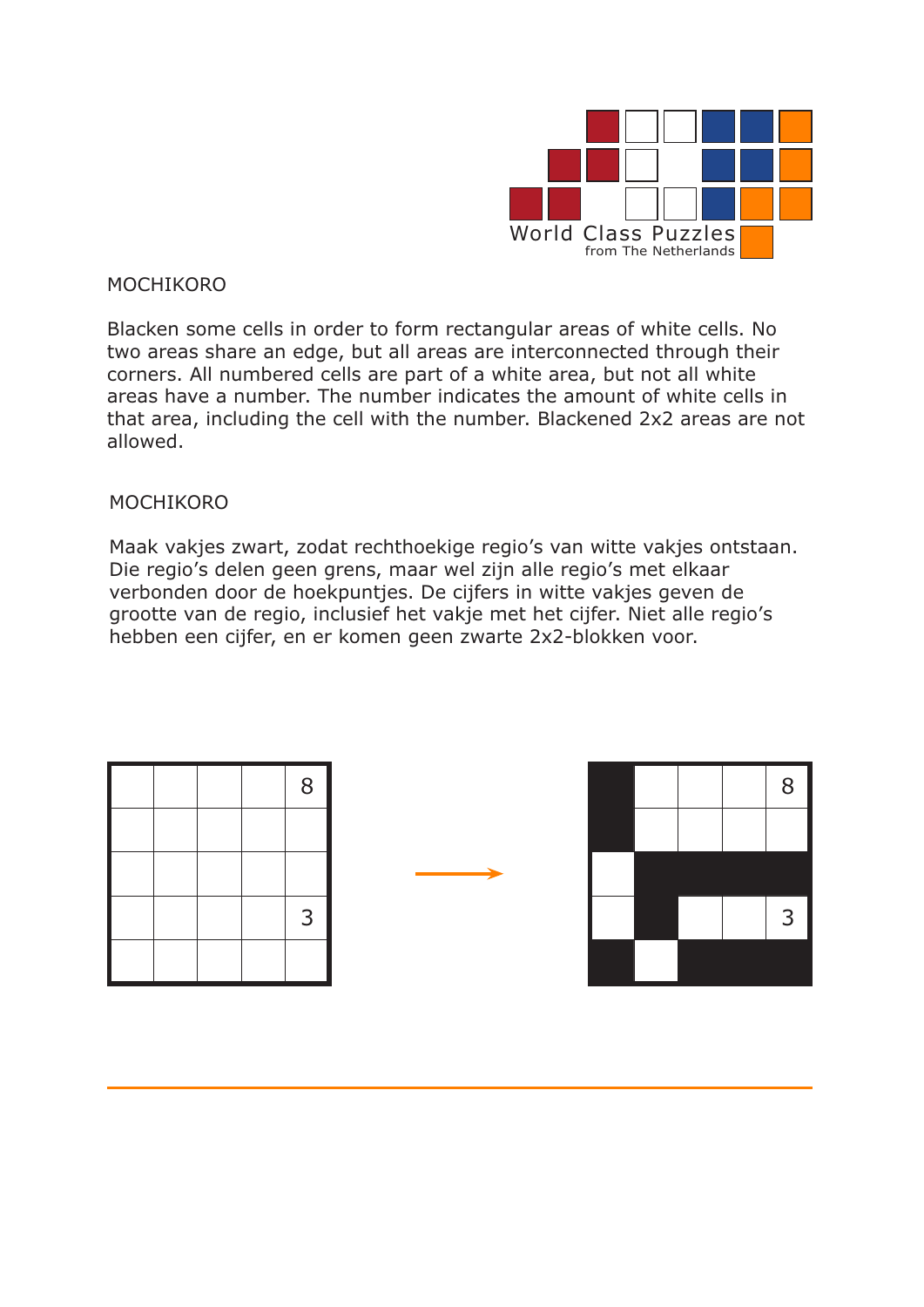|   | $\mathsf{3}$     |                |   | 6 |  |                |   |
|---|------------------|----------------|---|---|--|----------------|---|
|   |                  |                |   |   |  | 8              |   |
|   |                  |                |   |   |  |                |   |
|   |                  |                |   |   |  |                |   |
|   | $\boldsymbol{6}$ |                |   |   |  |                |   |
|   |                  | $\overline{4}$ |   |   |  |                | 1 |
| 9 |                  |                |   |   |  |                |   |
|   |                  |                |   |   |  |                |   |
|   |                  |                | 6 |   |  | $\overline{4}$ |   |

|                |                |                |              |   | $8\,$          |
|----------------|----------------|----------------|--------------|---|----------------|
| $\overline{4}$ |                |                |              |   |                |
|                |                | $\overline{4}$ | $\mathsf{3}$ |   |                |
|                |                |                |              |   |                |
|                |                |                |              |   |                |
|                | $8\,$          |                |              |   |                |
|                |                |                |              |   |                |
|                | $\overline{4}$ |                |              |   |                |
| 6              |                |                |              |   | $\overline{4}$ |
|                |                |                |              | 8 |                |

15-06-2014

15-06-2014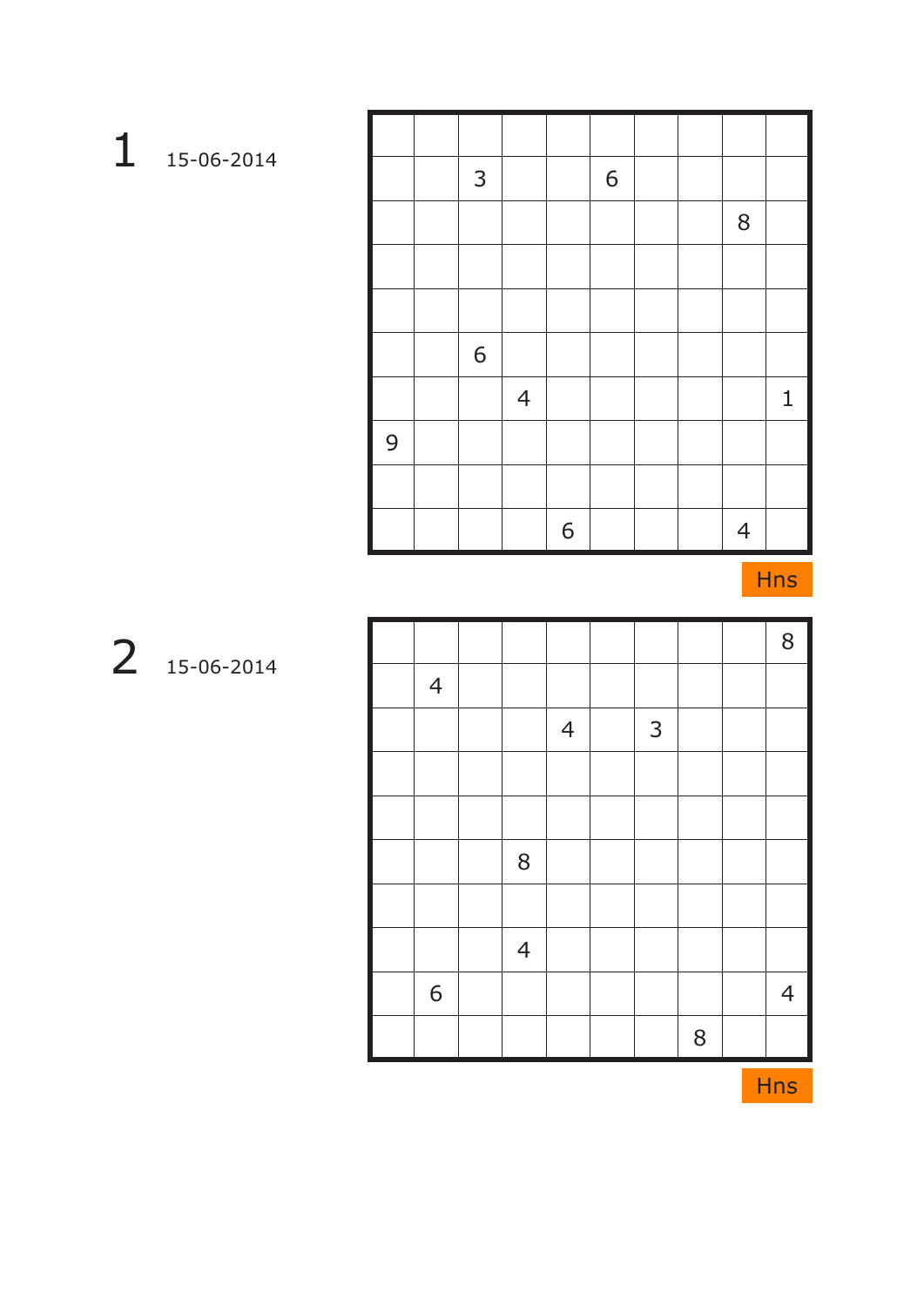|   |   |  | 8 |   |   | $\overline{2}$ |                  |
|---|---|--|---|---|---|----------------|------------------|
|   |   |  |   |   |   |                |                  |
|   |   |  |   |   |   |                | $2 \overline{ }$ |
|   | 8 |  |   |   |   |                |                  |
|   |   |  |   | 6 | 6 |                |                  |
|   |   |  |   |   |   |                |                  |
|   |   |  |   |   |   |                |                  |
|   |   |  |   | 9 |   |                |                  |
|   |   |  |   |   |   |                |                  |
| 9 |   |  |   |   |   | $\overline{2}$ |                  |

|        |             |   |             |   | $\overline{4}$ |                |  |
|--------|-------------|---|-------------|---|----------------|----------------|--|
|        |             | 6 |             |   |                |                |  |
|        |             |   |             |   |                | 9              |  |
|        |             |   |             |   |                |                |  |
| I<br>6 |             |   |             |   |                |                |  |
|        |             |   |             |   | 6              |                |  |
|        |             |   |             |   |                | $\overline{4}$ |  |
|        | $\mathbf 1$ |   |             | 6 |                |                |  |
|        |             |   |             |   |                |                |  |
|        |             |   | $\mathbf 1$ |   |                |                |  |



21-07-2014

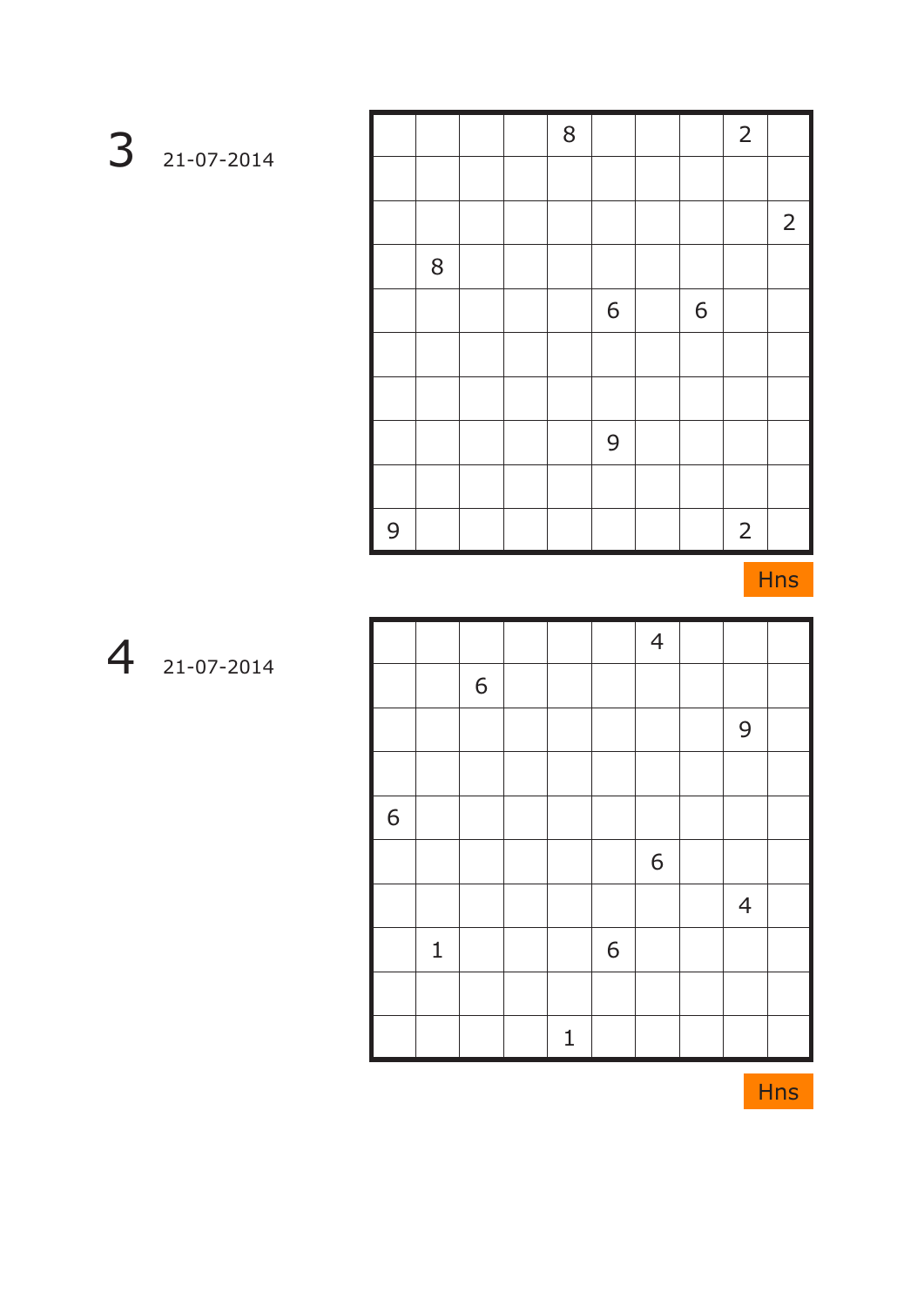| $\overline{4}$ |  |                |                |                |                | $\overline{2}$ |                |                |
|----------------|--|----------------|----------------|----------------|----------------|----------------|----------------|----------------|
|                |  |                |                |                |                |                |                | $\mathbf{1}$   |
|                |  |                |                | $\overline{4}$ |                |                | $\overline{4}$ |                |
| 6              |  |                |                |                |                |                |                |                |
|                |  |                |                |                | $\overline{4}$ |                |                |                |
|                |  | $\overline{2}$ |                |                |                |                |                |                |
|                |  |                |                |                |                |                |                | $\overline{4}$ |
| 6              |  |                | $\overline{4}$ |                |                |                |                |                |
|                |  |                |                |                |                |                |                |                |
|                |  |                |                |                |                |                | $\mathbf 1$    |                |

|                   |                |   |   |   |                | 6 |                |
|-------------------|----------------|---|---|---|----------------|---|----------------|
|                   |                | 3 |   |   |                |   |                |
|                   |                |   |   |   |                |   |                |
|                   |                |   | 6 |   | $\overline{4}$ |   | $\overline{4}$ |
|                   |                |   |   |   |                |   |                |
|                   |                |   |   |   |                |   |                |
|                   |                |   |   |   |                | 8 |                |
| I<br>$\mathsf{3}$ |                |   |   |   |                |   |                |
|                   |                |   |   |   |                |   | $\overline{2}$ |
|                   | $\overline{4}$ |   |   | 8 |                |   |                |

21-08-2014

21-08-2014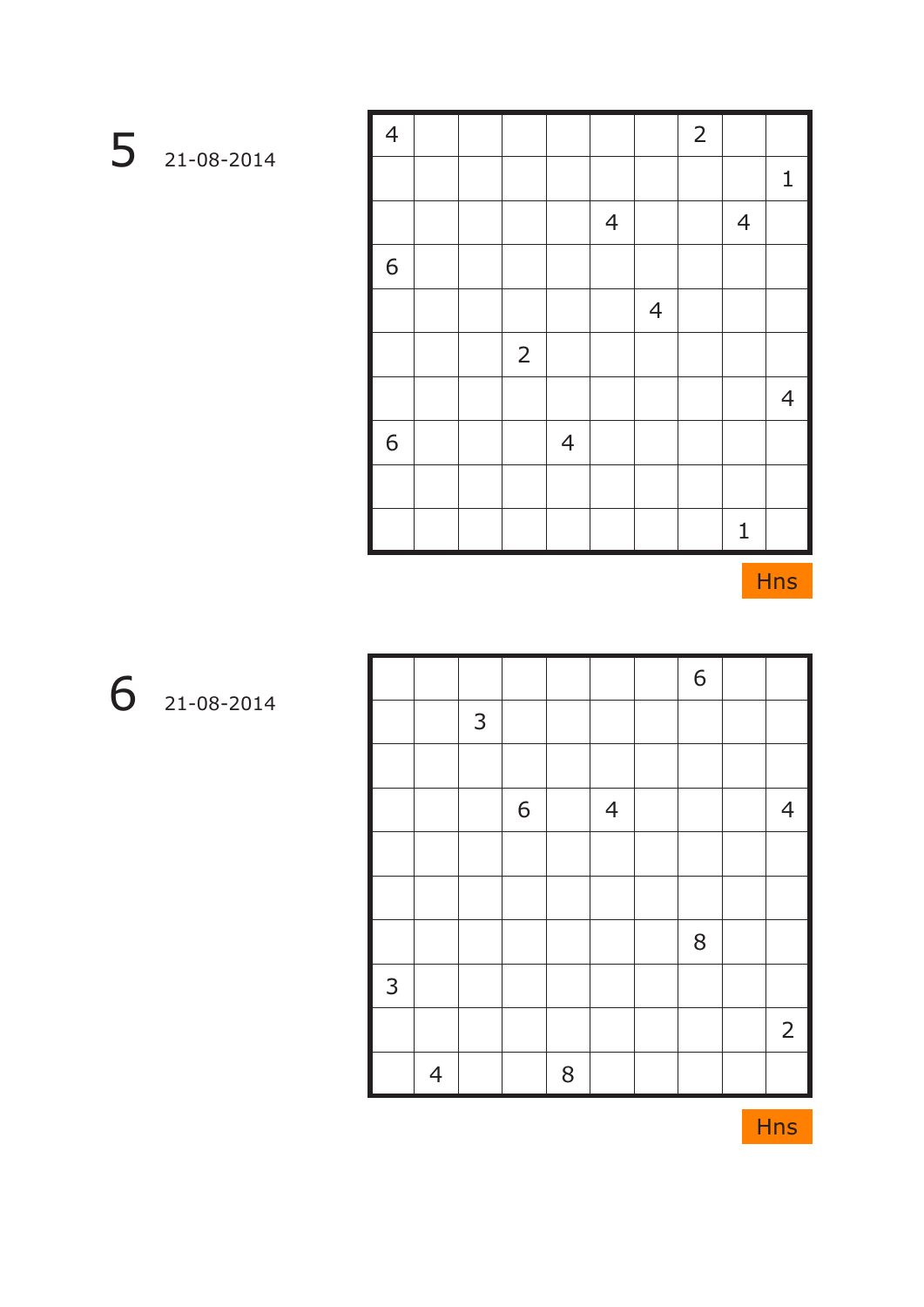|                |  |   | $\overline{2}$ |                |       | 3 |  |
|----------------|--|---|----------------|----------------|-------|---|--|
| $\overline{4}$ |  |   |                |                |       |   |  |
|                |  |   |                | $\overline{4}$ |       |   |  |
|                |  |   |                |                |       |   |  |
| $\overline{2}$ |  |   |                |                | $8\,$ |   |  |
|                |  |   |                |                |       |   |  |
|                |  |   |                |                |       |   |  |
|                |  | 9 |                |                |       |   |  |
|                |  |   |                | 6              |       |   |  |
|                |  |   |                |                |       |   |  |



|                |                | $\overline{4}$ |                |   |                | 3            |
|----------------|----------------|----------------|----------------|---|----------------|--------------|
|                |                |                |                |   |                |              |
|                |                |                |                |   |                |              |
|                |                |                | 6              |   |                |              |
| $\overline{7}$ |                |                |                |   | $\overline{4}$ |              |
|                |                |                | $\overline{4}$ |   |                |              |
|                |                |                |                |   |                | $\mathsf{3}$ |
|                |                |                |                |   |                |              |
|                |                | $\overline{2}$ |                | 6 |                |              |
|                | $\overline{4}$ |                |                |   |                |              |



11-11-2014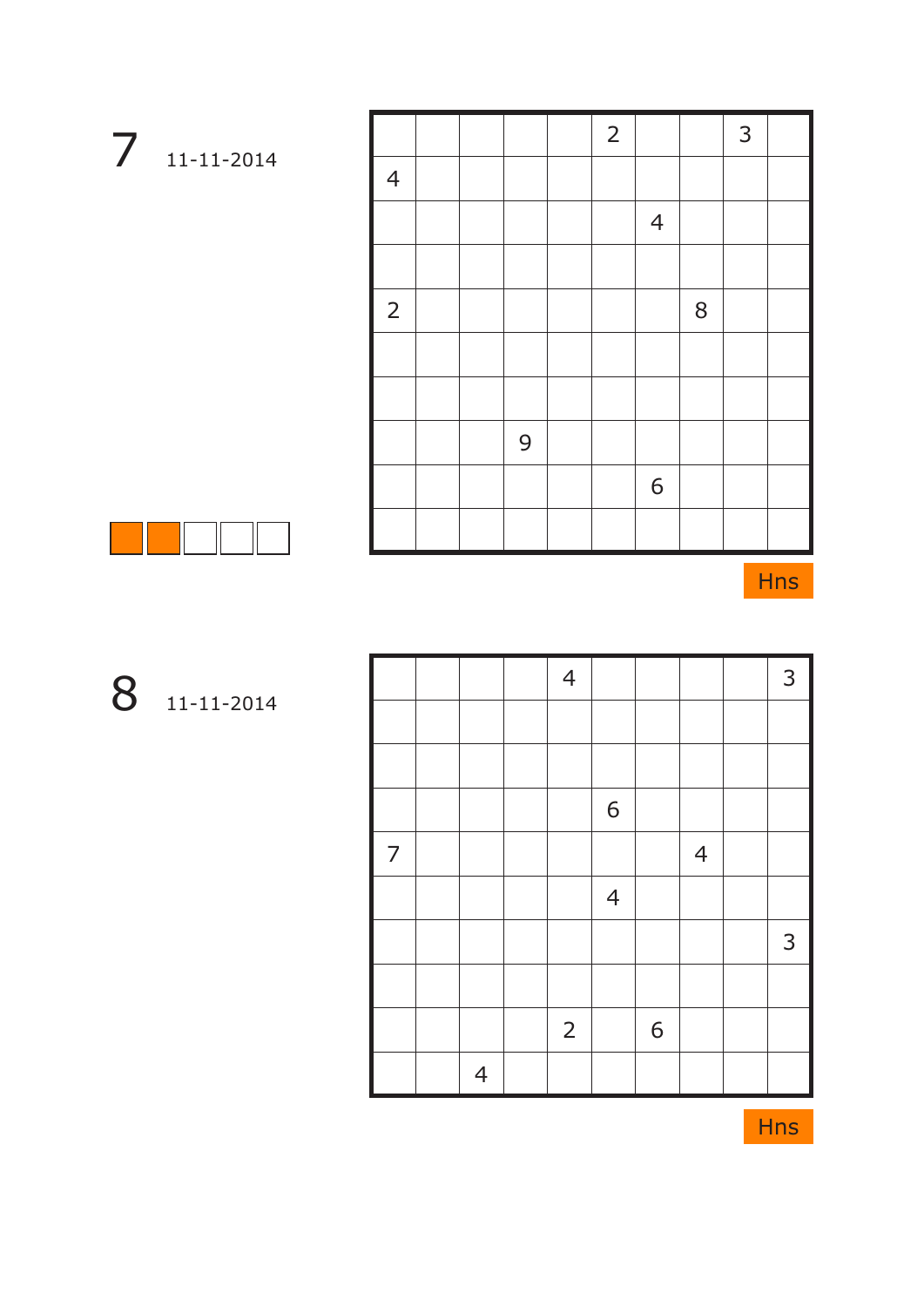| L<br>3 |                |   |                | 3 |                | $\overline{4}$ |             |
|--------|----------------|---|----------------|---|----------------|----------------|-------------|
|        |                |   |                |   |                |                |             |
| 3      |                |   |                |   |                |                |             |
|        |                |   | $\overline{4}$ |   |                | 6              |             |
|        |                |   |                |   |                |                |             |
|        |                |   |                |   |                |                |             |
|        |                |   |                |   | $\overline{4}$ |                |             |
|        |                | 3 |                |   |                |                |             |
|        |                |   | 6              |   |                |                | $2^{\circ}$ |
|        | $\overline{4}$ |   |                |   |                | $\mathbf{1}$   |             |

|                |              |                |              | $\mathbf 1$    |  | $\mathbf 1$ |  |
|----------------|--------------|----------------|--------------|----------------|--|-------------|--|
|                |              |                |              |                |  |             |  |
| $\overline{4}$ |              |                |              |                |  |             |  |
|                |              |                |              |                |  |             |  |
|                | $\mathsf{3}$ |                |              |                |  |             |  |
|                |              |                |              |                |  | 6           |  |
|                | $\mathbf 1$  |                |              | 6              |  |             |  |
|                |              |                | $\mathsf{3}$ |                |  |             |  |
|                |              | $\overline{4}$ |              |                |  |             |  |
|                |              |                |              | $\overline{4}$ |  | 6           |  |

14-01-2015

14-01-2015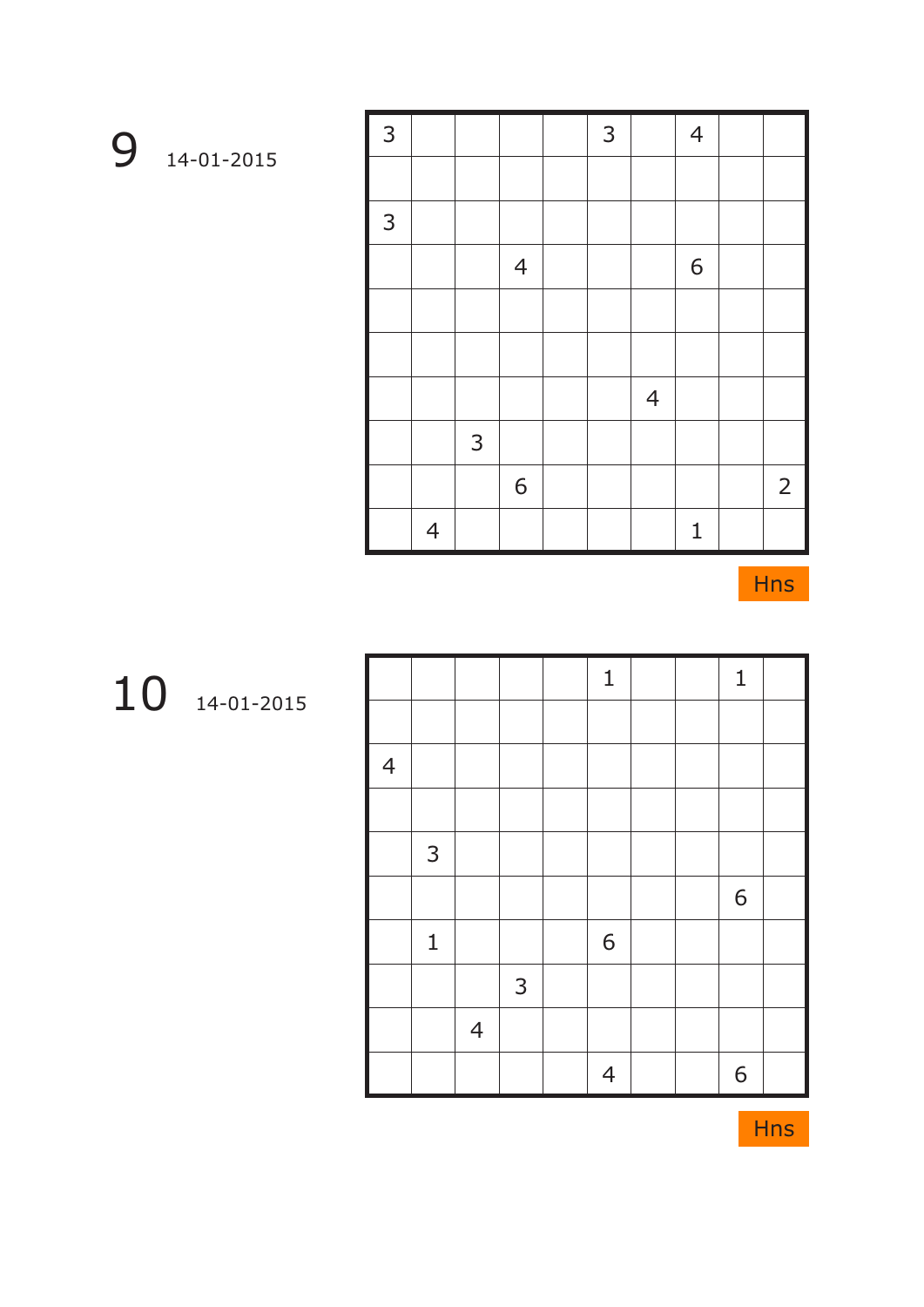| 14-02-2015 |
|------------|

|                     |                |   | $8\,$ |  |       |   |                |  |
|---------------------|----------------|---|-------|--|-------|---|----------------|--|
| I<br>$\overline{4}$ |                |   |       |  |       |   | $\overline{4}$ |  |
|                     |                |   |       |  |       |   |                |  |
|                     |                |   |       |  |       |   |                |  |
|                     |                |   |       |  |       |   | $\overline{4}$ |  |
|                     |                |   |       |  |       |   |                |  |
|                     |                | 6 |       |  |       | 8 |                |  |
|                     |                |   |       |  |       |   |                |  |
|                     |                |   |       |  |       |   |                |  |
|                     | $\overline{2}$ |   |       |  | $8\,$ |   | 3              |  |

|                | $\mathsf{3}$ |              |                | $\overline{4}$ |                |                |
|----------------|--------------|--------------|----------------|----------------|----------------|----------------|
|                |              |              |                |                |                |                |
|                |              |              |                | 6              |                | $\overline{4}$ |
|                |              | $\mathsf{3}$ |                |                |                |                |
| $\overline{2}$ |              |              |                |                |                |                |
|                |              |              | $\overline{4}$ |                | $\overline{4}$ |                |
|                |              |              |                | $\mathbf 1$    |                |                |
| $\overline{4}$ |              |              |                |                |                | $\overline{2}$ |

14-02-2015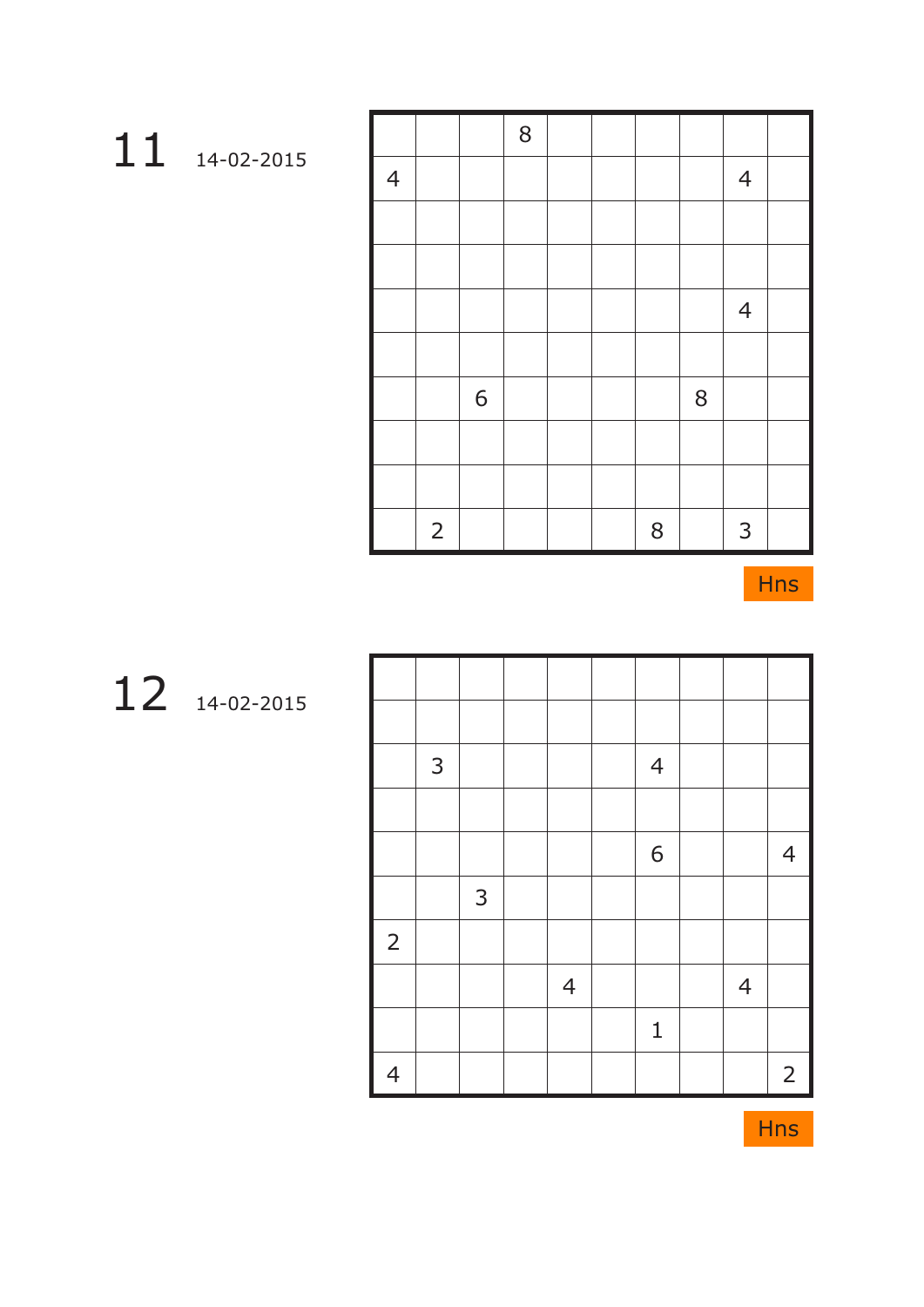| 9              |   |  |   |                | $\overline{4}$ |                |  |
|----------------|---|--|---|----------------|----------------|----------------|--|
|                |   |  |   |                |                |                |  |
|                |   |  |   |                |                |                |  |
|                |   |  |   |                |                | $\overline{2}$ |  |
|                |   |  |   | $8\phantom{1}$ |                |                |  |
| $\overline{4}$ |   |  |   |                |                |                |  |
|                |   |  |   |                |                | 9              |  |
|                | 6 |  | 6 |                |                |                |  |
|                |   |  |   |                |                |                |  |
|                |   |  |   |                |                |                |  |

# 20-03-2015

Hns

| $\overline{2}$ |   |   |                |                | $\overline{4}$ |   |
|----------------|---|---|----------------|----------------|----------------|---|
|                | 6 |   |                |                |                |   |
|                |   |   |                |                |                | 3 |
|                |   |   | $\overline{4}$ |                |                |   |
|                |   |   |                |                |                |   |
| $\overline{3}$ |   |   |                |                |                |   |
|                |   |   |                | $\overline{2}$ |                |   |
|                | 8 |   |                |                |                |   |
|                |   |   | 8              |                |                |   |
|                |   | 3 |                |                |                |   |

20-03-2015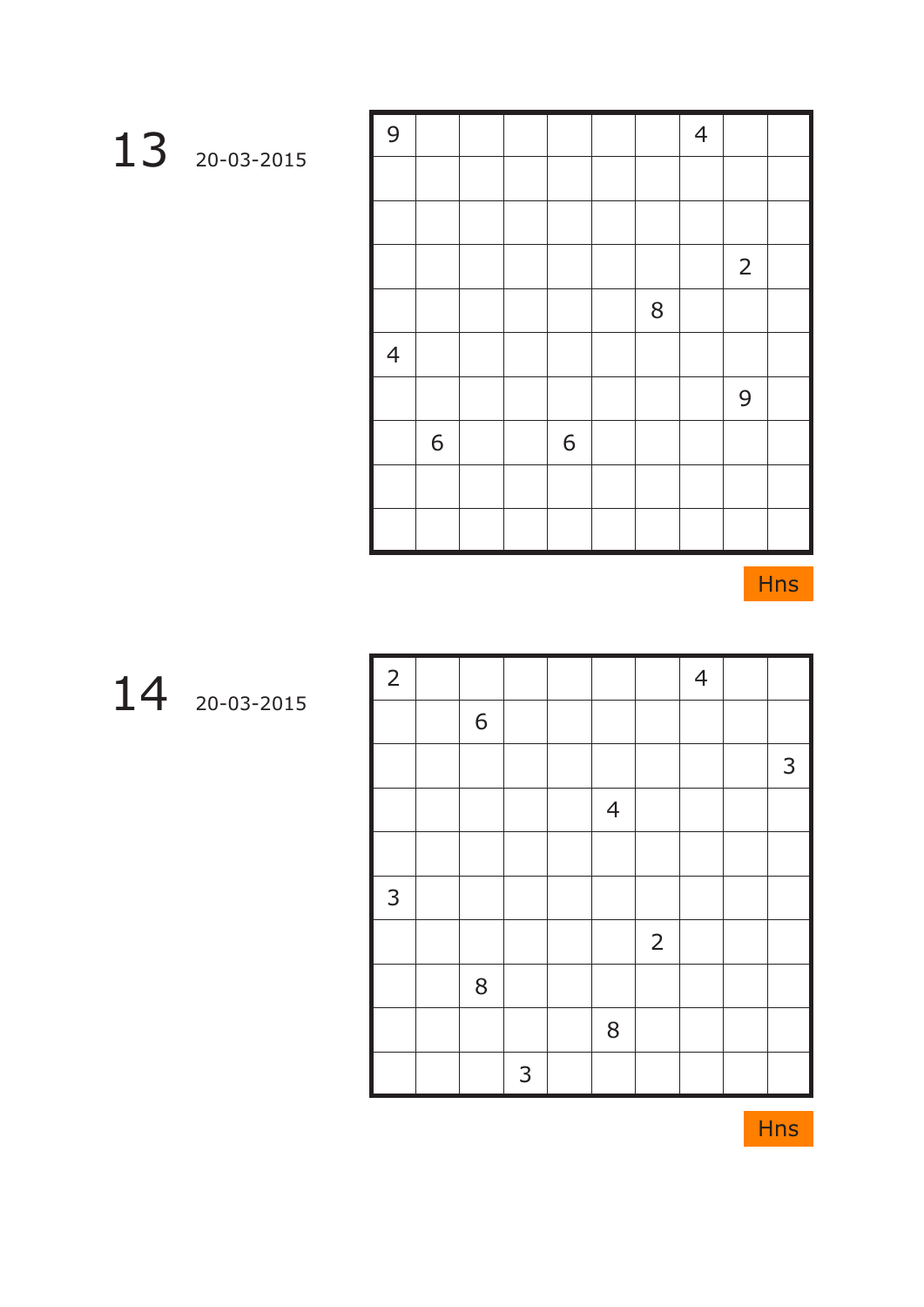|                | $\overline{4}$ |                |              |       |  | $\overline{4}$ |                |
|----------------|----------------|----------------|--------------|-------|--|----------------|----------------|
|                |                |                | 6            |       |  |                |                |
| $\mathbf{1}$   |                |                |              |       |  |                |                |
|                |                |                |              |       |  | 3              |                |
|                |                |                |              |       |  |                |                |
| $\mathbf 1$    |                |                |              |       |  |                |                |
|                | $\mathbf 1$    |                |              |       |  |                | $\overline{4}$ |
|                |                |                | $\mathsf{3}$ |       |  |                |                |
|                |                | $\overline{4}$ |              | $8\,$ |  |                |                |
| $\overline{2}$ |                |                |              |       |  |                |                |

|                |                |                |                | $8\,$          |   |                | $\overline{4}$ |
|----------------|----------------|----------------|----------------|----------------|---|----------------|----------------|
|                |                |                |                |                |   |                |                |
|                | $\overline{4}$ |                |                |                |   |                |                |
|                |                |                | $\overline{4}$ |                |   |                |                |
| $\overline{4}$ |                | $\overline{4}$ |                |                |   |                |                |
|                |                |                |                |                |   |                |                |
|                |                |                |                |                | 6 |                |                |
|                | 6              |                |                | $\overline{4}$ |   |                |                |
|                |                |                |                |                |   | $\overline{2}$ |                |

21-04-2015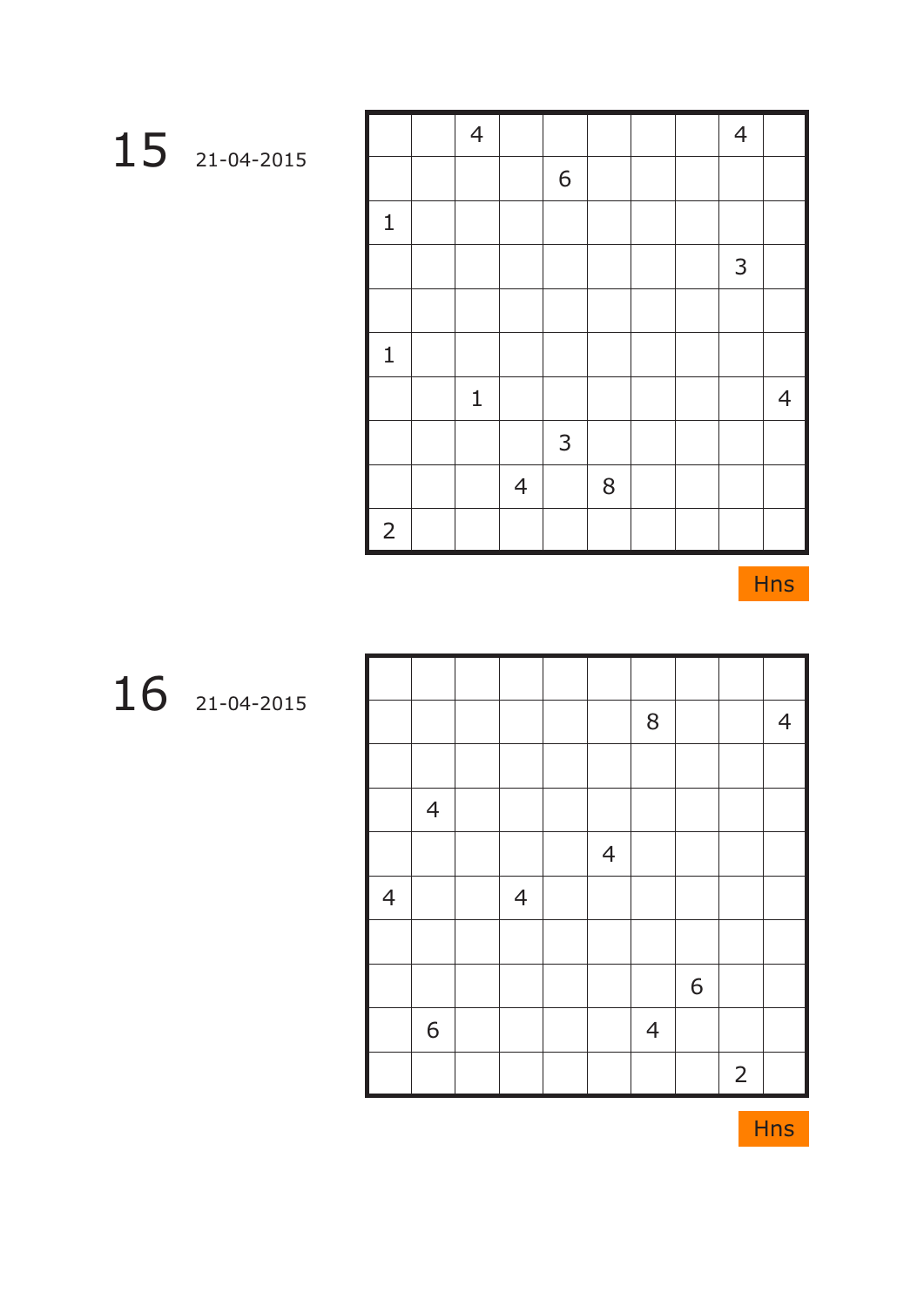|                |                |   |                |  | $\overline{2}$ |                |                |   |
|----------------|----------------|---|----------------|--|----------------|----------------|----------------|---|
|                | 10             |   |                |  |                |                | $\overline{4}$ |   |
|                |                |   |                |  |                | $\overline{4}$ |                |   |
|                |                |   | $\mathsf{3}$   |  |                |                |                | 3 |
|                |                |   |                |  |                |                |                |   |
|                |                |   |                |  |                |                |                |   |
| $\overline{2}$ |                |   |                |  | $\overline{2}$ |                |                |   |
|                |                | 9 |                |  |                |                |                |   |
|                | $\overline{2}$ |   |                |  |                |                | 6              |   |
|                |                |   | $\overline{4}$ |  |                |                |                |   |

RS

| $\mathbf{1}$ |                |                |                |   | $\overline{4}$ |   | $\mathbf{1}$   |
|--------------|----------------|----------------|----------------|---|----------------|---|----------------|
|              |                |                |                |   |                |   |                |
|              |                | 9              |                |   |                |   |                |
|              |                |                |                |   |                |   |                |
|              |                |                |                | 6 |                | 5 |                |
|              | $\overline{4}$ |                | $\overline{4}$ |   |                |   |                |
|              |                |                |                |   |                |   |                |
|              |                |                |                |   | 6              |   |                |
|              |                |                |                |   |                |   |                |
| $\mathbf{1}$ |                | $\overline{2}$ |                |   |                |   | $\overline{4}$ |

28-04-2015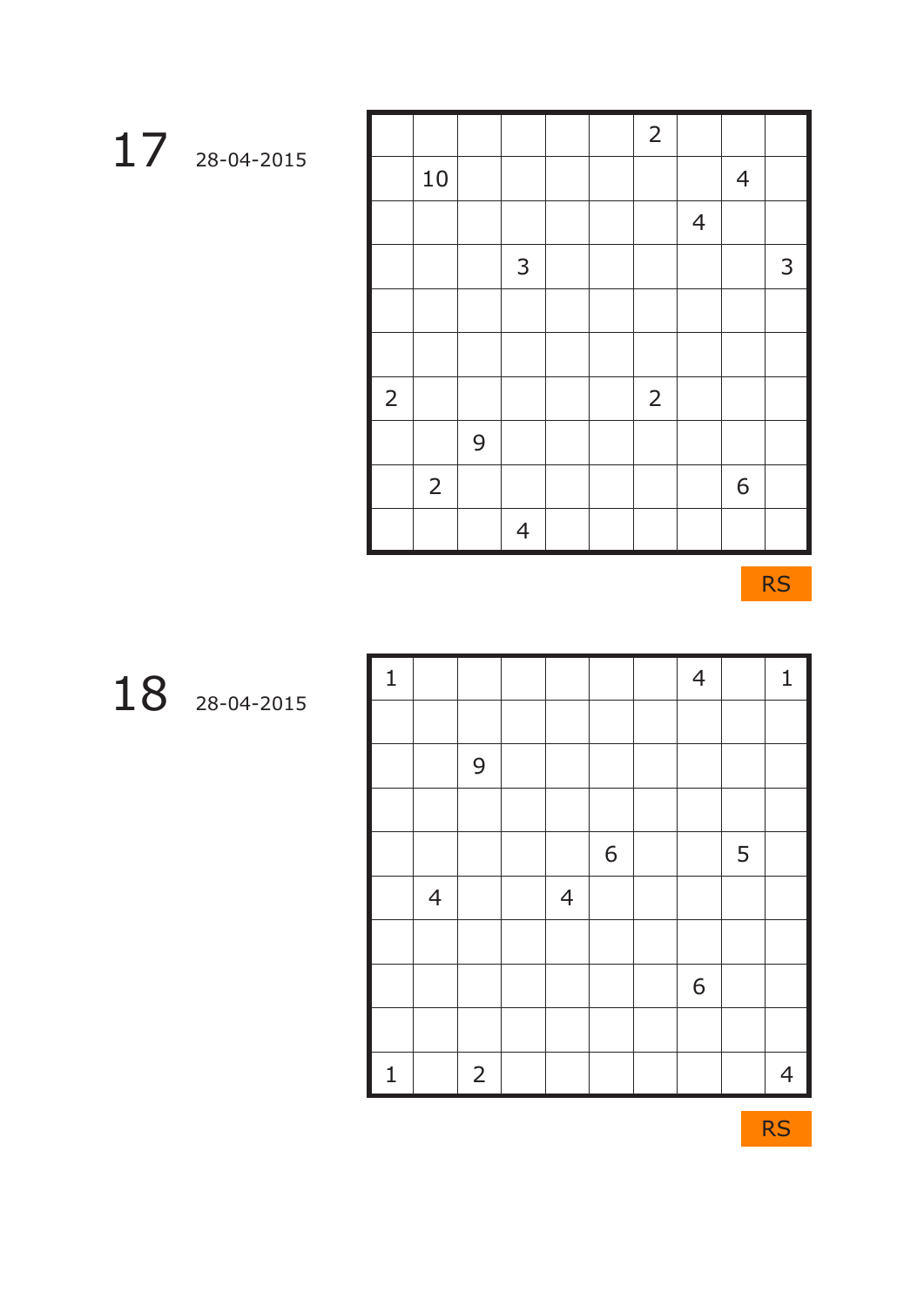|                |              |   |                |  |                | $2\overline{ }$ |
|----------------|--------------|---|----------------|--|----------------|-----------------|
|                |              | 6 |                |  |                |                 |
| 8              |              |   |                |  |                | 6               |
|                | $\mathsf{3}$ |   |                |  |                |                 |
|                |              |   |                |  |                |                 |
| $\overline{4}$ | $\mathbf 1$  |   | $\overline{4}$ |  | $\overline{2}$ |                 |
|                |              |   |                |  |                |                 |
|                |              |   |                |  |                | $\mathbf{1}$    |
| $\overline{4}$ |              | 6 |                |  |                |                 |

| $\overline{4}$ | $\overline{4}$ |   |             |                | 3              |                |                |
|----------------|----------------|---|-------------|----------------|----------------|----------------|----------------|
|                |                |   |             |                |                |                |                |
|                | $\mathbf 1$    |   |             |                |                |                |                |
|                |                |   |             |                |                |                | $\overline{4}$ |
|                |                |   |             |                |                |                |                |
| $8\,$          |                |   |             | $\overline{2}$ |                | $\overline{2}$ |                |
|                |                | 8 |             |                |                |                |                |
| $\overline{2}$ |                |   |             |                | $\overline{4}$ |                |                |
|                |                |   | $\mathbf 1$ |                |                |                |                |

18-07-2015

18-07-2015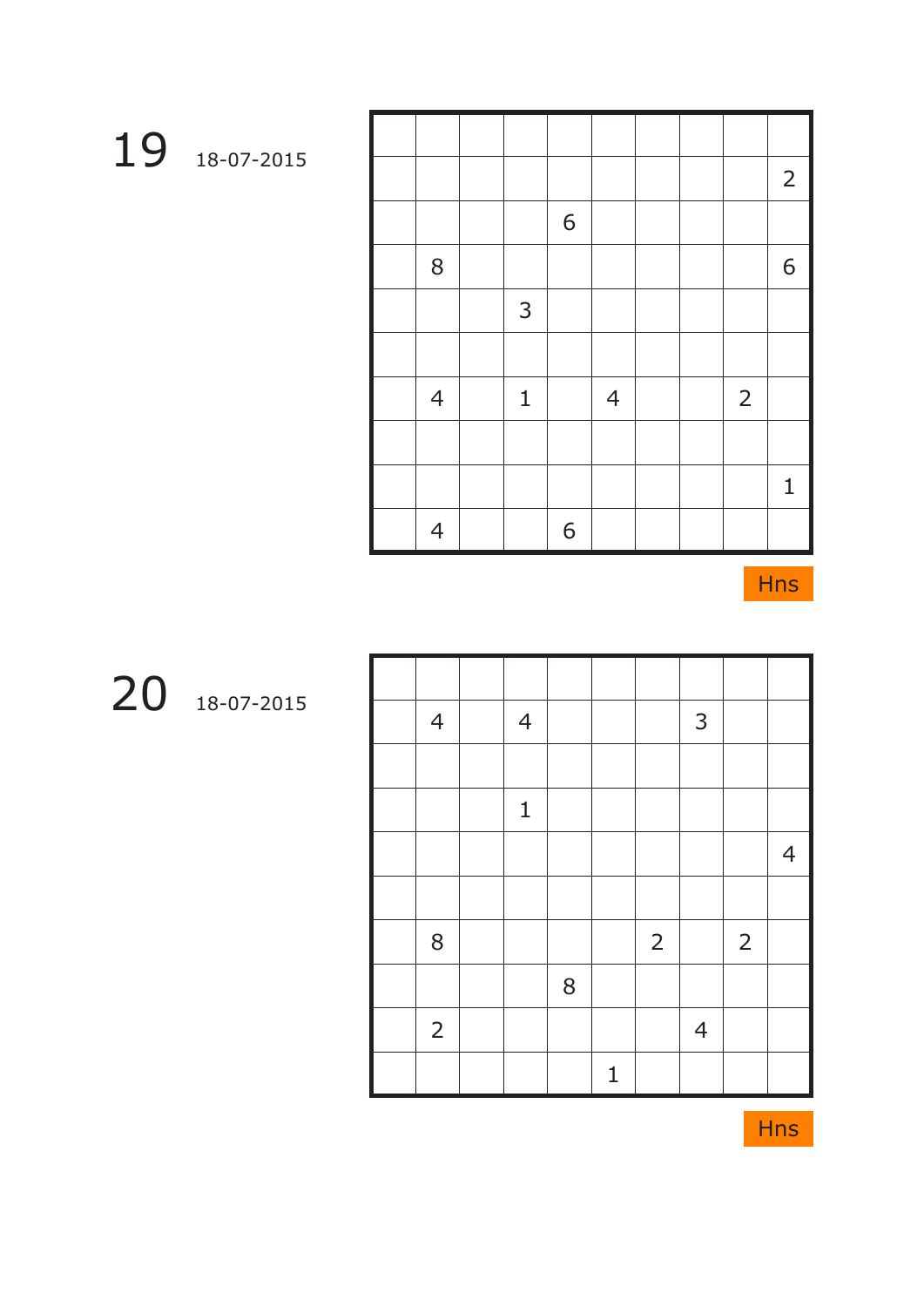|              | $\mathbf{1}$   | $\mathbf{1}$ |                |  |                |                |
|--------------|----------------|--------------|----------------|--|----------------|----------------|
|              |                |              | $\mathsf{3}$   |  |                |                |
|              | $\overline{4}$ |              |                |  |                | $\overline{4}$ |
|              |                |              |                |  |                |                |
| $\mathbf{1}$ |                |              |                |  |                | $6\,$          |
|              |                |              |                |  |                |                |
|              | 3              |              | $\overline{4}$ |  |                |                |
|              |                |              |                |  |                |                |
|              |                |              |                |  |                |                |
|              |                | 6            | $\overline{4}$ |  | $\overline{4}$ |                |

| $\overline{2}$ |                | 6 |  | 6              |                |   |
|----------------|----------------|---|--|----------------|----------------|---|
|                |                |   |  |                |                |   |
|                |                |   |  |                | $\overline{4}$ |   |
|                |                |   |  |                |                |   |
|                |                |   |  | $\overline{4}$ |                |   |
|                | $\overline{4}$ |   |  |                |                | 3 |
| $\mathbf 1$    |                |   |  |                |                |   |
|                |                | 6 |  |                |                |   |
| $\overline{2}$ |                |   |  |                | 6              |   |

24-08-2015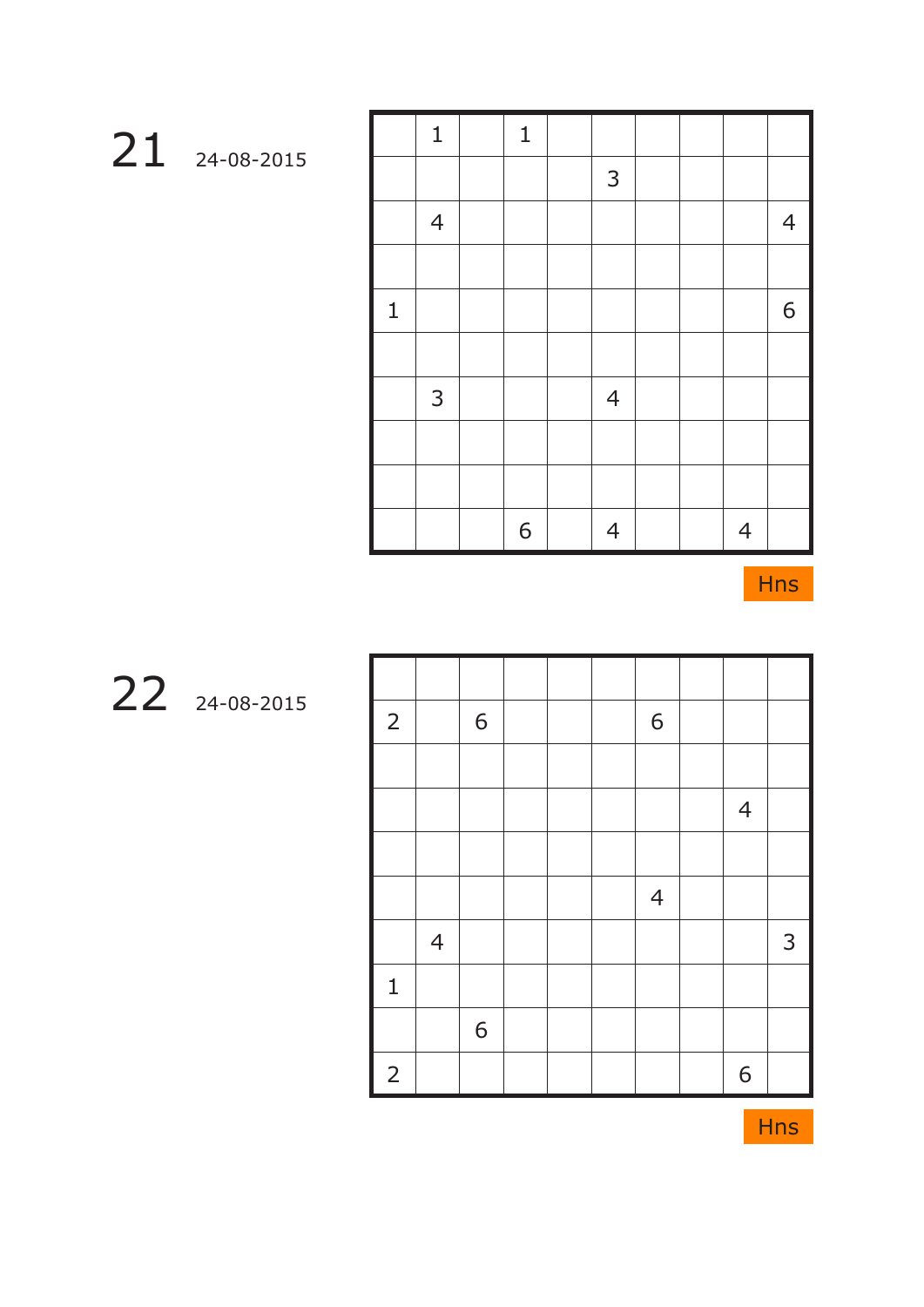| $\overline{4}$ |                |                |                |              |   |                |                |
|----------------|----------------|----------------|----------------|--------------|---|----------------|----------------|
|                |                |                | 3              |              |   | $\overline{4}$ |                |
|                |                |                |                |              |   |                |                |
|                | $\overline{2}$ |                |                | $\mathbf{1}$ |   |                |                |
| $\mathbf 1$    |                |                |                |              | 3 |                |                |
|                |                | $\overline{4}$ |                |              |   |                | $\mathbf{1}$   |
|                |                |                | $\overline{2}$ |              |   | 3              |                |
|                |                |                |                |              |   |                |                |
|                | 8              |                |                | $\mathsf{3}$ |   |                |                |
|                |                |                |                |              |   |                | 3 <sup>1</sup> |

RS

|              |                |                |              |  |              |                | 8              |                |
|--------------|----------------|----------------|--------------|--|--------------|----------------|----------------|----------------|
|              | $\overline{2}$ |                | $\mathsf{3}$ |  |              |                |                |                |
| $\mathbf 1$  |                |                |              |  |              |                |                |                |
|              |                | $\overline{4}$ |              |  |              |                |                | $\overline{2}$ |
|              |                |                |              |  | $\mathbf{1}$ |                |                |                |
|              |                |                | $\mathbf{1}$ |  |              |                |                |                |
| $\mathbf{1}$ |                |                |              |  |              | $\overline{4}$ |                |                |
|              |                |                |              |  |              |                |                | $\overline{2}$ |
|              |                |                |              |  | 3            |                | $\overline{2}$ |                |
|              | $\overline{4}$ |                |              |  |              |                |                |                |

18-09-2015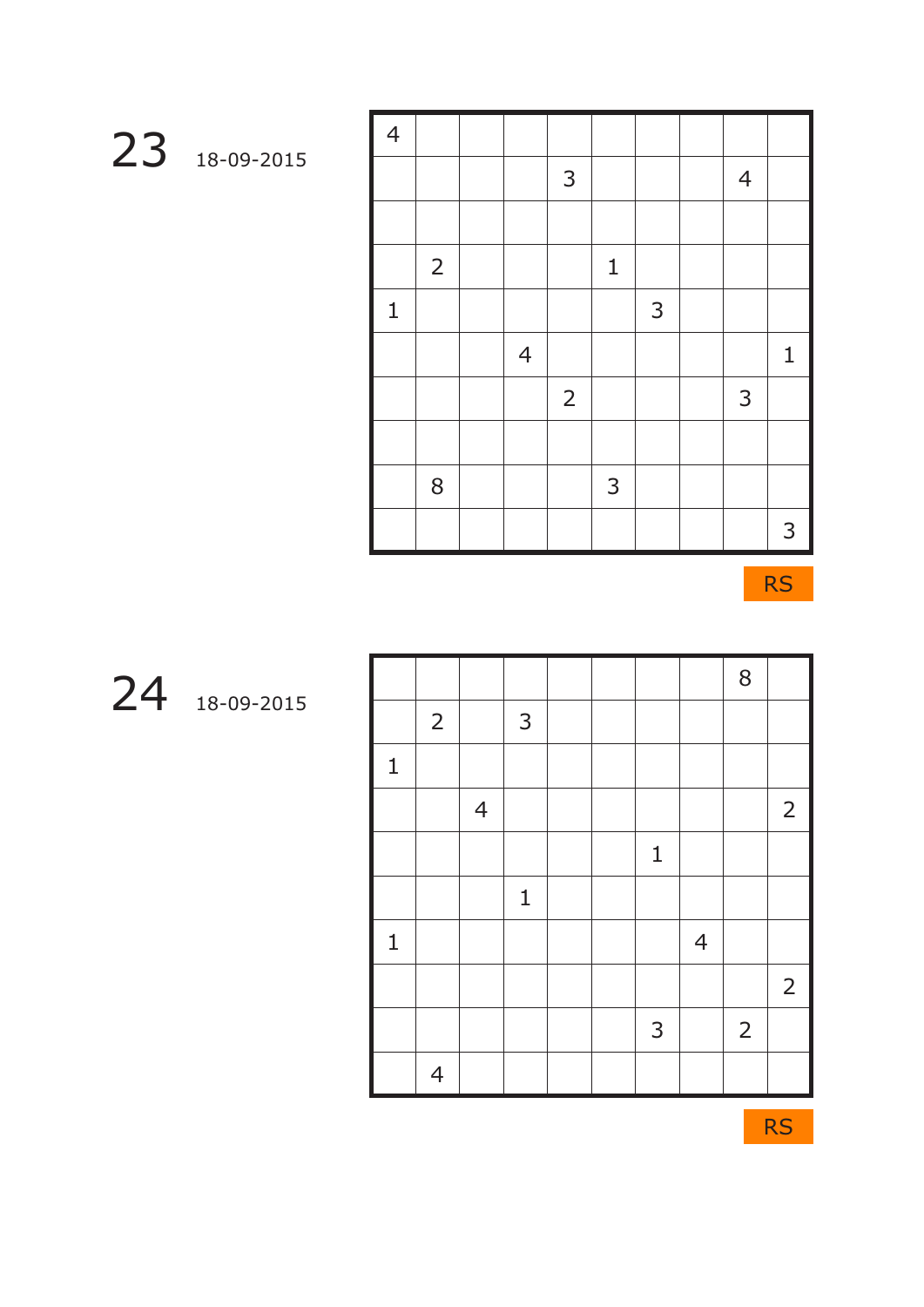| 31-12-2015 |
|------------|

|                |                |                | $\mathsf{3}$ |                |                | $\mathbf{1}$ |   |                | $\mathbf{1}$   |
|----------------|----------------|----------------|--------------|----------------|----------------|--------------|---|----------------|----------------|
|                | $\overline{2}$ |                |              |                |                |              |   |                |                |
|                |                | $\overline{4}$ |              |                |                |              | 6 |                |                |
| $\overline{2}$ |                |                |              |                |                |              |   |                |                |
|                |                |                |              |                | $\overline{4}$ |              |   |                |                |
|                |                |                |              | $\overline{2}$ |                |              |   |                |                |
|                |                |                |              |                |                |              |   |                | $\overline{4}$ |
|                |                | 3              |              |                |                |              | 3 |                |                |
|                |                |                |              |                |                |              |   | $\overline{2}$ |                |
| 3              |                |                | 3            |                |                | $\mathbf 1$  |   |                |                |

RS

|                | $\overline{2}$ | 5              |  |                |              | $2^{\circ}$    |
|----------------|----------------|----------------|--|----------------|--------------|----------------|
|                |                |                |  |                |              |                |
|                |                |                |  | $\mathsf{3}$   |              |                |
| $\overline{4}$ |                | 6              |  |                |              |                |
|                |                |                |  |                |              |                |
|                |                |                |  |                |              |                |
|                |                |                |  | $\overline{4}$ |              | $\overline{4}$ |
|                |                | $\overline{2}$ |  |                |              |                |
|                |                |                |  |                |              |                |
| $\mathbf{1}$   |                |                |  | 6              | $\mathbf{3}$ |                |

31-12-2015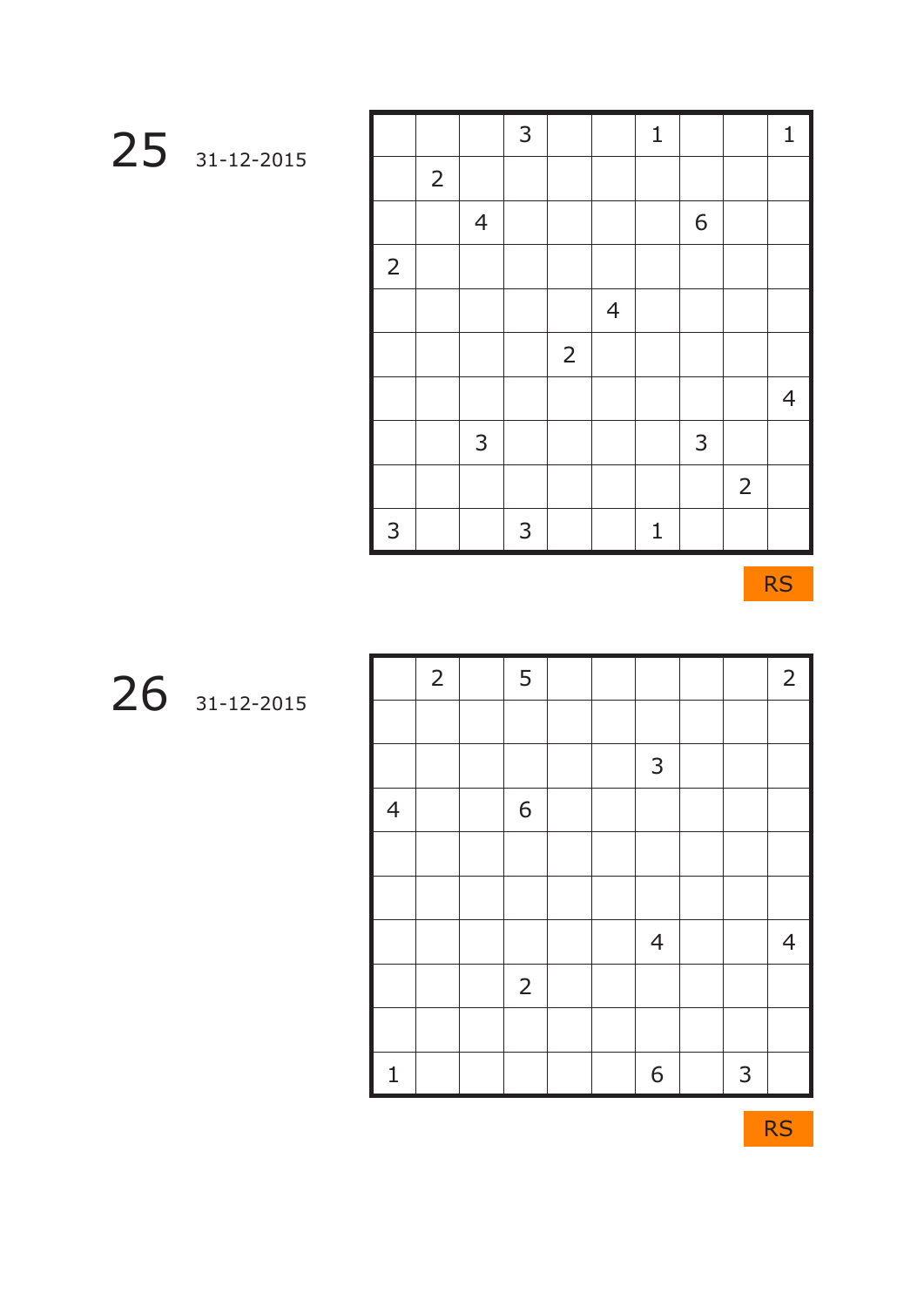Solutions















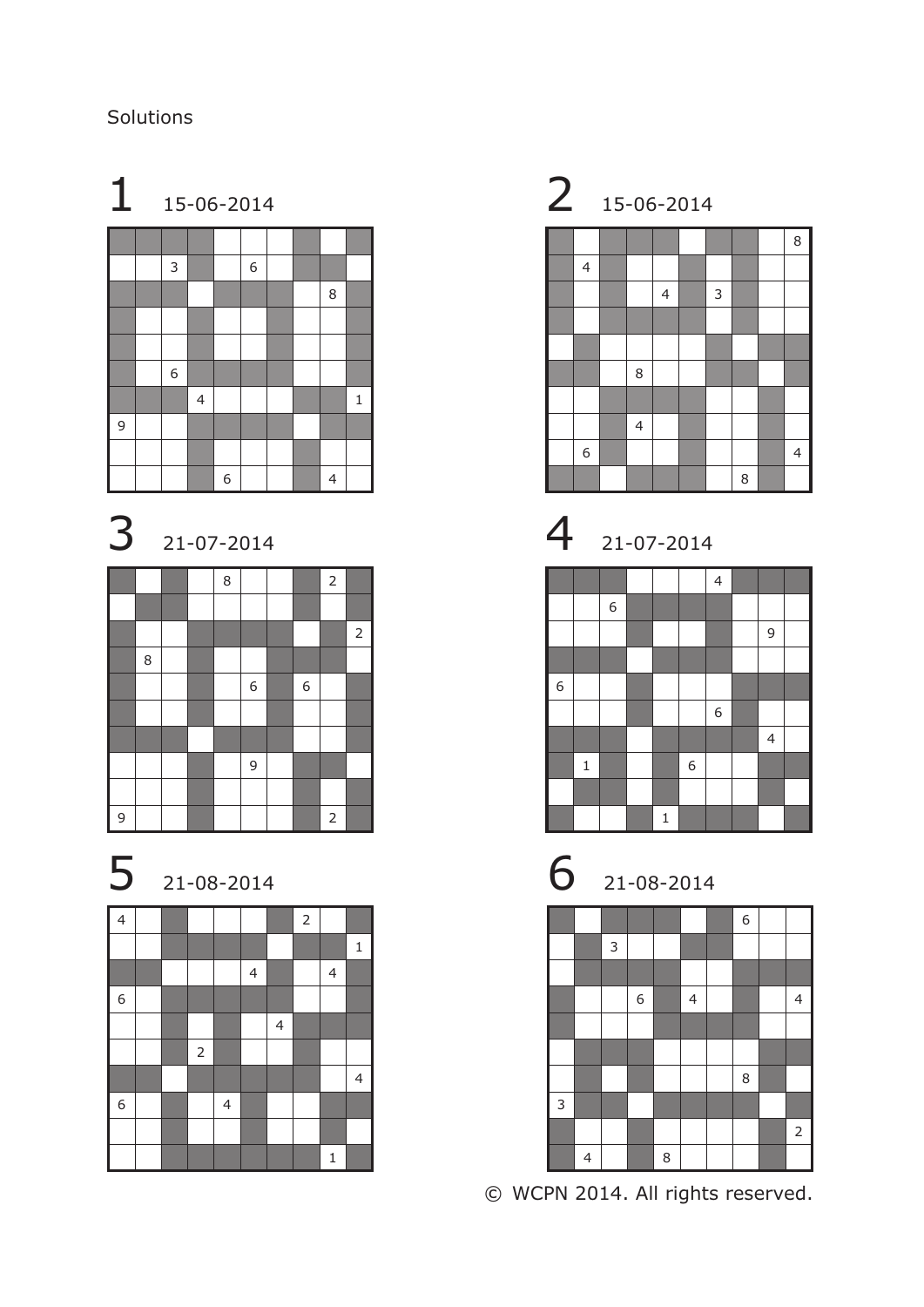### Solutions





14-01-2015



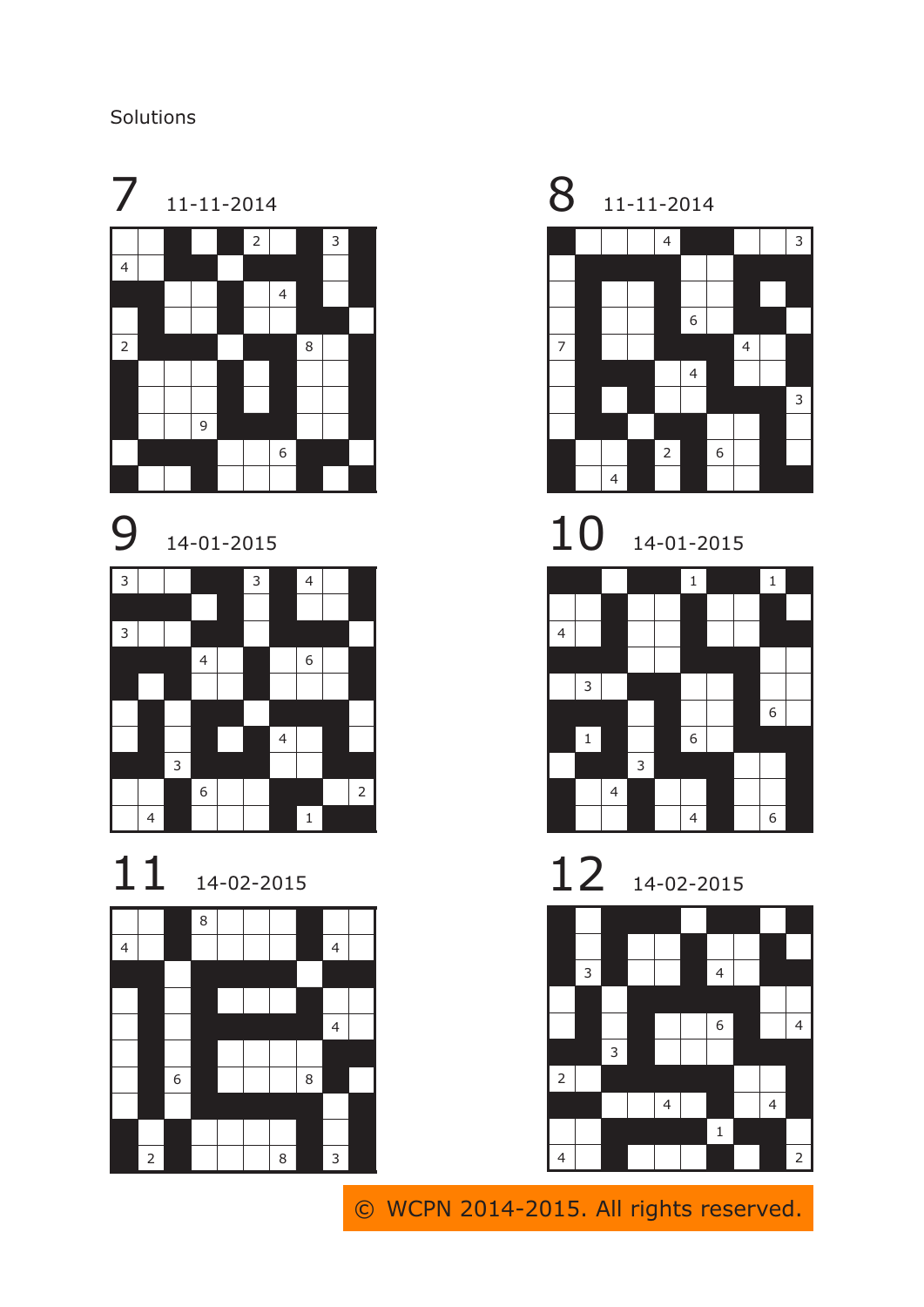









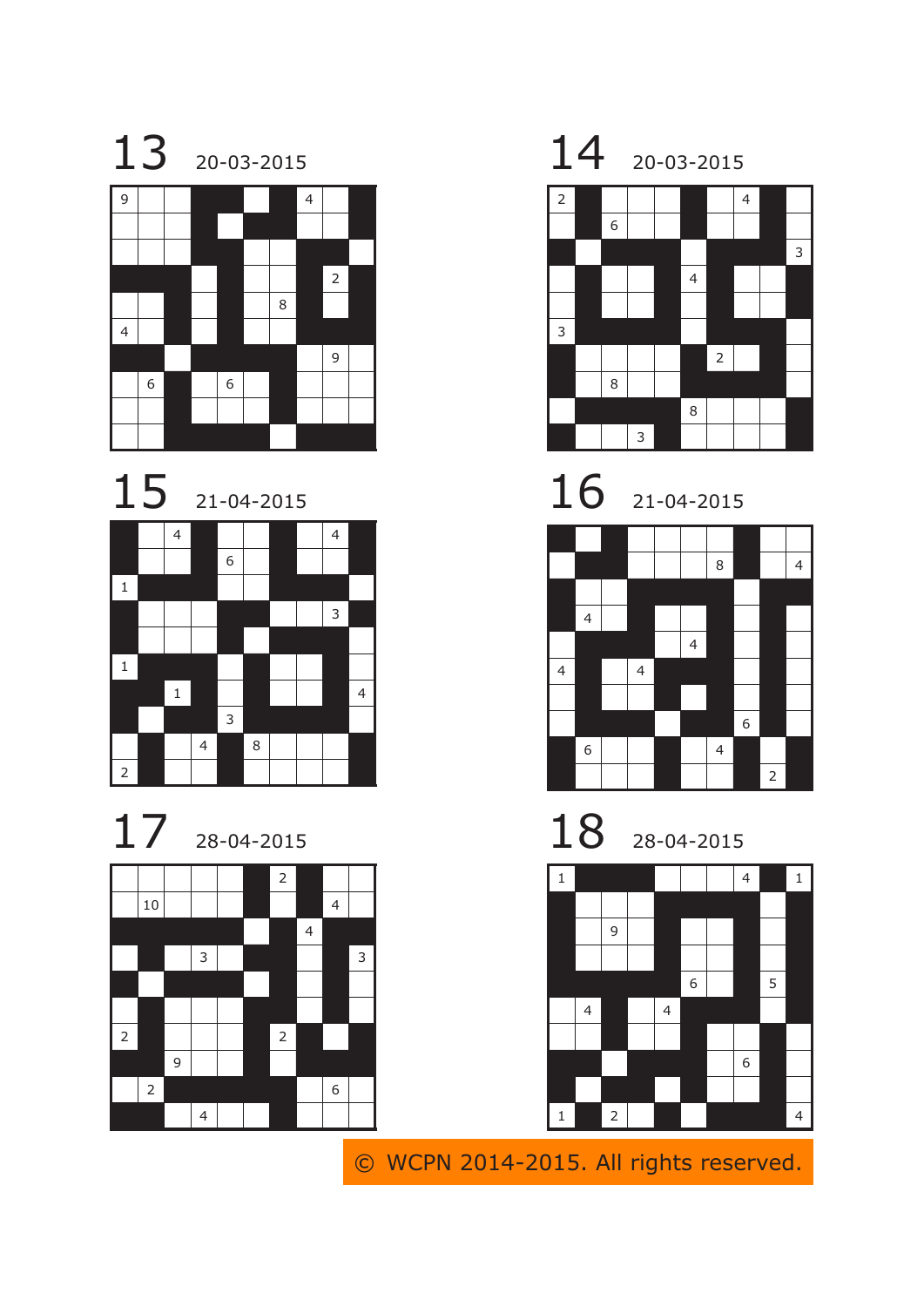





















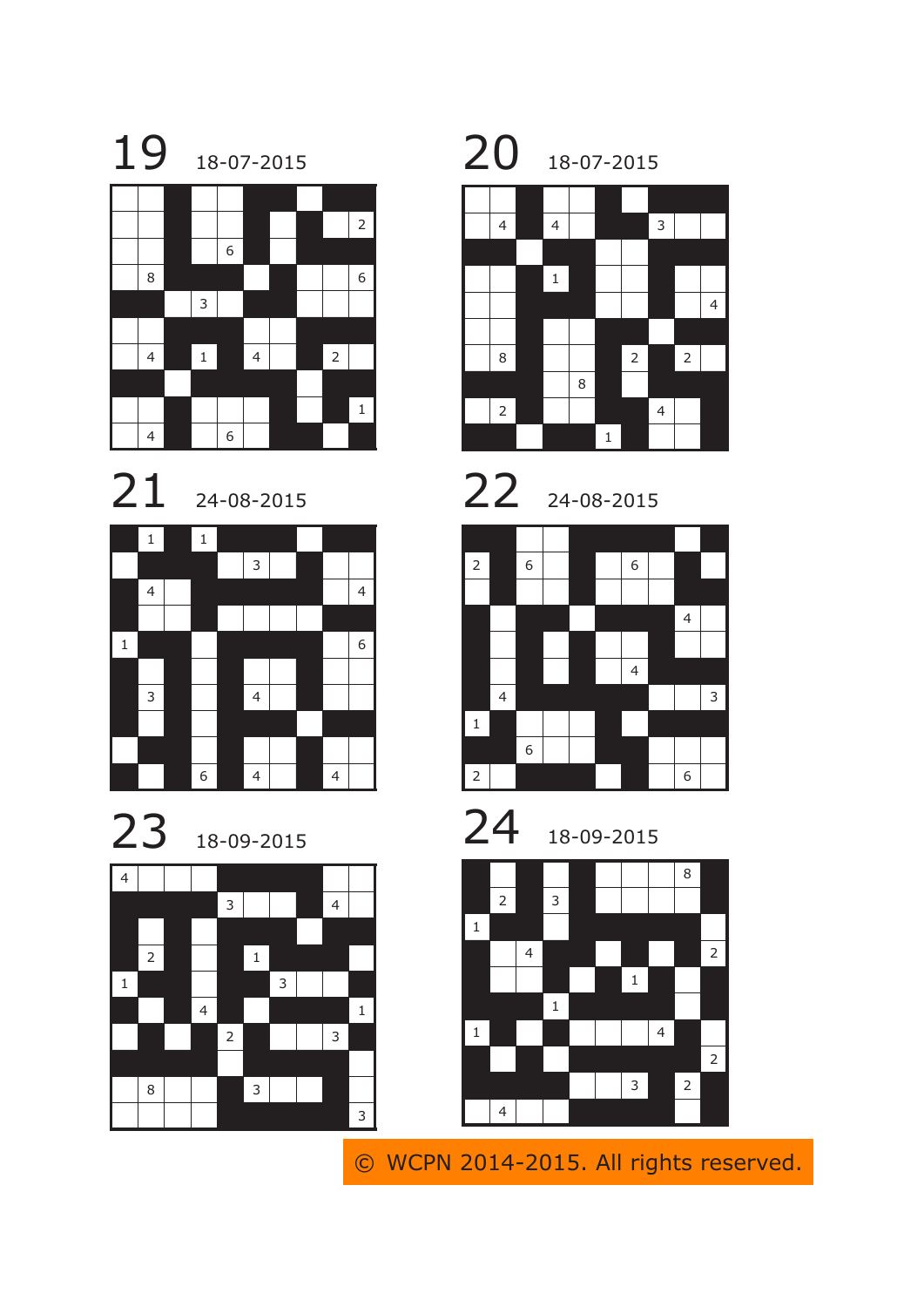



25 31-12-2015 26 31-12-2015 2 5 1 2

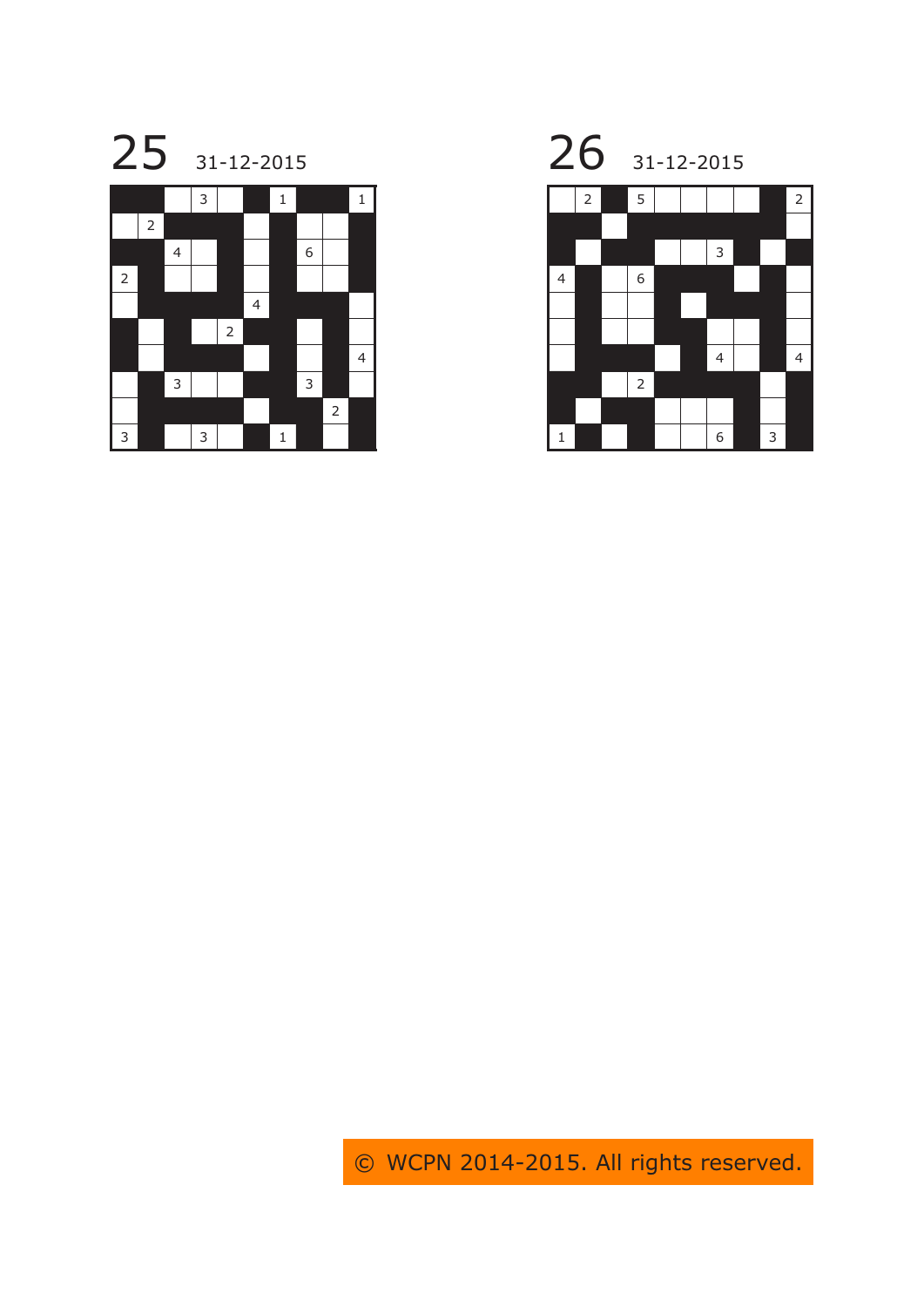

#### **NEIGHBOURS**

Place digits 1–3 in the grid so that in each row and column, each digit appears three times. Numbers in grey cells do not share an edge with a cell containing the same number. Numbers in white cells share an edge with at least one cell containing the same number. All grey cells are given.

#### BUREN

Zet de cijfers 1-3 in het diagram zodat ze in elke rij en in iedere kolom driemaal voorkomen. Cijfers in grijze vakjes grenzen horizontaal of verticaal niet aan een vakje met hetzelfde cijfer. Cijfers in witte vakjes hebben minstens een buurvakje met hetzelfde cijfer. Alle grijze vakjes zijn gegeven.



| $\mathbf{1}$ |   |              |                |   |   |
|--------------|---|--------------|----------------|---|---|
|              | 3 |              |                |   |   |
|              |   | $\mathbf{1}$ |                |   |   |
|              |   |              | $\overline{2}$ |   |   |
|              |   |              |                | 3 |   |
|              |   |              |                |   | 1 |

| $\mathbf{1}$   | 3              | $\mathbf{1}$   | $\overline{2}$ | 2              | 3              |
|----------------|----------------|----------------|----------------|----------------|----------------|
| $\overline{2}$ | 3              | $\overline{2}$ | 3              | $\overline{1}$ | $\overline{1}$ |
| 3              | $\overline{2}$ | 1              | 3              | $\mathbf{1}$   | $\overline{2}$ |
| $\mathbf{1}$   | $\mathbf{1}$   | $\overline{2}$ | $\overline{2}$ | 3              | 3              |
| $\overline{2}$ | $\mathbf{1}$   | 3              | $\mathbf 1$    | 3              | $\overline{2}$ |
| 3              | $\overline{2}$ | 3              | 1              | $\overline{2}$ | 1              |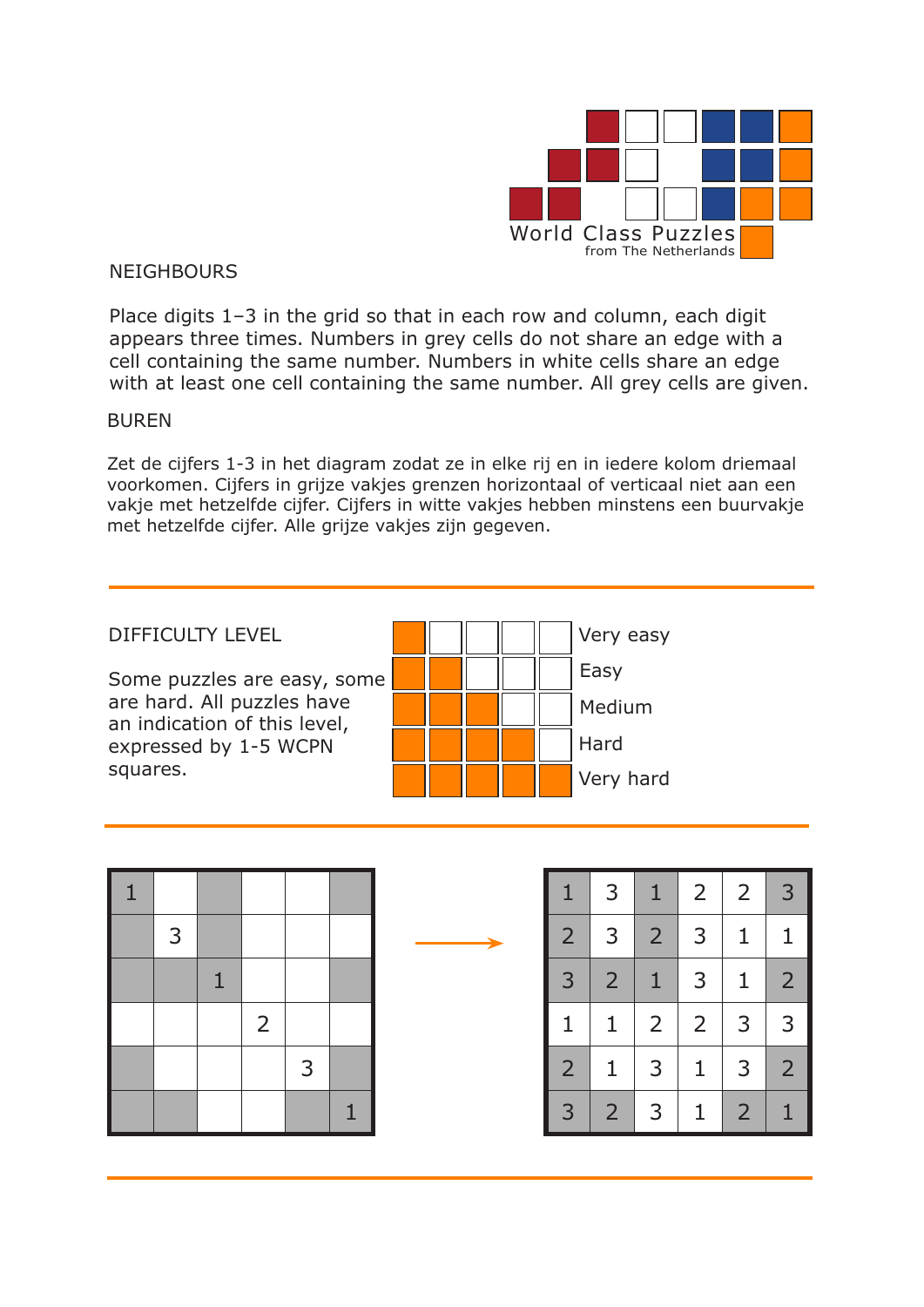| $\overline{2}$ |              |                |              | $\mathbf 1$  |                |                |                | $\overline{2}$   |
|----------------|--------------|----------------|--------------|--------------|----------------|----------------|----------------|------------------|
|                | $\mathbf{1}$ |                |              |              |                |                | $\overline{2}$ |                  |
|                |              | 3              |              |              |                | $\overline{2}$ |                |                  |
|                |              |                | $\mathbf{1}$ |              | $\overline{2}$ |                |                |                  |
| 3              |              |                |              | $\mathbf{1}$ |                |                |                | $2 \overline{ }$ |
|                |              |                | $\mathbf 1$  |              | 3              |                |                |                  |
|                |              | $\overline{2}$ |              |              |                | $\overline{2}$ |                |                  |
|                | $\mathbf{1}$ |                |              |              |                |                | $\mathbf 1$    |                  |
| $\overline{2}$ |              |                |              | 3            |                |                |                | $\mathbf{1}$     |



| 23-05-2014        |
|-------------------|
|                   |
|                   |
|                   |
|                   |
| <b>The Common</b> |
|                   |
| 23-05-2014        |

| $\mathbf 1$ |              |                |                |              |                |                |                |
|-------------|--------------|----------------|----------------|--------------|----------------|----------------|----------------|
|             |              |                | $\overline{2}$ | $\mathsf{3}$ |                |                |                |
|             |              | $\overline{2}$ |                |              | $\mathbf{1}$   |                |                |
|             | 3            |                |                |              |                | $\overline{2}$ |                |
|             |              |                |                |              |                |                |                |
|             | $\mathbf{1}$ |                |                |              |                | 3              |                |
|             |              | 3              |                |              | $\overline{2}$ |                |                |
|             |              |                | $\mathbf{1}$   | $\mathbf{1}$ |                |                |                |
|             |              |                |                |              |                |                | 2 <sup>1</sup> |



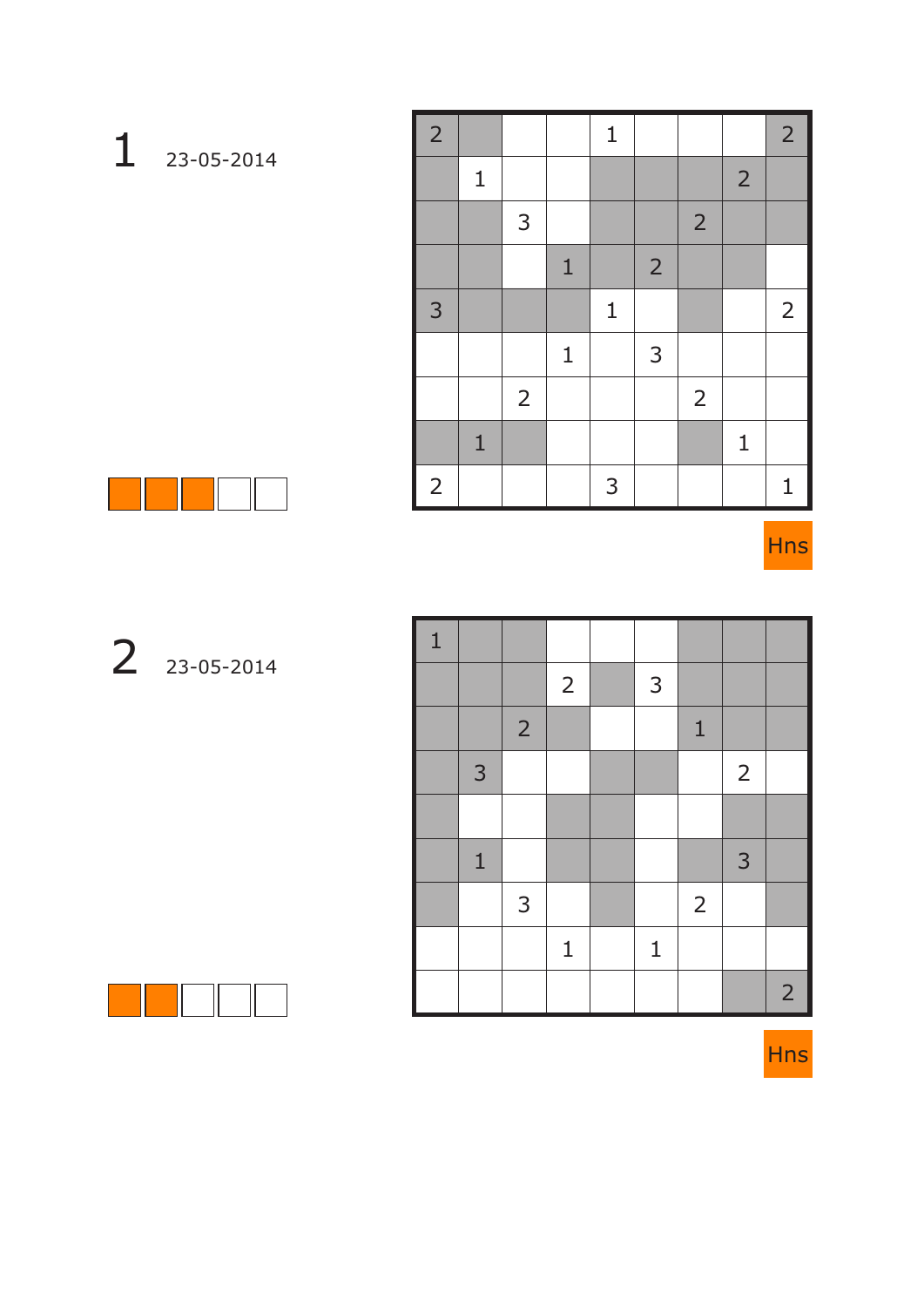|                | 3            |              |                | $\mathbf{1}$   |                |
|----------------|--------------|--------------|----------------|----------------|----------------|
| $\mathbf{1}$   |              |              |                |                | $\overline{2}$ |
|                |              | $\mathbf{1}$ | $\overline{2}$ |                |                |
|                |              |              |                |                |                |
| $\overline{3}$ |              |              |                |                | 2 <sup>1</sup> |
|                |              |              |                |                |                |
|                |              | 3            | $\mathbf{1}$   |                |                |
| $\mathbf{1}$   |              |              |                |                | $2^{\circ}$    |
|                | $\mathbf{1}$ |              |                | $\overline{2}$ |                |



| 3              |                | $\mathbf{1}$   |                | $\mathbf{1}$   |
|----------------|----------------|----------------|----------------|----------------|
|                |                |                |                |                |
|                | $\mathbf{1}$   |                | $\overline{2}$ |                |
|                |                |                |                |                |
| $\overline{2}$ |                | 3              |                | $\overline{2}$ |
|                |                |                |                |                |
|                | $\overline{2}$ |                | 3              |                |
|                |                |                |                |                |
| $\mathbf{1}$   |                | $\overline{2}$ |                | 3              |



14-06-2014

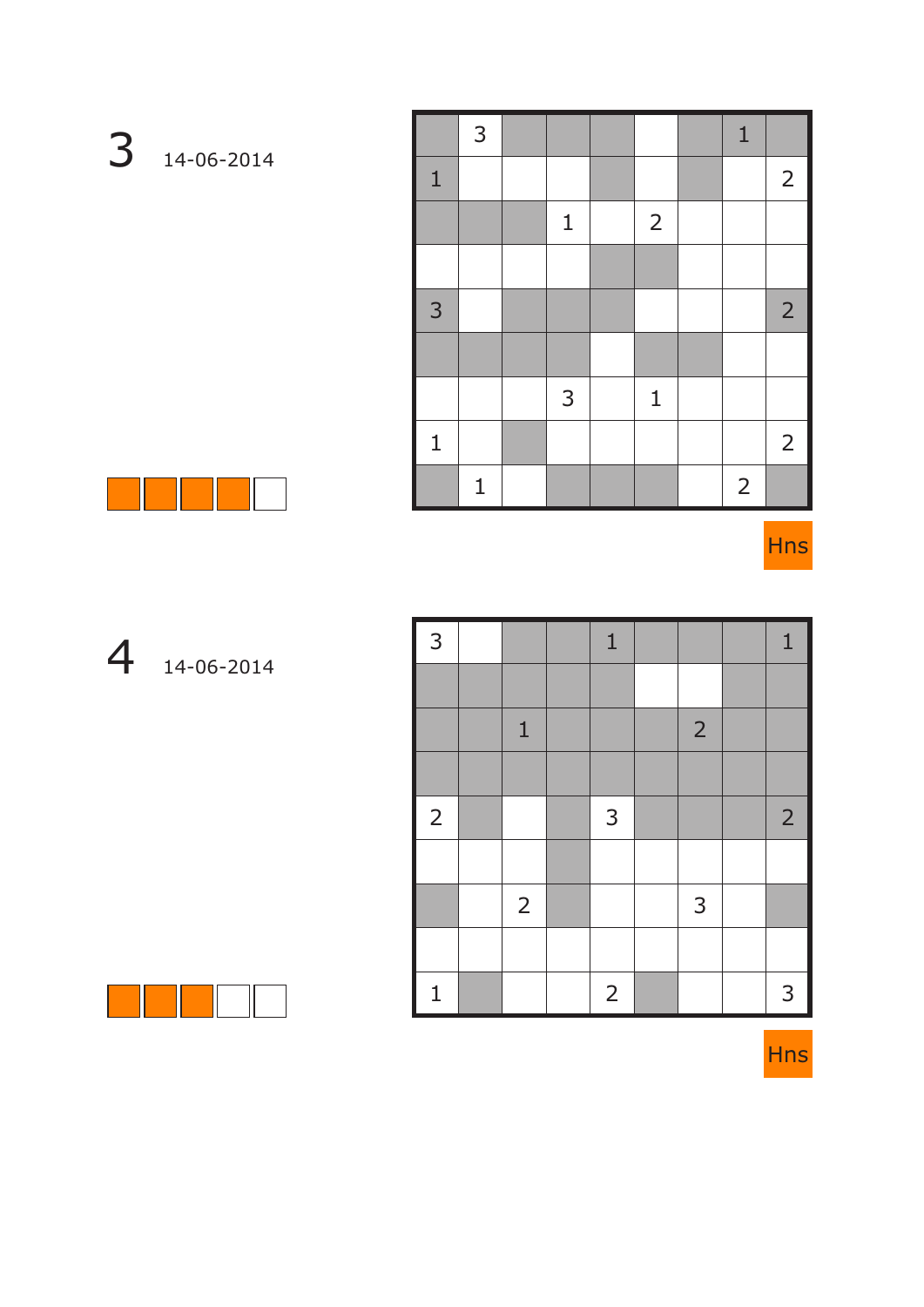|                |                |   |                | $\mathbf{1}$ |                |              |                |              |
|----------------|----------------|---|----------------|--------------|----------------|--------------|----------------|--------------|
|                |                |   | $\overline{2}$ |              |                |              |                |              |
|                |                | 3 |                |              |                |              |                |              |
|                | $\overline{2}$ |   |                |              |                |              |                |              |
| $\overline{2}$ |                |   |                |              |                |              |                | $\mathbf{1}$ |
|                |                |   |                |              |                |              | $\overline{2}$ |              |
|                |                |   |                |              |                | $\mathsf{3}$ |                |              |
|                |                |   |                |              | $\overline{2}$ |              |                |              |
|                |                |   |                | $\mathbf{1}$ |                |              |                |              |



12-07-2014

|              |              |              | $\mathbf{1}$   |   |             |                |
|--------------|--------------|--------------|----------------|---|-------------|----------------|
|              | 3            |              |                |   | 3           |                |
|              |              |              |                |   |             |                |
|              |              |              | $\mathsf{3}$   |   |             |                |
| $\mathbf{1}$ |              | $\mathbf{1}$ |                | 3 |             | $\overline{2}$ |
|              |              |              | $\mathsf{3}$   |   |             |                |
|              |              |              |                |   |             |                |
|              | $\mathbf{1}$ |              |                |   | $\mathbf 1$ |                |
|              |              |              | $\overline{2}$ |   |             |                |



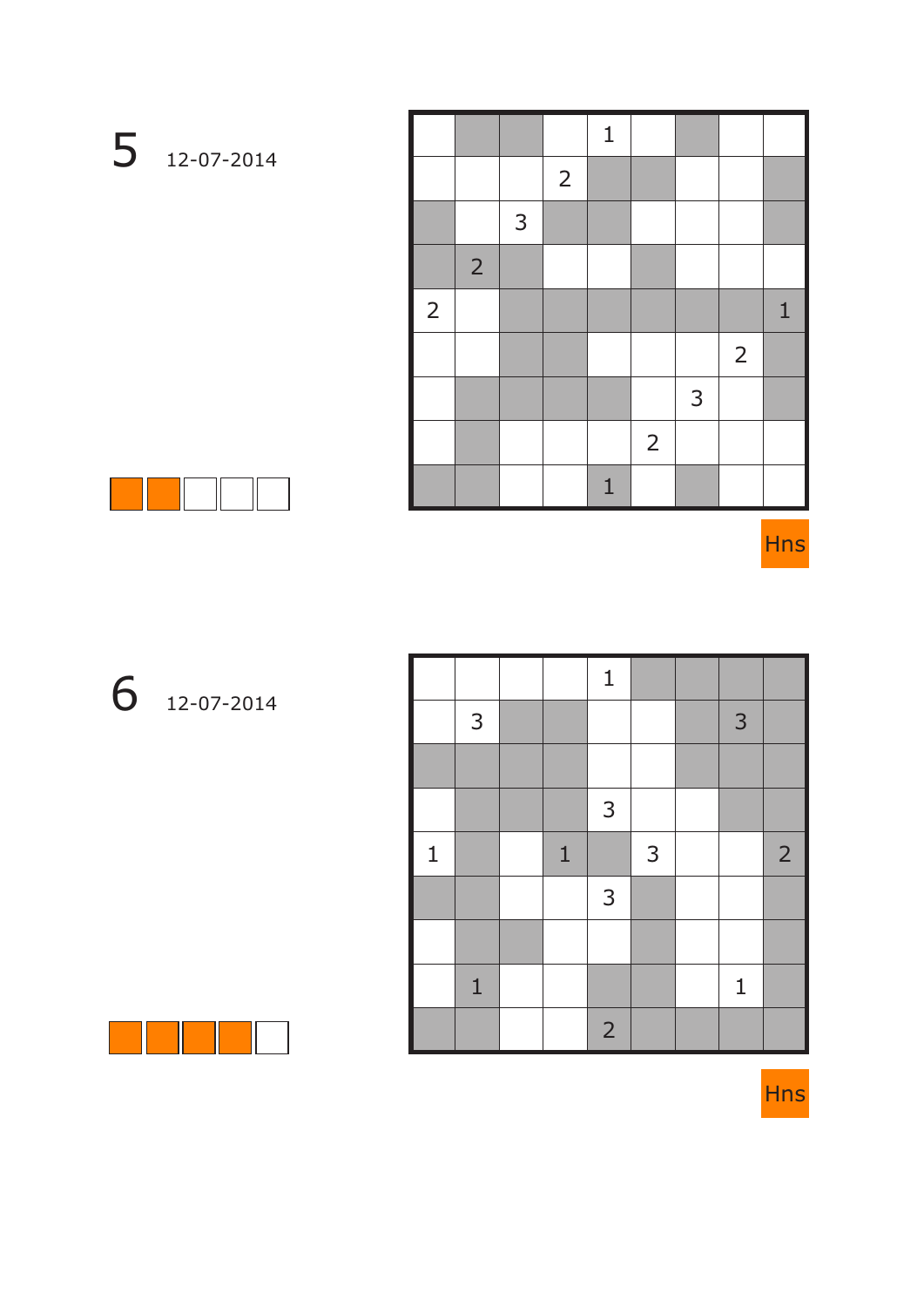|              |              | 3            |                | $\mathbf{1}$    |
|--------------|--------------|--------------|----------------|-----------------|
|              |              |              |                |                 |
|              | $\mathbf{1}$ |              | $\overline{2}$ |                 |
|              |              |              |                |                 |
| 3            |              | $\mathbf{1}$ |                | $2\overline{ }$ |
|              |              |              |                |                 |
|              | $\mathbf{1}$ |              | $\overline{2}$ |                 |
|              |              |              |                |                 |
| $\mathbf{1}$ |              | $\mathbf{1}$ |                |                 |



Hns

### 14-07-2014

| $\mathbf{1}$ |  | 3              |  | $\overline{2}$ |  |
|--------------|--|----------------|--|----------------|--|
|              |  |                |  |                |  |
|              |  |                |  |                |  |
| $\mathsf{3}$ |  | $\overline{2}$ |  | $\overline{2}$ |  |
|              |  |                |  |                |  |
|              |  |                |  |                |  |
| $\mathbf{1}$ |  | $\mathbf 1$    |  | $\overline{2}$ |  |
|              |  |                |  |                |  |



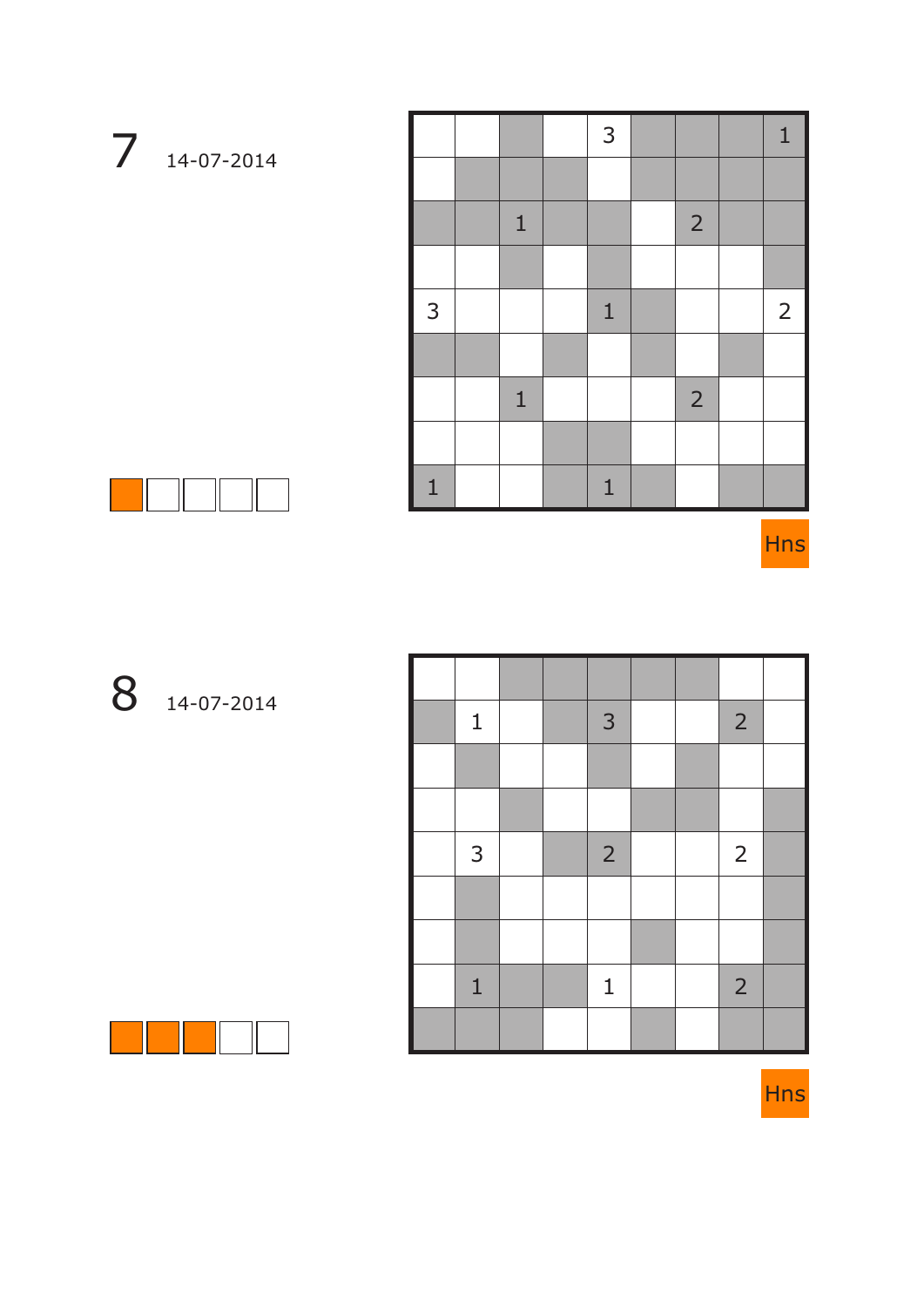$9 - 08 - 2014$ 

|             |                |                | $\overline{2}$ |   |                |              |
|-------------|----------------|----------------|----------------|---|----------------|--------------|
|             | $\overline{2}$ |                |                |   | $\overline{2}$ |              |
|             |                |                |                |   |                |              |
|             |                |                | 3              |   |                |              |
| $\mathbf 1$ |                | $\overline{2}$ |                | 3 |                | $\mathbf{1}$ |
|             |                |                | $\overline{2}$ |   |                |              |
|             |                |                |                |   |                |              |
|             | 3              |                |                |   | $\mathbf{1}$   |              |
|             |                |                | $\overline{2}$ |   |                |              |

Hns

### 09-08-2014

|   |                |  | $\overline{2}$ |  |                |   |
|---|----------------|--|----------------|--|----------------|---|
|   | $\overline{2}$ |  |                |  | $\overline{2}$ |   |
|   |                |  |                |  |                |   |
|   |                |  |                |  |                |   |
| 3 |                |  | $\mathsf{3}$   |  |                | 3 |
|   |                |  |                |  |                |   |
|   |                |  |                |  |                |   |
|   | $\mathbf{1}$   |  |                |  | $\mathbf 1$    |   |
|   |                |  | 3              |  |                |   |

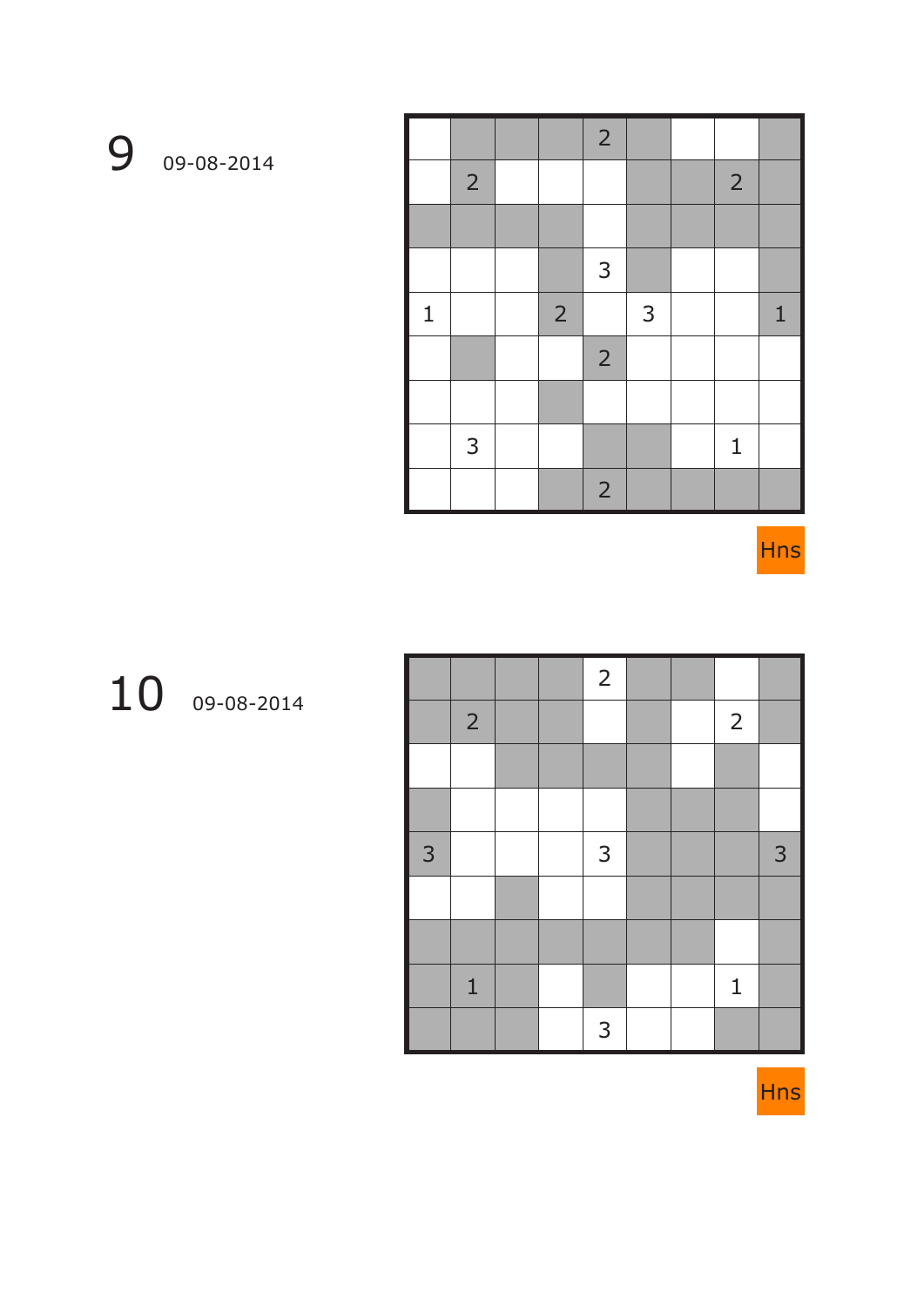# 13-09-014

| $\mathbf{1}$ |              |              |                | 3           |
|--------------|--------------|--------------|----------------|-------------|
|              |              |              |                |             |
|              | $\mathsf{3}$ |              | $\overline{2}$ |             |
|              |              |              |                |             |
|              |              | $\mathbf{1}$ |                |             |
|              |              |              |                |             |
|              | $\mathbf 1$  |              | 3              |             |
|              |              |              |                |             |
| $\mathbf{1}$ |              |              |                | $2^{\circ}$ |

Hns

## 13-09-014

|                |  | $\mathbf{1}$   |  |   |
|----------------|--|----------------|--|---|
|                |  |                |  |   |
|                |  |                |  |   |
|                |  |                |  |   |
| $\overline{2}$ |  | $\mathbf 1$    |  | 1 |
|                |  |                |  |   |
|                |  |                |  |   |
|                |  |                |  |   |
|                |  | $\overline{2}$ |  |   |

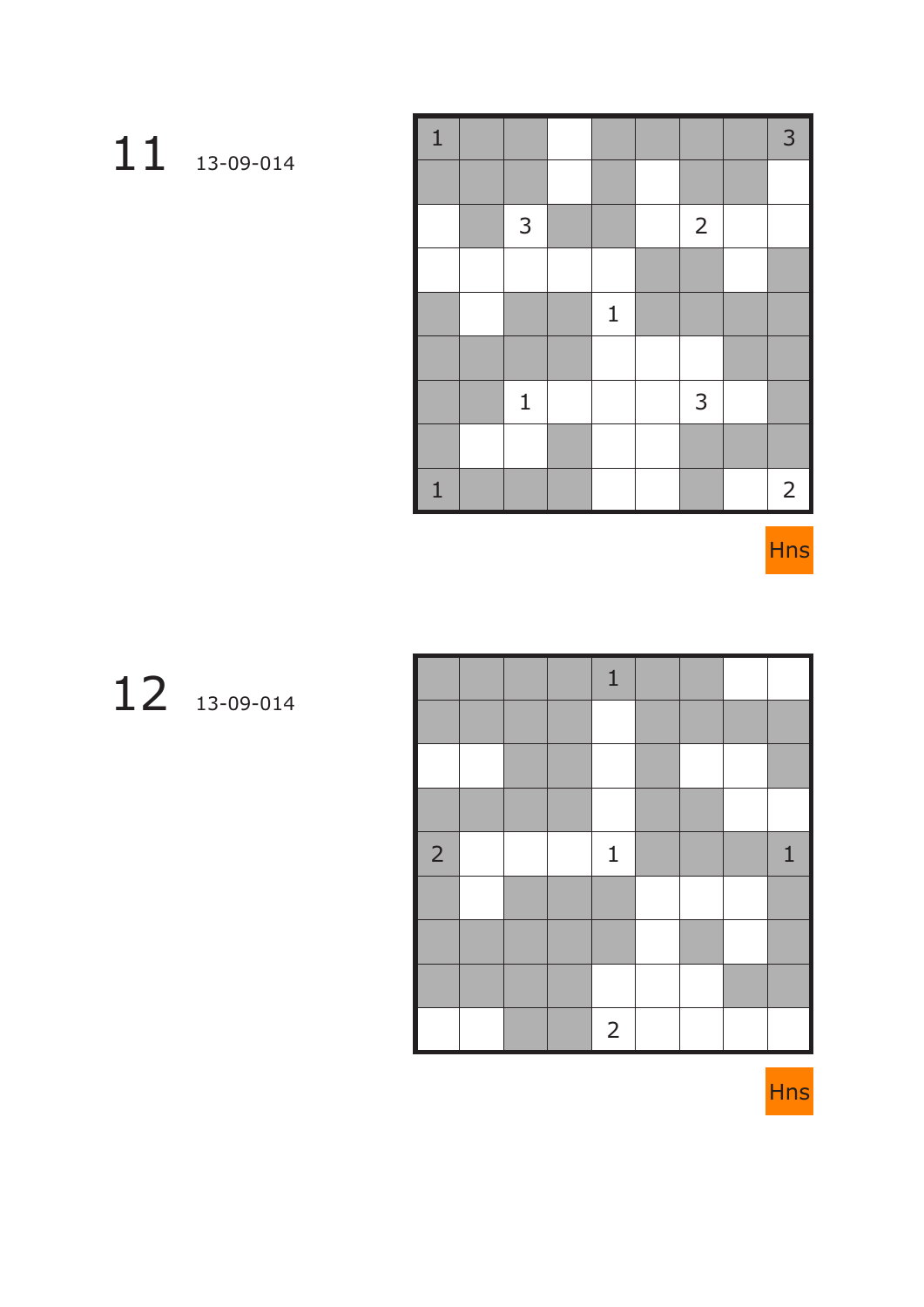# 17-11-2014

| $\overline{2}$ |              |                |              |              |   |              |   |
|----------------|--------------|----------------|--------------|--------------|---|--------------|---|
|                | $\mathbf{1}$ |                |              |              |   |              |   |
|                |              | $\overline{2}$ |              |              |   |              |   |
|                |              |                | $\mathbf{1}$ | $\mathbf{1}$ |   |              |   |
|                |              |                |              |              | 3 |              |   |
|                |              |                |              |              |   | $\mathbf{1}$ |   |
|                |              |                |              |              |   |              | 3 |
|                |              |                |              |              |   |              |   |

Hns

# 17-11-2014

|                |              |                |              |                |              | $\mathbf{1}$ |  |
|----------------|--------------|----------------|--------------|----------------|--------------|--------------|--|
|                |              |                |              |                | $\mathbf{1}$ |              |  |
|                |              |                |              | $\overline{2}$ |              |              |  |
|                |              |                | $\mathsf{3}$ |                |              |              |  |
|                |              |                |              |                |              |              |  |
|                |              |                | $\mathbf{1}$ |                |              |              |  |
|                |              | $\overline{2}$ |              |                |              |              |  |
|                | $\mathbf{1}$ |                |              |                |              |              |  |
| $\overline{2}$ |              |                |              |                |              |              |  |



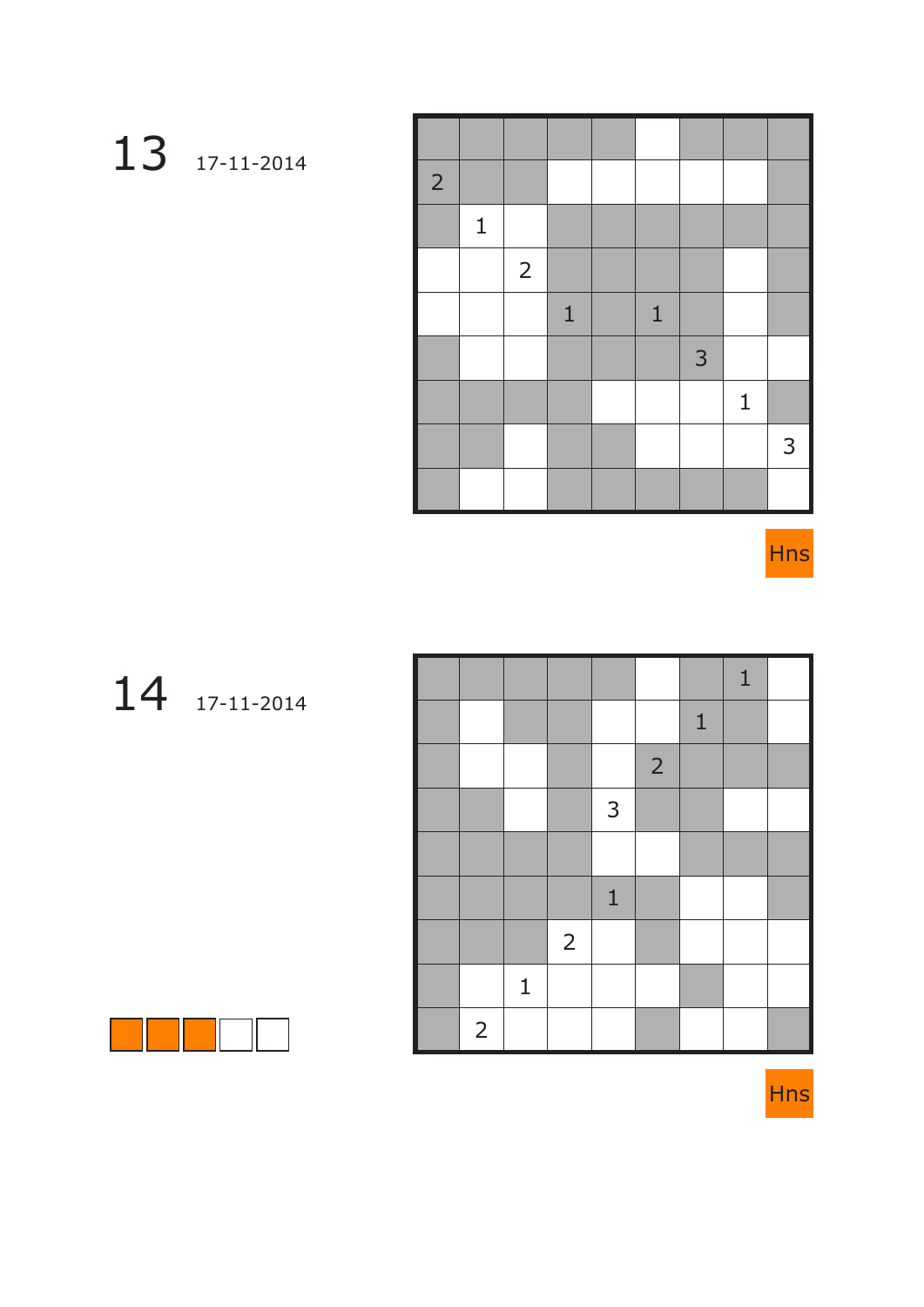|   | 3            |              |              |                | $\mathbf{1}$ |
|---|--------------|--------------|--------------|----------------|--------------|
|   |              | $\mathbf{1}$ |              |                |              |
|   |              |              |              | $\mathbf 1$    |              |
|   |              |              |              |                |              |
|   | $\mathbf{1}$ |              |              |                |              |
|   |              |              | $\mathsf{3}$ |                |              |
| 3 |              |              |              | $\overline{2}$ |              |
|   |              |              |              |                |              |

RS

# 23-12-2014

|                |              |                |              | $\mathbf 1$ |                |                |  |
|----------------|--------------|----------------|--------------|-------------|----------------|----------------|--|
|                | $\mathsf{3}$ |                |              |             | $\overline{2}$ |                |  |
| $\overline{2}$ |              |                |              |             |                |                |  |
|                |              |                | $\mathbf{1}$ |             |                |                |  |
|                |              |                |              |             |                | $\overline{2}$ |  |
|                | $\mathbf{1}$ |                |              |             | $\mathbf 1$    |                |  |
|                |              | $\overline{2}$ |              |             |                |                |  |
|                |              |                |              |             |                |                |  |



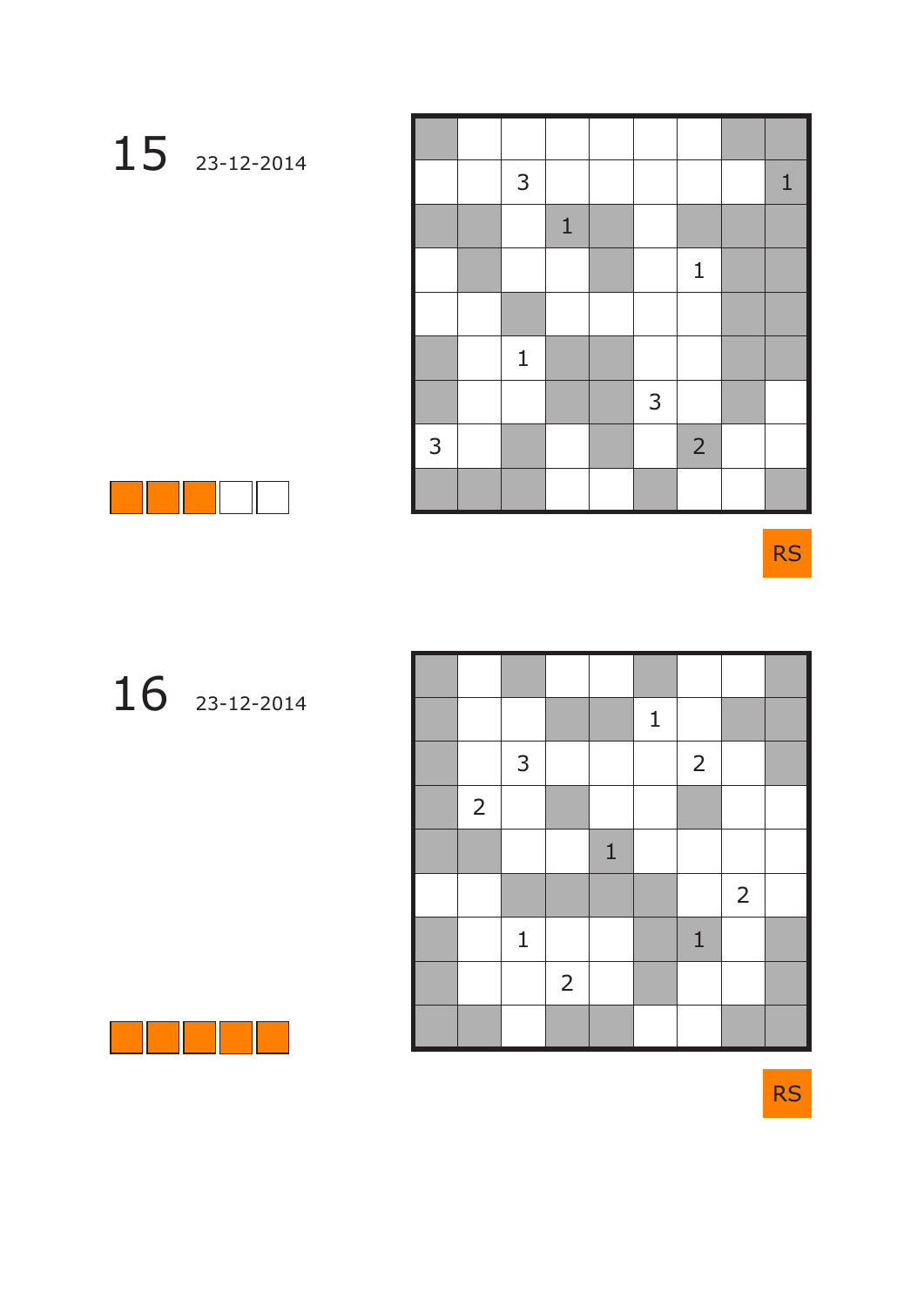# 17 26-01-2015

### **Neighbours - boxes**

In these two puzzles (17 and 18) the digits 1, 2 and 3 have to be placed three times on all rows, in all columns and in the nine bold outlined 3x3-boxes.



|              |                |   |                | $\mathbf 1$    |              |  |
|--------------|----------------|---|----------------|----------------|--------------|--|
|              |                |   |                |                | $\mathbf{1}$ |  |
|              | $\mathbf{1}$   |   |                |                |              |  |
|              |                | 3 |                |                |              |  |
|              |                |   |                |                |              |  |
|              |                |   | $\overline{2}$ |                |              |  |
|              |                |   |                | $\overline{2}$ |              |  |
| $\mathbf{1}$ |                |   |                |                |              |  |
|              | $\overline{1}$ |   |                |                |              |  |

RS

# 18 26-01-2015

| $\mathsf{3}$   |                |                |              | $\mathbf{1}$ |  |
|----------------|----------------|----------------|--------------|--------------|--|
|                |                | $\mathbf{1}$   |              |              |  |
|                |                |                |              |              |  |
|                | $\overline{2}$ |                | $\mathbf{1}$ |              |  |
|                |                |                |              |              |  |
|                |                | $\overline{2}$ |              |              |  |
| $\overline{2}$ |                |                |              | 3            |  |
|                |                |                |              |              |  |

RS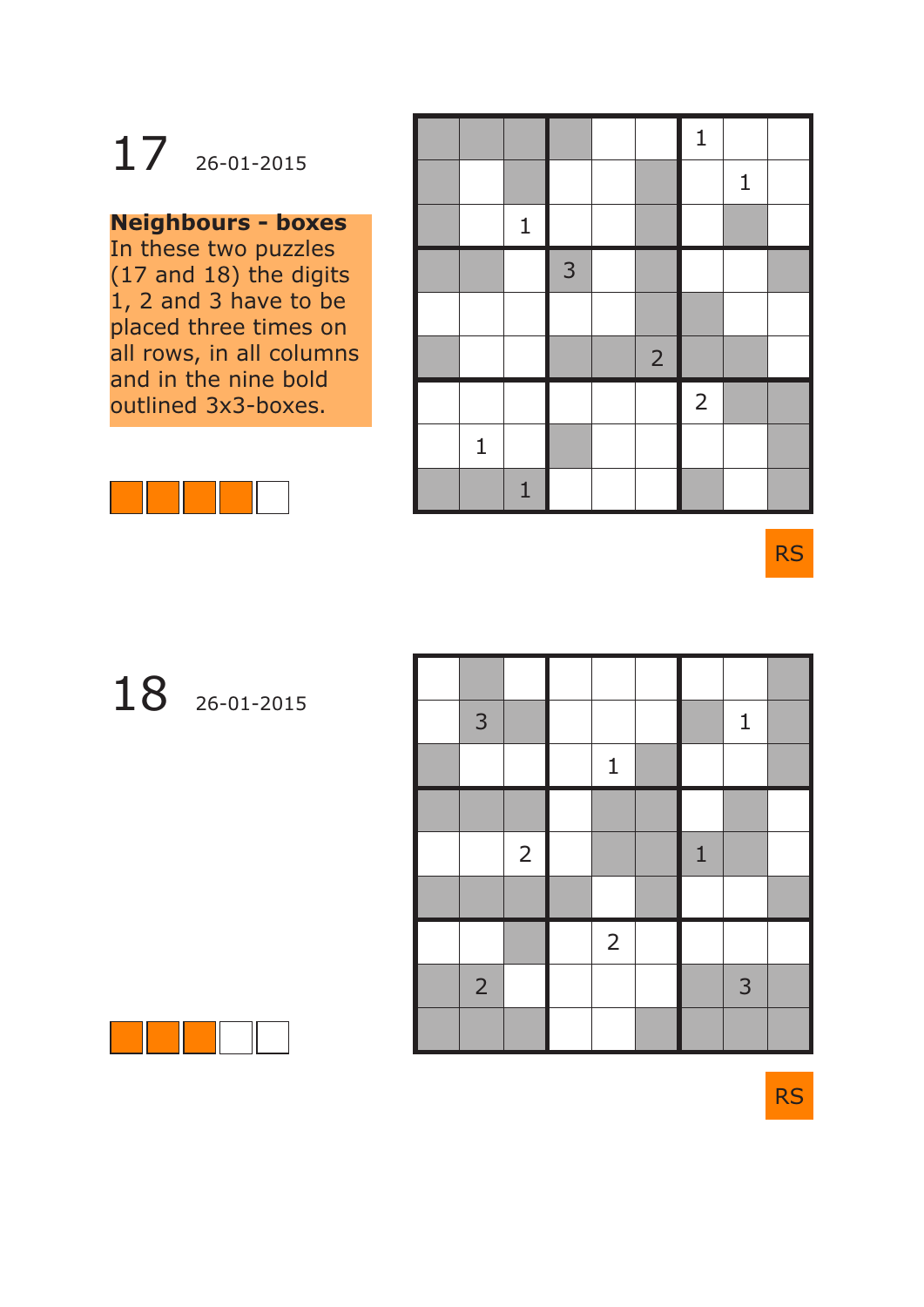# 19 07-02-2015

### **Neighbours irregular**

In these two puzzles (19 and 20) the digits 1, 2 and 3 have to be placed three times on all rows, in all columns and in the nine bold outlined regions.



|              |                |                |                | $\overline{2}$ |                |
|--------------|----------------|----------------|----------------|----------------|----------------|
|              |                |                |                |                |                |
| $\mathsf{3}$ |                |                | $\overline{2}$ |                |                |
|              | $\mathbf{1}$   |                |                |                |                |
|              |                |                |                |                |                |
|              |                |                |                | $\mathbf{1}$   |                |
|              |                | $\overline{2}$ |                |                | $\overline{2}$ |
|              |                |                |                |                |                |
|              | $\overline{2}$ |                |                |                |                |

RS

# 20 07-02-2015

|                |                |                |              |                |              | $\overline{3}$ |  |
|----------------|----------------|----------------|--------------|----------------|--------------|----------------|--|
| $\overline{2}$ |                | $\overline{2}$ |              |                |              |                |  |
|                |                |                |              |                |              |                |  |
|                | $\overline{2}$ |                | $\mathbf{1}$ |                | $\mathsf{3}$ |                |  |
|                |                |                |              |                |              |                |  |
|                |                |                |              | $\overline{3}$ |              | $\mathbf{1}$   |  |
| $\overline{c}$ |                |                |              |                |              |                |  |
|                |                |                |              |                |              |                |  |

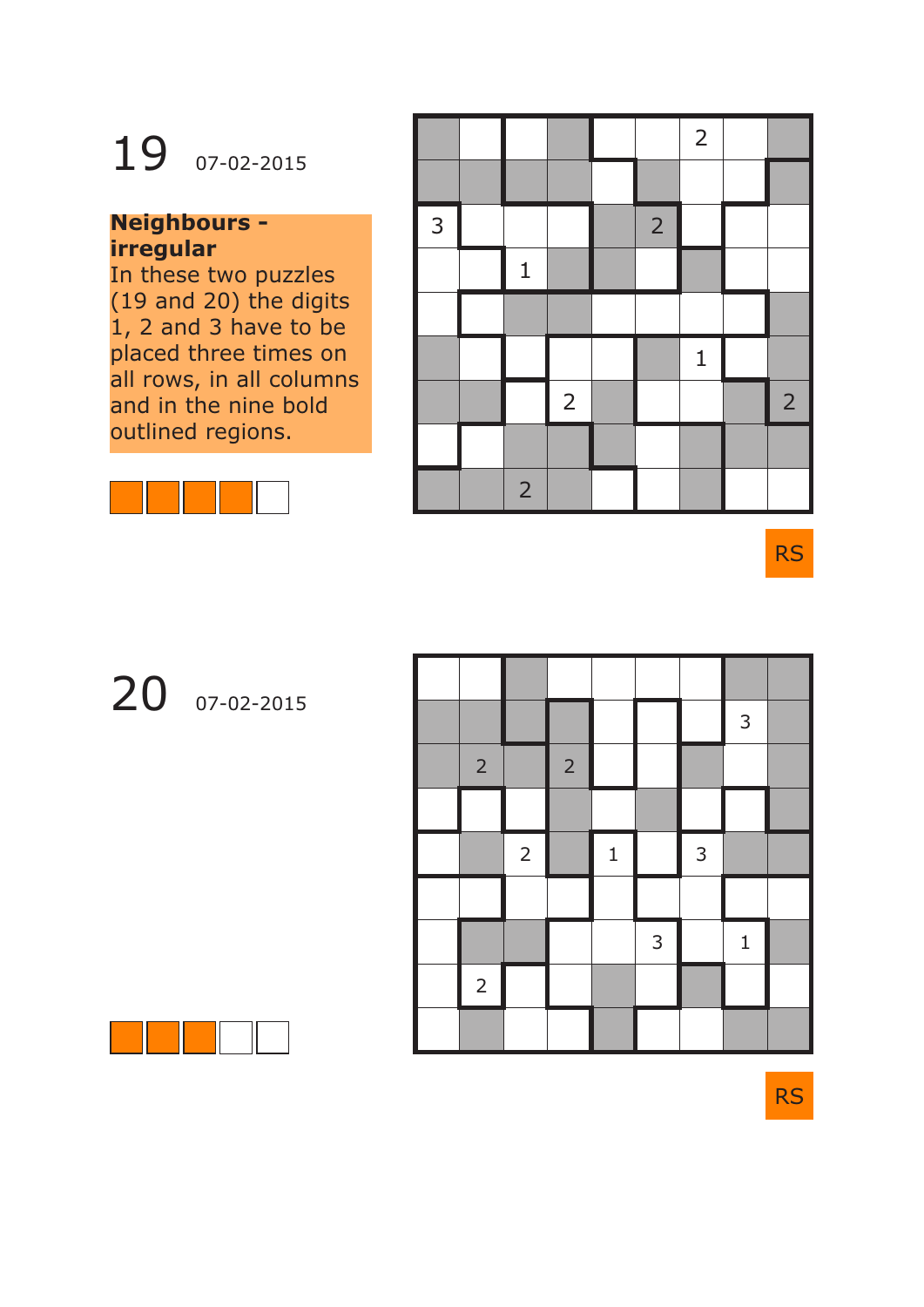



### **Neighbours**

In these two puzzles (21 and 22) the digits 1, 2 and 3 have to be placed two times on all rows and in all columns.

| $\overline{2}$ |                |              |                |
|----------------|----------------|--------------|----------------|
|                |                |              |                |
|                | $\overline{2}$ |              |                |
|                |                | $\mathbf{1}$ |                |
|                |                |              |                |
|                |                |              | $\overline{2}$ |





|              |  | 3 |  |
|--------------|--|---|--|
|              |  |   |  |
|              |  |   |  |
| $\mathbf{1}$ |  |   |  |
|              |  |   |  |

Hns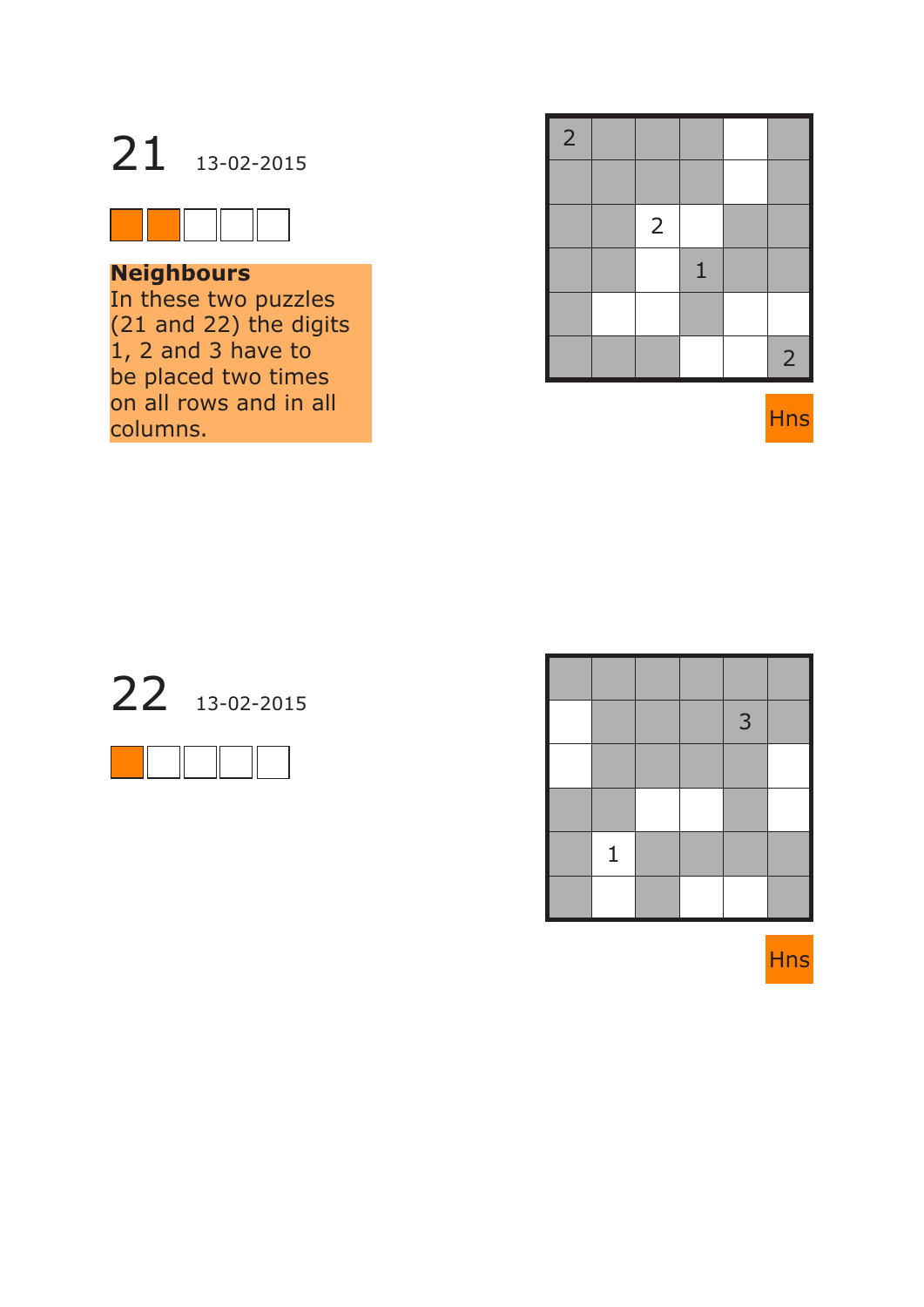# 23 10-03-2015

### **Neighbours irregular**

In these two puzzles (23 and 24) the digits  $\overline{1}$ , 2 and 3 have to be placed three times on all rows, in all columns and in the nine bold outlined regions.

|              |              | 3              |                |                |  |
|--------------|--------------|----------------|----------------|----------------|--|
| $\mathbf{1}$ |              |                |                | $\overline{2}$ |  |
|              | $\mathbf{1}$ |                |                |                |  |
|              |              |                |                |                |  |
|              |              | $\overline{2}$ |                |                |  |
|              |              |                |                |                |  |
|              |              |                | $\overline{2}$ |                |  |
| $\mathbf 1$  |              |                |                | $\overline{2}$ |  |
|              |              | $\mathbf{1}$   |                |                |  |

RS

# 24 10-03-2015

| $\mathsf{3}$   |   | $\mathbf{1}$ |              |                |  |
|----------------|---|--------------|--------------|----------------|--|
|                |   |              | $\mathbf{1}$ |                |  |
|                |   |              |              |                |  |
| $\overline{3}$ |   | 3            |              | $\overline{2}$ |  |
|                |   |              |              |                |  |
|                | 3 |              |              |                |  |
|                |   | $\mathbf{1}$ |              | $\mathbf{1}$   |  |
|                |   |              |              |                |  |

RS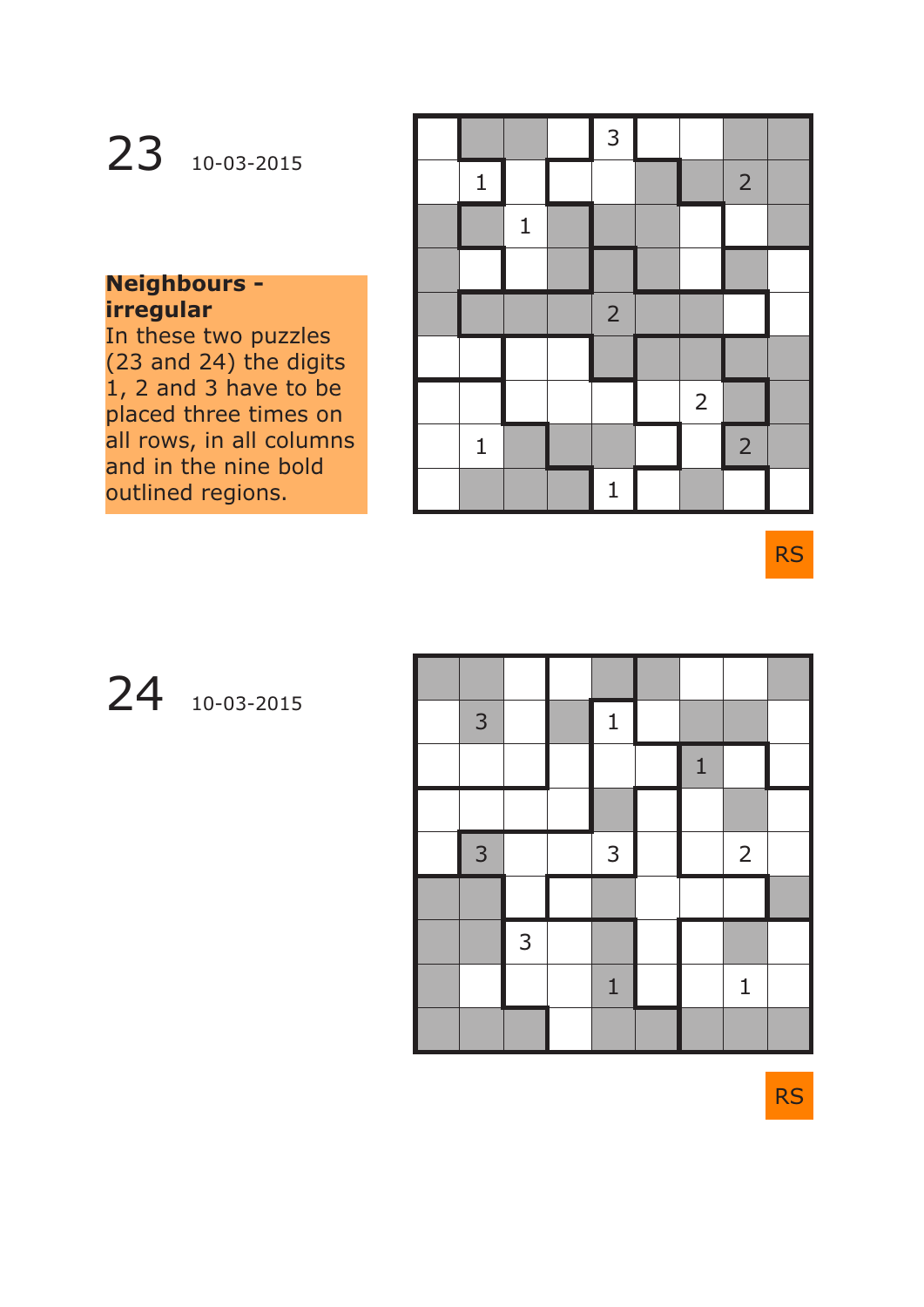| $\mathsf{3}$ |                |  |                | $\overline{2}$ |  |
|--------------|----------------|--|----------------|----------------|--|
|              | $\mathbf 1$    |  | $\overline{3}$ |                |  |
|              |                |  |                |                |  |
|              |                |  |                |                |  |
|              |                |  |                |                |  |
|              | $\overline{2}$ |  | $\mathsf{3}$   |                |  |
| 3            |                |  |                | $\mathbf{1}$   |  |
|              |                |  |                |                |  |

Hns

22-03-2015

| $\mathbf 1$ |                |  |                | $1\,$          |  |
|-------------|----------------|--|----------------|----------------|--|
|             | $\overline{2}$ |  | $\mathbf 1$    |                |  |
|             |                |  |                |                |  |
|             |                |  |                |                |  |
|             |                |  |                |                |  |
|             | $\mathbf{1}$   |  | $\overline{2}$ |                |  |
| 3           |                |  |                | $\overline{2}$ |  |
|             |                |  |                |                |  |

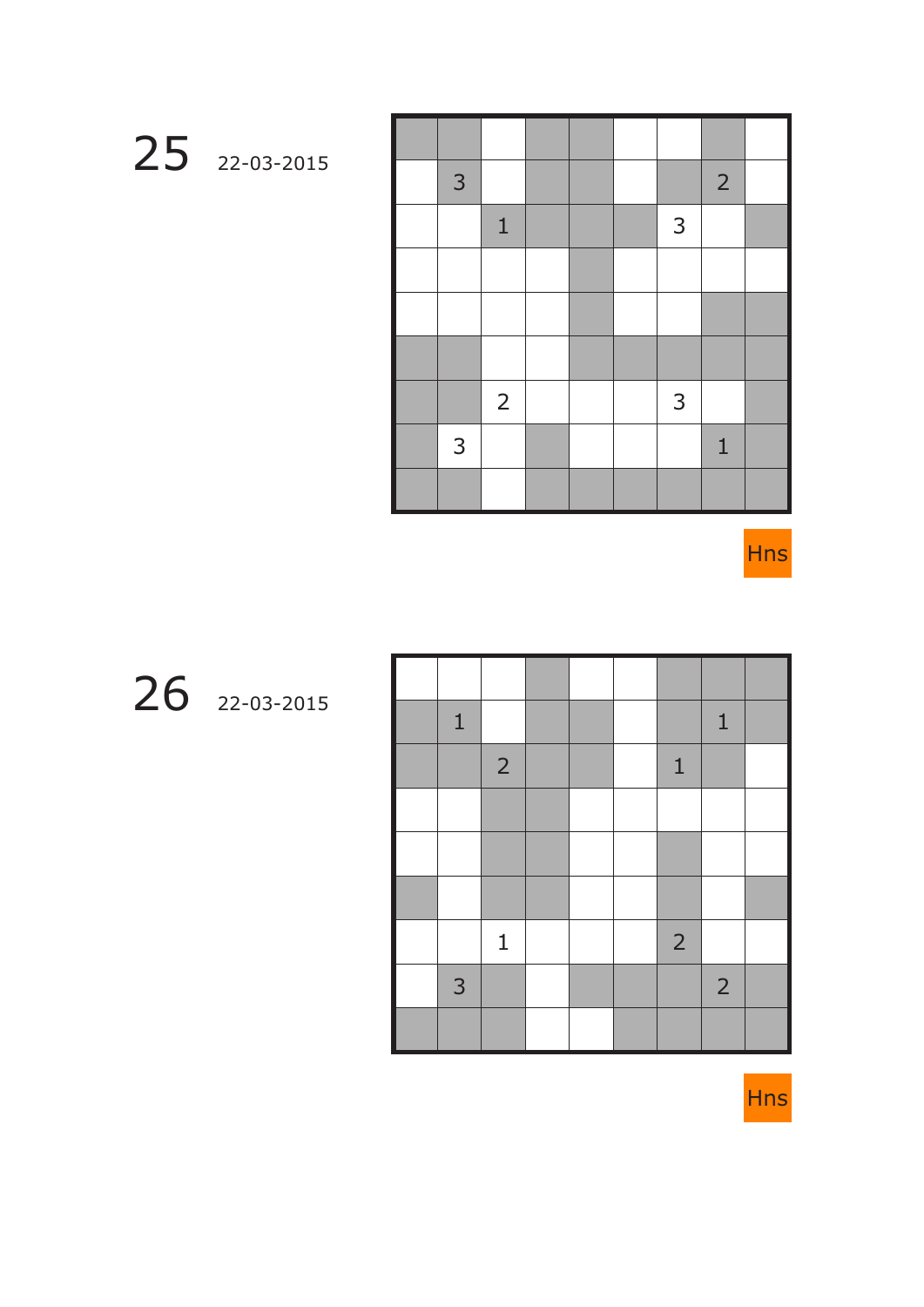

RS

# 07-04-2015

|  | $\mathbf{1}$ |                |   |  |  |
|--|--------------|----------------|---|--|--|
|  |              | $\overline{2}$ |   |  |  |
|  |              |                | 3 |  |  |
|  |              |                |   |  |  |
|  |              |                |   |  |  |
|  |              |                |   |  |  |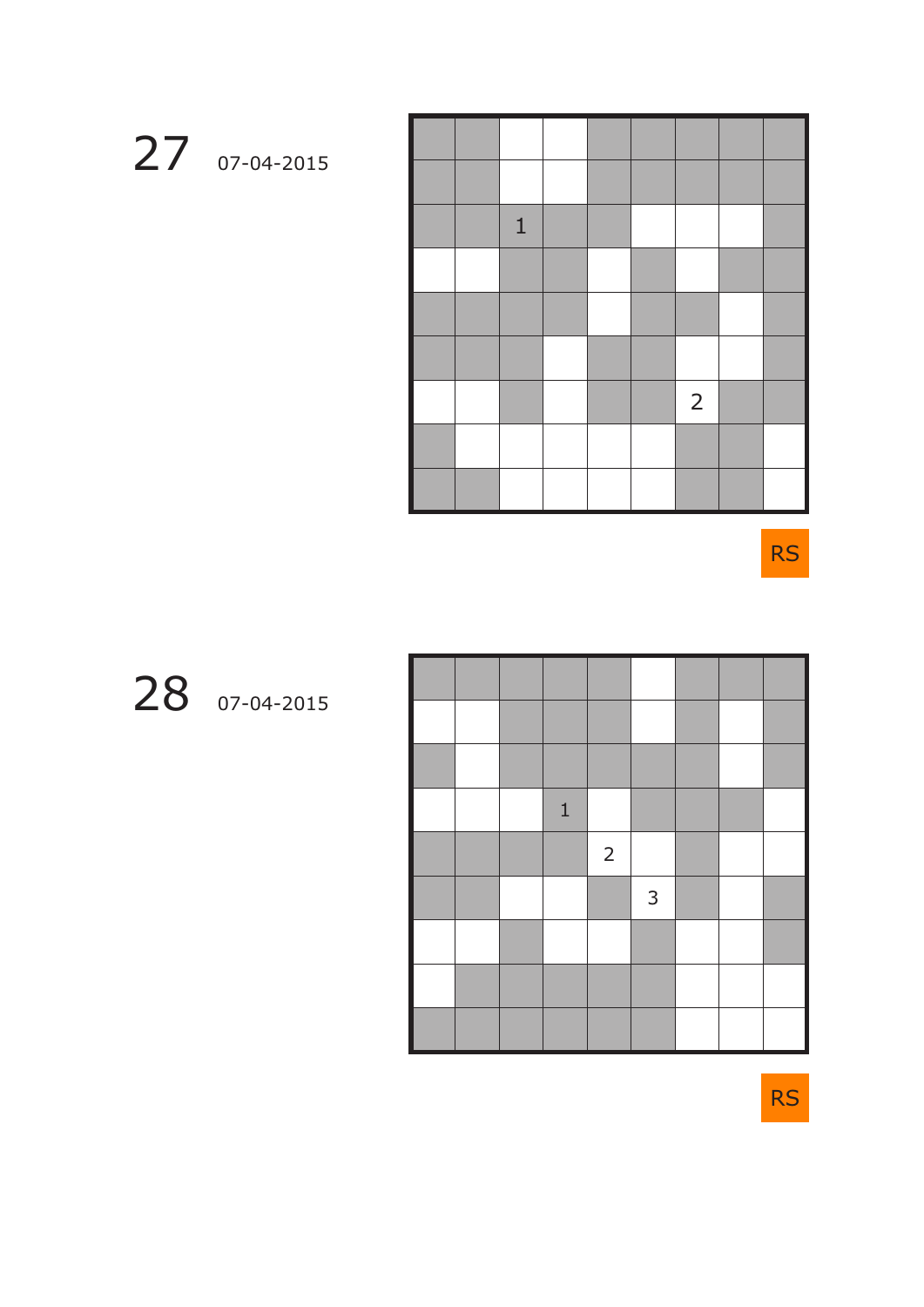

### **Neighbours**

In these two puzzles (29 and 30) the digits 1, 2 and 3 have to be placed two times on all rows and in all columns.

|                |   |                | 1 |
|----------------|---|----------------|---|
|                |   |                |   |
|                |   | $\overline{2}$ |   |
|                | 3 |                |   |
|                |   |                |   |
| $\overline{2}$ |   |                |   |

**Hns** 

### 30 24-05-2015

|  | $\overline{2}$ |   |  |
|--|----------------|---|--|
|  |                | 1 |  |
|  |                |   |  |
|  |                |   |  |

**Hns**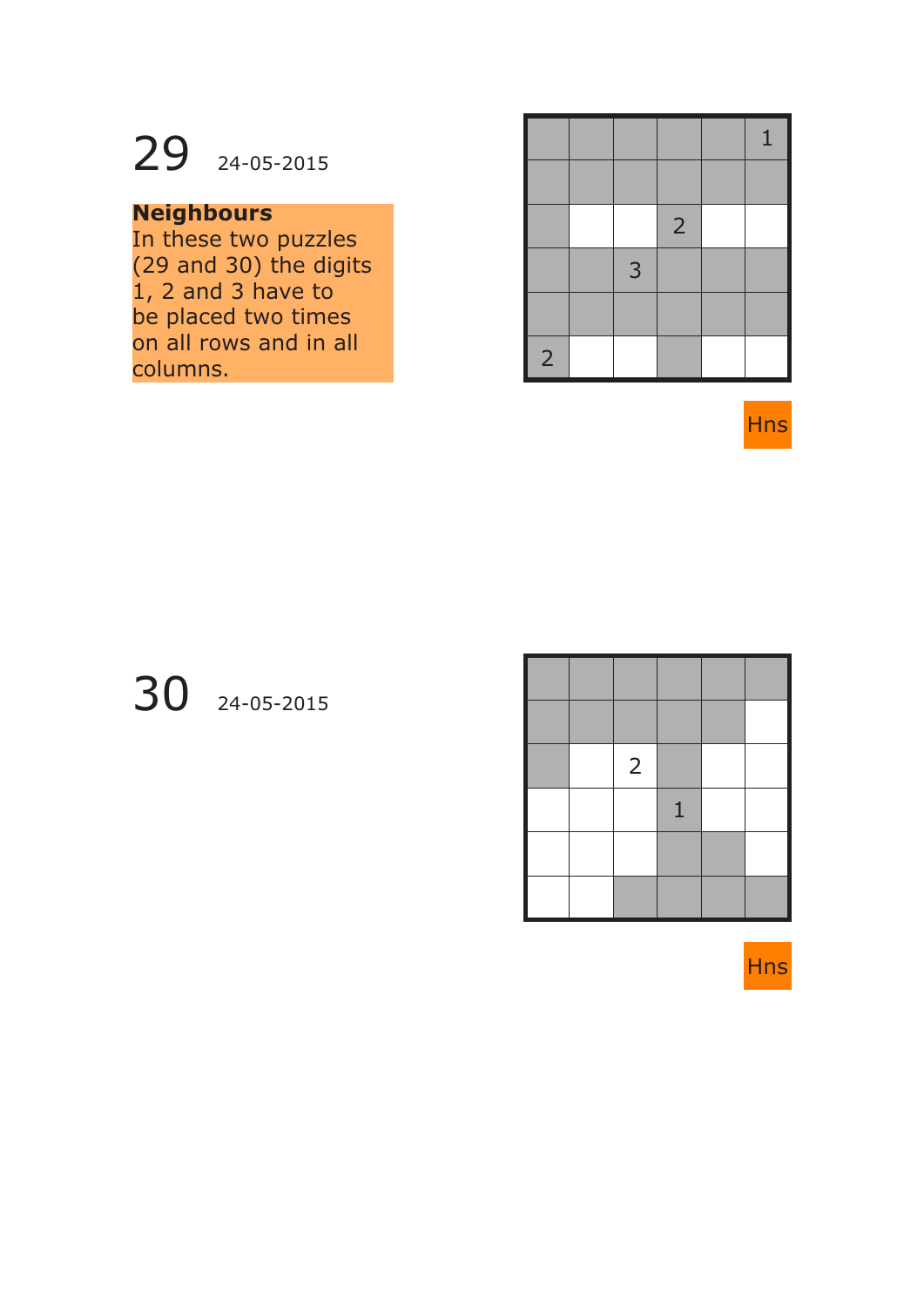31 02-06-2015

### **Neighbours - boxes**

In these two puzzles (31 and 32) the digits 1, 2 and 3 have to be placed three times on all rows, in all columns and in the nine bold outlined 3x3-boxes.

| $\mathbf{1}$ |  |                |  |   |  |
|--------------|--|----------------|--|---|--|
|              |  |                |  |   |  |
|              |  |                |  |   |  |
|              |  | $\overline{2}$ |  |   |  |
|              |  |                |  |   |  |
|              |  |                |  |   |  |
|              |  |                |  | 3 |  |
|              |  |                |  |   |  |

RS

## 32 02-06-2015



RS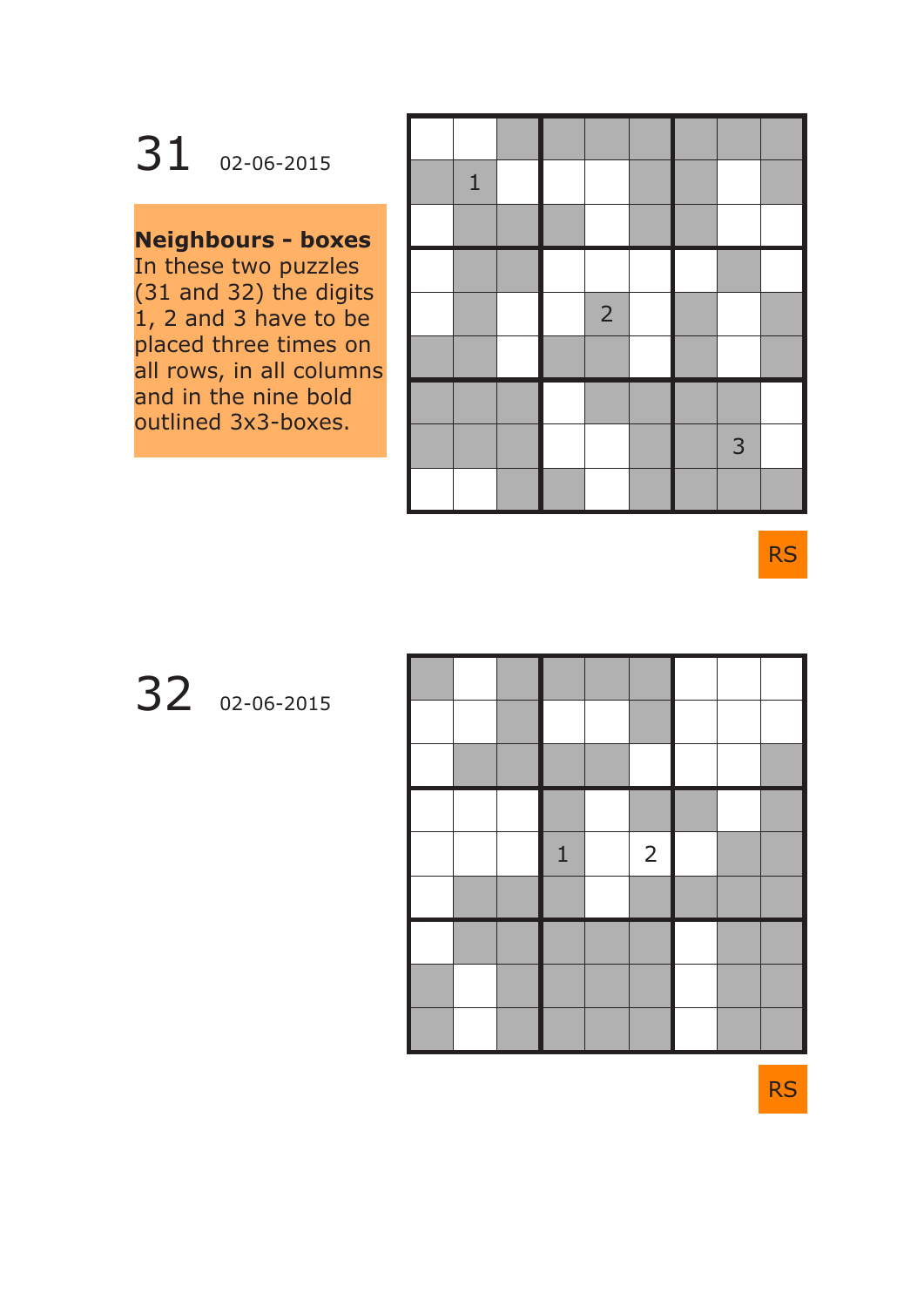# 13-06-2015

|  | $\mathbf{1}$ |                |  |
|--|--------------|----------------|--|
|  |              |                |  |
|  |              |                |  |
|  |              | $\overline{2}$ |  |
|  |              |                |  |

Hns

# 13-06-2015

| 3 |   |  | 1 |
|---|---|--|---|
|   |   |  |   |
|   |   |  |   |
|   | 1 |  |   |

Hns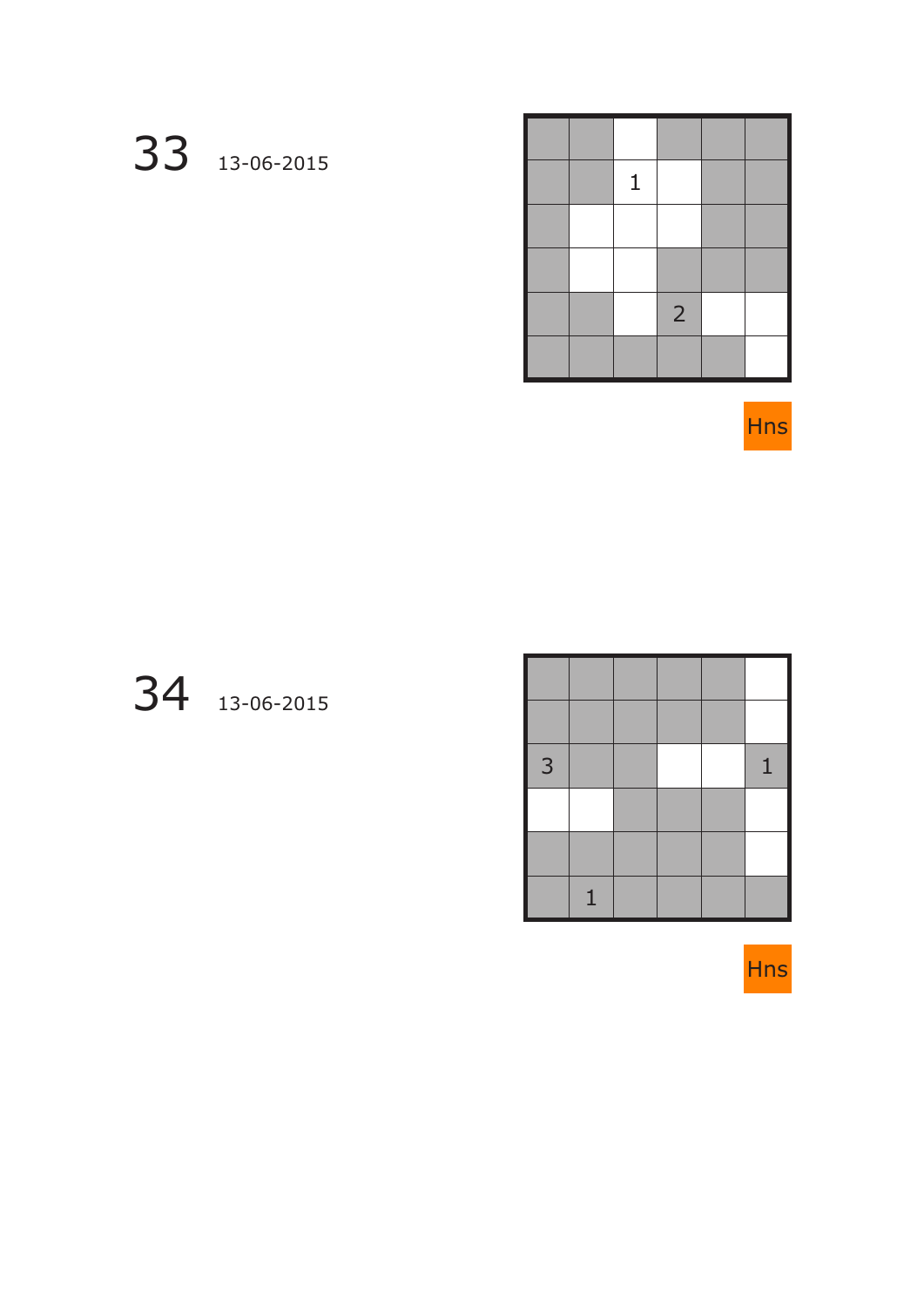

|  | 3 |              |                |  |  |
|--|---|--------------|----------------|--|--|
|  |   | $\mathbf{1}$ |                |  |  |
|  |   |              | $\overline{2}$ |  |  |
|  |   |              |                |  |  |
|  |   |              |                |  |  |
|  |   |              |                |  |  |

Hns

## 24-06-2015

|  | 1 |                |                |  |  |
|--|---|----------------|----------------|--|--|
|  |   | $\overline{2}$ |                |  |  |
|  |   |                | $\overline{3}$ |  |  |
|  |   |                |                |  |  |
|  |   |                |                |  |  |
|  |   |                |                |  |  |

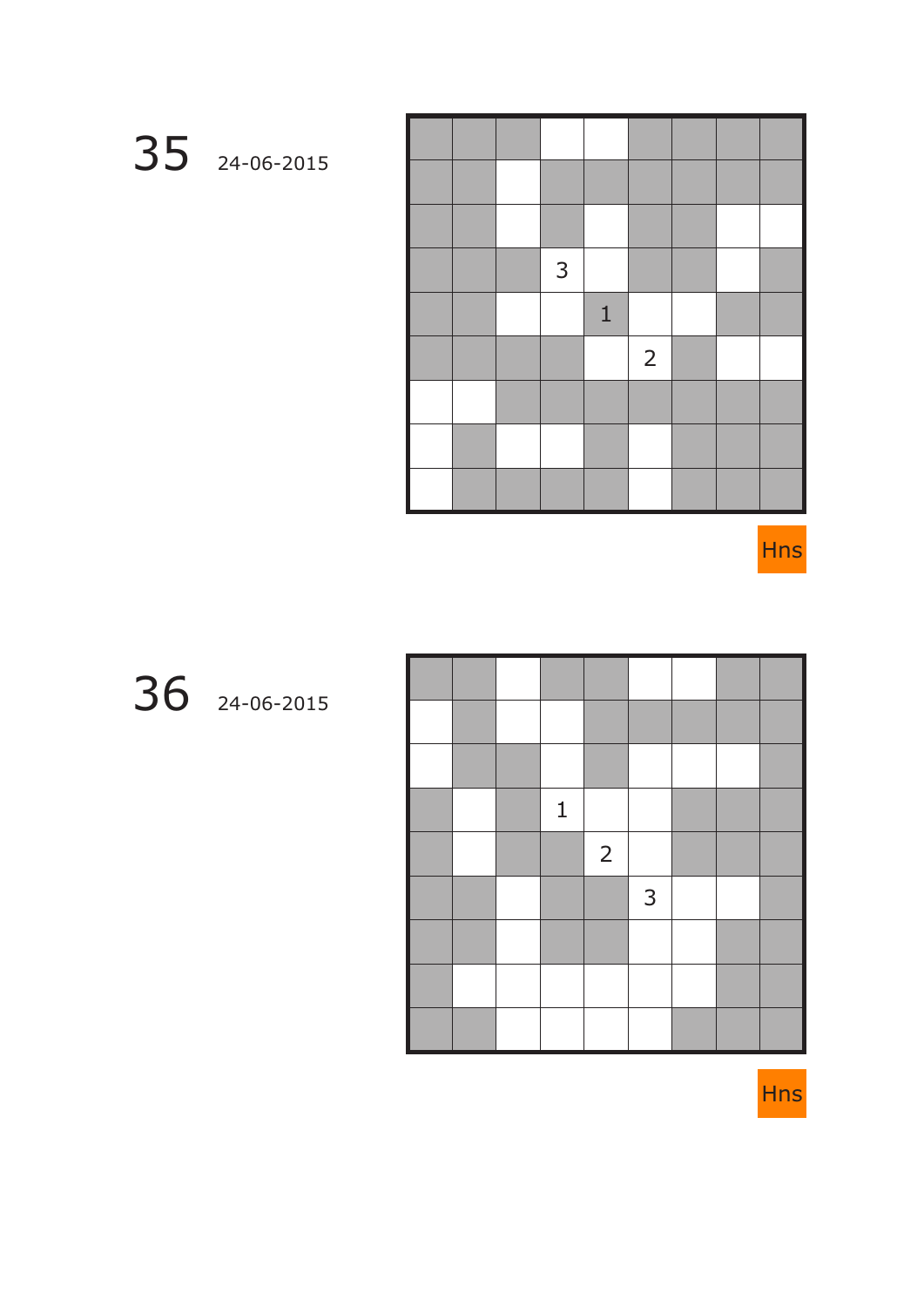# 07-07-2015



Hns

## 07-07-2015

| 1 |  |  | $\overline{2}$ |
|---|--|--|----------------|
|   |  |  |                |
|   |  |  |                |

Hns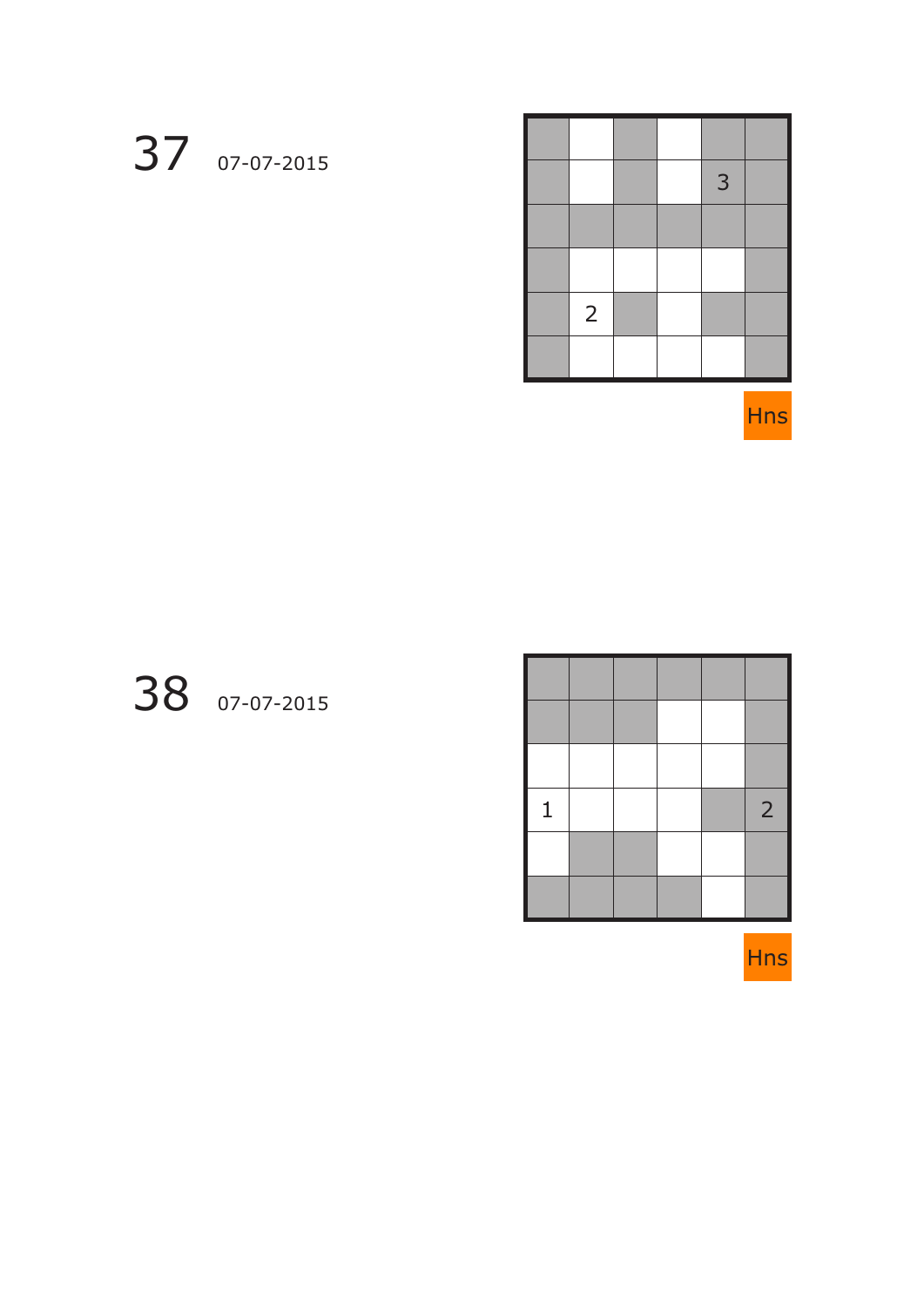| 39<br>16-07-2015                                                                                   | $\overline{2}$ |  |  |  |  |
|----------------------------------------------------------------------------------------------------|----------------|--|--|--|--|
|                                                                                                    |                |  |  |  |  |
| <b>Neighbours -</b><br>irregular<br>In these two puzzles<br>(39 and 40) the digits                 |                |  |  |  |  |
| 1, 2 and 3 have to be<br>placed three times on<br>all rows, in all columns<br>and in the nine bold |                |  |  |  |  |
| outlined regions.                                                                                  |                |  |  |  |  |

RS

## 40 16-07-2015



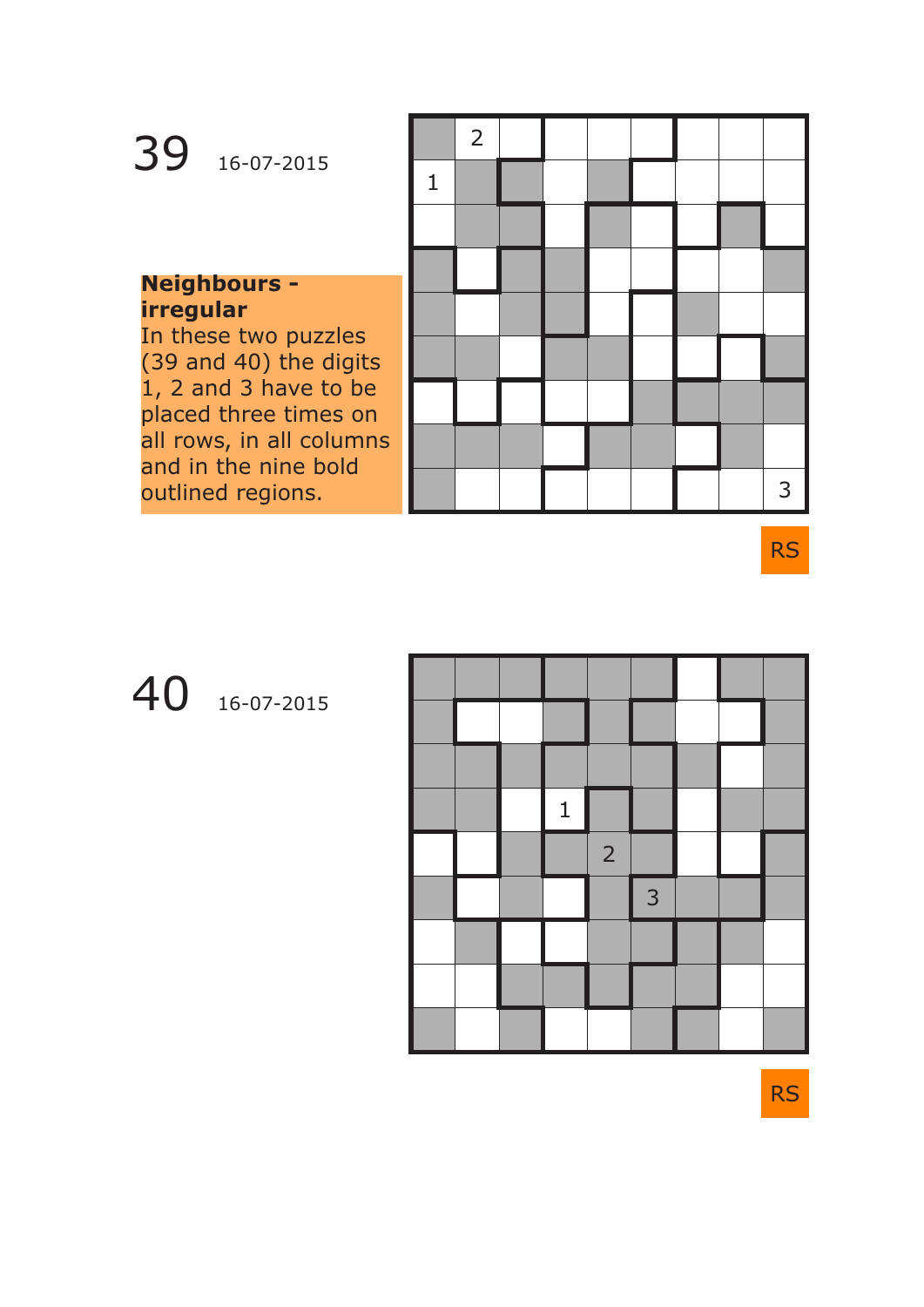# 30-07-2015

|                |   | 3 |              |
|----------------|---|---|--------------|
|                |   |   |              |
|                |   |   | $\mathbf{1}$ |
| $\overline{2}$ |   |   |              |
|                |   |   |              |
|                | 3 |   |              |



## 30-07-2015

| $\overline{2}$ |  |  |   |
|----------------|--|--|---|
|                |  |  |   |
|                |  |  |   |
|                |  |  |   |
|                |  |  |   |
|                |  |  | 3 |

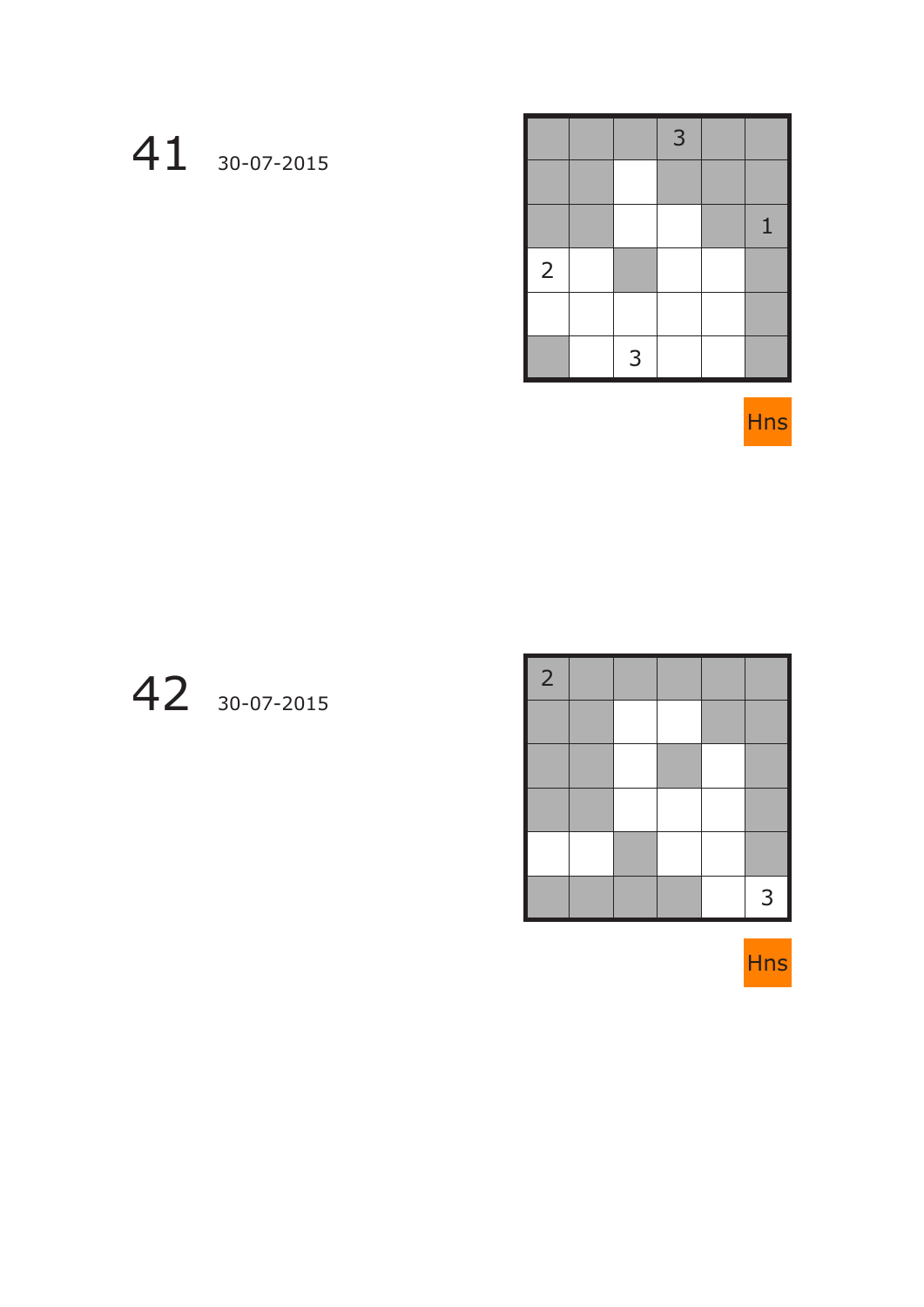

|              | $\overline{2}$ |  |                |   |  |
|--------------|----------------|--|----------------|---|--|
| $\mathbf{1}$ |                |  |                |   |  |
|              |                |  |                |   |  |
|              |                |  |                |   |  |
|              |                |  |                |   |  |
|              |                |  |                | 3 |  |
|              |                |  | $\overline{2}$ |   |  |
|              |                |  |                |   |  |

RS



|  | $\mathbf{1}$ |                |  |  |
|--|--------------|----------------|--|--|
|  |              |                |  |  |
|  |              | $\overline{2}$ |  |  |
|  |              |                |  |  |
|  |              |                |  |  |
|  |              |                |  |  |

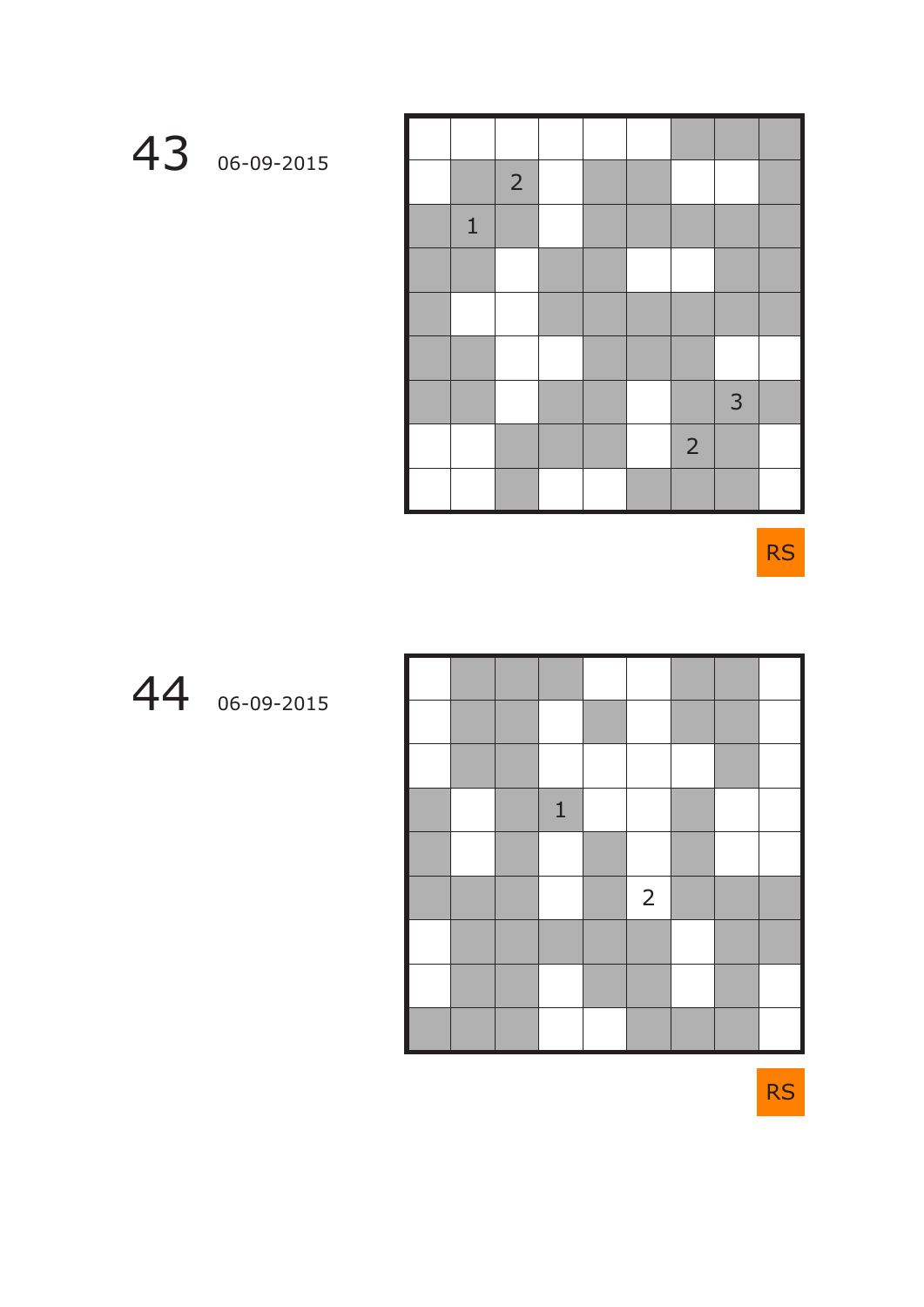## 45 27-09-2015

### **Neighbours - boxes**

In these two puzzles (45 and 46) the digits 1, 2 and 3 have to be placed three times on all rows, in all columns and in the nine bold outlined 3x3-boxes.

|  |  | $\mathbf{1}$   |  |  |
|--|--|----------------|--|--|
|  |  |                |  |  |
|  |  | $\overline{2}$ |  |  |
|  |  |                |  |  |
|  |  | 3              |  |  |
|  |  |                |  |  |
|  |  |                |  |  |

RS

### 46 27-09-2015

| $\mathbf{1}$   |                |  |              |                |  |
|----------------|----------------|--|--------------|----------------|--|
| $\overline{2}$ | $\overline{3}$ |  |              |                |  |
|                |                |  |              |                |  |
|                |                |  |              |                |  |
|                |                |  |              |                |  |
|                |                |  | $\mathbf{1}$ | $\overline{2}$ |  |
|                |                |  |              | 3              |  |
|                |                |  |              |                |  |

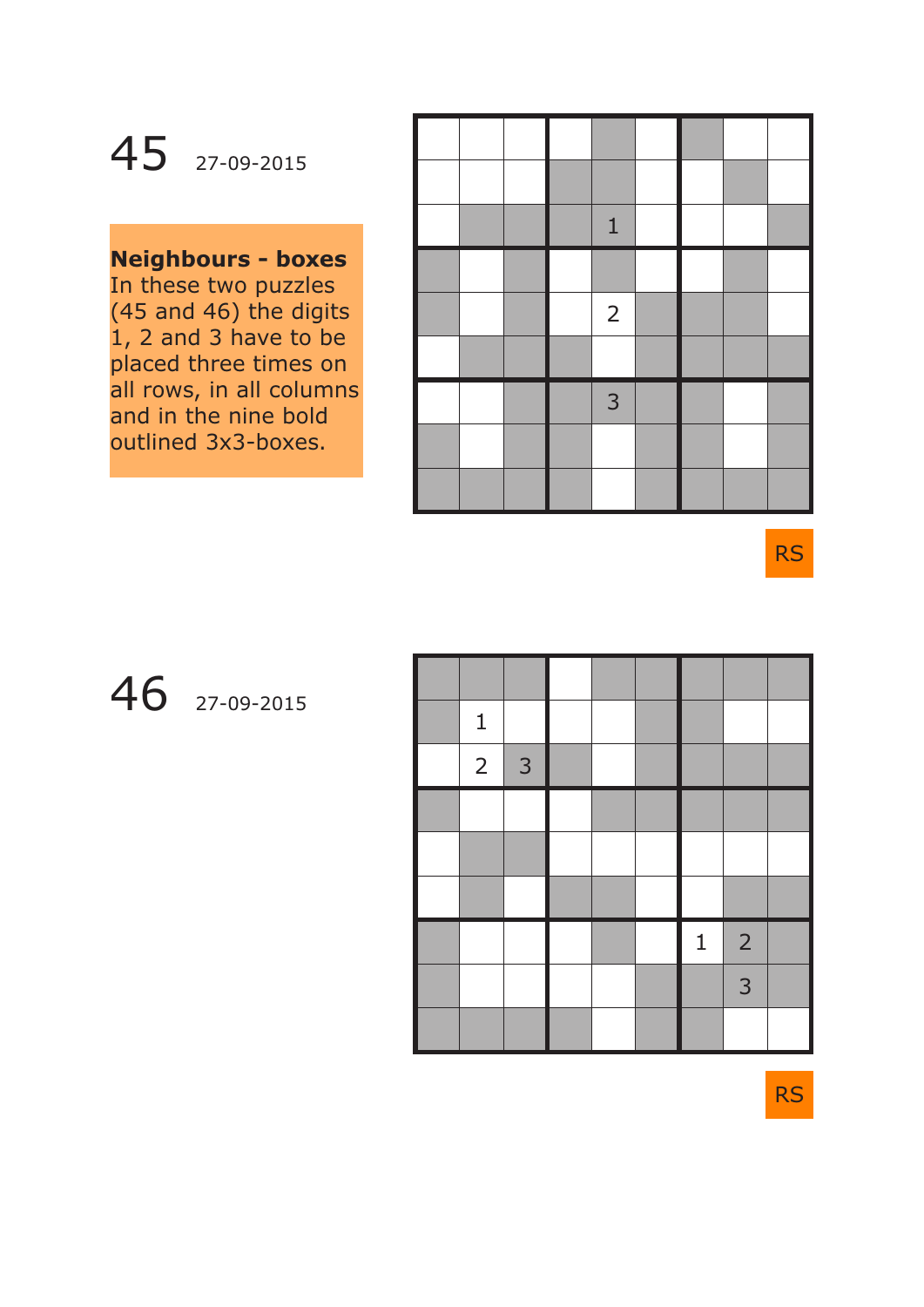### 47 10-11-2015

|  |   |                | $\mathbf{1}$ |  |
|--|---|----------------|--------------|--|
|  |   |                |              |  |
|  |   |                |              |  |
|  |   |                |              |  |
|  |   | $\overline{2}$ |              |  |
|  |   |                |              |  |
|  |   |                |              |  |
|  |   |                |              |  |
|  | 3 |                |              |  |

RS

### 48 10-11-2015

### **Neighbours irregular**

In these two puzzles (47 and 48) the digits 1, 2 and 3 have to be placed three times on all rows, in all columns and in the nine bold outlined regions.

| $\mathbf{1}$ |  |  |   |  |
|--------------|--|--|---|--|
|              |  |  |   |  |
|              |  |  |   |  |
|              |  |  |   |  |
|              |  |  | 3 |  |
|              |  |  |   |  |
|              |  |  |   |  |

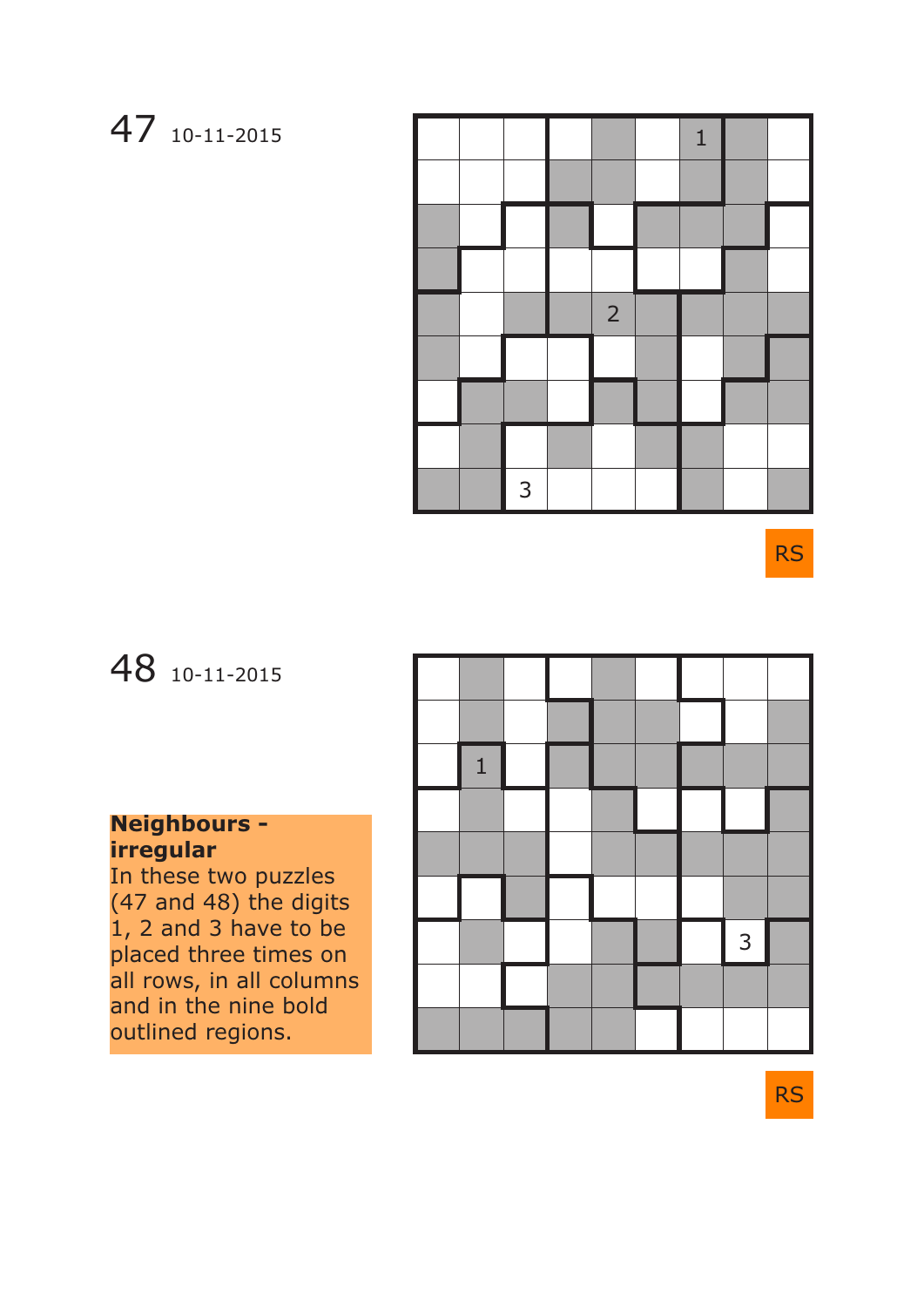### Solutions

### 1 23-05-2014 2 23-05-2014 т

| 2              | 3              | 1              | 2            | 1              | 1              | 3              | 3              | 2              |
|----------------|----------------|----------------|--------------|----------------|----------------|----------------|----------------|----------------|
| 3              | 1              | $\mathbf{1}$   | 2            | 3              | $\overline{2}$ | $\mathbf{1}$   | $\overline{2}$ | 3              |
| $1\,$          | $\overline{2}$ | 3              | 3            | $\overline{2}$ | $\mathbf{1}$   | $\overline{2}$ | 3              | $\mathbf{1}$   |
| $\overline{2}$ | $\mathbf{1}$   | 3              | $\mathbf{1}$ | 3              | $\overline{2}$ | 3              | $\mathbf{1}$   | $\overline{2}$ |
| 3              | $\overline{2}$ | $\mathbf{1}$   | 3            | 1              | 3              | $\mathbf{1}$   | 2              | $\overline{2}$ |
| 1              | 3              | $\mathsf{2}\,$ | $\mathbf{1}$ | 1              | 3              | $\mathsf{2}\,$ | 2              | 3              |
| 1              | 3              | $\overline{2}$ | $\mathbf{1}$ | $\overline{2}$ | 1              | $\overline{2}$ | 3              | 3              |
| 3              | $\mathbf{1}$   | 3              | 2            | $\overline{2}$ | $\overline{2}$ | 3              | 1              | $\mathbf{1}$   |
| 2              | $\overline{2}$ | 2              | 3            | 3              | 3              | 1              | 1              | 1              |

## 14-06-2014

| $\overline{2}$ | 3              | $\mathbf{1}$   | $\overline{2}$ | $\mathbf{1}$   | 2              | 3              | $\mathbf{1}$ | 3              |
|----------------|----------------|----------------|----------------|----------------|----------------|----------------|--------------|----------------|
| $\mathbf{1}$   | 3              | 3              | $\mathbf{1}$   | 3              | 2              | $\mathbf{1}$   | 2            | 2              |
| 3              | $1\,$          | $\overline{2}$ | $\mathbf{1}$   | $1\,$          | $\mathsf{2}\,$ | $\overline{2}$ | 3            | 3              |
| $\overline{2}$ | 2              | 3              | 3              | $\overline{2}$ | 3              | $\mathbf{1}$   | 1            | 1              |
| 3              | 2              | $1\,$          | $\overline{2}$ | $\mathbf{3}$   | $\mathbf{1}$   | $\mathbf{1}$   | 3            | $\overline{2}$ |
| $1\,$          | 3              | $\overline{2}$ | $\mathbf{1}$   | $\overline{2}$ | $\mathsf 3$    | $\overline{2}$ | 3            | 1              |
| $\overline{2}$ | $\overline{2}$ | 3              | 3              | $\overline{2}$ | $\mathbf{1}$   | 3              | 1            | 1              |
| $\mathbf 1$    | $\mathbf 1$    | $\overline{2}$ | 3              | 3              | $\mathbf{1}$   | 3              | 2            | 2              |
| 3              | 1              | 1              | $\overline{2}$ | $\mathbf{1}$   | 3              | 2              | 2            | 3              |

| 3              | $\overline{2}$ | $\mathbf{1}$   | $\overline{2}$ | 1              | 1              | $\overline{2}$ | 3              | 3              |
|----------------|----------------|----------------|----------------|----------------|----------------|----------------|----------------|----------------|
| 3              | 1              | 3              | $\overline{2}$ | 3              | $\overline{2}$ | $\mathbf{1}$   | 1              | $\overline{2}$ |
| $\overline{2}$ | 1              | 3              | $\mathbf{1}$   | $\overline{2}$ | 3              | 3              | $\overline{2}$ | $1\,$          |
| $\mathbf{1}$   | $\overline{2}$ | $1\,$          | 3              | 3              | $\mathbf{1}$   | 3              | $\mathsf{2}\,$ | $\overline{2}$ |
| $\overline{2}$ | 3              | $\overline{2}$ | $\mathbf{1}$   | $\overline{c}$ | 3              | $\mathbf{1}$   | 3              | $1\,$          |
| $\overline{2}$ | 3              | $1\,$          | 3              | 1              | $\mathbf 1$    | $\overline{2}$ | $\overline{2}$ | 3              |
| 1              | $\overline{2}$ | 3              | $\mathbf{1}$   | $\overline{2}$ | 3              | 3              | 1              | $\overline{2}$ |
| 1              | 3              | 2              | 3              | 3              | 2              | $\overline{2}$ | 1              | 1              |
| 3              | 1              | 2              | 2              | $\mathbf{1}$   | 2              | $\mathbf{1}$   | 3              | 3              |

| $\mathbf{1}$   | $\overline{2}$ | 3              | 2     | 3              | 3              | $\mathbf{1}$   | $\overline{2}$ | $\mathbf{1}$   |
|----------------|----------------|----------------|-------|----------------|----------------|----------------|----------------|----------------|
| $\overline{2}$ | 3              | $\mathbf{1}$   | 2     | $\mathbf{1}$   | 3              | $\overline{2}$ | $\mathbf{1}$   | 3              |
| 3              | $\mathbf{1}$   | $\overline{2}$ | 3     | $\overline{2}$ | $\mathsf{2}\,$ | $\mathbf{1}$   | 3              | $\mathbf{1}$   |
| $\overline{2}$ | 3              | $\mathbf{1}$   | 1     | 3              | $\mathbf{1}$   | 3              | $\overline{2}$ | $\overline{2}$ |
| $\mathbf{1}$   | 2              | $\overline{2}$ | 3     | $1\,$          | $\mathsf{2}\,$ | 3              | $\mathbf{1}$   | 3              |
| $\overline{2}$ | $\mathbf{1}$   | 3              | $1\,$ | 3              | $\overline{2}$ | $\mathbf{1}$   | 3              | $\overline{2}$ |
| $\mathbf{1}$   | 3              | 3              | 3     | $\overline{2}$ | $\mathbf{1}$   | 2              | $\overline{2}$ | $\mathbf{1}$   |
| 3              | 2              | $\overline{2}$ | 1     | 1              | $\mathbf{1}$   | 2              | 3              | 3              |
| 3              | 1              | 1              | 2     | 2              | 3              | 3              | $\mathbf{1}$   | $\overline{2}$ |

14-06-2014

| 3              | 3              | $\overline{2}$ | 3              | $\mathbf{1}$   | $\overline{2}$ | $\mathbf{1}$   | $\overline{2}$ | $\mathbf{1}$   |
|----------------|----------------|----------------|----------------|----------------|----------------|----------------|----------------|----------------|
| $\overline{2}$ | $\mathbf{1}$   | 3              | $\mathbf{1}$   | $\overline{2}$ | 3              | 3              | $\mathbf{1}$   | $\overline{2}$ |
| 3              | $\overline{2}$ | $\mathbf{1}$   | $\overline{2}$ | 3              | $\mathbf{1}$   | $\overline{2}$ | 3              | $\mathbf{1}$   |
| $\mathbf{1}$   | 3              | $\overline{2}$ | 3              | $\mathbf{1}$   | $\overline{2}$ | $\mathbf{1}$   | $\overline{2}$ | 3              |
| 2              | $\mathbf{1}$   | 3              | $\mathbf{1}$   | 3              | $\mathbf{1}$   | $\overline{2}$ | 3              | $\overline{2}$ |
| 2              | $\overline{c}$ | 3              | $\overline{2}$ | 3              | 3              | 1              | $\mathbf{1}$   | 1              |
| 3              | $\overline{c}$ | $\overline{2}$ | 3              | 1              | $\mathbf{1}$   | 3              | $\mathbf{1}$   | $\overline{2}$ |
| 1              | 1              | 1              | $\overline{2}$ | $\overline{2}$ | 2              | 3              | 3              | 3              |
| 1              | 3              | 1              | 1              | 2              | 3              | 2              | $\overline{2}$ | 3              |

12-07-2014 6 12-07-2014

| $\overline{2}$ | 3              | $\mathbf{1}$   | 1              | 1              | $\overline{2}$ | 3              | $\overline{2}$ | 3              |
|----------------|----------------|----------------|----------------|----------------|----------------|----------------|----------------|----------------|
| $\overline{2}$ | 3              | $\overline{2}$ | 3              | 1              | $\mathbf{1}$   | $\overline{2}$ | 3              | $\mathbf{1}$   |
| 3              | $\mathbf{1}$   | 3              | $\mathbf{1}$   | $\overline{2}$ | $\overline{2}$ | 3              | $\mathbf{1}$   | $\overline{2}$ |
| $\mathbf 1$    | $\overline{2}$ | $\mathbf{1}$   | $\overline{2}$ | 3              | 3              | 1              | $\overline{2}$ | $\mathsf 3$    |
| $\mathbf 1$    | 3              | $\overline{2}$ | $1\,$          | $\overline{2}$ | 3              | 1              | 3              | $\overline{2}$ |
| $\overline{2}$ | $1\,$          | $\overline{2}$ | 3              | 3              | $\overline{2}$ | 1              | 3              | $\mathbf{1}$   |
| 3              | $\overline{2}$ | $\mathbf{1}$   | $\overline{2}$ | 3              | $\mathbf{1}$   | 2              | 1              | 3              |
| 3              | $\mathbf{1}$   | 3              | $\overline{2}$ | $\mathbf{1}$   | 3              | 2              | $\mathbf{1}$   | $\overline{2}$ |
| $\mathbf{1}$   | $\overline{2}$ | 3              | 3              | $\overline{2}$ | $\mathbf{1}$   | 3              | $\overline{2}$ | $\mathbf{1}$   |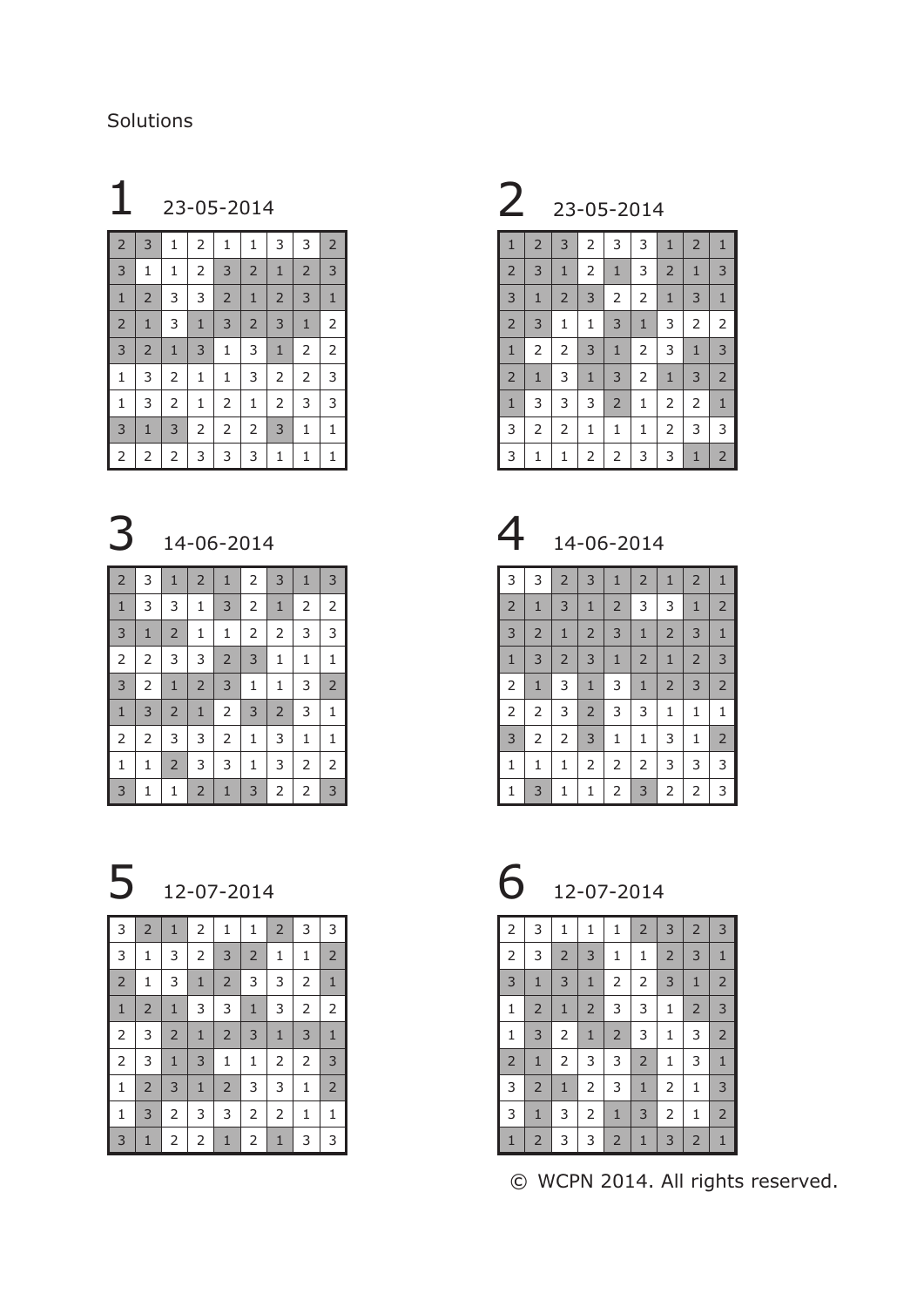

| $\overline{2}$ | $\overline{2}$ | $\mathbf{1}$   | 3              | 3              | $\mathbf{1}$   | $\overline{2}$ | 3              | $\mathbf{1}$   |
|----------------|----------------|----------------|----------------|----------------|----------------|----------------|----------------|----------------|
| $\overline{2}$ | $\mathbf{1}$   | $\overline{2}$ | $\mathbf{1}$   | 3              | $\overline{2}$ | 3              | $\mathbf{1}$   | $\mathsf 3$    |
| $\mathbf{1}$   | 3              | $\mathbf{1}$   | $\overline{2}$ | $\mathbf{1}$   | 3              | $\overline{2}$ | 3              | $\overline{2}$ |
| 3              | 1              | $\overline{2}$ | 3              | $\overline{2}$ | 3              | $\mathbf{1}$   | 2              | $\mathbf{1}$   |
| 3              | $\mathbf 1$    | 3              | 3              | $\mathbf{1}$   | $\overline{2}$ | $\mathbf{1}$   | 2              | $\overline{2}$ |
| $\mathbf{1}$   | $\overline{2}$ | 3              | $\mathbf{1}$   | 2              | 3              | $\mathbf{1}$   | 3              | $\overline{2}$ |
| 3              | 3              | $1\,$          | $\mathsf{2}\,$ | 2              | 1              | $\overline{2}$ | $\mathbf 1$    | 3              |
| $\mathsf{2}\,$ | $\mathsf{2}\,$ | $\mathsf{2}\,$ | $\mathbf{1}$   | 3              | 1              | 3              | 1              | 3              |
| $\mathbf{1}$   | 3              | 3              | $\overline{2}$ | $\mathbf{1}$   | $\overline{2}$ | 3              | $\overline{2}$ | $\mathbf{1}$   |

14-07-2014

| $\mathbf{1}$   | 1              | $\overline{2}$ | $\mathbf{1}$   | $\overline{2}$ | 3              | $\overline{2}$ | 3              | 3              |
|----------------|----------------|----------------|----------------|----------------|----------------|----------------|----------------|----------------|
| $\overline{2}$ | $\mathbf{1}$   | 3              | $\overline{2}$ | 3              | $\mathbf{1}$   | $\mathbf{1}$   | $\overline{2}$ | 3              |
| 3              | $\overline{2}$ | 3              | 3              | $\overline{2}$ | $\mathbf 1$    | $\mathsf{2}$   | $\mathbf 1$    | $\mathbf 1$    |
| 3              | 3              | $\overline{2}$ | $\mathbf{1}$   | 1              | $\overline{2}$ | 3              | $\mathbf{1}$   | $\overline{2}$ |
| $\mathbf 1$    | 3              | 1              | 3              | $\overline{2}$ | 3              | $\overline{2}$ | $\overline{2}$ | $1\,$          |
| $\mathbf 1$    | $\overline{2}$ | 1              | $\overline{2}$ | 3              | 3              | $\mathbf{1}$   | 3              | $\overline{2}$ |
| $\mathbf 2$    | 3              | $\mathbf{1}$   | $\overline{2}$ | 3              | $\overline{2}$ | $\mathbf{1}$   | 3              | $\mathbf{1}$   |
| $\overline{2}$ | $\mathbf{1}$   | $\overline{2}$ | 3              | 1              | $\mathbf{1}$   | 3              | $\overline{2}$ | 3              |
| 3              | 2              | 3              | 1              | 1              | $\overline{2}$ | 3              | $\mathbf{1}$   | $\overline{2}$ |

9 09-08-2014 10 09-08-2014

| $\overline{2}$ | 3              | $\mathbf{1}$   | 3              | 2              | $\mathbf{1}$   | 3              | 2              | $\mathbf{1}$   |
|----------------|----------------|----------------|----------------|----------------|----------------|----------------|----------------|----------------|
| $\mathbf{1}$   | $\overline{2}$ | 3              | $\mathbf{1}$   | $\overline{2}$ | 3              | $\mathbf 1$    | $\overline{2}$ | 3              |
| 3              | 3              | $\mathbf{1}$   | $\overline{2}$ | $\mathbf{1}$   | $\overline{2}$ | $\mathbf 1$    | 3              | $\overline{c}$ |
| $\overline{2}$ | 1              | $\overline{2}$ | 3              | 3              | $1\,$          | 3              | $\mathbf{1}$   | $\overline{2}$ |
| 3              | 1              | 2              | $\mathbf 1$    | 3              | $\overline{2}$ | $\mathbf 1$    | $\overline{2}$ | $\overline{3}$ |
| $\mathsf{2}\,$ | $\overline{2}$ | 3              | 1              | $\mathbf 1$    | 3              | $\overline{2}$ | 3              | $1\,$          |
| $\mathbf{1}$   | 3              | $\overline{2}$ | 3              | $\overline{2}$ | $\mathbf{1}$   | 3              | 1              | $\overline{2}$ |
| 3              | $\mathbf{1}$   | 3              | 2              | $\mathbf{1}$   | $\mathsf{2}\,$ |                | $\mathbf{1}$   | 3              |
| $\mathbf{1}$   | $\overline{2}$ | $\mathbf{1}$   | $\overline{2}$ | 3              | 3              | 2              | 3              | $\mathbf{1}$   |

| 3              | $\overline{2}$ | $\mathbf{1}$   | 3              | $\mathbf{1}$   | 3              | $\mathbf{1}$   | $\overline{2}$ | $\mathsf{2}\,$ |
|----------------|----------------|----------------|----------------|----------------|----------------|----------------|----------------|----------------|
| $\overline{2}$ | $\mathbf{1}$   | 3              | $\overline{2}$ | 3              | $1\,$          | $\overline{2}$ | 3              | $1\,$          |
| 3              | 3              | $\overline{2}$ | $\mathbf{1}$   | 3              | $\overline{2}$ | 1              | 1              | $\overline{2}$ |
| $\mathbf{1}$   | $\overline{2}$ | $1\,$          | $\overline{2}$ | $\mathbf 1$    | 3              | $\overline{2}$ | 3              | 3              |
| $\overline{2}$ | 3              | 3              | 3              | 1              | $\overline{2}$ | $\mathbf{1}$   | $\overline{2}$ | $\mathbf{1}$   |
| $\mathbf{1}$   | 3              | $\overline{2}$ | $\mathbf{1}$   | $\overline{2}$ | 3              | 3              | 1              | $\overline{2}$ |
| $\overline{2}$ | $\mathbf{1}$   | 3              | $\overline{2}$ | 3              | $\mathbf{1}$   | $\overline{2}$ | 1              | 3              |
| $\mathsf 3$    | $\overline{2}$ | $\mathbf{1}$   | 3              | 2              | 1              | 3              | $\overline{2}$ | $\mathbf{1}$   |
| 1              | 1              | $\overline{2}$ | $\mathbf{1}$   | 2              | 2              | 3              | 3              | 3              |

© WCPN 2014. All rights reserved.

| 3              | $\mathbf{1}$   | $\overline{2}$ | $\mathbf{1}$   | $\overline{2}$ | $\mathbf{1}$   | 3              | 3              | $\overline{2}$ |
|----------------|----------------|----------------|----------------|----------------|----------------|----------------|----------------|----------------|
| 3              | $\overline{2}$ | 3              | 3              | 1              | $\overline{2}$ | $\mathbf{1}$   | $\overline{2}$ | $\mathbf{1}$   |
| $\mathbf{1}$   | 3              | $\mathbf{1}$   | $\overline{2}$ | 1              | 3              | $\overline{2}$ | 3              | $\overline{2}$ |
| $\overline{2}$ | $\overline{2}$ | 3              | $\mathbf 1$    | 3              | $\overline{2}$ | 1              | 1              | 3              |
| $\mathbf{1}$   | 1              | 3              | $\overline{2}$ | 3              | 3              | 2              | $\overline{2}$ | $\mathbf{1}$   |
|                | 3              | 1              | $\mathbf{1}$   | $\overline{2}$ | 1              | 3              | $\overline{2}$ | 3              |
| $\overline{2}$ | $\overline{2}$ | $\overline{2}$ | 3              | 1              | $\mathbf 1$    | 3              | 1              | 3              |
| 3              | 3              | 2              | $\overline{2}$ | 3              | $\overline{2}$ | $\mathbf{1}$   | 1              | 1              |
| 1              | 1              | 1              | 3              | $\overline{2}$ | 3              | $\overline{2}$ | 3              | $\overline{2}$ |

# 11 13-09-014 12 13-09-014

| $\mathbf{1}$   | $\overline{2}$ | $\mathbf{1}$   | 3              | $\overline{2}$ | $\mathbf{1}$   | 3              | $\overline{2}$ | 3              |
|----------------|----------------|----------------|----------------|----------------|----------------|----------------|----------------|----------------|
| $\overline{2}$ | 3              | $\overline{2}$ | 3              | $\mathbf{1}$   | 2              | $\mathbf{1}$   | 3              | $\mathbf 1$    |
| 3              | $\overline{2}$ | 3              | $\mathbf 1$    | 3              | $\overline{2}$ | $\overline{2}$ | $\mathbf{1}$   | $\mathbf 1$    |
| 3              | 1              | 3              | $\overline{2}$ | $\overline{2}$ | $\mathbf{1}$   | 3              | $\mathbf{1}$   | $\overline{2}$ |
| $\overline{2}$ | 1              | $\overline{2}$ | 3              | 1              | 3              | $\overline{2}$ | 3              | $1\,$          |
| 3              | $\overline{2}$ | 3              | $\overline{2}$ | $\mathbf 1$    | 1              | 1              | $\overline{2}$ | 3              |
| $\mathbf{1}$   | 3              | 1              | $\mathbf 1$    | $\overline{2}$ | 2              | 3              | 3              | $\overline{2}$ |
| $\overline{2}$ | 1              | 1              | $\overline{2}$ | 3              | 3              | $\overline{2}$ | $\mathbf{1}$   | $\mathsf 3$    |
| $\mathbf{1}$   | 3              | $\overline{2}$ | $\mathbf{1}$   | 3              | 3              | $\mathbf{1}$   | 2              | 2              |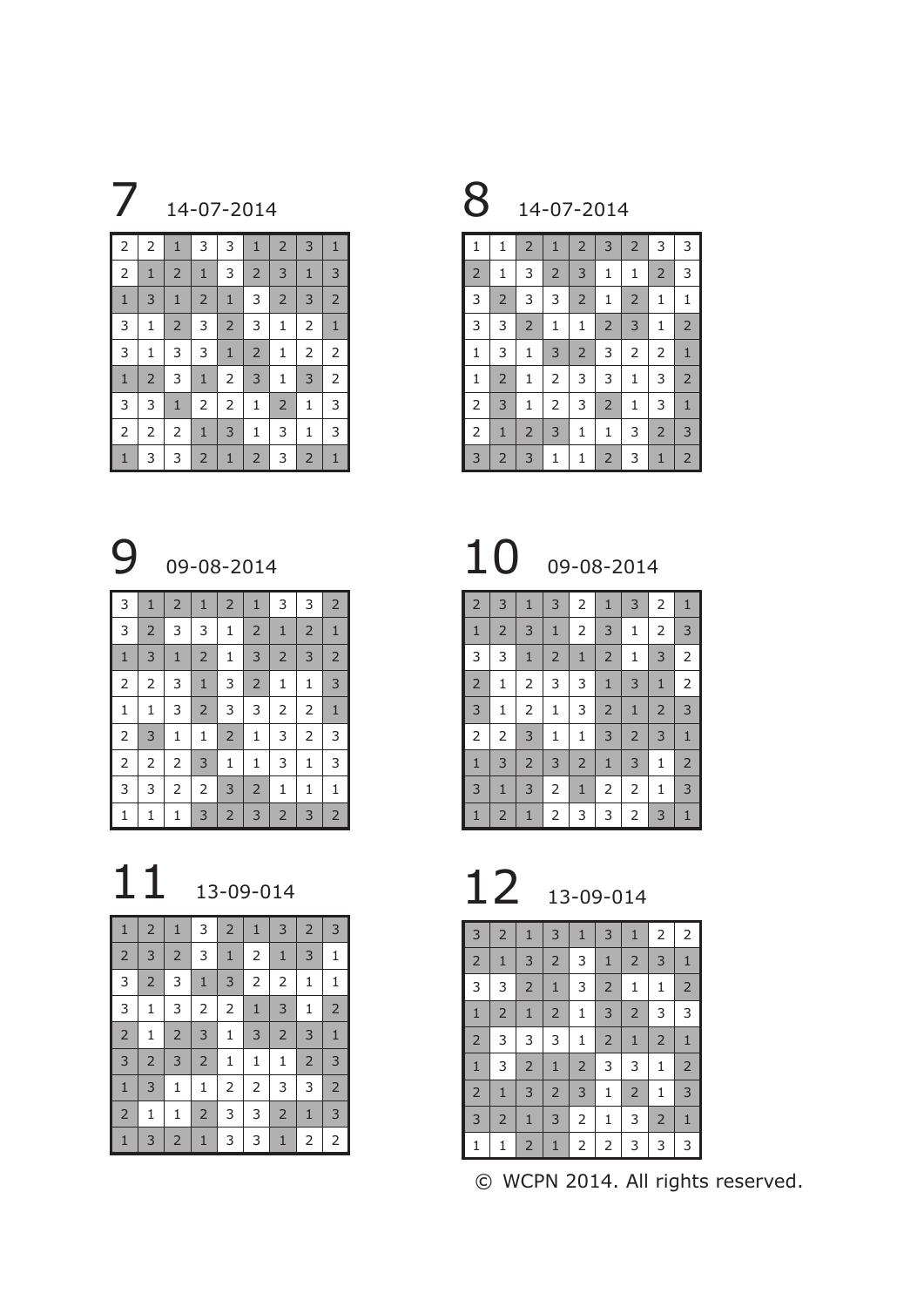# 13 17-11-2014 17-11-2014

| 3              | $\overline{2}$ | 3              | $\mathbf{1}$   | $\overline{2}$ | 1              | 3              | $\overline{2}$ | $\mathbf{1}$   |
|----------------|----------------|----------------|----------------|----------------|----------------|----------------|----------------|----------------|
| $\overline{2}$ | 3              | $\overline{2}$ | 3              | 3              | 1              | $\mathbf{1}$   | 1              | $\overline{2}$ |
| 3              | $\mathbf 1$    | 1              | $\overline{2}$ | $\mathbf{1}$   | $\overline{2}$ | 3              | $\overline{2}$ | 3              |
| $\mathbf{1}$   | $\overline{2}$ | 2              | 3              | $\overline{2}$ | 3              | $\mathbf{1}$   | 3              | $1\,$          |
| $\mathbf 1$    | $\overline{2}$ | 3              | $\mathbf{1}$   | 3              | $1\,$          | $\overline{2}$ | 3              | $\overline{2}$ |
| $\overline{2}$ | 3              | 3              | $\overline{2}$ | $\mathbf{1}$   | $\overline{2}$ | 3              | $\mathbf{1}$   | $1\,$          |
| 3              | $\mathbf{1}$   | $\overline{2}$ | $\mathbf{1}$   | 3              | 3              | 2              | 1              | $\overline{2}$ |
| $\mathbf 1$    | 3              | $\mathbf{1}$   | $\overline{2}$ | $\mathbf{1}$   | 2              | $\overline{2}$ | 3              | 3              |
| $\overline{2}$ | 1              | 1              | 3              | $\overline{2}$ | 3              | $\mathbf{1}$   | $\overline{2}$ | 3              |

# 23-12-2014

| $\overline{2}$ | 1              | 1              | 3              | 3              | 2              | $\overline{2}$ | $\mathbf{1}$   | 3              |
|----------------|----------------|----------------|----------------|----------------|----------------|----------------|----------------|----------------|
| $\mathbf{1}$   | 1              | 3              | 3              | 3              | 2              | $\mathsf{2}\,$ | $\overline{2}$ | $\mathbf{1}$   |
| $\overline{2}$ | 3              | $\overline{2}$ | $\mathbf{1}$   | $\overline{2}$ | 1              | 3              | $\mathbf{1}$   | 3              |
| 3              | $1\,$          | $\overline{2}$ | $\overline{2}$ | $\mathsf 3$    | 1              | 1              | 3              | $\overline{2}$ |
| 3              | $\overline{2}$ | $\overline{3}$ | $\overline{2}$ | $\mathbf 1$    | 1              | $\mathbf{1}$   | $\overline{2}$ | 3              |
| $\mathbf{1}$   | $\overline{2}$ | 1              | 3              | $\overline{2}$ | 3              | $\mathbf{1}$   | 3              | $\overline{2}$ |
| $\overline{2}$ | 3              | 1              | $\overline{2}$ | $\mathbf{1}$   | 3              | 3              | $\overline{2}$ | $\mathbf{1}$   |
| 3              | 3              | $\overline{2}$ | 1              | $\overline{2}$ | 3              | $\overline{2}$ | 1              | 1              |
| 1              | $\overline{2}$ | 3              | 1              | 1              | $\overline{2}$ | 3              | 3              | $\overline{2}$ |

| 3              | $\overline{2}$ | 3              | $\mathbf{1}$   | 3              | 1              | $\mathbf{1}$   | 2              | 2              |
|----------------|----------------|----------------|----------------|----------------|----------------|----------------|----------------|----------------|
| $\overline{2}$ | 1              | $\overline{2}$ | 3              | 3              | $\overline{2}$ | 1              | 1              | 3              |
| 3              | $\mathbf 1$    | $\mathbf{1}$   | 2              | $\overline{c}$ | $\mathbf{1}$   | 3              | $\overline{2}$ | 3              |
| $\mathbf{1}$   | $\overline{2}$ | $\mathbf{1}$   | 3              | $\mathbf{1}$   | $\overline{c}$ | 3              | 3              | $\overline{2}$ |
| 3              | 3              | $\overline{2}$ | $\overline{2}$ | 1              | 3              | $\overline{2}$ | 1              | 1              |
| $\mathbf{1}$   | 3              | $\overline{c}$ | $\mathbf{1}$   | 3              | $\overline{c}$ | 3              | $\overline{2}$ | $\mathbf 1$    |
| $\overline{2}$ | 2              | 3              | 3              | $\mathbf 1$    | $\mathbf 1$    | $\overline{2}$ | $\mathbf{1}$   | 3              |
| $\mathbf{1}$   | 1              | 3              | $\mathbf{1}$   | 2              | 3              | $\overline{2}$ | 3              | $\overline{2}$ |
| $\overline{c}$ | 3              | $\mathbf{1}$   | 2              | $\overline{c}$ | 3              | $\mathbf{1}$   | 3              | $\mathbf{1}$   |

| 3              | $\mathbf{1}$   | 3              | $\mathbf{1}$   | $\overline{2}$ | 3              | $\overline{2}$ | $\mathbf{1}$   | 2              |
|----------------|----------------|----------------|----------------|----------------|----------------|----------------|----------------|----------------|
| $\overline{2}$ | 3              | $\mathbf{1}$   | $\overline{2}$ | $\mathbf{1}$   | 3              | $\mathbf{1}$   | 3              | $\overline{2}$ |
| $1\,$          | 3              | 2              | 3              | $\mathbf{1}$   | $\overline{2}$ | 3              | $\overline{2}$ | $\mathbf{1}$   |
| $\overline{2}$ | $\mathbf 1$    | $\overline{2}$ | $1\,$          | 3              | $\mathbf{1}$   | $\overline{2}$ | 3              | 3              |
| 3              | $\overline{2}$ | $\mathbf{1}$   | $\overline{2}$ | 3              | 3              | $1\,$          | $\overline{2}$ | $1\,$          |
| $1\,$          | 3              | $\overline{2}$ | 3              | $\mathbf 1$    | $\overline{2}$ | 3              | $\mathbf 1$    | $\overline{2}$ |
| $\overline{2}$ | $\mathbf{1}$   | 3              | 2              | $\overline{2}$ | $1\,$          | 3              | $\mathbf 1$    | 3              |
| 3              | $\overline{2}$ | $\mathbf 1$    | $\mathbf 1$    | $\overline{2}$ | $\overline{2}$ | $1\,$          | 3              | 3              |
| $\mathbf{1}$   | $\overline{2}$ | 3              | 3              | 3              | $\mathbf{1}$   | 2              | $\overline{2}$ | $\mathbf{1}$   |

23-12-2014

| $\overline{2}$ | $\mathbf 1$    | $\overline{2}$          | 3              | 3              | $\overline{2}$ | 1              | 1                       | 3              |
|----------------|----------------|-------------------------|----------------|----------------|----------------|----------------|-------------------------|----------------|
| 3              | $\mathbf 1$    | 3                       | $\mathbf{1}$   | $\overline{2}$ | $\mathbf 1$    | $\overline{c}$ | 3                       | $\overline{c}$ |
| $\mathbf{1}$   | 2              | 3                       | 3              | $\mathbf 1$    | 1              | $\overline{2}$ | $\overline{c}$          | 3              |
| 3              | $\overline{2}$ | $\overline{\mathbf{c}}$ | $\mathbf{1}$   | 3              | 3              | $\mathbf{1}$   | $\overline{c}$          | 1              |
| $\overline{2}$ | 3              | 2                       | $\overline{2}$ | $\mathbf{1}$   | 3              | 3              | 1                       | 1              |
| 1              | $\mathbf 1$    | 3                       | $\mathbf{1}$   | 3              | $\overline{2}$ | 3              | $\overline{\mathbf{c}}$ | 2              |
| $\overline{2}$ | 3              | $\mathbf 1$             | 2              | $\overline{2}$ | 3              | $\mathbf{1}$   | 3                       | $\mathbf{1}$   |
| $\mathbf{1}$   | 3              | 1                       | $\overline{2}$ | $\overline{2}$ | $\mathbf{1}$   | 3              | 3                       | $\overline{2}$ |
| 3              | $\overline{2}$ | 1                       | 3              | $\mathbf{1}$   | $\overline{2}$ | 2              | $\mathbf{1}$            | 3              |

17 26-01-2015 18 26-01-2015

| $\overline{2}$ | $\mathbf{1}$   | 3              | 3              | 2            | $\overline{c}$ | $\mathbf 1$    | 1              | 3              |
|----------------|----------------|----------------|----------------|--------------|----------------|----------------|----------------|----------------|
| $\overline{2}$ | 3              | $\overline{2}$ | 3              | 1            | 1              | 3              | 1              | $\overline{2}$ |
| 3              | 1              | 1              | 2              | 1            | 3              | $\overline{2}$ | $\overline{2}$ | 3              |
| $\mathbf{1}$   | $\overline{2}$ | 3              | $\overline{2}$ | 3            | $\mathbf{1}$   | $\overline{2}$ | 3              | 1              |
| 3              | 3              | $\overline{2}$ | $\overline{2}$ | $\mathbf{1}$ | 3              | $\mathbf{1}$   | $\overline{2}$ | 1              |
| $\mathbf{1}$   | $\overline{2}$ | $\mathbf{1}$   | 3              | 2            | $\mathbf{1}$   | 3              | 3              | $\overline{c}$ |
| 3              | 3              | $\overline{2}$ | 1              | 2            | $\overline{c}$ | 3              | 1              | 1              |
| $\mathbf{1}$   | $\overline{c}$ | 1              | 1              | 3            | 3              | $\overline{2}$ | 3              | $\overline{2}$ |
| $\overline{c}$ | $\mathbf{1}$   | 3              | 1              | 3            | $\overline{c}$ | $\mathbf{1}$   | $\overline{2}$ | 3              |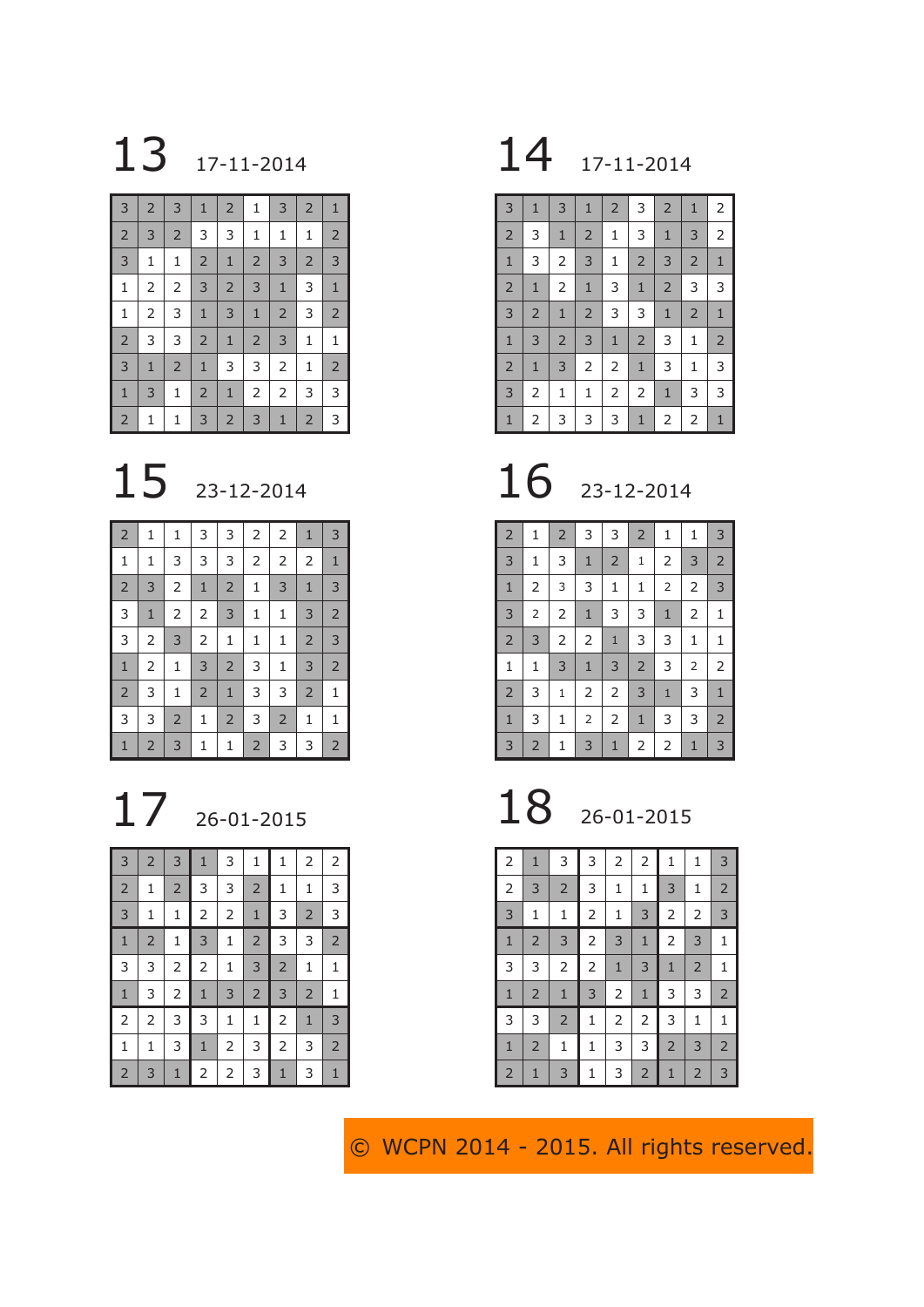

| 3              | 1              | 1              | 3              | 2              | 2              | 2              | 3              | $\mathbf{1}$   |
|----------------|----------------|----------------|----------------|----------------|----------------|----------------|----------------|----------------|
| $\mathbf{1}$   | $\overline{2}$ | 3              | $\mathbf{1}$   | $\overline{c}$ | $\mathbf{1}$   | 3              | 3              | $\overline{2}$ |
| 3              | 3              | $\overline{2}$ | $\overline{c}$ | $\mathbf{1}$   | $\overline{2}$ | 1              | $\mathbf{1}$   | 3              |
| $\overline{2}$ | 1              | 1              | 3              | $\overline{2}$ | 3              | $\overline{2}$ | 1              | 3              |
| $\overline{c}$ | 2              | 3              | $\mathbf{1}$   | 3              | 3              | 1              | $\overline{2}$ | $1\,$          |
| 3              | 1              | 1              | 2              | 3              | $\overline{2}$ | 1              | $\overline{2}$ | 3              |
| $\mathbf{1}$   | 3              | $\overline{2}$ | 2              | $\mathbf{1}$   | 3              | 3              | $\mathbf{1}$   | $\overline{2}$ |
| 2              | 2              | 3              | $\mathbf{1}$   | 3              | 1              | $\overline{2}$ | 3              | $\mathbf{1}$   |
| 1              | 3              | $\overline{2}$ | 3              | 1              | 1              | 3              | $\overline{2}$ | 2              |

13-02-2015 22 13-02-2015

| $\overline{2}$ | $\mathbf{1}$   | 3              | 1              | 2              | 3              |
|----------------|----------------|----------------|----------------|----------------|----------------|
| 3              | $\overline{2}$ | $\overline{1}$ | 3              | $\overline{2}$ | 1              |
| $\mathbf{1}$   | 3              | 2              | 2              | $\overline{1}$ | 3              |
| 3              | $\mathbf{1}$   | 2              | $\overline{1}$ | 3              | $\overline{2}$ |
| $\overline{2}$ | 3              | 3              | $\overline{2}$ | 1              | 1              |
|                | $\overline{2}$ |                | 3              | 3              | $\overline{c}$ |

19 07-02-2015 20 07-02-2015

| 3              | 3              | $\mathbf{1}$   | 2              | 2              | 1              | 1              | $\overline{2}$ | 3              |
|----------------|----------------|----------------|----------------|----------------|----------------|----------------|----------------|----------------|
| $\overline{2}$ | $\mathbf{1}$   | 3              | $\mathbf{1}$   | 3              | $\overline{2}$ | 2              | 3              | $\mathbf{1}$   |
| $\mathbf{1}$   | $\overline{2}$ | $\mathbf{1}$   | $\overline{2}$ | 3              | 3              | $\mathbf{1}$   | 3              | $\overline{2}$ |
| 3              | 3              | $\overline{2}$ | $\mathbf{1}$   | 3              | $\mathbf{1}$   | $\overline{2}$ | $\overline{2}$ | $\mathbf{1}$   |
| 3              | $\mathbf{1}$   | $\overline{2}$ | 3              | $\mathbf{1}$   | $\overline{2}$ | 3              | $\mathbf{1}$   | $\overline{2}$ |
| $\mathbf{1}$   | $\overline{2}$ | $\overline{2}$ | 1              | 1              | $\overline{2}$ | 3              | 3              | 3              |
| 1              | 3              | $\mathbf{1}$   | $\overline{2}$ | 2              | 3              | 3              | 1              | $\overline{2}$ |
| $\overline{2}$ | $\overline{2}$ | 3              | 3              | $\mathbf{1}$   | 3              | $\overline{2}$ | 1              | 1              |
| $\overline{2}$ | $\mathbf{1}$   | 3              | 3              | $\overline{2}$ | $\mathbf 1$    | 1              | $\overline{2}$ | 3              |

| 3              | $\overline{2}$ | 1              | 3              | $\overline{2}$ | 1              |
|----------------|----------------|----------------|----------------|----------------|----------------|
| 1              | 3              | $\overline{c}$ | $\overline{1}$ | 3              | $\mathbf{1}$   |
| 1              | $\overline{2}$ | 3              | $\overline{c}$ | $\mathbf{1}$   | 3              |
| $\overline{2}$ | 3              | $\mathbf 1$    | $\mathbf 1$    | $\overline{c}$ | 3              |
| 3              | 1              | 3              | $\overline{2}$ | $\mathbf{1}$   | $\overline{c}$ |
| $\overline{2}$ |                | $\overline{2}$ | 3              | 3              | $\mathbf{1}$   |

 10-03-2015 24 10-03-2015 3  $2$  1 3 1 1 3 2 2 1 1 1 3 2 3 2 3 3 2 1 3 2 3 1 1 2 3 3 2 1 2 1 3 1 3 | 2 | 1 | 3 | 2 | 3 | 2 | 1 | 1  $1 \mid 1 \mid 2 \mid 2 \mid 3 \mid 1 \mid 3 \mid 2 \mid 3$ 3 3 3 1 1 2 2 1 2  $1 \mid 1 \mid 2 \mid 3 \mid 2 \mid 3 \mid 3 \mid 2 \mid 1$ 

1 2 3 2 1 1 2 3 3

| 3              | $\mathbf{1}$   | 3              | 3              | 2              | 1              | 2              | 2              | $\mathbf{1}$   |
|----------------|----------------|----------------|----------------|----------------|----------------|----------------|----------------|----------------|
| $\overline{2}$ | 3              | 1              | $\overline{2}$ | 1              | 2              | 3              | $\mathbf{1}$   | 3              |
| $\overline{2}$ | $\overline{2}$ | 1              | 3              | 1              | $\overline{2}$ | $\mathbf{1}$   | 3              | 3              |
| 1              | 1              | 2              | 3              | $\overline{2}$ | 3              | 3              | $\mathbf{1}$   | 2              |
| 1              | 3              | $\overline{c}$ | 1              | 3              | 3              | $\mathbf{1}$   | 2              | $\overline{2}$ |
| 3              | $\overline{c}$ | 3              | 1              | $\overline{c}$ | 1              | 1              | $\overline{c}$ | 3              |
| $\overline{2}$ | $\mathbf{1}$   | 3              | 1              | 3              | 2              | $\overline{2}$ | 3              | 1              |
| 3              | $\mathsf{2}\,$ | $\overline{2}$ | 2              | $\mathbf{1}$   | 3              | 3              | 1              | 1              |
| 1              | 3              | 1              | 2              | 3              | $\mathbf{1}$   | $\overline{2}$ | 3              | $\overline{2}$ |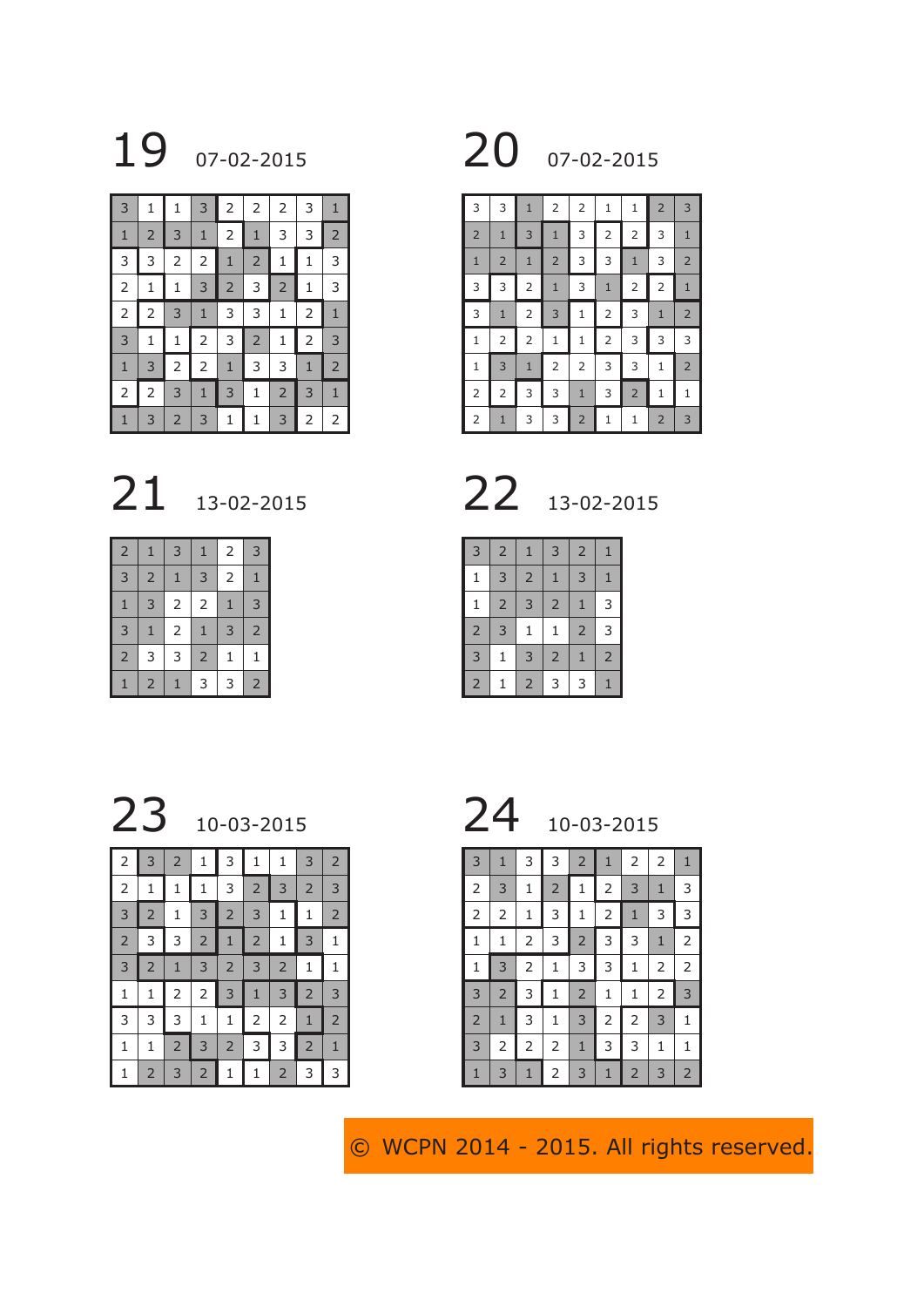### 22-03-2015

| 3              | $\mathbf{1}$   | 2              | $\mathbf{1}$   | 3              | $\overline{2}$ | $\overline{2}$ | $\mathbf{1}$   | 3              |
|----------------|----------------|----------------|----------------|----------------|----------------|----------------|----------------|----------------|
| $\mathbf 1$    | 3              | $\overline{2}$ | 3              | $\mathbf{1}$   | $\overline{2}$ | $\mathbf{1}$   | $\overline{2}$ | 3              |
| $\mathbf{1}$   | $\overline{2}$ | $1\,$          | $\overline{2}$ | 3              | $\mathbf 1$    | 3              | 3              | $\overline{2}$ |
| $\overline{2}$ | $\mathsf{2}\,$ | 3              | 3              | $1\,$          | 3              | $\overline{2}$ | $\mathbf 1$    | 1              |
| $\mathbf 1$    | $\mathbf 1$    | $\mathbf 1$    | 3              | $\overline{2}$ | 3              | $\mathsf{2}\,$ | 3              | $\overline{2}$ |
| $\overline{2}$ | 3              | $\mathbf 1$    | $\mathbf 1$    | 3              | $\overline{2}$ | $\mathbf{1}$   | $\overline{2}$ | 3              |
| 3              | $\mathbf{1}$   | 2              | 2              | 2              | $\mathbf{1}$   | 3              | 3              | $\mathbf{1}$   |
| $\overline{2}$ | 3              | 3              | $\mathbf{1}$   | $\overline{2}$ | $\mathbf{1}$   | 3              | $\mathbf{1}$   | $\overline{2}$ |
| 3              | $\overline{2}$ | 3              | $\overline{2}$ | $\mathbf{1}$   | 3              | $\mathbf{1}$   | $\overline{2}$ | $\mathbf{1}$   |

# 27 07-04-2015 28 07-04-2015

| $\overline{3}$ | $\overline{2}$ | 3              | 3              | $\mathbf{1}$   | $\overline{2}$ | $\mathbf{1}$   | $\overline{2}$ | $\mathbf{1}$   |
|----------------|----------------|----------------|----------------|----------------|----------------|----------------|----------------|----------------|
| $\overline{2}$ | $1\,$          | 3              | 3              | $\overline{2}$ | $\mathbf{1}$   | $\overline{2}$ | $\mathbf{1}$   | 3              |
| $\mathbf{1}$   | $\overline{2}$ | $\mathbf 1$    | $\overline{2}$ | $\mathbf{1}$   | 3              | 3              | 3              | $\overline{2}$ |
| 3              | 3              | $\overline{2}$ | $\mathbf{1}$   | $\overline{2}$ | $\mathbf{1}$   | 3              | $\overline{2}$ | $\mathbf{1}$   |
| $\mathbf{1}$   | $\overline{2}$ | $\mathbf 1$    | 3              | $\mathsf{2}\,$ | 3              | $1\,$          | 3              | $\overline{2}$ |
| $\overline{2}$ | $1\,$          | 3              | $\overline{2}$ | $\mathsf 3$    | $\mathbf{1}$   | $\overline{2}$ | 3              | $1\,$          |
| 3              | 3              | $\mathbf{1}$   | $\overline{2}$ | $\mathbf{1}$   | 3              | $\overline{2}$ | $\mathbf{1}$   | $\overline{2}$ |
| $1\,$          | 3              | 2              | 1              | 3              | 2              | $\mathbf{1}$   | $\overline{2}$ | 3              |
| $\overline{2}$ | $\mathbf{1}$   | $\overline{2}$ | 1              | 3              | 2              | 3              | $\mathbf{1}$   | 3              |

## 22-03-2015

| $\overline{2}$ | $\overline{2}$ | 3              | $\mathbf{1}$   | 3              | 3              | $\mathbf{1}$   | $\overline{2}$ | $\mathbf{1}$   |
|----------------|----------------|----------------|----------------|----------------|----------------|----------------|----------------|----------------|
| 3              | $\mathbf{1}$   | 3              | $\overline{2}$ | $1\,$          | $\overline{2}$ | 3              | $\mathbf{1}$   | $\overline{2}$ |
| $\mathbf{1}$   | 3              | $\overline{2}$ | $\mathbf{1}$   | 3              | $\overline{2}$ | $\mathbf{1}$   | $\overline{2}$ | 3              |
| $\overline{2}$ | $\overline{2}$ | $\mathbf{1}$   | $\overline{2}$ | $\mathbf 1$    | $\mathbf{1}$   | 3              | 3              | 3              |
| 3              | 3              | $\overline{2}$ | 3              | $\overline{2}$ | $\mathbf{1}$   | $\overline{2}$ | 1              | $\mathbf 1$    |
| $\overline{2}$ | $\mathbf 1$    | 3              | $\mathbf 1$    | $\overline{2}$ | 3              | $\mathbf{1}$   | 3              | $\overline{2}$ |
| $\mathbf 1$    | $\mathbf 1$    | 1              | $\overline{2}$ | $\overline{2}$ | 3              | $\overline{2}$ | 3              | 3              |
| $\mathbf{1}$   | 3              | $\overline{2}$ | 3              | $1\,$          | $\overline{2}$ | 3              | $\overline{2}$ | $\mathbf 1$    |
| $\overline{3}$ | $\overline{2}$ | $\mathbf{1}$   | 3              | 3              | $\mathbf{1}$   | $\overline{2}$ | $\mathbf{1}$   | $\overline{2}$ |

| 3              | $\overline{2}$ | $\mathbf{1}$   | $\overline{2}$ | 3              | $\overline{2}$ | $1\,$          | 3              | $\mathbf{1}$   |
|----------------|----------------|----------------|----------------|----------------|----------------|----------------|----------------|----------------|
| $\mathbf 1$    | $\mathbf{1}$   | 3              | $\mathbf{1}$   | $\overline{2}$ | $\overline{2}$ | 3              | $\overline{2}$ | 3              |
| $\overline{2}$ | 3              | $\overline{2}$ | 3              | $\mathbf 1$    | 3              | $\mathbf{1}$   | $\overline{2}$ | $1\,$          |
| 3              | 3              | 3              | $\mathbf{1}$   | $\overline{2}$ | $\mathbf{1}$   | $\overline{2}$ | $\mathbf{1}$   | $\overline{2}$ |
| $\mathbf{1}$   | $\overline{2}$ | $\mathbf{1}$   | 3              | $\overline{2}$ | 3              | $\mathbf{1}$   | 3              | $\overline{2}$ |
| 3              | $\mathbf 1$    | $\overline{2}$ | $\overline{2}$ | $\mathbf{1}$   | 3              | $\overline{2}$ | 3              | $\mathbf{1}$   |
| $\overline{2}$ | $\overline{2}$ | $\mathbf{1}$   | 3              | 3              | $\mathbf{1}$   | 3              | 1              | $\overline{2}$ |
| $\overline{2}$ | $\mathbf{1}$   | 3              | $\overline{2}$ | $\mathbf{1}$   | $\overline{2}$ | 3              | 1              | 3              |
| $\mathbf{1}$   | 3              | $\overline{2}$ | $\mathbf{1}$   | 3              | $\mathbf{1}$   | 2              | 2              | 3              |

# 24-05-2015 30 24-05-2015

| 3              | $\overline{2}$ | 3              | $\mathbf{1}$   | $\overline{2}$ | $\mathbf{1}$   |
|----------------|----------------|----------------|----------------|----------------|----------------|
| $\mathbf{1}$   | 3              | $\overline{2}$ | 3              | $\mathbf{1}$   | $\overline{c}$ |
| $\overline{2}$ | 1              | $\mathbf{1}$   | $\overline{2}$ | 3              | 3              |
| 3              | $\overline{2}$ | 3              | $\mathbf{1}$   | $\overline{2}$ | $\mathbf{1}$   |
| $\mathbf{1}$   | 3              | $\overline{2}$ | 3              | $\mathbf{1}$   | $\overline{2}$ |
| $\overline{2}$ | 1              | 1              | $\overline{2}$ | 3              | 3              |

| 3              | 1              | $\overline{2}$ | 1              | $\overline{2}$ | 3              |
|----------------|----------------|----------------|----------------|----------------|----------------|
| $\overline{2}$ | 3              | $\mathbf{1}$   | $\overline{2}$ | 3              | $\mathbf{1}$   |
| 3              | 2              | $\overline{2}$ | 3              | $\mathbf{1}$   | $\mathbf{1}$   |
| $\mathbf 1$    | 3              | 3              | $\mathbf{1}$   | $\overline{2}$ | $\overline{a}$ |
| $\mathbf{1}$   | $\mathbf{1}$   | 3              | $\overline{2}$ | 3              | $\overline{c}$ |
| $\overline{2}$ | $\overline{c}$ | $\mathbf{1}$   | 3              | $\mathbf{1}$   | $\overline{3}$ |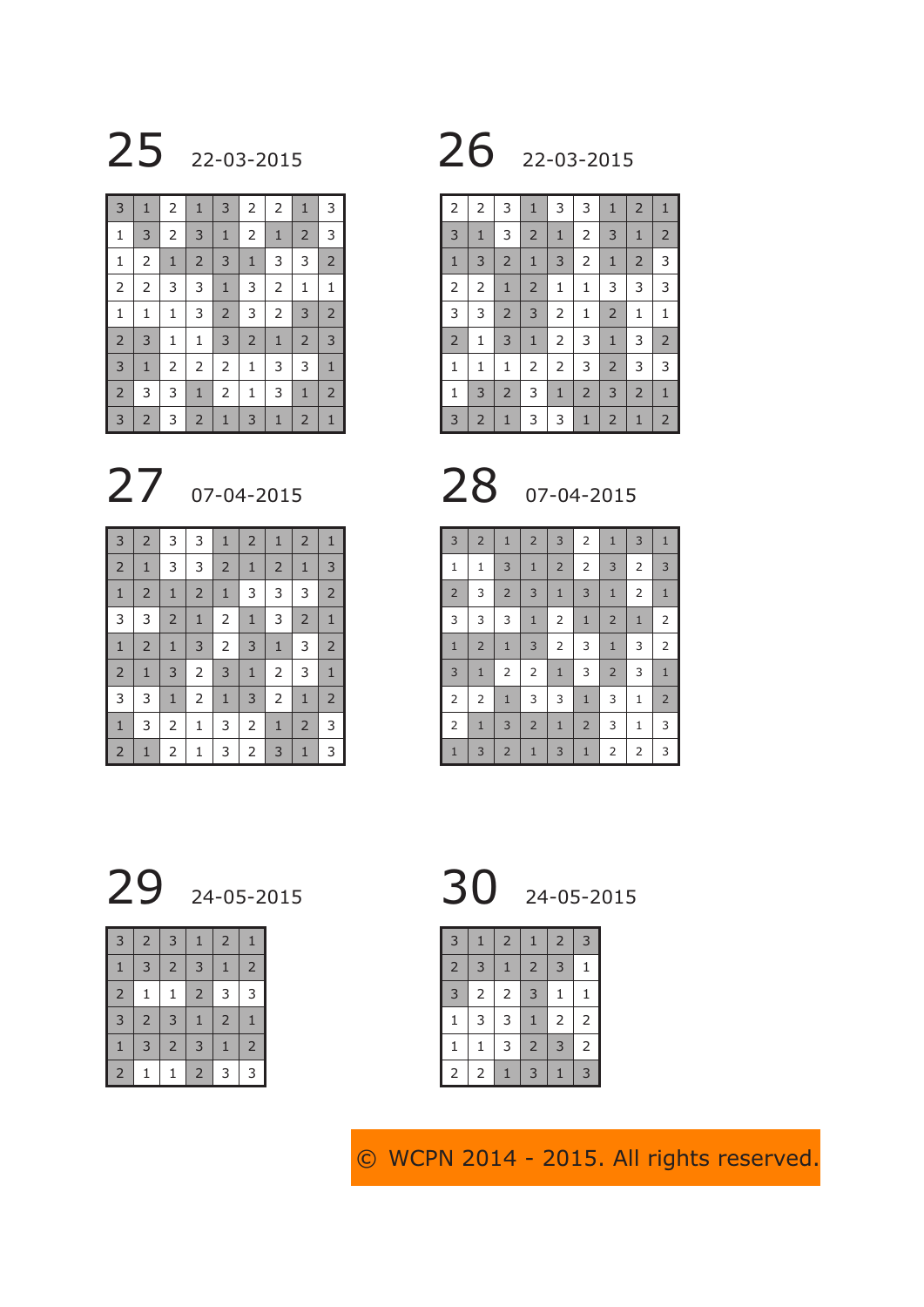02-06-2015 32 02-06-2015

| 3              | 3              | $\overline{2}$ | $\mathbf{1}$   | $\overline{2}$ | $\mathbf{1}$   | $\overline{2}$ | $\mathbf{1}$   | 3              |
|----------------|----------------|----------------|----------------|----------------|----------------|----------------|----------------|----------------|
| $\overline{2}$ | $\mathbf 1$    | 3              | 3              | 3              | $\overline{2}$ | $\mathbf{1}$   | $\overline{2}$ | $\mathbf{1}$   |
| $\mathbf 1$    | $\overline{2}$ | $\mathbf{1}$   | $\overline{2}$ | 3              | $1\,$          | 3              | $\overline{2}$ | 3              |
| $\mathbf{1}$   | 3              | $\overline{2}$ | 1              | 3              | $\overline{c}$ | $\overline{2}$ | $\mathbf{1}$   | 3              |
| 1              | $\overline{2}$ | 3              | 1              | $\overline{2}$ | 3              | $\mathbf{1}$   | 3              | $\overline{2}$ |
| $\overline{2}$ | $\mathbf{1}$   | 3              | $\overline{2}$ | $\mathbf{1}$   | 3              | $\overline{2}$ | 3              | $\mathbf{1}$   |
| 3              | $\overline{2}$ | $\mathbf{1}$   | 3              | $\overline{2}$ | $1\,$          | 3              | $\mathbf{1}$   | $\overline{c}$ |
| $\overline{2}$ | $\mathbf{1}$   | $\overline{2}$ | 3              | $\mathbf{1}$   | 3              | $\mathbf{1}$   | 3              | $\overline{2}$ |
| 3              | 3              | $\mathbf{1}$   | $\overline{2}$ | $\mathbf{1}$   | $\overline{2}$ | 3              | $\overline{2}$ | $\mathbf{1}$   |

| 3              | $\overline{2}$ | $\mathbf{1}$   | 3              | $\mathbf{1}$   | 3              | 2              | 2              | 1              |
|----------------|----------------|----------------|----------------|----------------|----------------|----------------|----------------|----------------|
| $\mathbf 1$    | $\overline{c}$ | 3              | $\overline{c}$ | $\overline{2}$ | $\mathbf{1}$   | 3              | 3              | 1              |
| $\mathbf{1}$   | 3              | $\overline{2}$ | 3              | $\mathbf{1}$   | $\overline{c}$ | $\overline{2}$ | $\mathbf 1$    | 3              |
| $\overline{2}$ | $\mathbf{1}$   | 3              | $\overline{c}$ | 3              | $\mathbf{1}$   | 3              | 1              | $\overline{2}$ |
| $\overline{c}$ | $\mathbf{1}$   | 3              | $\mathbf{1}$   | 3              | $\overline{2}$ | $\overline{2}$ | 3              | $\mathbf{1}$   |
| 3              | $\overline{2}$ | $1\,$          | $\overline{2}$ | 3              | $\mathbf{1}$   | 3              | $\mathbf{1}$   | $\overline{2}$ |
| 3              | $\mathbf{1}$   | $\overline{2}$ | $\mathbf{1}$   | $\overline{2}$ | 3              | 1              | $\overline{2}$ | 3              |
| $\overline{2}$ | 3              | $\mathbf{1}$   | 3              | $\mathbf{1}$   | $\overline{2}$ | 1              | 3              | $\overline{2}$ |
| $\mathbf{1}$   | 3              | $\overline{2}$ | $\mathbf{1}$   | $\overline{2}$ | 3              | 1              | $\overline{2}$ | 3              |

13-06-2015 34 13-06-2015

| $\mathbf{1}$   | $\overline{2}$ | 1              | 3              | $\overline{2}$ | 3              |
|----------------|----------------|----------------|----------------|----------------|----------------|
| $\overline{2}$ | 3              | 1              | $\mathbf 1$    | 3              | $\overline{c}$ |
| 3              | 1              | 2              | $\overline{2}$ | $\mathbf{1}$   | 3              |
| $\overline{2}$ | 1              | 3              | $\mathbf{1}$   | 3              | $\overline{2}$ |
| 3              | $\overline{2}$ | 3              | $\overline{2}$ | $\mathbf{1}$   | $\mathbf 1$    |
| 1              | 3              | $\overline{2}$ | 3              | $\overline{2}$ | 1              |

| 34 | 13-06-201 |
|----|-----------|
|    |           |

| 3              | $\overline{2}$ | $\mathbf{1}$   | 3              | $\mathbf{1}$   | 2              |
|----------------|----------------|----------------|----------------|----------------|----------------|
| $\mathbf{1}$   | 3              | $\overline{2}$ | $\mathbf{1}$   | 3              | $\overline{c}$ |
| 3              | $\overline{1}$ | 3              | $\overline{c}$ | $\overline{c}$ | $\overline{1}$ |
| $\mathsf{2}$   | 2              | $\mathbf{1}$   | 3              | $\mathbf{1}$   | 3              |
| $\mathbf{1}$   | 3              | $\overline{2}$ | $\mathbf{1}$   | $\overline{c}$ | 3              |
| $\overline{2}$ |                | 3              | $\overline{2}$ | 3              |                |

24-06-2015 36 24-06-2015

| 3              | $\overline{2}$ | 3              | 1              | $\mathbf{1}$   | $\overline{2}$ | 3              | $\mathbf{1}$   | $\overline{2}$ |
|----------------|----------------|----------------|----------------|----------------|----------------|----------------|----------------|----------------|
| $\mathbf{1}$   | 3              | $\overline{2}$ | 3              | $\overline{2}$ | 3              | $\mathbf 1$    | $\overline{2}$ | $\mathbf{1}$   |
| $\overline{2}$ | $\mathbf{1}$   | $\overline{2}$ | $1\,$          | 3              | $1\,$          | $\overline{2}$ | 3              | 3              |
| $\mathbf{1}$   | $\overline{2}$ | $1\,$          | 3              | 3              | $\overline{2}$ | $\mathbf 1$    | 3              | $\overline{2}$ |
| 3              | $\mathbf{1}$   | $\overline{2}$ | $\mathsf{2}\,$ | $\mathbf 1$    | 3              | 3              | $\overline{2}$ | $\mathbf{1}$   |
| $1\,$          | $\overline{2}$ | 3              | $1\,$          | 2              | $\overline{2}$ | $\mathbf{1}$   | 3              | 3              |
| 3              | 3              | $\mathbf{1}$   | $\overline{2}$ | $\mathbf 1$    | 3              | $\overline{2}$ | $\mathbf{1}$   | $\overline{2}$ |
| 2              | $\mathbf{1}$   | 3              | 3              | $\overline{2}$ | 1              | $\mathsf 3$    | $\overline{2}$ | $\mathbf{1}$   |
| $\overline{2}$ | 3              | $\mathbf{1}$   | $\overline{2}$ | 3              | 1              | $\overline{2}$ | $\mathbf{1}$   | 3              |

| $\overline{2}$ | 3              | 2              | $\mathbf{1}$   | 3              | 1              | 1              | $\overline{2}$ | 3              |
|----------------|----------------|----------------|----------------|----------------|----------------|----------------|----------------|----------------|
| 3              | $\mathbf{1}$   | 2              | $\overline{2}$ | $\mathbf{1}$   | 3              | $\overline{2}$ | 3              | $\mathbf{1}$   |
| 3              | $\overline{2}$ | 3              | $\overline{2}$ | $\mathsf 3$    | 1              | 1              | 1              | $\overline{2}$ |
| $\overline{2}$ | 3              | $\overline{2}$ | $\mathbf{1}$   | 1              | 1              | 3              | $\overline{2}$ | 3              |
| $\mathbf{1}$   | 3              | $1\,$          | 3              | $\overline{2}$ | $\overline{2}$ | $\mathbf{1}$   | 3              | $\overline{2}$ |
| 3              | $\mathbf 1$    | 3              | $\mathsf{2}$   | $\mathbf{1}$   | 3              | 2              | 2              | $\mathbf{1}$   |
| $\mathbf{1}$   | $\overline{2}$ | 3              | $\mathbf{1}$   | $\overline{2}$ | 3              | 3              | $\mathbf{1}$   | $\overline{2}$ |
| $\overline{2}$ | 1              | $\mathbf{1}$   | 3              | 3              | $\mathsf{2}\,$ | $\overline{2}$ | 3              | $\mathbf{1}$   |
| $\mathbf{1}$   | $\overline{2}$ | 1              | 3              | 2              | $\mathsf{2}\,$ | 3              | $\mathbf{1}$   | 3              |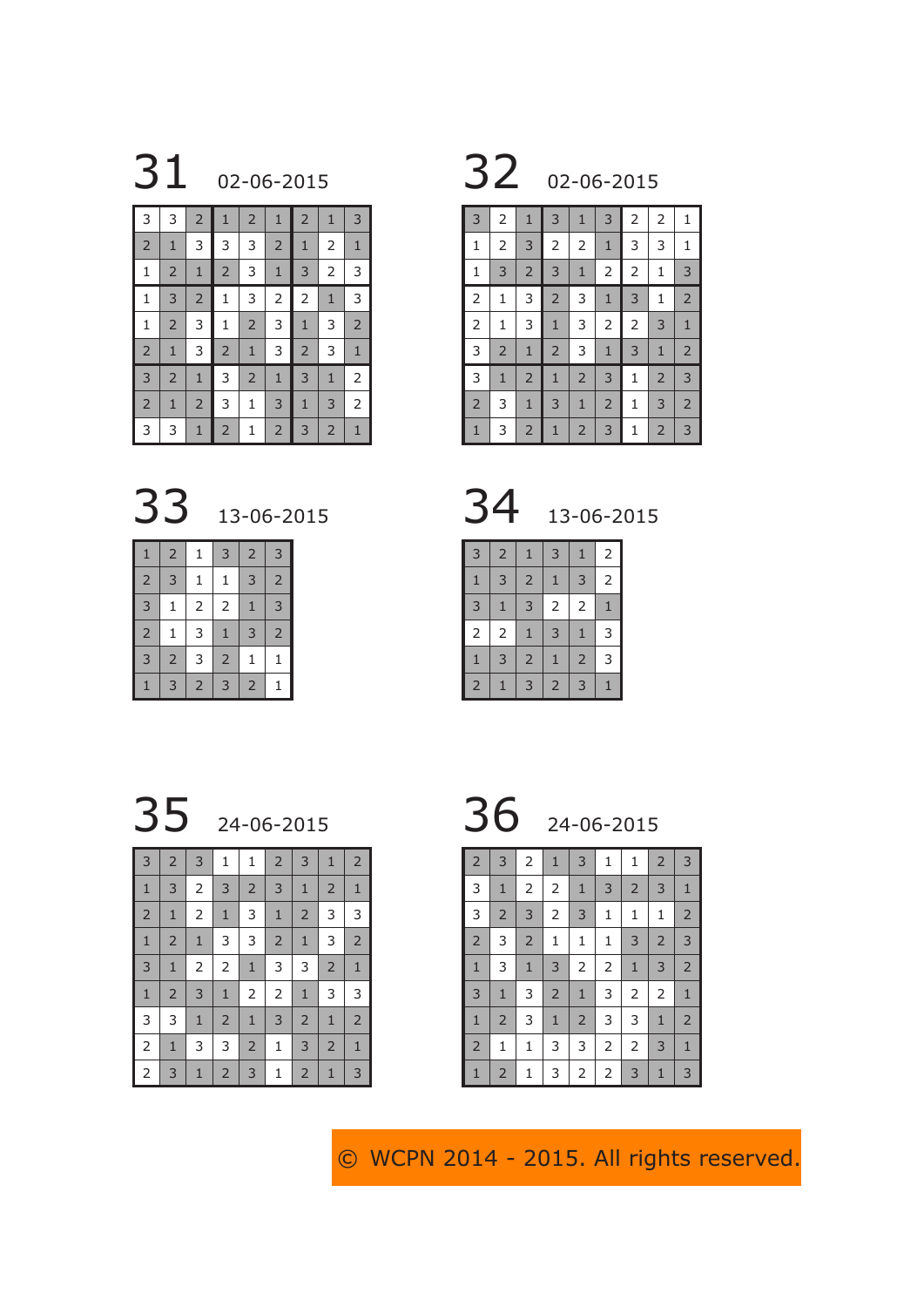07-07-2015 38 07-07-2015

| $\overline{2}$ | 1 | 3              | $\mathbf{1}$   | $\overline{2}$ | 3              |
|----------------|---|----------------|----------------|----------------|----------------|
| 3              | 1 | $\overline{2}$ | $\mathbf{1}$   | 3              | $\overline{2}$ |
| $\overline{2}$ | 3 | $\mathbf{1}$   | $\overline{2}$ | $\mathbf{1}$   | 3              |
| $\mathbf{1}$   | 2 | $\overline{2}$ | 3              | 3              | 1              |
| 3              | 2 | $\overline{1}$ | 3              | $\mathbf{1}$   | $\overline{2}$ |
| 1              | 3 | 3              | 2              | 2              |                |



| $\overline{2}$ | 3              | 1              | $\overline{2}$ | 1              | 3              |
|----------------|----------------|----------------|----------------|----------------|----------------|
| 3              | $\mathbf{1}$   | $\overline{2}$ | 1              | 3              | $\overline{2}$ |
| $\overline{2}$ | $\overline{c}$ | 3              | $\mathbf{1}$   | 3              | $\overline{1}$ |
| $\mathbf 1$    | $\overline{c}$ | 3              | 3              | $\overline{1}$ | $\overline{2}$ |
| $\mathbf{1}$   | 3              | $\overline{1}$ | 2              | $\overline{c}$ | 3              |
| 3              | 1              | $\overline{2}$ | 3              | 2              | 1              |



| 3              | $\overline{2}$ | 1              | $\overline{2}$ | 1              | 3              | 1              | $\overline{2}$ | 3              |
|----------------|----------------|----------------|----------------|----------------|----------------|----------------|----------------|----------------|
| $\overline{2}$ | 3              | 3              | $\mathbf{1}$   | 3              | $\overline{2}$ | 1              | 1              | $\overline{a}$ |
| 3              | 1              | $\overline{c}$ | 3              | $\mathbf{1}$   | $\overline{2}$ | $\overline{c}$ | 1              | 3              |
| $\overline{2}$ | 3              | 1              | 1              | 3              | $\overline{2}$ | 3              | $\overline{2}$ | 1              |
| 1              | $\mathbf 1$    | $\overline{c}$ | 3              | $\overline{2}$ | 1              | 3              | 3              | $\overline{a}$ |
| $\overline{2}$ | 1              | 3              | $\overline{2}$ | $\mathbf{1}$   | 3              | $\overline{2}$ | $\mathbf{1}$   | 3              |
| 1              | 3              | $\overline{c}$ | $\overline{2}$ | 3              | 1              | 3              | $\overline{2}$ | $\mathbf{1}$   |
| 1              | 2              | 1              | 3              | $\overline{2}$ | 3              | $\overline{2}$ | 3              | 1              |
| 3              | 2              | 3              | 1              | $\overline{2}$ | 1              | $\mathbf{1}$   | 3              | $\overline{2}$ |

 2 2 3 3 2 1 1 1  $1 \mid 3 \mid 1 \mid 2 \mid 1 \mid 2 \mid 3 \mid 3 \mid 2$  2 3 2 3 1 3 1 2 1 2 3 2 1 3 3 1  $3 | 1 | 3 | 1 | 2 | 3 | 1 | 2 | 2$ 1 3 1 2 1 3 2 2 3 2 1 3 3 2 1 3 1  $3 \mid 1 \mid 2 \mid 1 \mid 2 \mid 3 \mid 2 \mid 1 \mid 3$ 3 3 1 1 1 2 2 3



| 3              | $\overline{2}$ | $\mathbf{1}$   | 3              | $\mathbf{1}$   | $\overline{2}$ |
|----------------|----------------|----------------|----------------|----------------|----------------|
| $\mathbf{1}$   | 3              | $\overline{2}$ | $\mathbf{1}$   | $\overline{2}$ | 3              |
| 3              | $\mathbf{1}$   | $\mathsf{2}\,$ | $\overline{2}$ | 3              | $\mathbf{1}$   |
| $\mathsf{2}\,$ | $\mathsf{2}\,$ | 3              | $\mathbf{1}$   | 1              | 3              |
| $\overline{2}$ | 1              | 1              | 3              | 3              | $\overline{c}$ |
| $\mathbf{1}$   | 3              | 3              | $\overline{2}$ | 2              | $\mathbf{1}$   |



| $\overline{2}$ | 3              | $\mathbf{1}$   | 3              | 1 | $\overline{2}$ |
|----------------|----------------|----------------|----------------|---|----------------|
| 3              | $\overline{1}$ | $\mathsf{2}\,$ | $\overline{2}$ | 3 | 1              |
| $\mathbf{1}$   | $\overline{2}$ | 3              | $\overline{1}$ | 2 | 3              |
| $\overline{2}$ | $\overline{1}$ | 3              | 3              | 2 | 1              |
| 3              | 3              | $\overline{2}$ | 1              | 1 | $\overline{2}$ |
| $\mathbf{1}$   | $\overline{2}$ | $\mathbf{1}$   | $\overline{2}$ | 3 | 3              |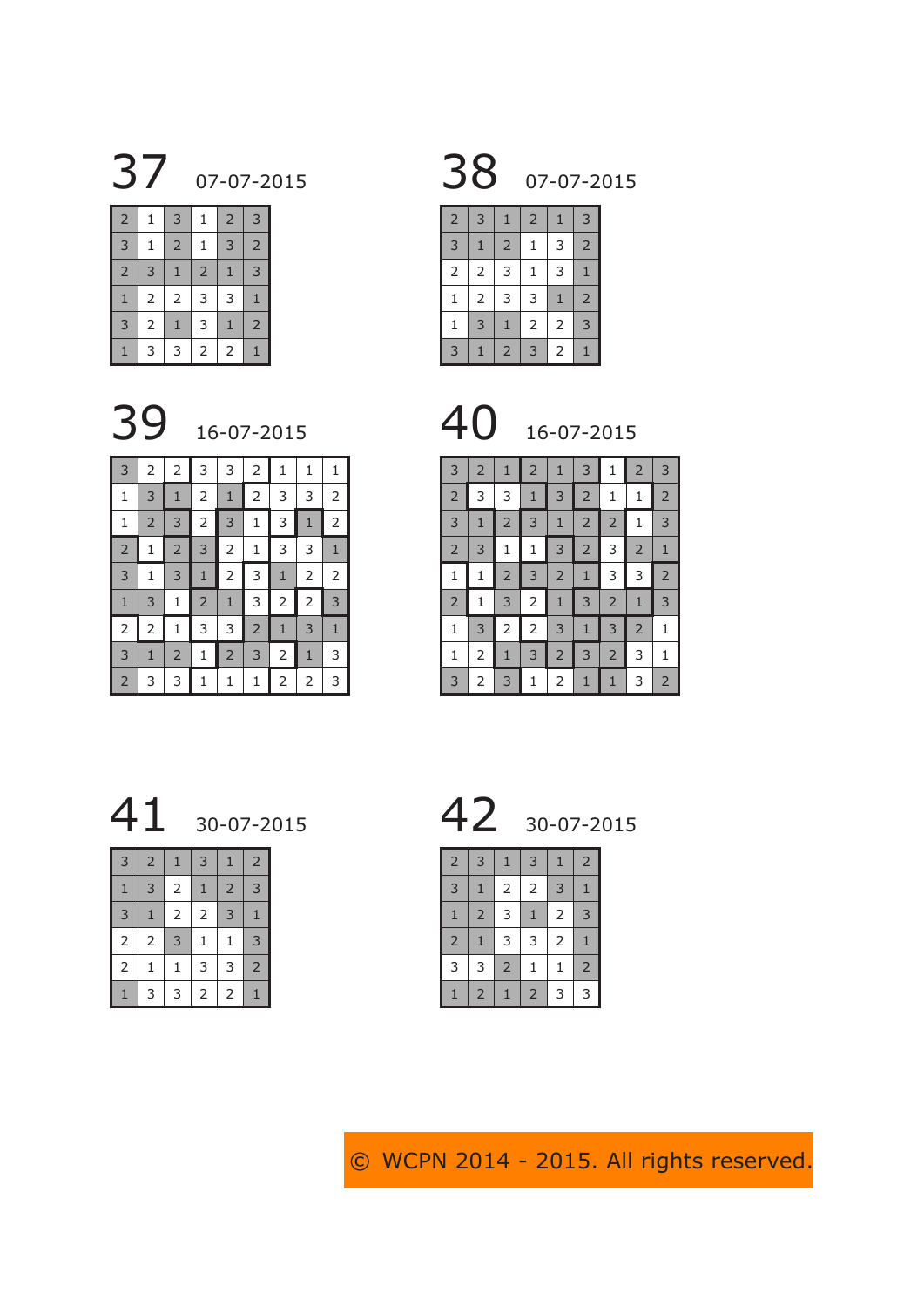

| $\overline{2}$ | $\overline{2}$ | 3              | 3              | 1              | 1              | 3              | $\overline{2}$ | $\mathbf{1}$   |
|----------------|----------------|----------------|----------------|----------------|----------------|----------------|----------------|----------------|
| $\overline{2}$ | 3              | $\overline{2}$ | $\mathbf{1}$   | 3              | $\overline{2}$ | $\mathbf 1$    | 1              | 3              |
| 3              | $\mathbf{1}$   | 3              | 1              | $\overline{2}$ | $\mathbf{1}$   | $\overline{2}$ | 3              | $\overline{2}$ |
| $\overline{2}$ | 3              | 1              | $\overline{2}$ | $\mathbf{1}$   | 3              | 3              | $\overline{2}$ | $1\,$          |
| $\overline{3}$ | $\mathbf 1$    | 1              | 3              | $\overline{2}$ | $1\,$          | $\overline{2}$ | $\mathsf 3$    | $\overline{2}$ |
| $\mathbf{1}$   | 3              | $\overline{2}$ | $\overline{2}$ | 3              | $\overline{2}$ | 3              | 1              | $\mathbf{1}$   |
| 3              | $1\,$          | 2              | $\mathbf{1}$   | $\overline{2}$ | 3              | $\mathbf{1}$   | 3              | $\overline{2}$ |
| $\mathbf 1$    | $\overline{2}$ | 3              | $\overline{2}$ | $\mathbf{1}$   | 3              | $\overline{2}$ | $1\,$          | 3              |
| $\mathbf{1}$   | $\overline{2}$ | $\mathbf{1}$   | 3              | 3              | $\overline{2}$ | $\mathbf{1}$   | $\overline{2}$ | 3              |



| 3              | 3              | $\overline{2}$ | $\overline{2}$ | 3              | 1              | $\overline{2}$ | 1              | 1              |
|----------------|----------------|----------------|----------------|----------------|----------------|----------------|----------------|----------------|
| $\mathbf 1$    | 3              | $\overline{c}$ | 3              | $\overline{2}$ | 1              | 3              | $\overline{2}$ | $\mathbf{1}$   |
| 1              | $\overline{2}$ | $\mathbf{1}$   | $\overline{2}$ | $\mathbf{1}$   | 3              | 3              | 3              | $\overline{2}$ |
| $\overline{2}$ | 1              | 3              | $\mathbf{1}$   | 3              | $\overline{c}$ | $\overline{2}$ | $\mathbf{1}$   | 3              |
| 3              | $\mathbf 1$    | $\overline{c}$ | $\mathbf{1}$   | $\overline{c}$ | 3              | $\mathbf 1$    | $\overline{2}$ | 3              |
| $\overline{c}$ | 3              | $\mathbf{1}$   | 3              |                | $\mathbf{1}$   | 3              | $\mathbf{1}$   | $\overline{2}$ |
| $\overline{2}$ | $\overline{2}$ | 3              | $\mathbf{1}$   | 3              | $\overline{2}$ | $\mathbf 1$    | 3              | $\mathbf{1}$   |
| $\mathbf{1}$   | 2              | $\mathbf{1}$   | 3              | 1              | 3              | $\overline{2}$ | 3              | $\overline{2}$ |
| 3              | $\mathbf{1}$   | 3              | $\overline{2}$ | 1              | $\overline{2}$ | $\mathbf{1}$   | $\overline{2}$ | 3              |

47 10-11-2015 48 10-11-2015

| 3              | 2              | 1              | $\mathbf{1}$   | $\overline{2}$ | 3              | $\mathbf{1}$   | $\overline{2}$ | 3              |
|----------------|----------------|----------------|----------------|----------------|----------------|----------------|----------------|----------------|
| 3              | 2              | 1              | $\overline{2}$ | $\mathbf{1}$   | 3              | $\overline{2}$ | $\mathbf{1}$   | 3              |
| $\mathbf{1}$   | 3              | $\overline{2}$ | $\mathbf{1}$   | 3              | $\overline{2}$ | 3              | $\overline{2}$ | $\mathbf{1}$   |
| $\overline{c}$ | 3              | $\overline{c}$ | $\overline{2}$ | 3              | 1              | 1              | 3              | 1              |
| 3              | 1              | 3              | $\mathbf{1}$   | $\overline{2}$ | 3              | $\overline{2}$ | $\mathbf{1}$   | $\overline{2}$ |
| $\overline{c}$ | $\mathbf 1$    | 1              | 3              | 3              | $\overline{2}$ | 3              | $\overline{2}$ | $1\,$          |
| 1              | 3              | $\overline{2}$ | 3              | $\overline{2}$ | $1\,$          | 3              | $\mathbf{1}$   | $\overline{2}$ |
| $\mathbf{1}$   | $\overline{2}$ | 3              | $\overline{2}$ | 1              | $\overline{2}$ | $\mathbf{1}$   | 3              | 3              |
| $\overline{2}$ | 1              | 3              | 3              | 1              | 1              | $\overline{2}$ | 3              | $\overline{2}$ |

06-09-2015 44 06-09-2015

| 2              | 3              | $\mathbf{1}$   | $\overline{2}$ | 3              | 3              | $\mathbf{1}$   | $\overline{2}$ | $\mathbf{1}$   |
|----------------|----------------|----------------|----------------|----------------|----------------|----------------|----------------|----------------|
| 2              | $\mathbf 1$    | $\overline{2}$ | 3              | $\mathbf{1}$   | 3              | $\overline{2}$ | 3              | 1              |
| $\overline{c}$ | 3              | $1\,$          | 3              | 2              | 1              | $\mathbf{1}$   | $\overline{2}$ | 3              |
| 3              | $\overline{2}$ | 3              | $\mathbf{1}$   | $\overline{2}$ | $\mathbf 1$    | $\overline{2}$ | 1              | 3              |
| $\mathbf{1}$   | $\overline{2}$ | $\mathbf{1}$   | $\mathsf{2}\,$ | 3              | 2              | 3              | 1              | 3              |
| 3              | $\mathbf 1$    | 3              | $\mathbf{2}$   | $\mathbf{1}$   | 2              | $\mathbf{1}$   | 3              | $\overline{2}$ |
| $\mathbf{1}$   | 3              | $\overline{2}$ | 3              | $\overline{2}$ | $\mathbf{1}$   | 3              | $\overline{2}$ | $1\,$          |
| $\mathbf{1}$   | $\overline{2}$ | 3              | $\mathbf{1}$   | 3              | $\overline{2}$ | 3              | $\mathbf{1}$   | 2              |
| 3              | $\mathbf{1}$   | $\overline{2}$ | $\mathbf{1}$   | 1              | 3              | $\overline{2}$ | 3              | 2              |

| $\mathbf{1}$   | 3              | $\overline{2}$ | 3              | $\overline{2}$ | 1              | $\overline{2}$ | $\mathbf{1}$   | 3              |
|----------------|----------------|----------------|----------------|----------------|----------------|----------------|----------------|----------------|
| 3              | $\mathbf{1}$   | 1              | 3              | 1              | $\overline{c}$ | 3              | $\overline{2}$ | $\overline{2}$ |
| $\overline{2}$ | $\overline{2}$ | 3              | $\overline{2}$ | 1              | 3              | 1              | 3              | $\mathbf{1}$   |
| 3              | $\overline{2}$ | $\mathbf 1$    | $\mathbf 1$    | $\overline{2}$ | $\mathbf{1}$   | 3              | $\overline{2}$ | 3              |
| 1              | 3              | $\overline{2}$ | 3              | 3              | 2              | 2              | 1              | 1              |
| 1              | $\overline{2}$ | 3              | $\mathbf{1}$   | $\overline{2}$ | 3              | $\mathbf 1$    | 3              | $\overline{2}$ |
| $\overline{2}$ | $\mathbf{1}$   | 3              | $\overline{2}$ | $\mathbf{1}$   | 3              | $\mathbf{1}$   | $\overline{2}$ | 3              |
| 3              | $\mathbf{1}$   | 1              | $\overline{2}$ | 3              | $\mathbf{1}$   | $\overline{2}$ | 3              | $\overline{2}$ |
| $\overline{2}$ | 3              | $\overline{2}$ | $\mathbf{1}$   | 3              | $\overline{2}$ | 3              | 1              | 1              |

| 1              | $\overline{2}$ | 1              | 1              | 3              | $\overline{2}$ | 2              | 3              | 3              |
|----------------|----------------|----------------|----------------|----------------|----------------|----------------|----------------|----------------|
| 1              | 3              | 2              | 3              | $\overline{2}$ | 3              | 1              | 1              | $\overline{2}$ |
| 3              | 1              | 2              | $\mathbf{1}$   | 3              | $\overline{2}$ | 3              | $\overline{2}$ | 1              |
| 3              | $\overline{2}$ | 3              | 3              | $\overline{2}$ | 1              | 1              | 1              | $\overline{2}$ |
| $\overline{2}$ | 1              | $\overline{2}$ | 3              | $\mathbf{1}$   | 3              | $\overline{2}$ | 3              | $\mathbf{1}$   |
| 3              | 3              | $\mathbf{1}$   | 2              | 2              | 1              | 1              | $\overline{2}$ | 3              |
| 2              | 1              | 3              | 2              | $\mathbf{1}$   | $\overline{2}$ | 3              | 3              | $\mathbf{1}$   |
| 2              | 2              | 3              | $\mathbf{1}$   | 3              | 1              | $\overline{2}$ | $\mathbf{1}$   | 3              |
| 1              | 3              | 1              | $\overline{2}$ | 1              | 3              | 3              | 2              | 2              |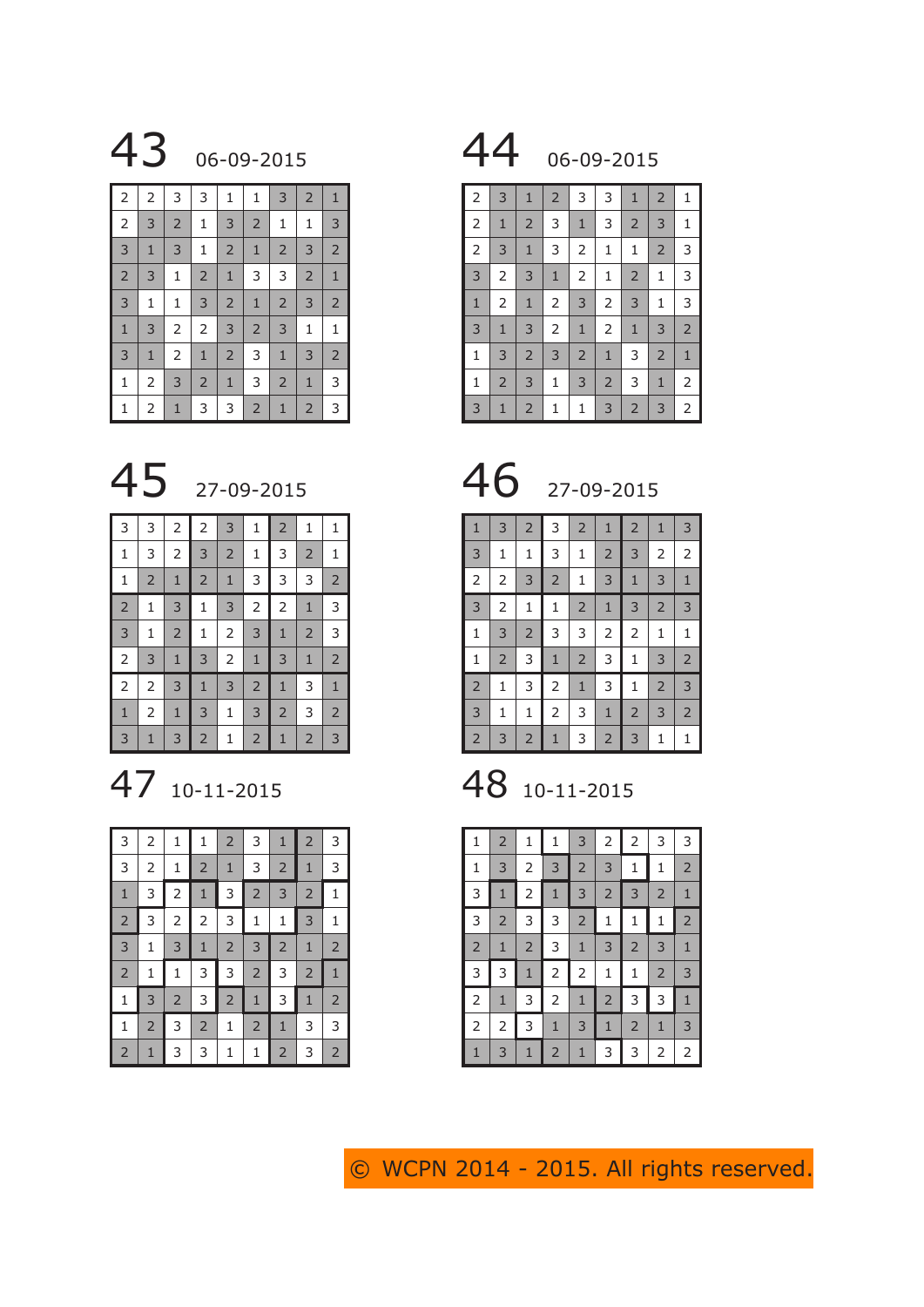

### RIPPLE EFFECT

Every black bordered shape must contain the consecutive integers from 1 to the quantity of cells in that shape. If two identical numbers appear in the same row or column, at least that many cells with other numbers must separate them. For example, two cells both containing '3' must have at least three cells with other numbers between them in that row or column.

### VLINDERSLAG

In elk vakje komt een cijfer te staan. In een zwart omrande regio van 1 vakje komt een 1, in een regio van 2 vakjes komen een 1 en een 2, enzovoort. Als er twee dezelfde cijfers op een rij of in een kolom staan zijn die gescheiden door tenminste zoveel vakjes als dat cijfer aangeeft. Tussen twee vieren in dezelfde kolom staan dus minstens vier vakjes met een ander cijfer.

### DIFFICULTY LEVEL

Some puzzles are easy, some are hard. All puzzles will have an indication of this level, expressed by 1-5 WCPN squares.

|  |  | Very easy |
|--|--|-----------|
|  |  | Easy      |
|  |  | Medium    |
|  |  | Hard      |
|  |  | Very hard |

| 1 |  |  |
|---|--|--|
|   |  |  |
|   |  |  |
|   |  |  |
|   |  |  |

|  |  |  | $\overline{2}$ | 1              | 3 <sup>1</sup> | $\overline{2}$ |   |
|--|--|--|----------------|----------------|----------------|----------------|---|
|  |  |  | $\mathbf 1$    | 2 <sup>1</sup> | 4              | 3              | 2 |
|  |  |  | 3              | $\mathbf{1}$   | 2              | $\mathbf{1}$   | 3 |
|  |  |  | $\overline{2}$ | 3              | $\mathbf{1}$   | $\overline{2}$ |   |
|  |  |  | $\mathbf{1}$   | $\mathsf{2}$   | 3              | 1              |   |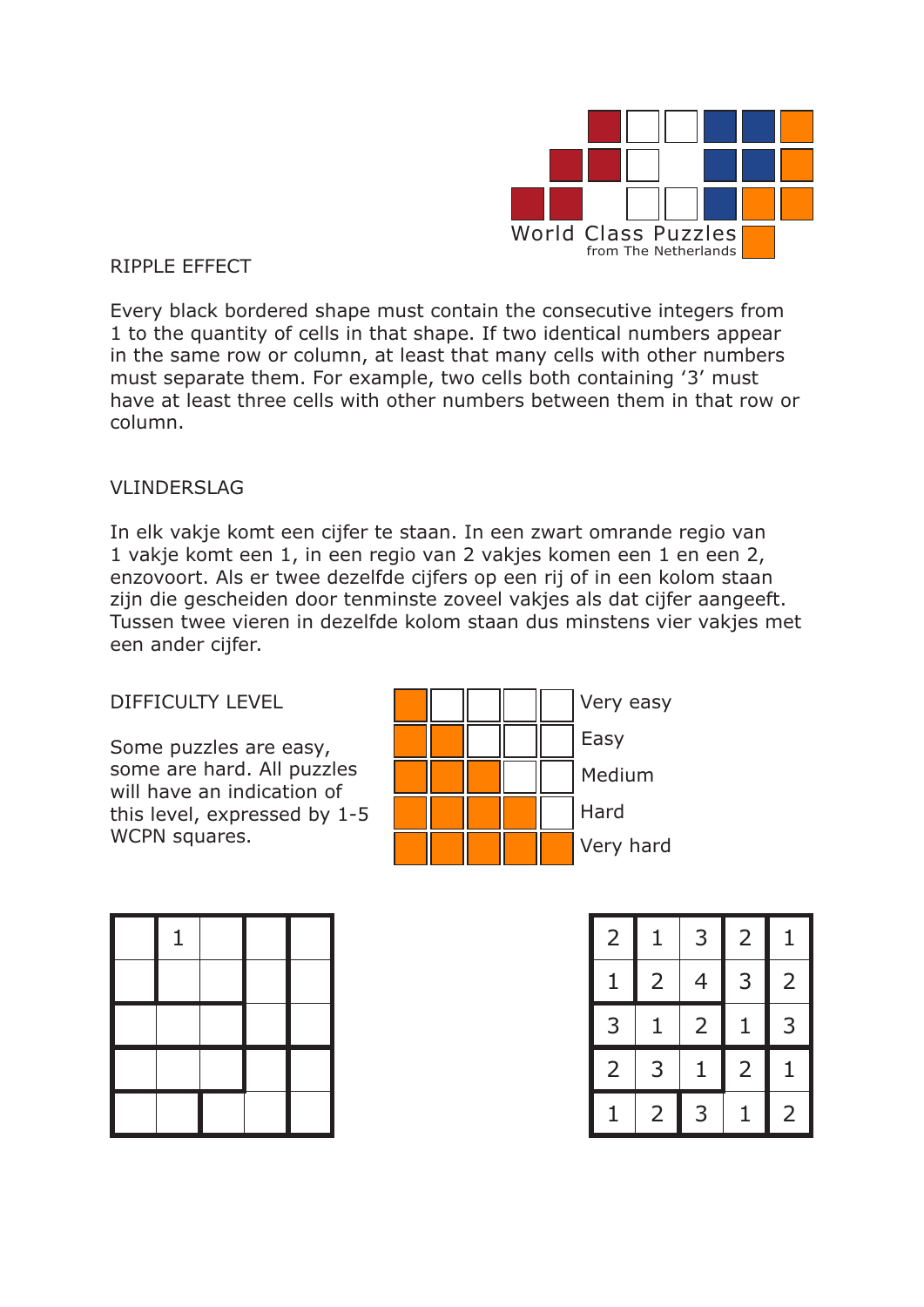| 01-05-2015 |
|------------|

| - 1 |                                                                                                                                 |  |  |  |  |
|-----|---------------------------------------------------------------------------------------------------------------------------------|--|--|--|--|
|     |                                                                                                                                 |  |  |  |  |
|     |                                                                                                                                 |  |  |  |  |
|     |                                                                                                                                 |  |  |  |  |
|     |                                                                                                                                 |  |  |  |  |
|     |                                                                                                                                 |  |  |  |  |
|     | $\mathcal{L}^{\text{max}}_{\text{max}}$ and $\mathcal{L}^{\text{max}}_{\text{max}}$ and $\mathcal{L}^{\text{max}}_{\text{max}}$ |  |  |  |  |
|     |                                                                                                                                 |  |  |  |  |
|     |                                                                                                                                 |  |  |  |  |
|     |                                                                                                                                 |  |  |  |  |
|     |                                                                                                                                 |  |  |  |  |

RS



2 01-05-2015

RS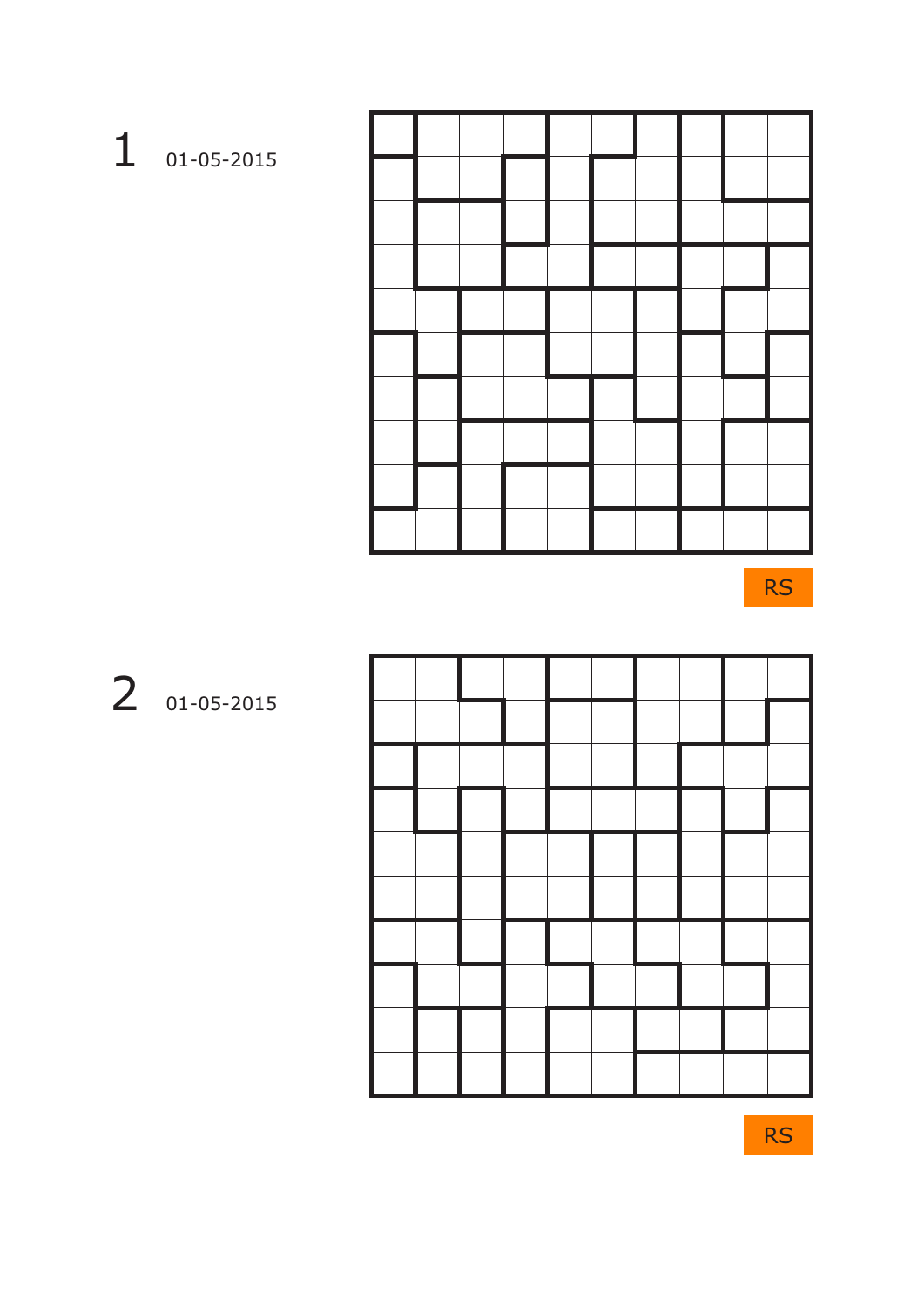3 20-09-2015

RS

4 20-09-2015

RS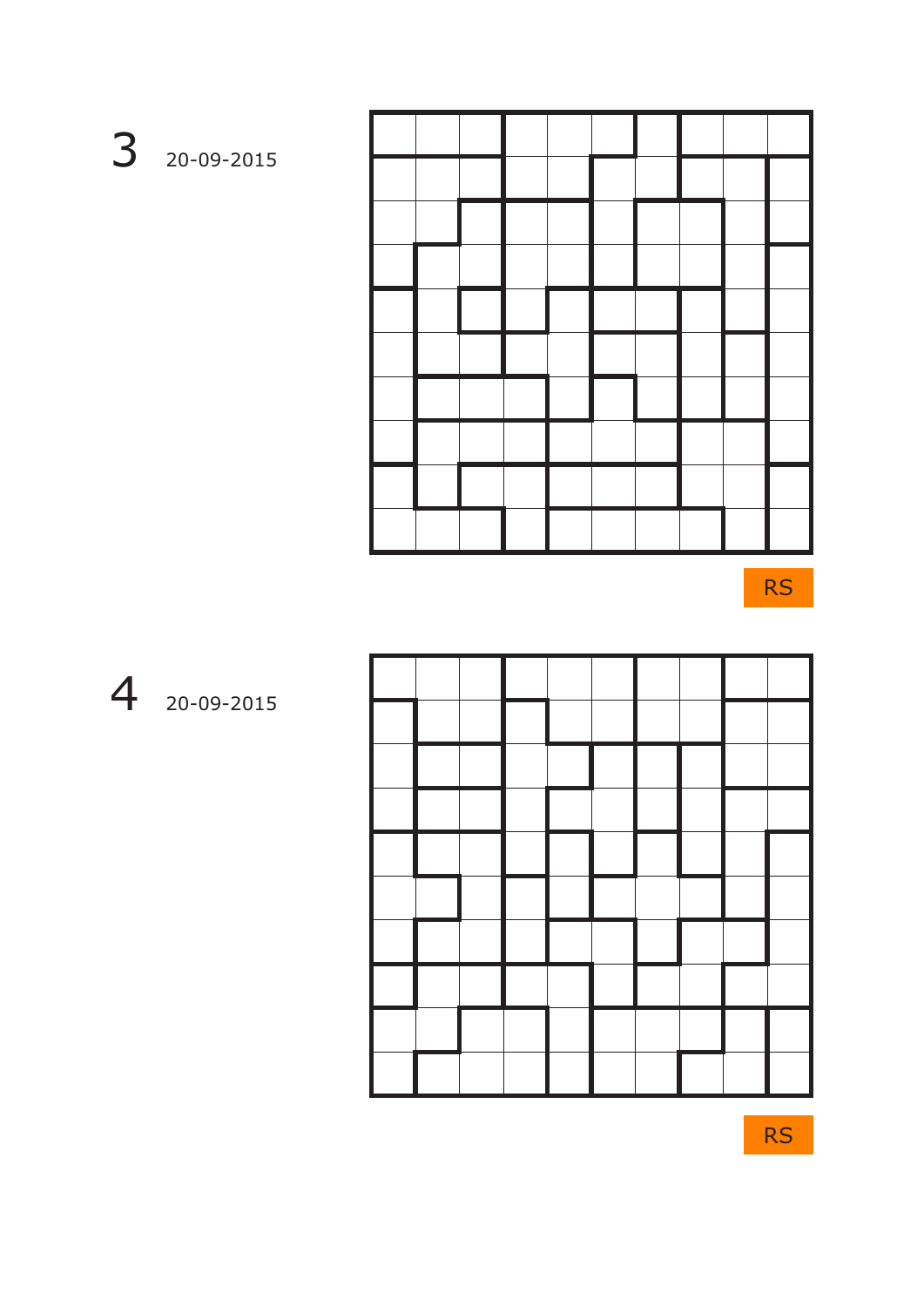

BdL





13-10-2015

BdL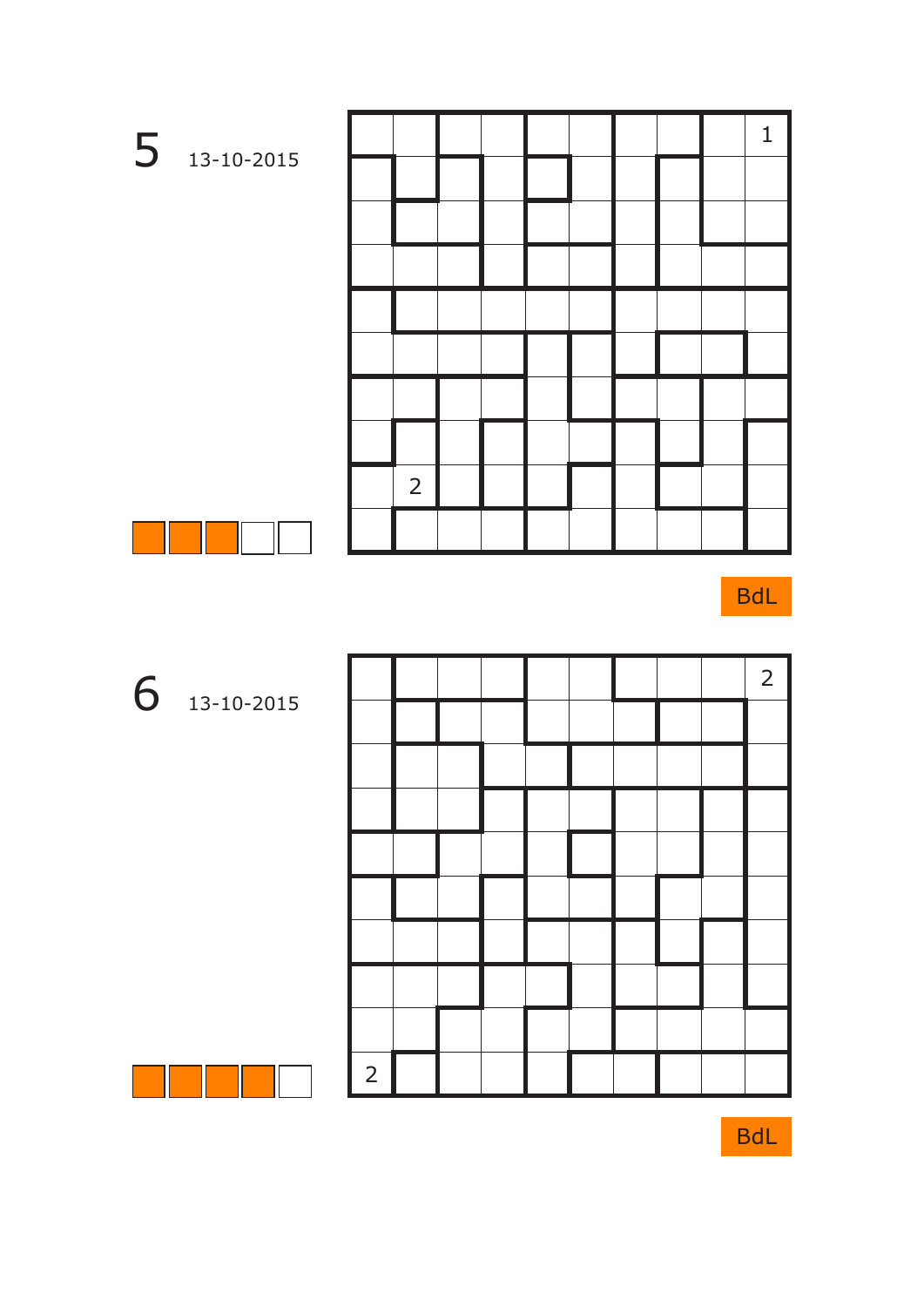Solutions

| 1 | 2 | 3 | 4 | 2 | 5 | 1              | $\mathsf{2}\,$ | 4 | 3 |
|---|---|---|---|---|---|----------------|----------------|---|---|
| 4 | 5 | 1 | 2 | 1 | 3 | 4              | 5              | 2 | 1 |
| 2 | 3 | 4 | 1 | 6 | 2 | 5              | 3              | 1 | 4 |
| 5 | 2 | 1 | 3 | 4 | 1 | $\overline{2}$ | 1              | 3 | 2 |
| 3 | 1 | 2 | 1 | 3 | 4 | 1              | 2              | 1 | 3 |
| 2 | 6 | 3 | 4 | 2 | 1 | 3              | 1              | 4 | 1 |
| 4 | 1 | 5 | 2 | 1 | 3 | 2              | 4              | 5 | 2 |
| 1 | 2 | 4 | 3 | 5 | 2 | 1              | 3              | 2 | 4 |
| 3 | 1 | 2 | 1 | 3 | 5 | 4              | 2              | 1 | 3 |
| 2 | 3 | 1 | 2 | 4 | 1 | 2              | 1              | 3 | 2 |

| 3 | 1 | 2 | 5 | 3 | 4 | 1 | 2 | 1 | 3              |
|---|---|---|---|---|---|---|---|---|----------------|
| 4 | 3 | 5 | 2 | 1 | 3 | 4 | 1 | 5 | $\overline{2}$ |
| 1 | 2 | 3 | 1 | 5 | 2 | 3 | 4 | 2 | 1              |
| 6 | 1 | 2 | 3 | 4 | 5 | 1 | 2 | 3 | 4              |
| 3 | 4 | 1 | 2 | 3 | 1 | 2 | 1 | 4 | $\overline{2}$ |
| 2 | 5 | 6 | 4 | 1 | 2 | 1 | 3 | 2 | 1              |
| 4 | 2 | 3 | 1 | 2 | 4 | 3 | 2 | 1 | 5              |
| 1 | 3 | 4 | 2 | 1 | 3 | 2 | 1 | 5 | 3              |
| 3 | 1 | 2 | 1 | 3 | 2 | 1 | 4 | 3 | 2              |
| 2 | 4 | 1 | 3 | 2 | 1 | 4 | 3 | 2 | 1              |

# 13-10-2015 6 13-10-2015

| 3 | 1 | 4 | 2 | 3 | 1              | 2 | 5 | 4 | 1 |
|---|---|---|---|---|----------------|---|---|---|---|
| 4 | 2 | 1 | 3 | 1 | 5              | 1 | 4 | 3 | 6 |
| 1 | 3 | 2 | 5 | 4 | $\overline{c}$ | 3 | 1 | 2 | 5 |
| 2 | 5 | 3 | 1 | 2 | 1              | 4 | 3 | 5 | 2 |
| 3 | 4 | 5 | 2 | 1 | 3              | 2 | 6 | 1 | 3 |
| 5 | 2 | 1 | 4 | 3 | 2              | 5 | 1 | 2 | 4 |
| 1 | 3 | 2 | 1 | 5 | 1              | 3 | 2 | 4 | 1 |
| 2 | 1 | 3 | 2 | 1 | 4              | 2 | 1 | 3 | 2 |
| 3 | 2 | 4 | 1 | 2 | 3              | 1 | 5 | 2 | 3 |
| 4 | 1 | 2 | 3 | 1 | 2              | 4 | 3 | 5 | 1 |

### 01-05-2015 2 01-05-2015

| 2 | 4 | 1 | 3 | 2 | 1 | 4 | 1 | 3 | 2 |
|---|---|---|---|---|---|---|---|---|---|
| 5 | 1 | 3 | 2 | 1 | 4 | 2 | 3 | 1 | 5 |
| 1 | 2 | 1 | 4 | 3 | 2 | 5 | 1 | 2 | 3 |
| 2 | 3 | 4 | 5 | 2 | 3 | 1 | 2 | 4 | 1 |
| 3 | 5 | 1 | 2 | 4 | 1 | 2 | 1 | 3 | 4 |
| 1 | 4 | 2 | 3 | 1 | 2 | 1 | 3 | 5 | 2 |
| 4 | 2 | 3 | 1 | 2 | 1 | 3 | 4 | 2 | 1 |
| 2 | 3 | 1 | 2 | 5 | 3 | 4 | 2 | 1 | 3 |
| 3 | 1 | 2 | 4 | 3 | 1 | 2 | 1 | 4 | 5 |
| 1 | 2 | 1 | 3 | 4 | 2 | 1 | 3 | 2 | 4 |

## 20-09-2015 4 20-09-2015

| 4 | 2 | 3 | 5 | 2              | 4 | 3 | 1 | 2 | 1              |
|---|---|---|---|----------------|---|---|---|---|----------------|
| 2 | 5 | 1 | 2 | 3              | 1 | 4 | 2 | 1 | 3              |
| 3 | 1 | 2 | 4 | 5              | 3 | 2 | 1 | 4 | 2              |
| 1 | 2 | 1 | 3 | 4              | 2 | 1 | 3 | 2 | 4              |
| 2 | 4 | 3 | 1 | $\overline{2}$ | 1 | 3 | 2 | 1 | 5              |
| 1 | 3 | 5 | 2 | 1              | 4 | 2 | 1 | 3 | $\overline{2}$ |
| 4 | 1 | 2 | 1 | 3              | 1 | 5 | 4 | 2 | 3              |
| 1 | 2 | 4 | 3 | 1              | 2 | 1 | 3 | 4 | 1              |
| 3 | 5 | 1 | 2 | 4              | 3 | 2 | 5 | 1 | $\overline{2}$ |
| 1 | 4 | 3 | 5 | 2              | 1 | 4 | 2 | 3 | 1              |

| 13-10-2015 |  |
|------------|--|
|------------|--|

| $\overline{4}$ | $\overline{2}$ | 1              | 3              | $\overline{2}$ | 4 | 5 | 3 | 6              |                |
|----------------|----------------|----------------|----------------|----------------|---|---|---|----------------|----------------|
| $\mathsf 3$    | 1              | 4              | 2              | 5              | 3 | 1 | 2 | 1              | 4              |
| $\mathbf 1$    | 4              | 2              | 1              | 3              | 1 | 2 | 4 | 3              | $\mathbf{1}$   |
| $\mathsf{2}\,$ | 1              | 3              | 4              | 1              | 5 | 3 | 1 | 4              | $\overline{2}$ |
| $\mathbf 1$    | $\overline{2}$ | 1              | 3              | 2              | 1 | 4 | 5 | 2              | 3              |
| $\mathsf 3$    | 5              | $\overline{2}$ | 1              | 4              | 3 | 2 | 1 | 5              | $\mathbf{1}$   |
| $\overline{2}$ | 1              | 4              | 2              | 1              | 6 | 1 | 3 | 1              | 4              |
| 6              | 3              | 1              | 5              | 2              | 4 | 3 | 2 | 6              | 5              |
| 5              | 4              | 6              | $\mathbf 1$    | 3              | 2 | 5 | 4 | $\mathsf{2}\,$ | 3              |
| $\overline{2}$ |                | 3              | $\overline{4}$ | 5              | 1 | 2 | 1 | 3              | 2              |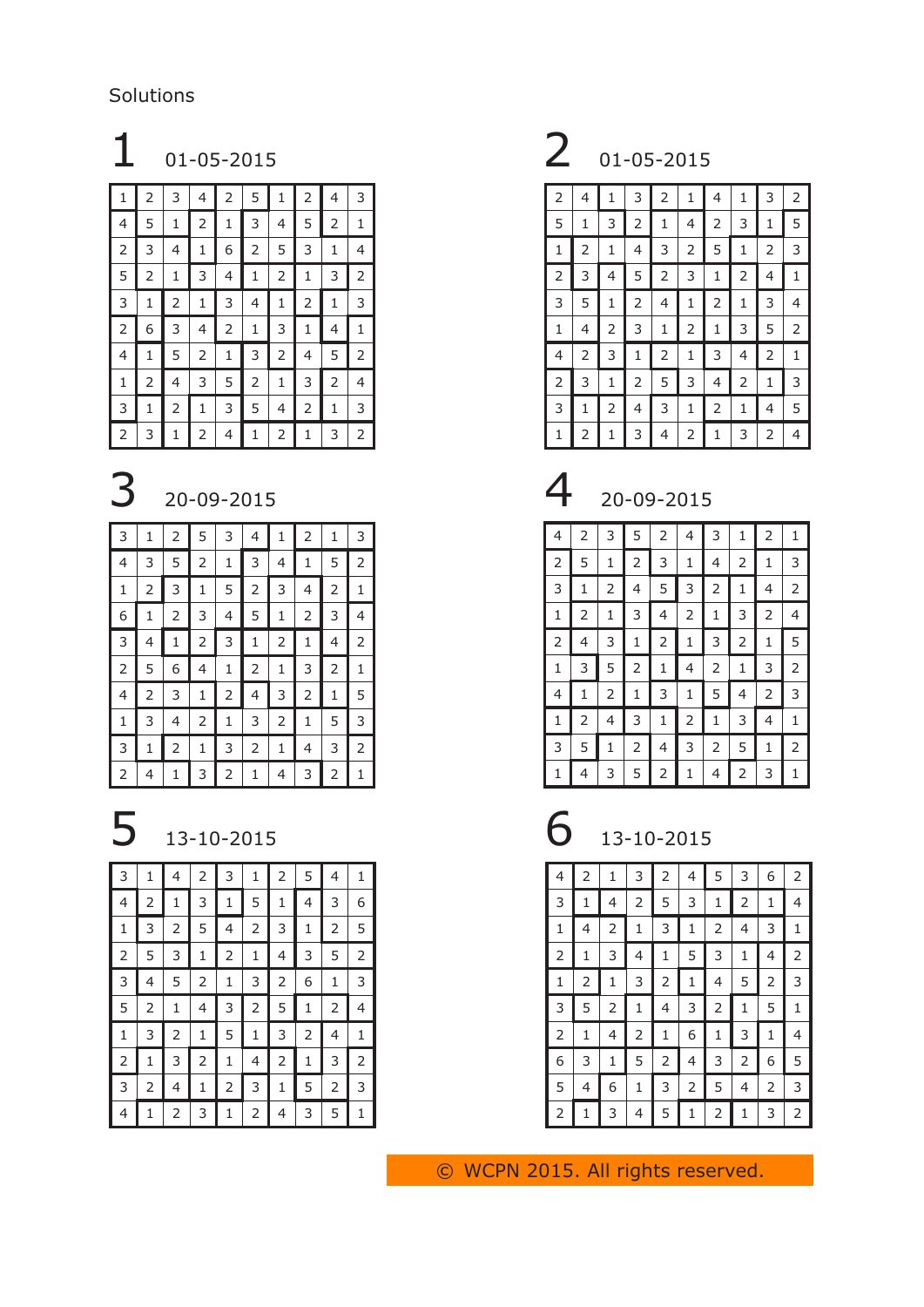

### STAR BATTLE

Place two stars with the size of one cell in each row, column and outlined region. The stars do not touch each other, not even diagonally.

### STERRENSLAG

Plaats twee sterren ter grootte van één vakje in iedere kolom, op elke rij en in elk zwart omrand vak. De sterren raken elkaar nergens, ook niet diagonaal.

### DIFFICULTY LEVEL

Some puzzles are easy, some are hard. All puzzles will have an indication of this level, expressed by 1-5 WCPN squares.



The first time Hns made this puzzle for the WPC in Arnhem (2003). In all those years Hns made a lot of variations, with three stars, with two or even four grids (with the same solution) and so on.

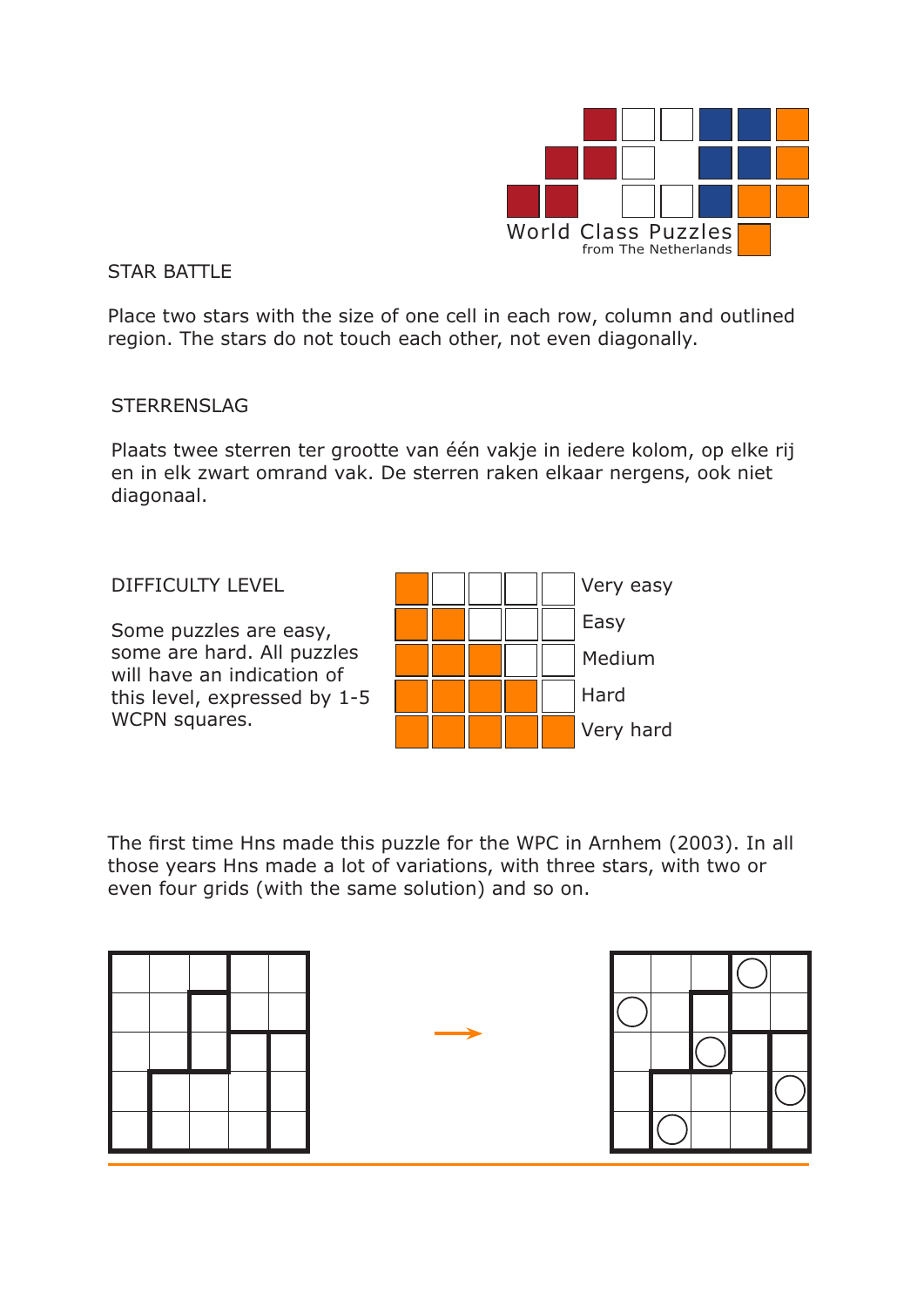### 1 13-08-2014

Two stars in each row and column, one star in each bold outlined region.

Hns

2 13-08-2014



Two stars in each row and column, one star in each bold outlined region.

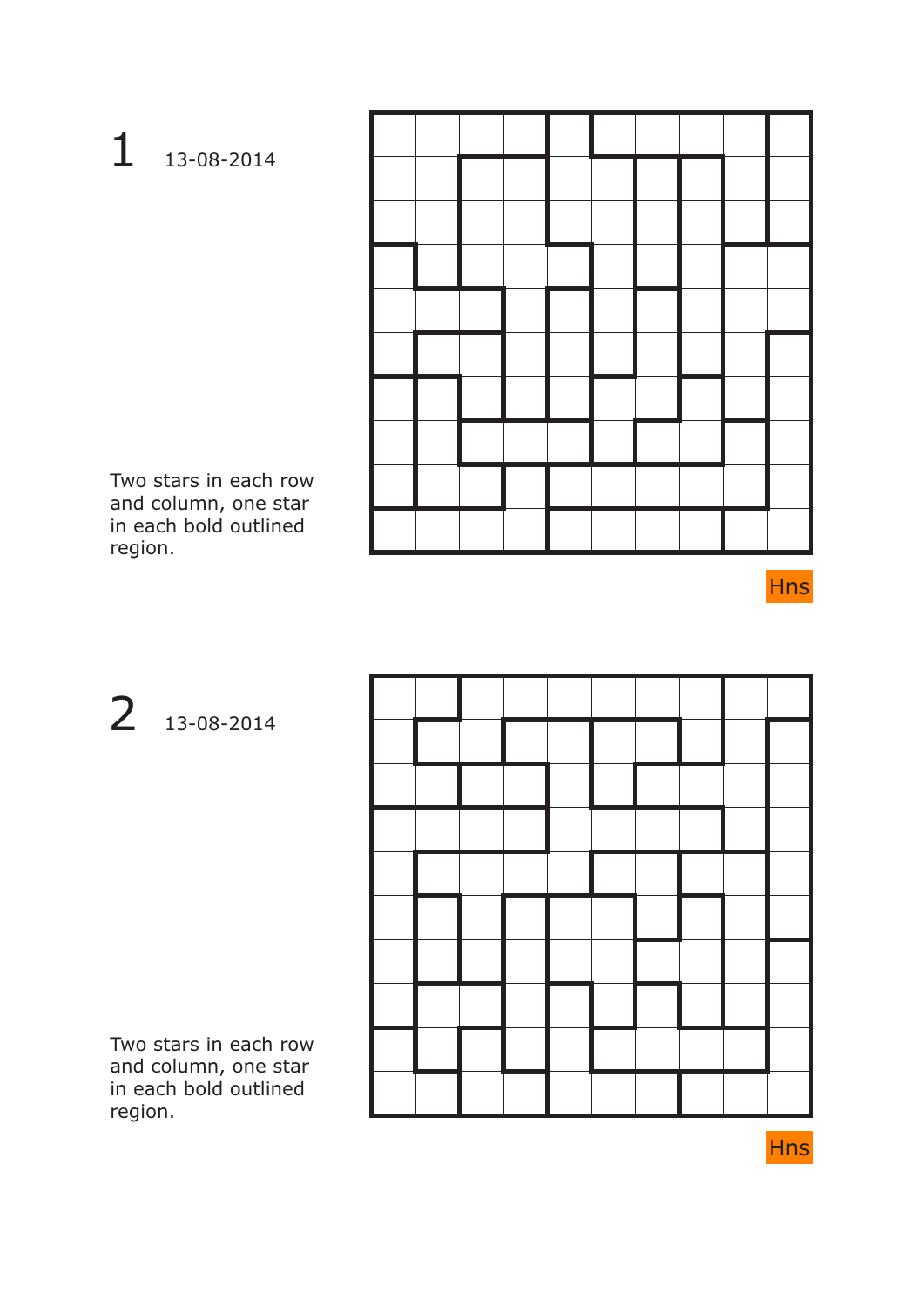3 30-10-2014

Two stars in each row and column, two stars in each bold outlined region.

RS

4 30-10-2014



Two stars in each row and column, two stars in each bold outlined region.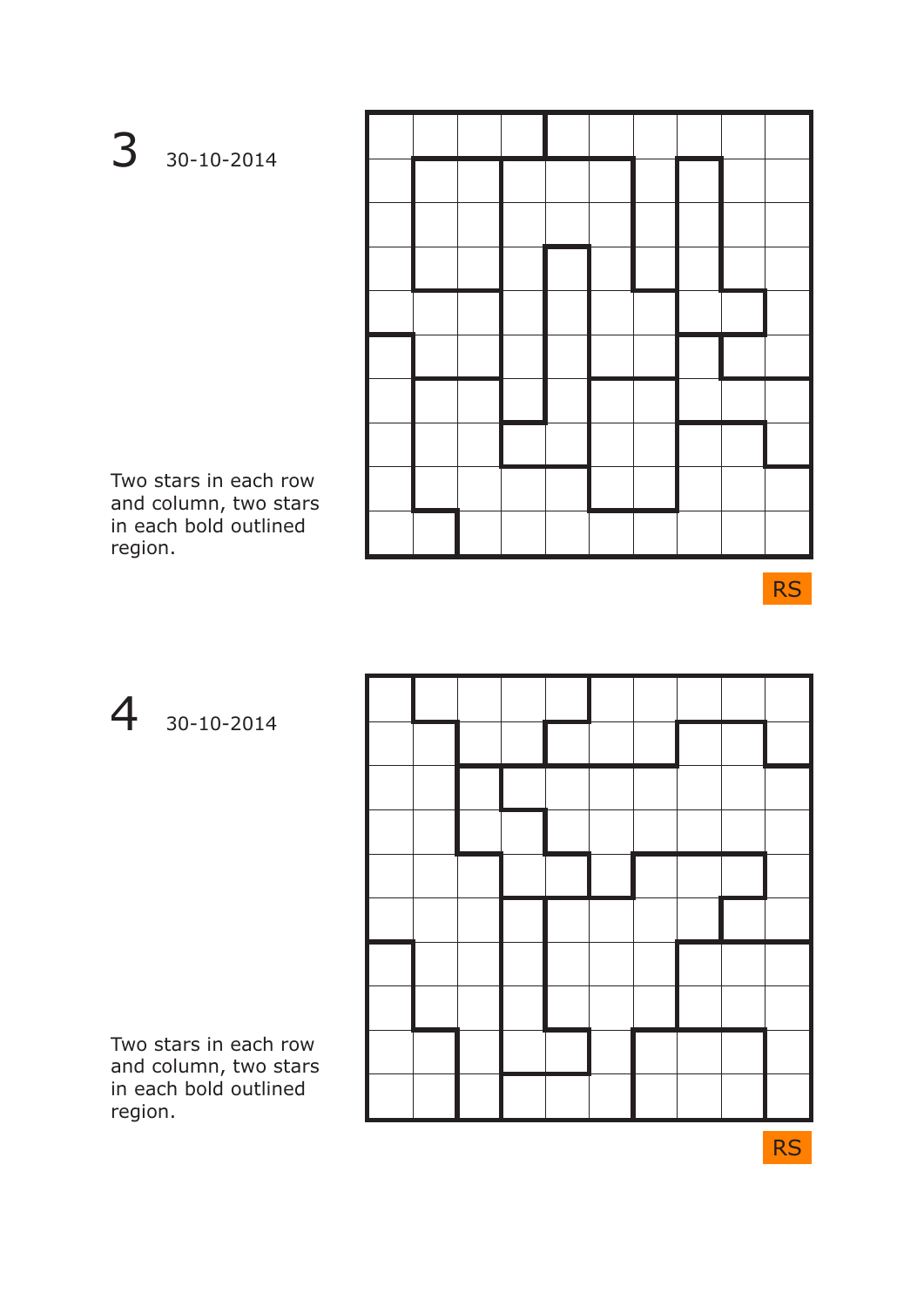| 25-12-2014 |
|------------|
|            |

RS





6 25-12-2014

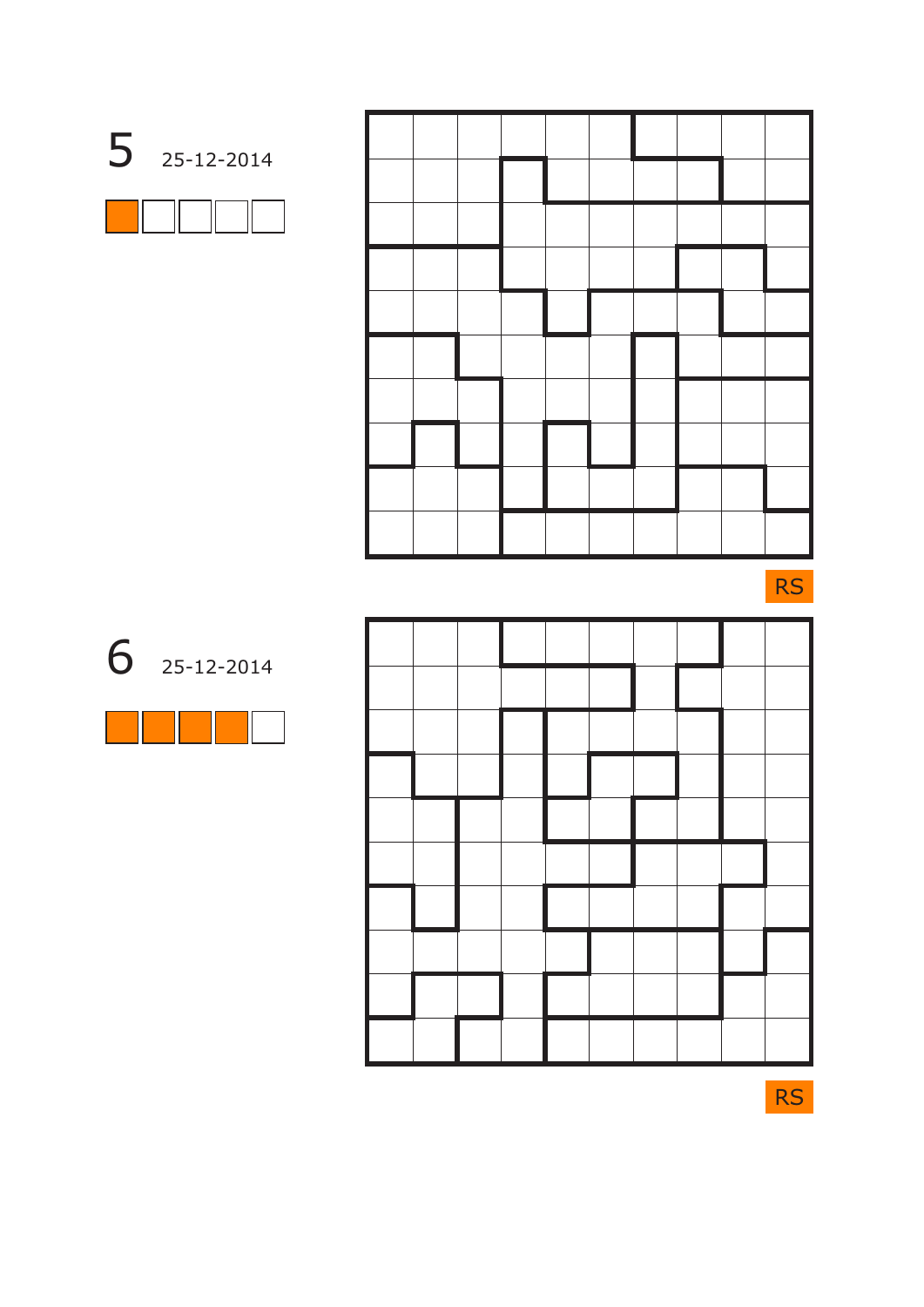

## STAR WARS

Place two stars with the size of one cell in each row, in each column, in all bold outlined regions and on all straight grey lines. The stars do not touch each other, not even diagonally.









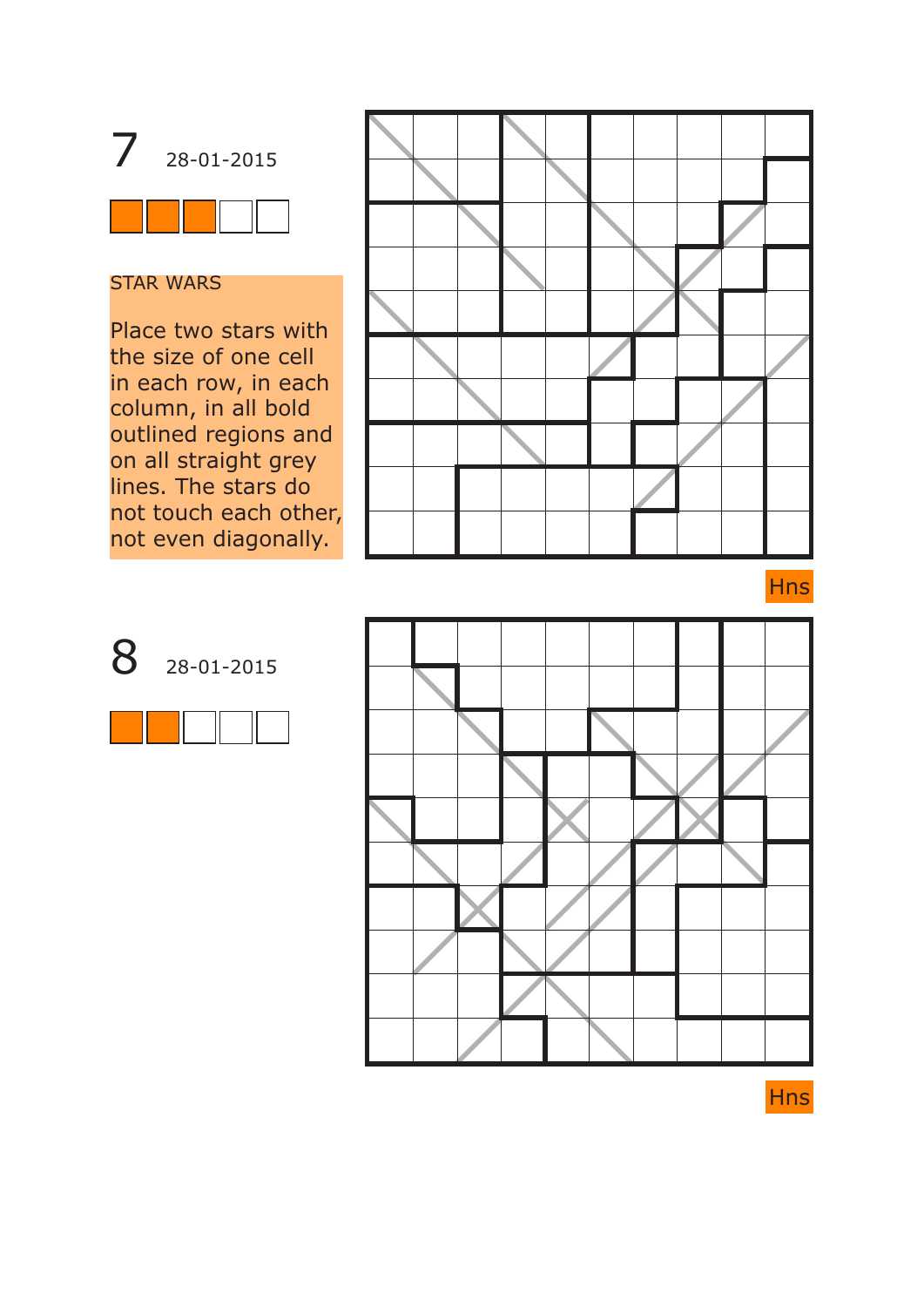## 9 15-02-2015

### STAR WARS

Place two stars with the size of one cell in each row, in each column, in all bold outlined regions and on all straight grey lines. The stars do not touch each other, not even diagonally.



Hns

# 10 15-02-2015

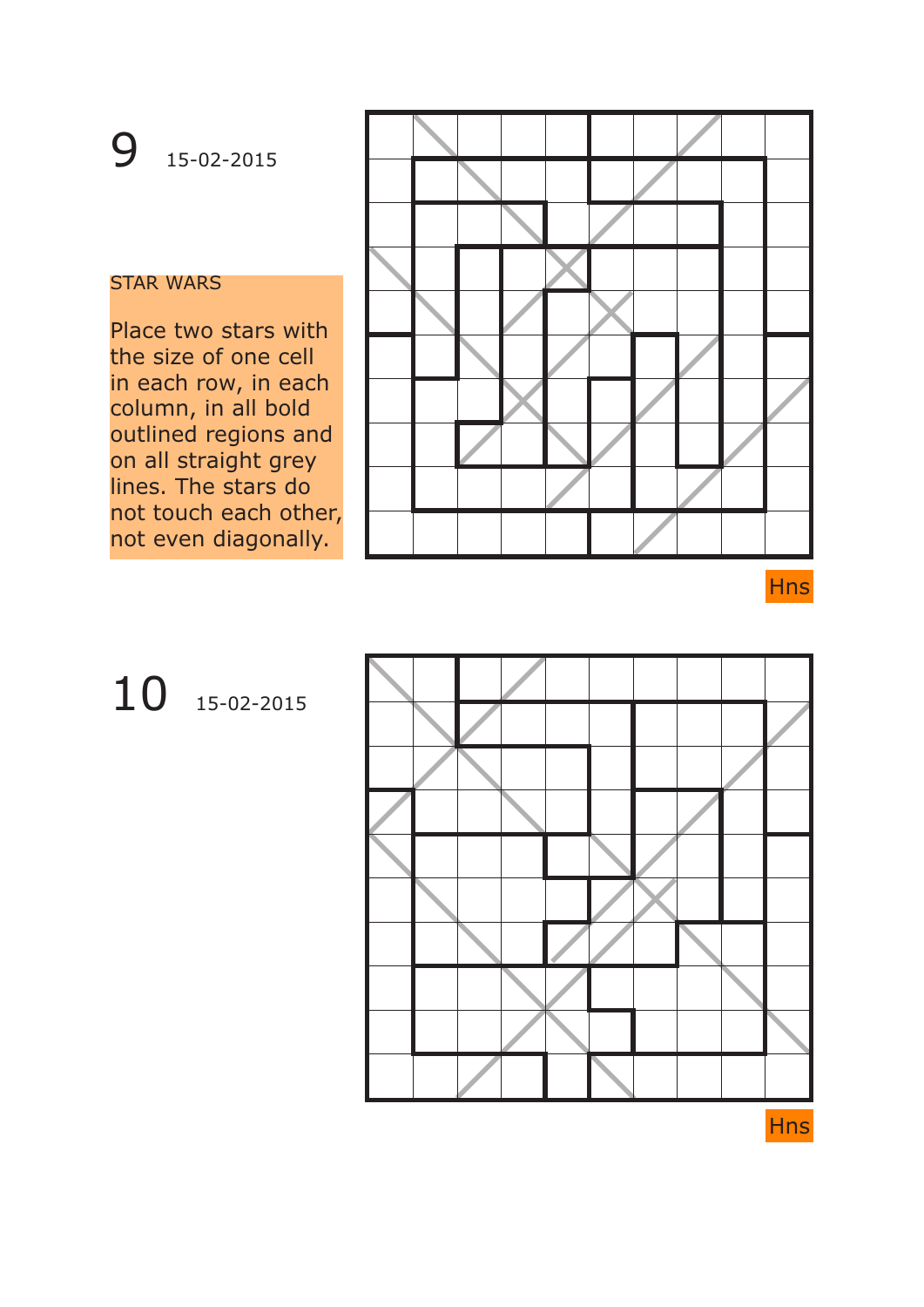# 11 03-03-2015

#### STAR WARS

Place two stars with the size of one cell in each row, in each column, in all bold outlined regions and on all straight grey lines. The stars do not touch each other, not even diagonally.



Hns

# 12 03-03-2015

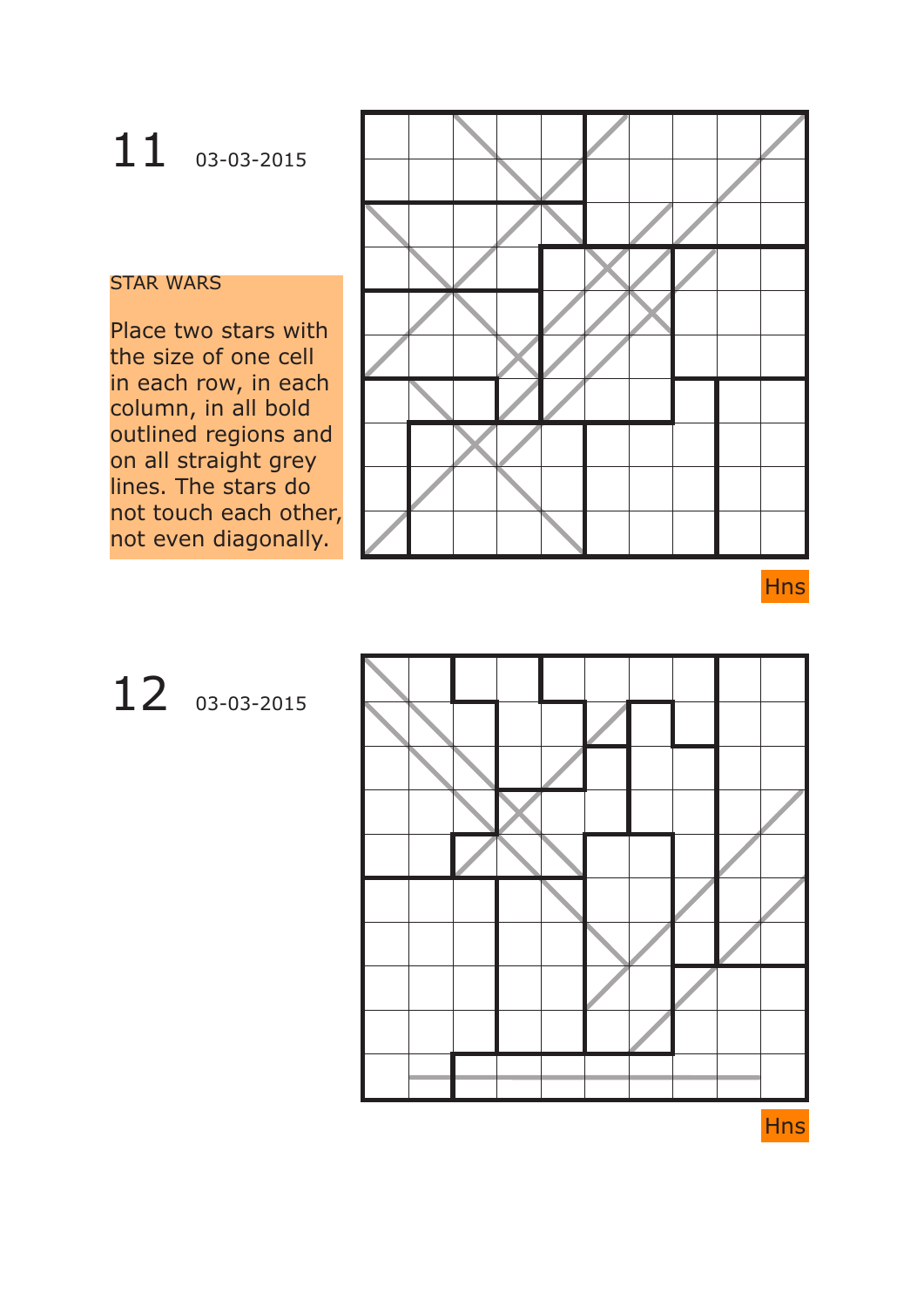# 13 03-04-2015

### STAR WARS

Place two stars with the size of one cell in each row, in each column, in all bold outlined regions and on all straight grey lines. The stars do not touch each other, not even diagonally.



### Hns

## 14 03-04-2015



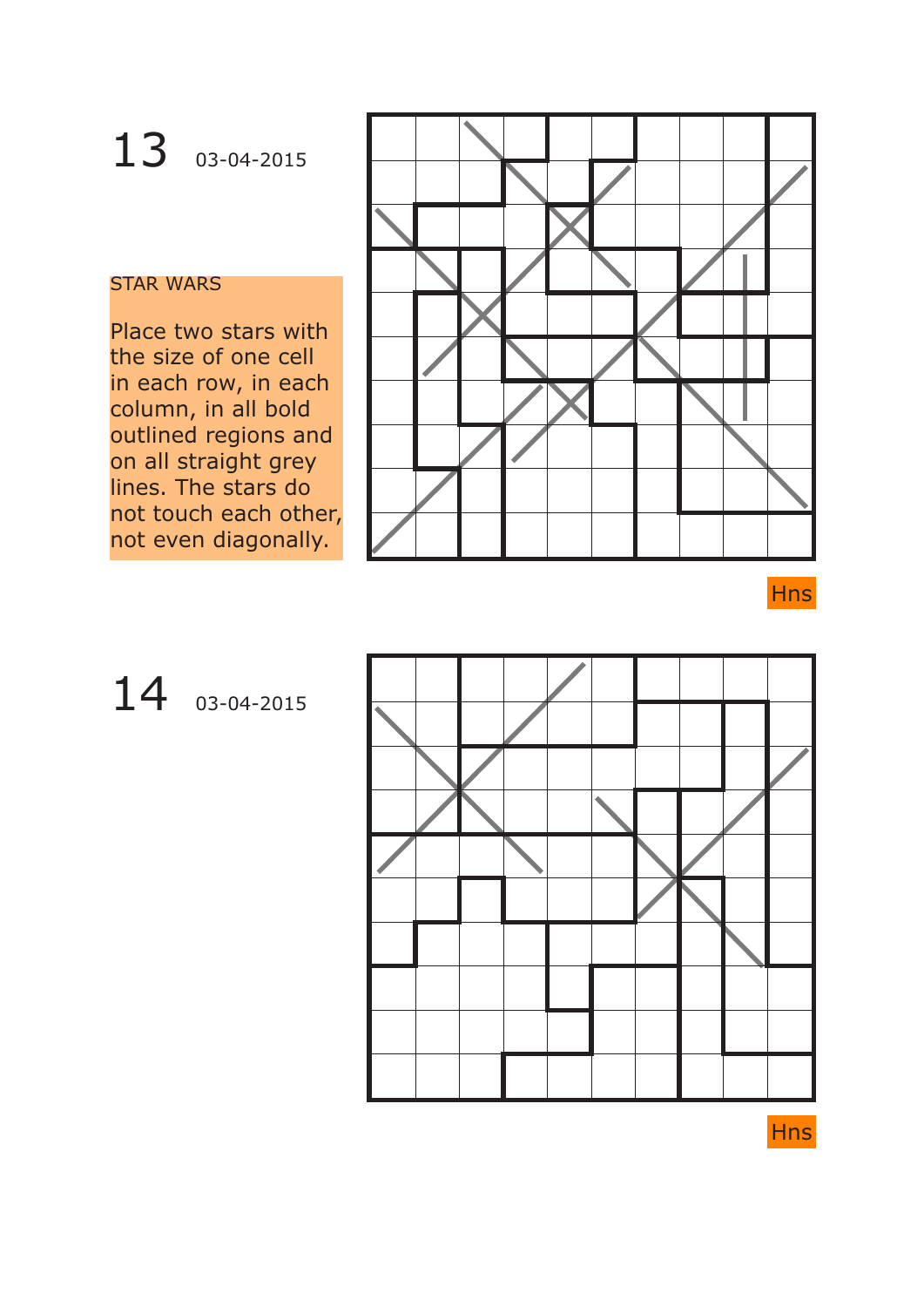RS



16 15-04-2015

RS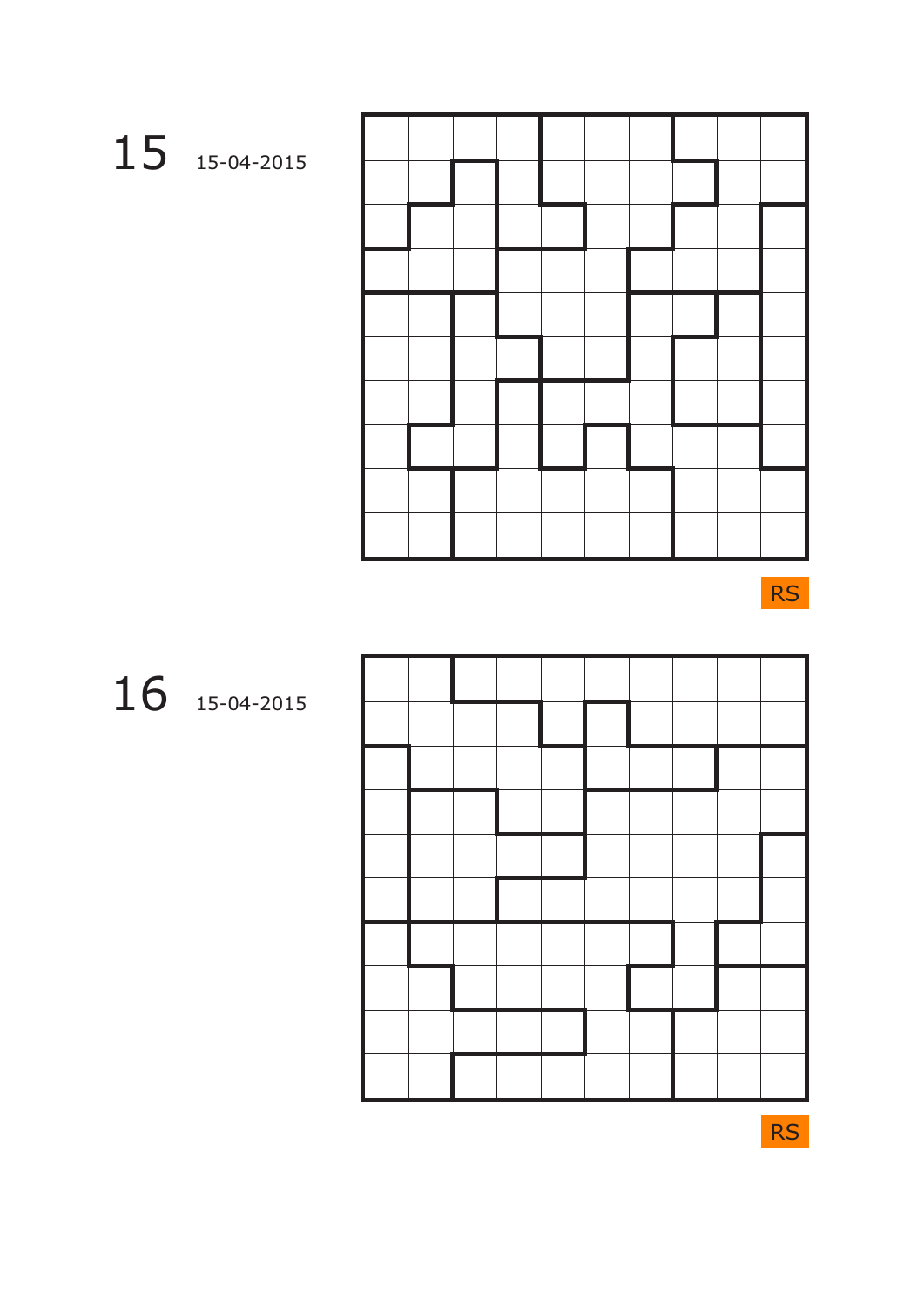# 17 06-06-2015

#### STAR WARS

Place two stars with the size of one cell in each row, in each column, in all bold outlined regions and on all straight grey lines. The stars do not touch each other, not even diagonally.





## 18 06-06-2015



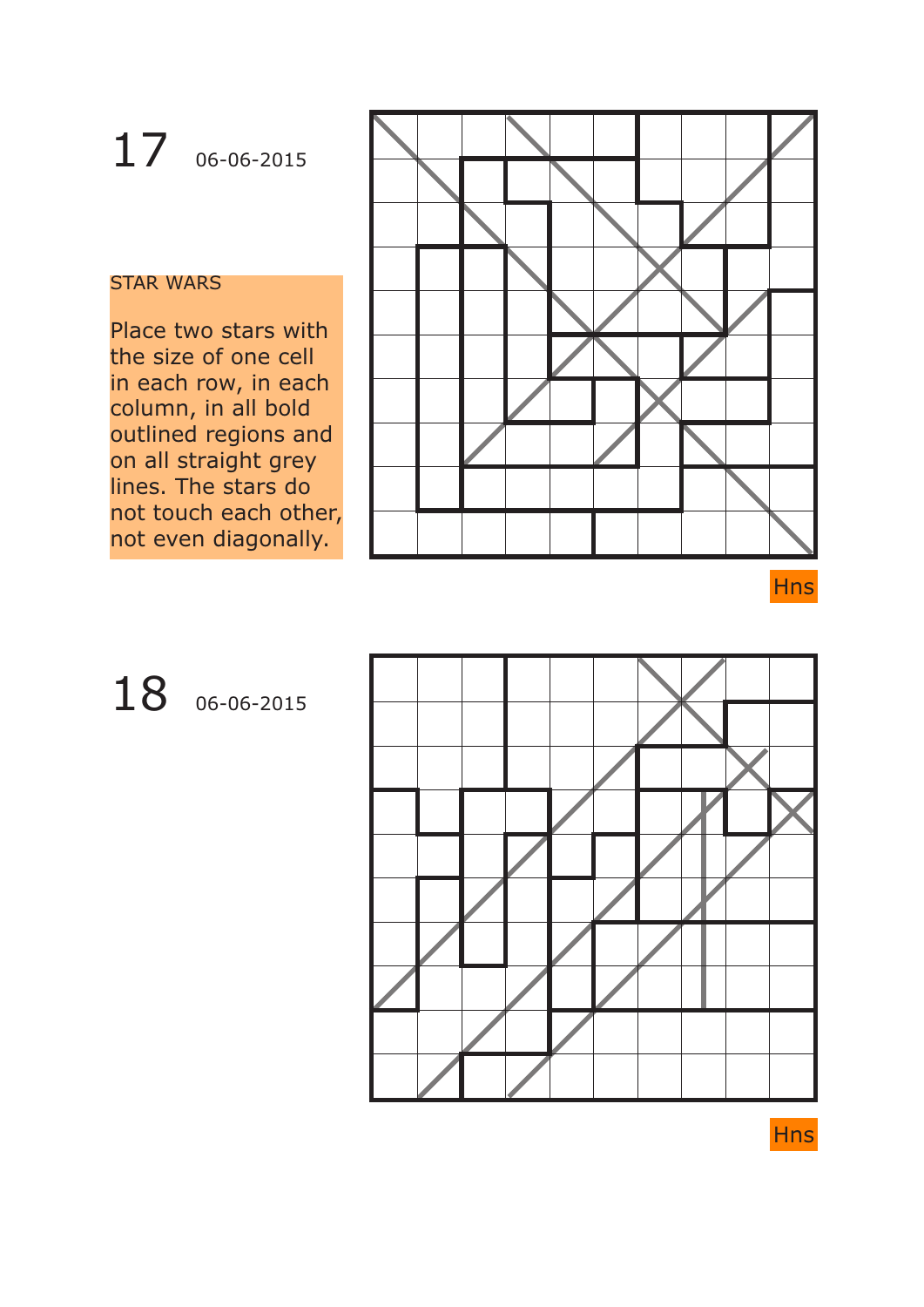Hns



20 21-06-2015

19 21-06-2015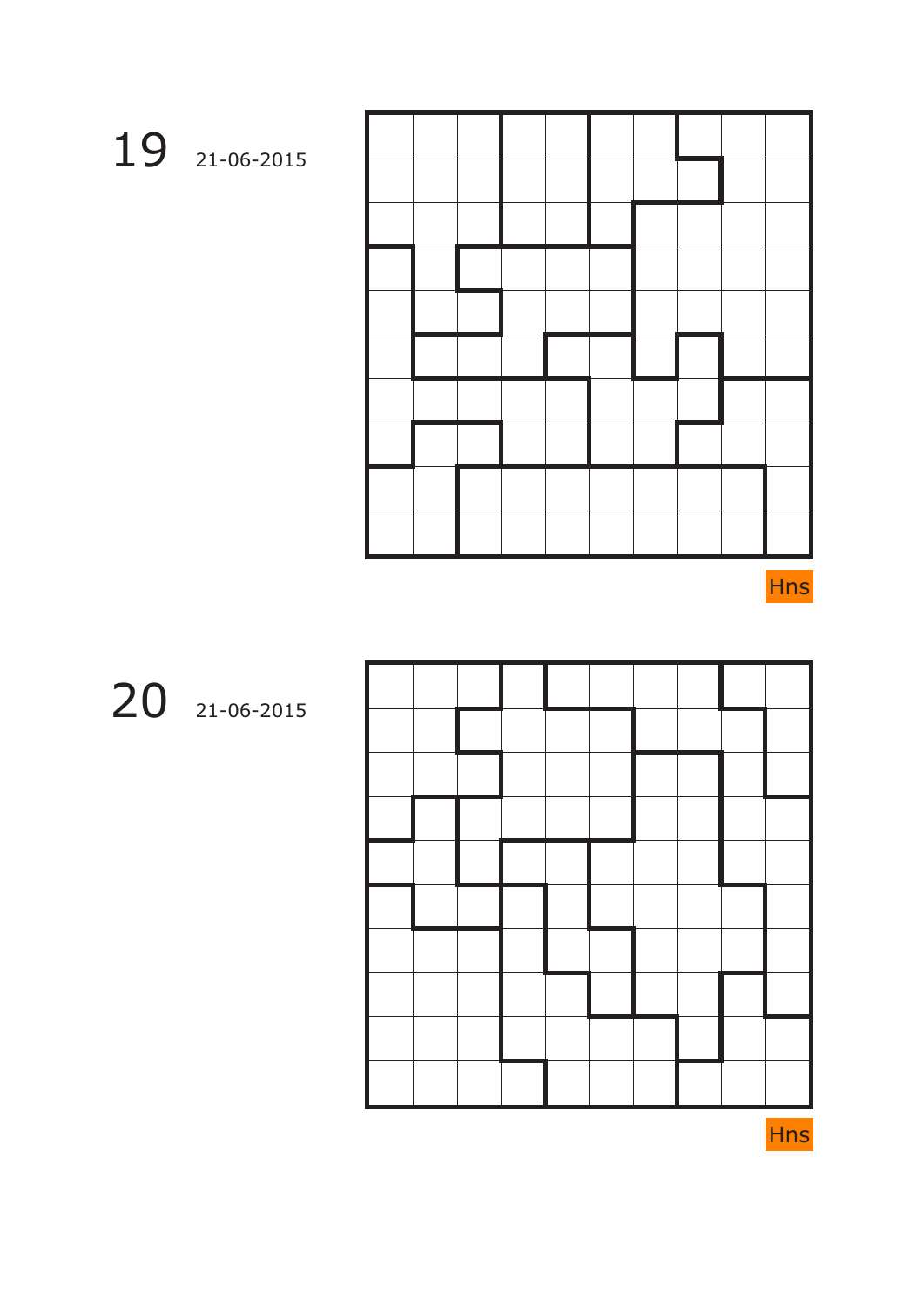Hns



22 31-07-2015

21 31-07-2015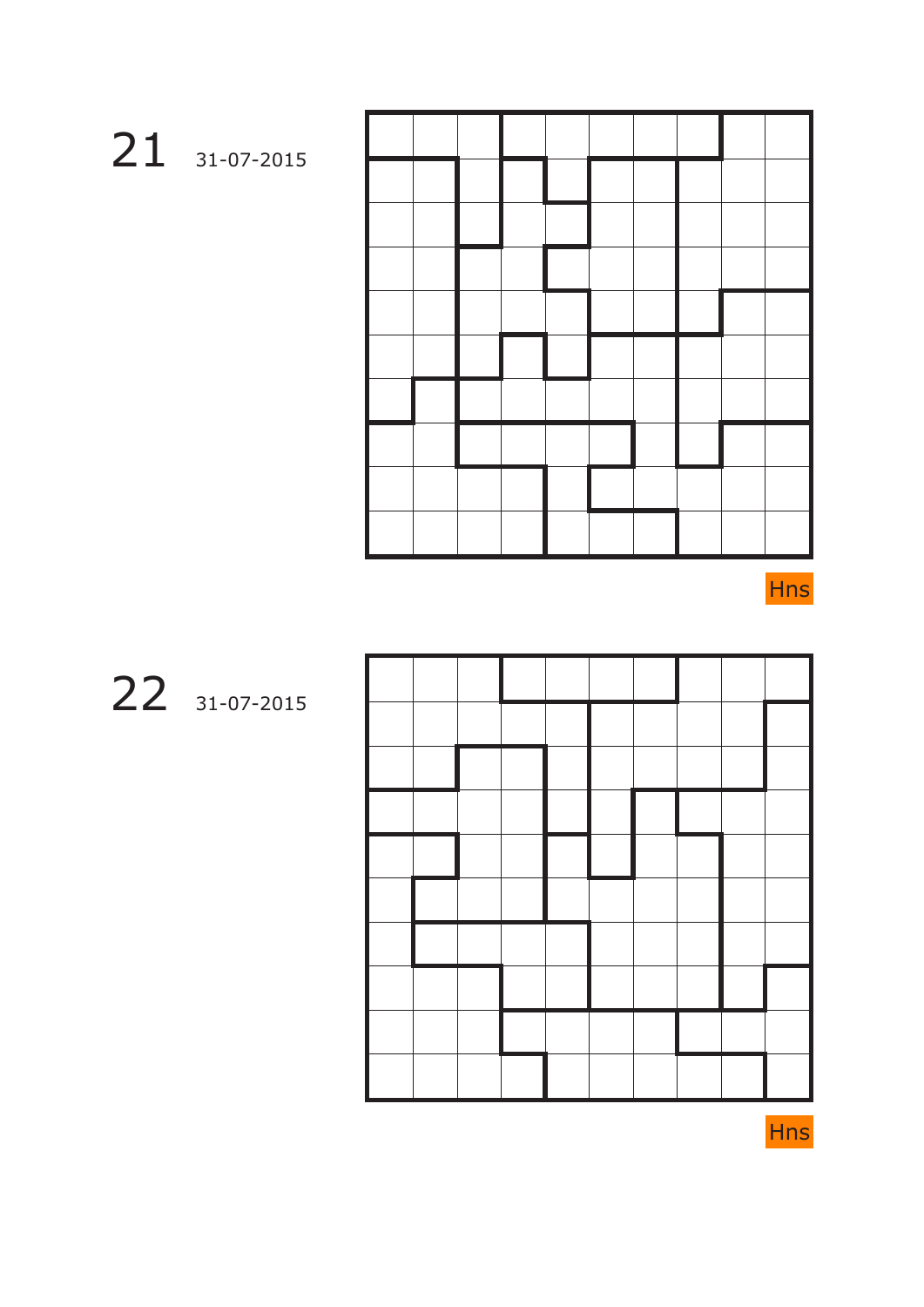



24 29-08-2015

23 29-08-2015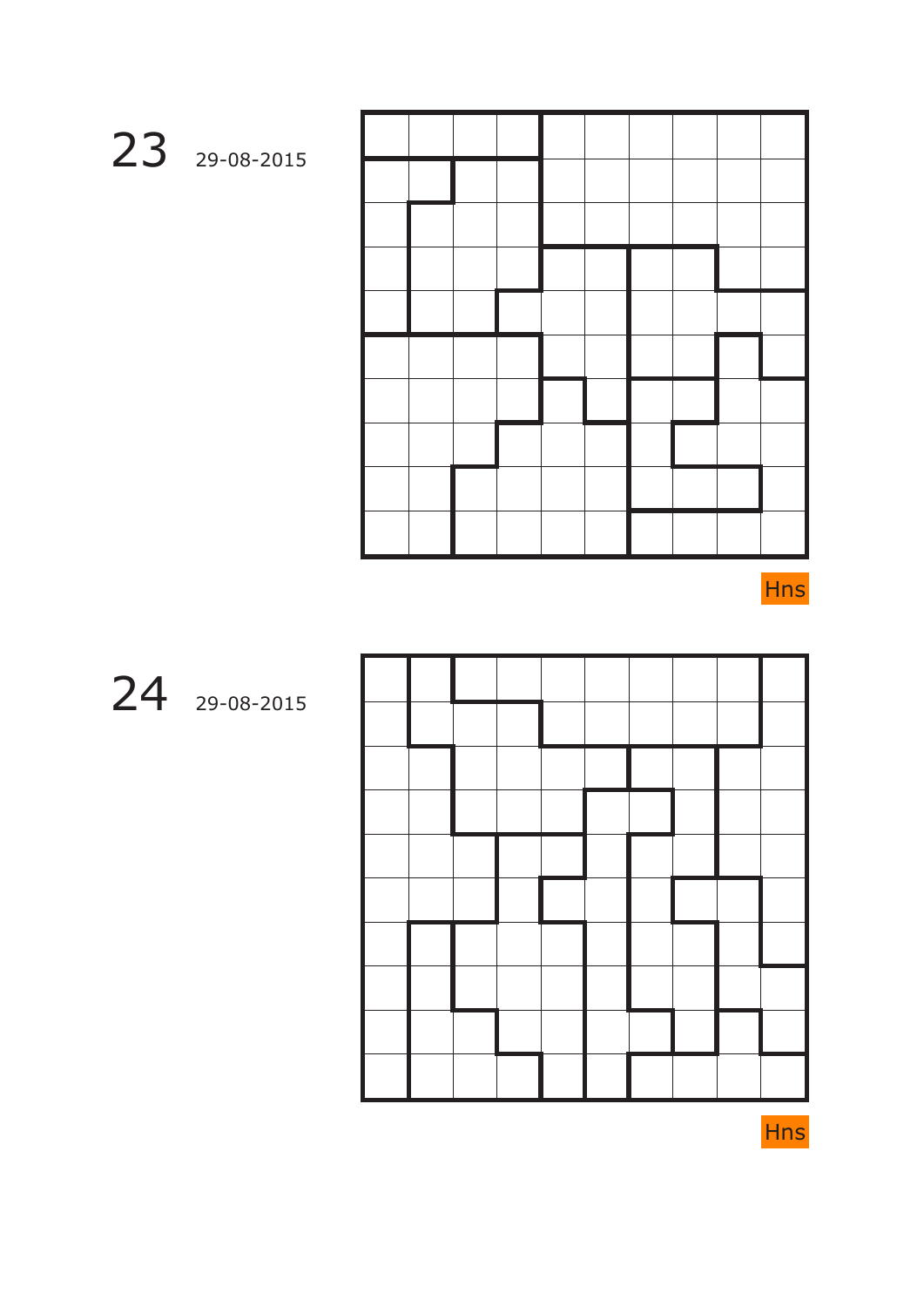

RS



26 11-09-2015

RS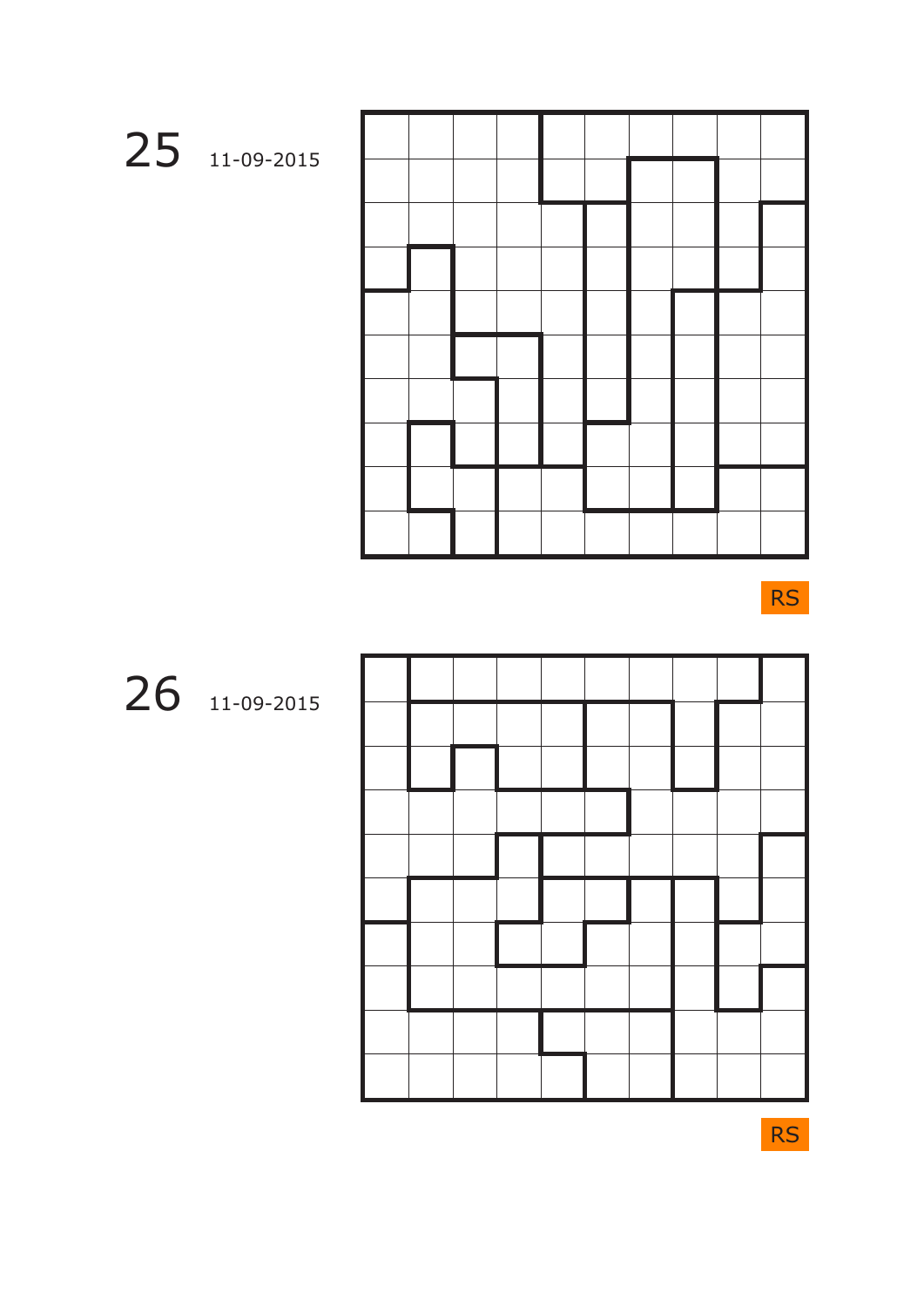

28 17-10-2015



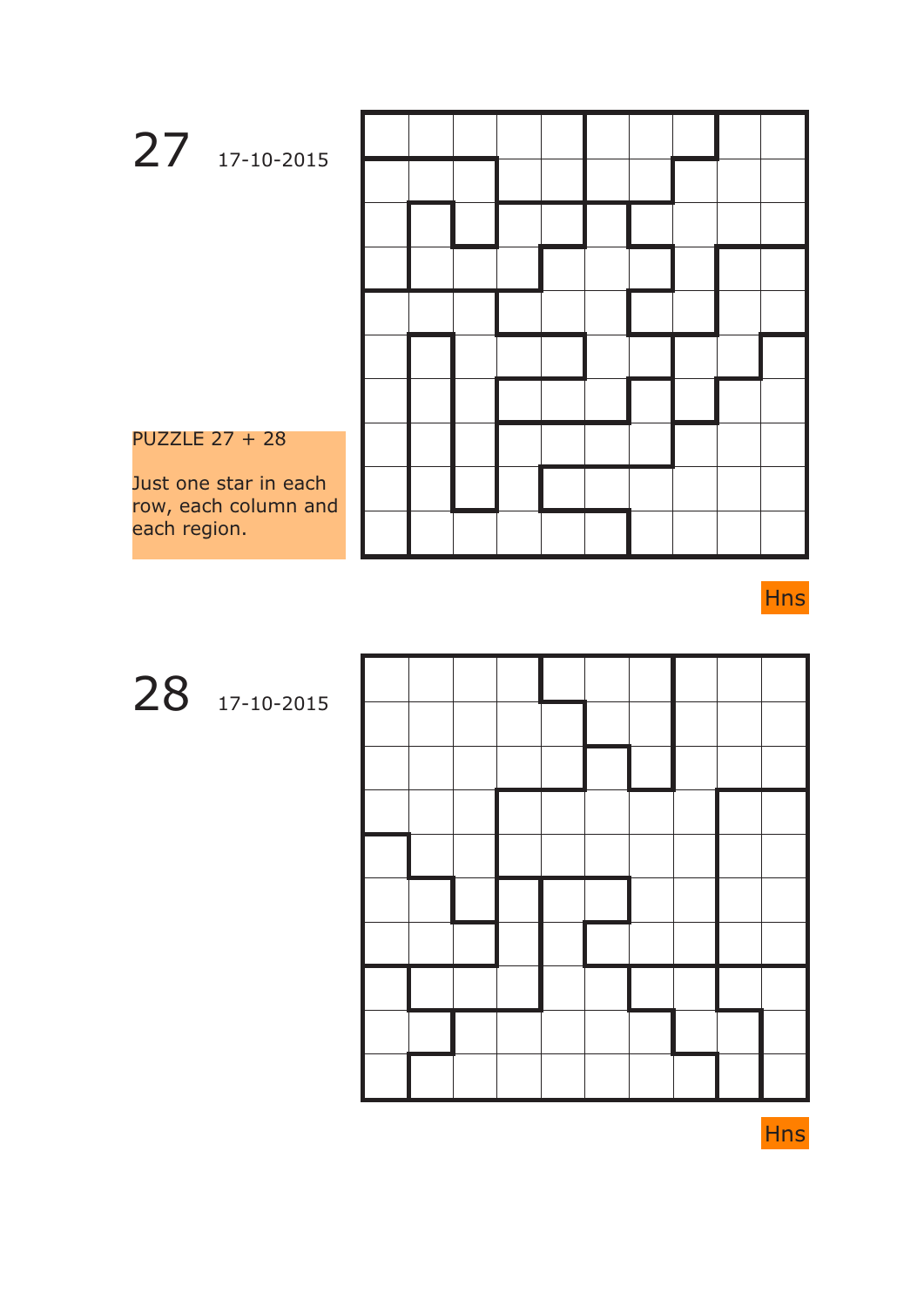## 29 16-11-2015

### Hns

PUZZLE 29 + 30 Just one star in each row, each column and each region.

30 16-11-2015

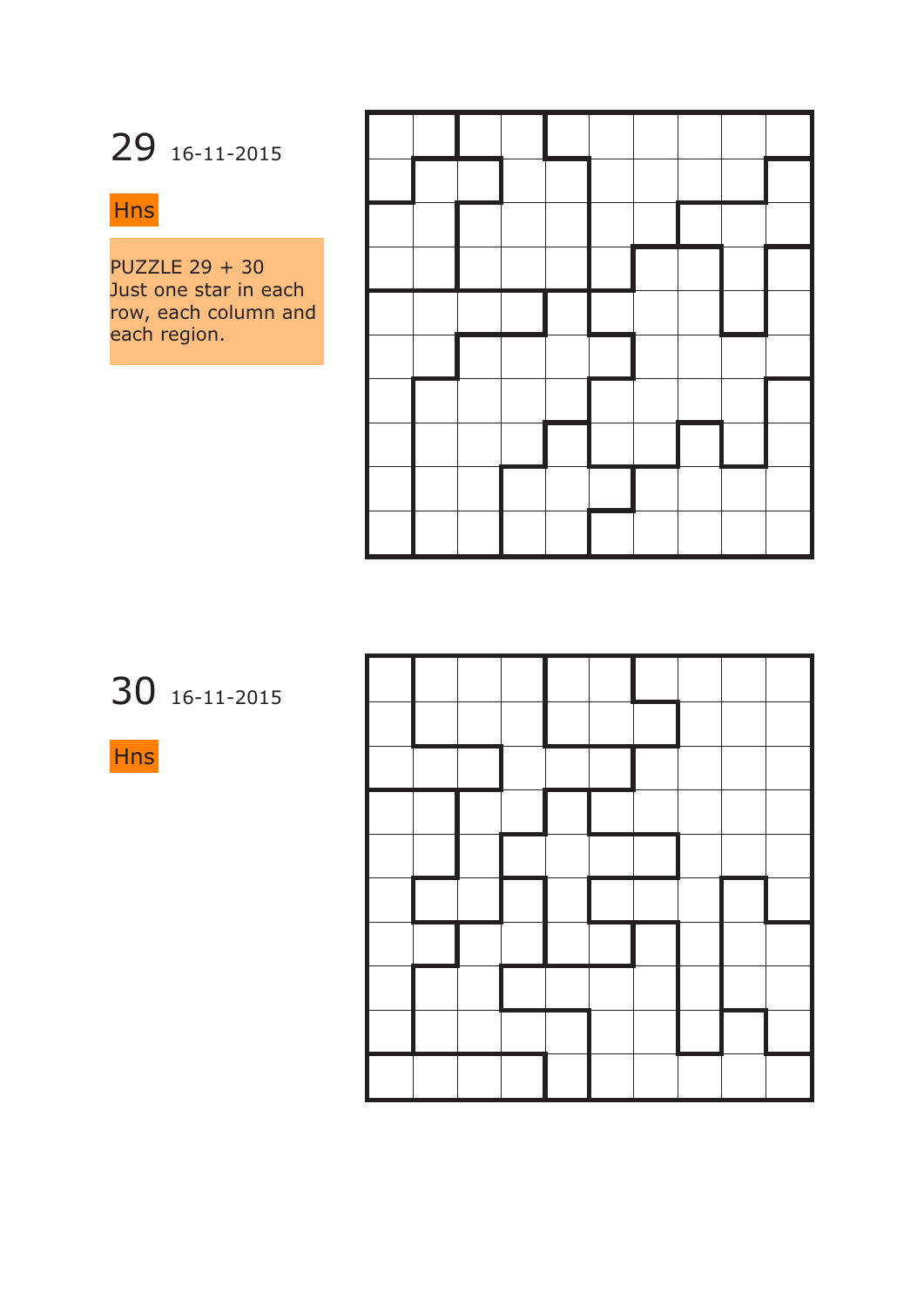

32 12-12-2015



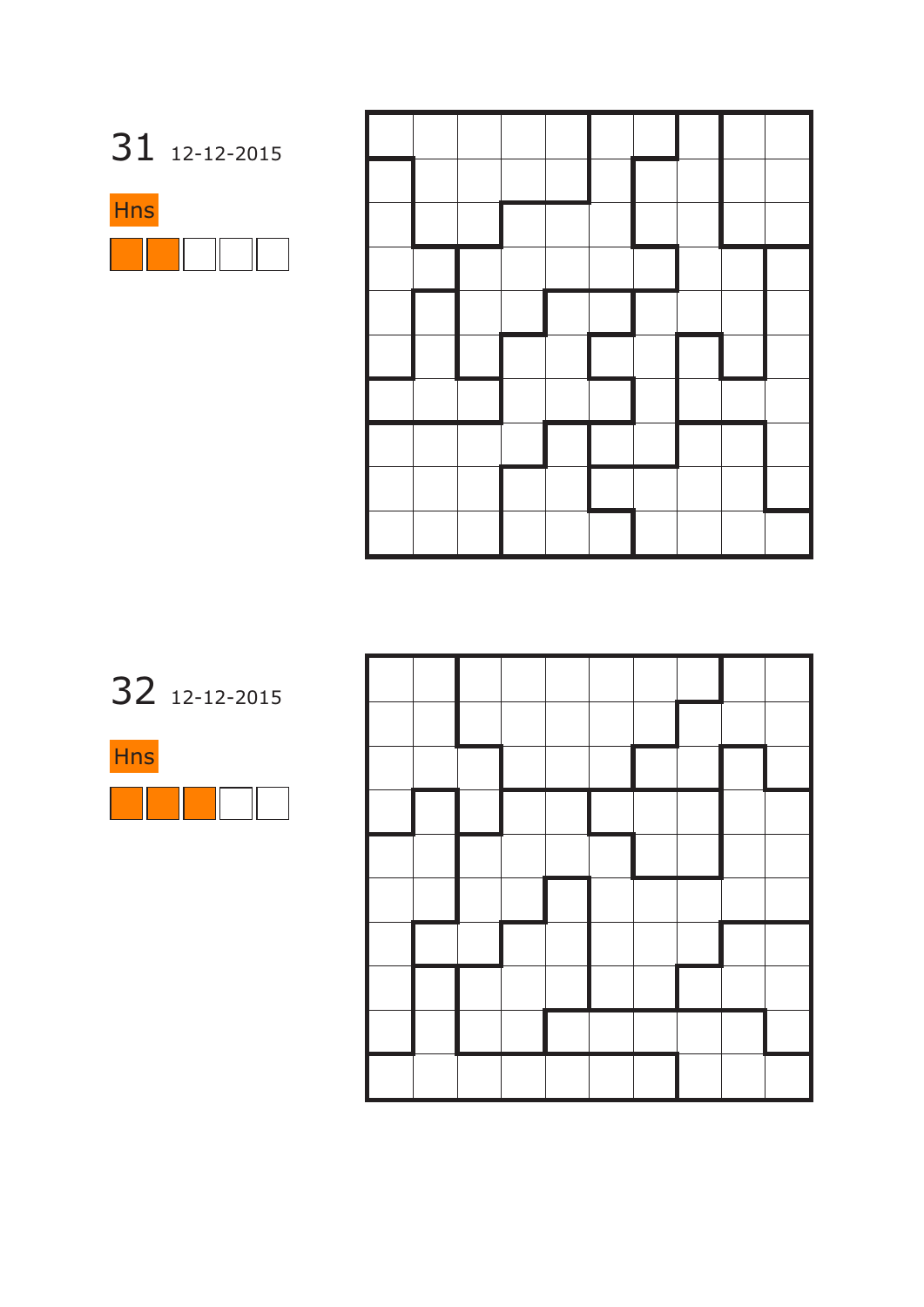### Solutions







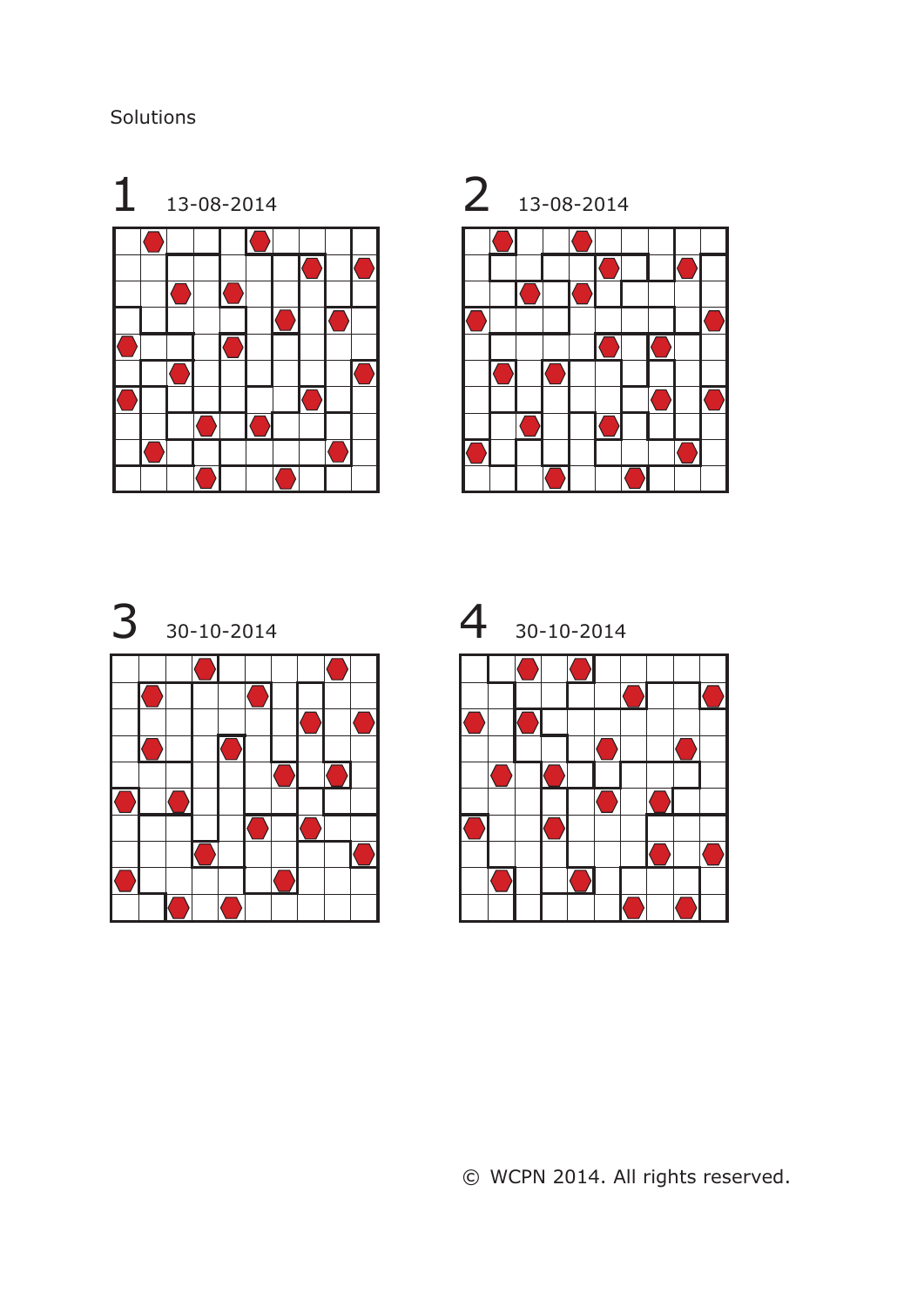







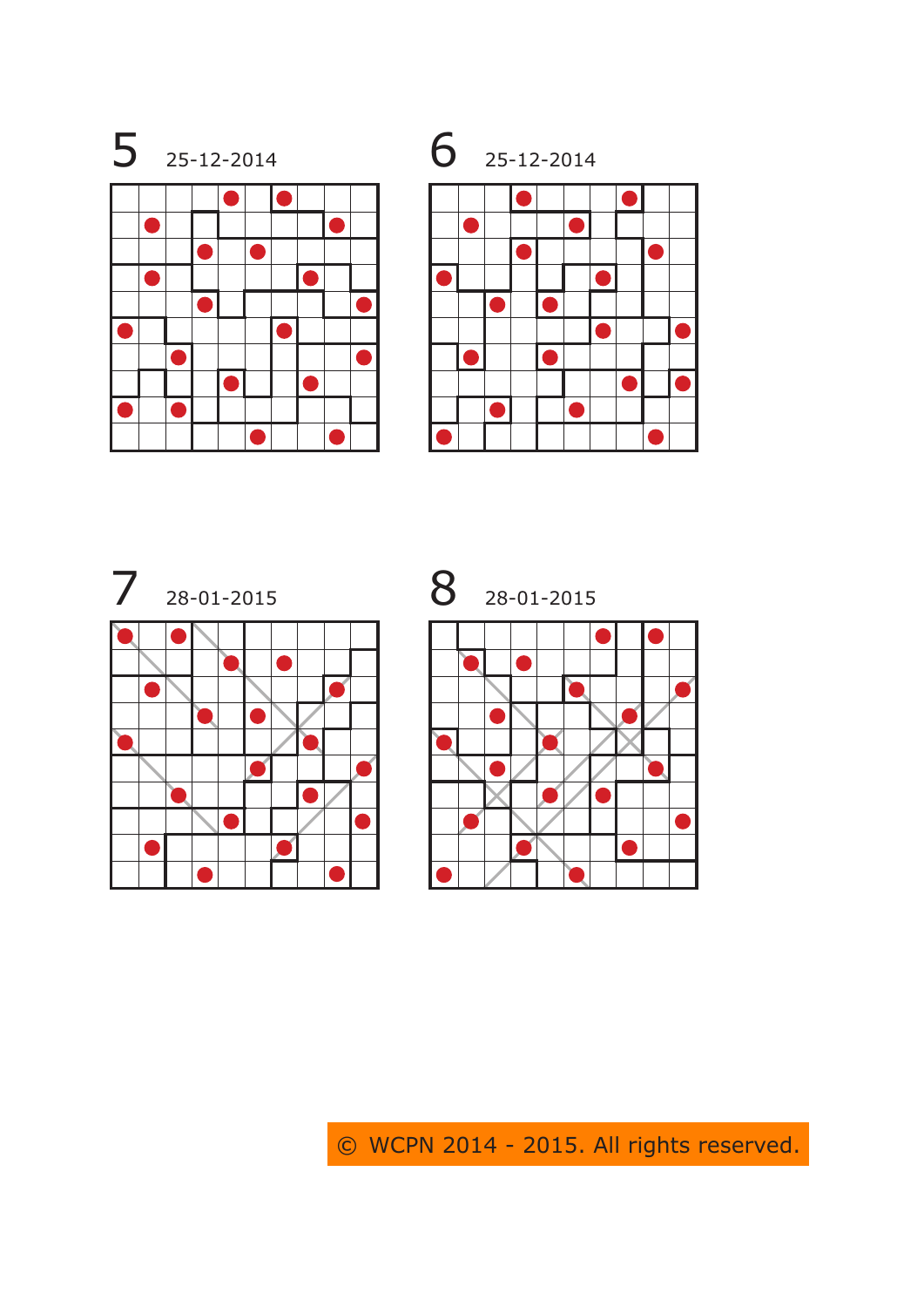





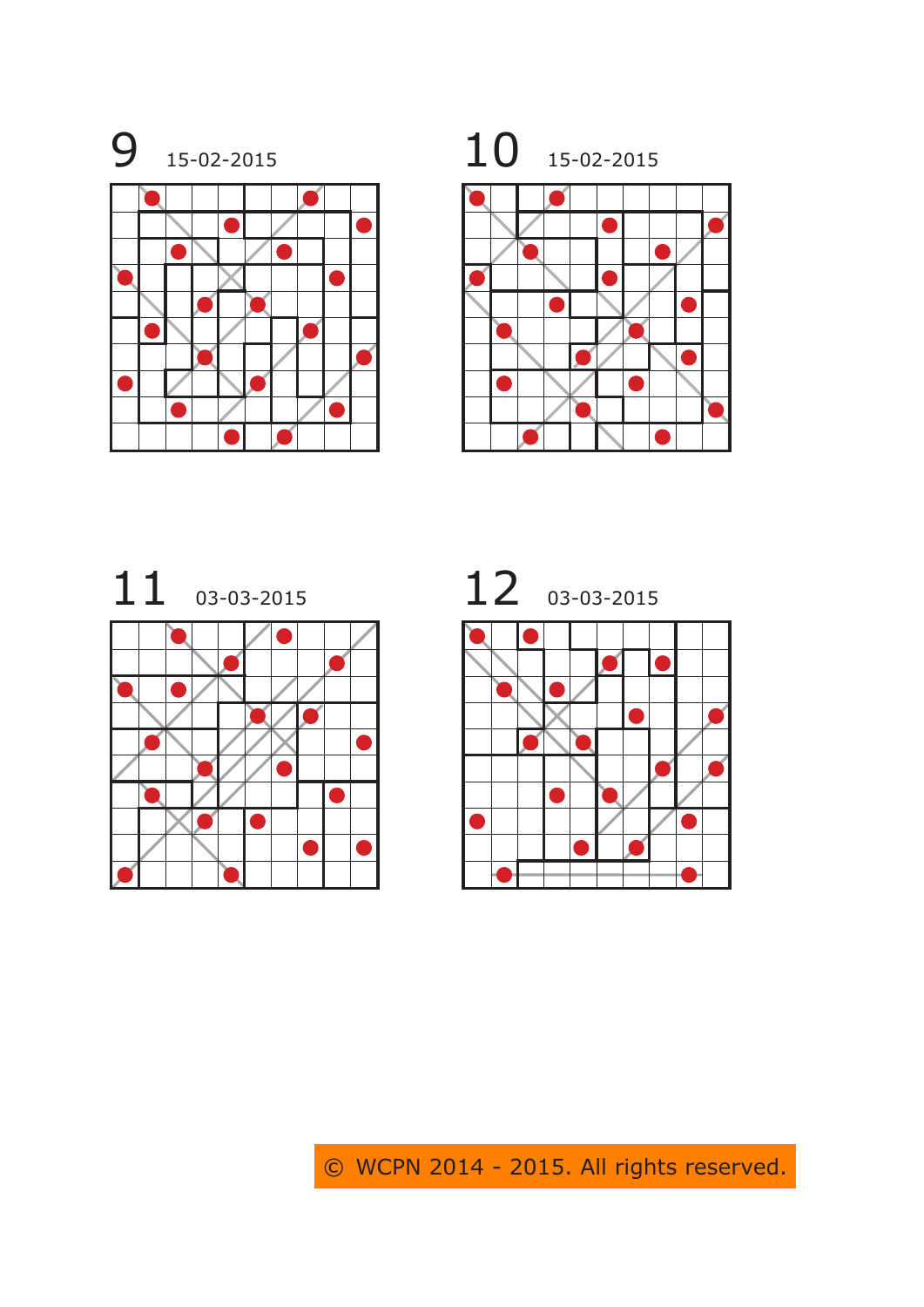







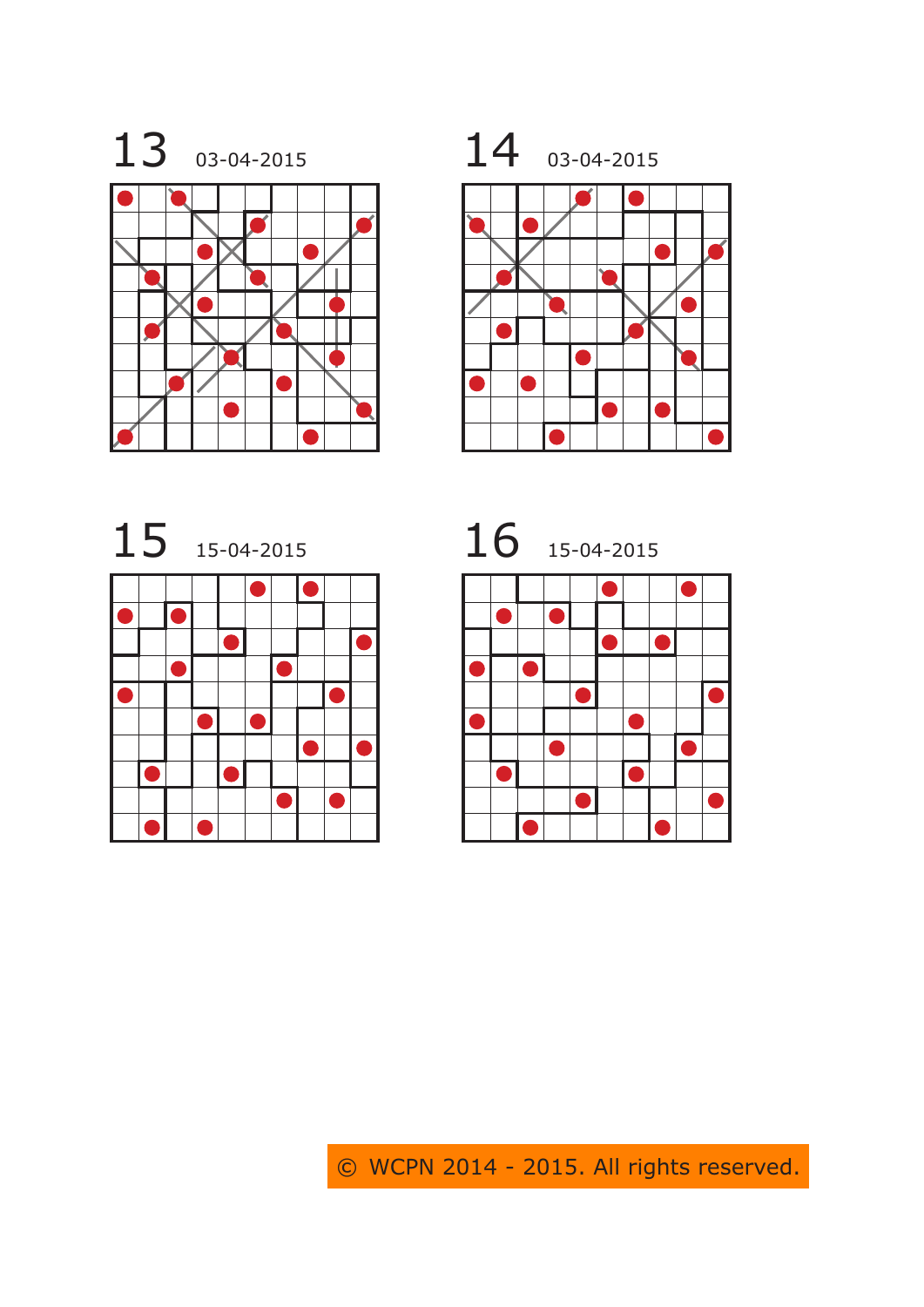









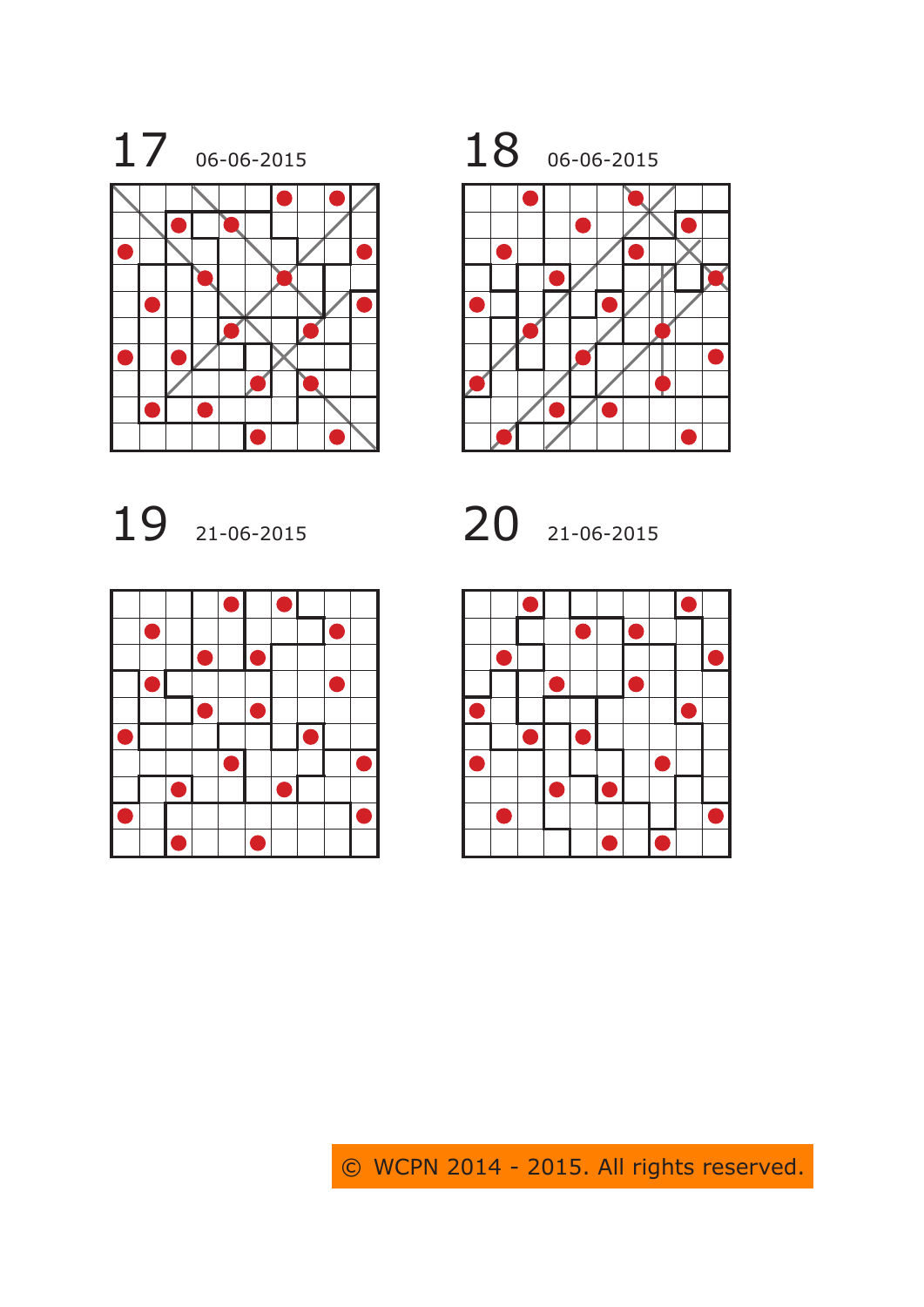









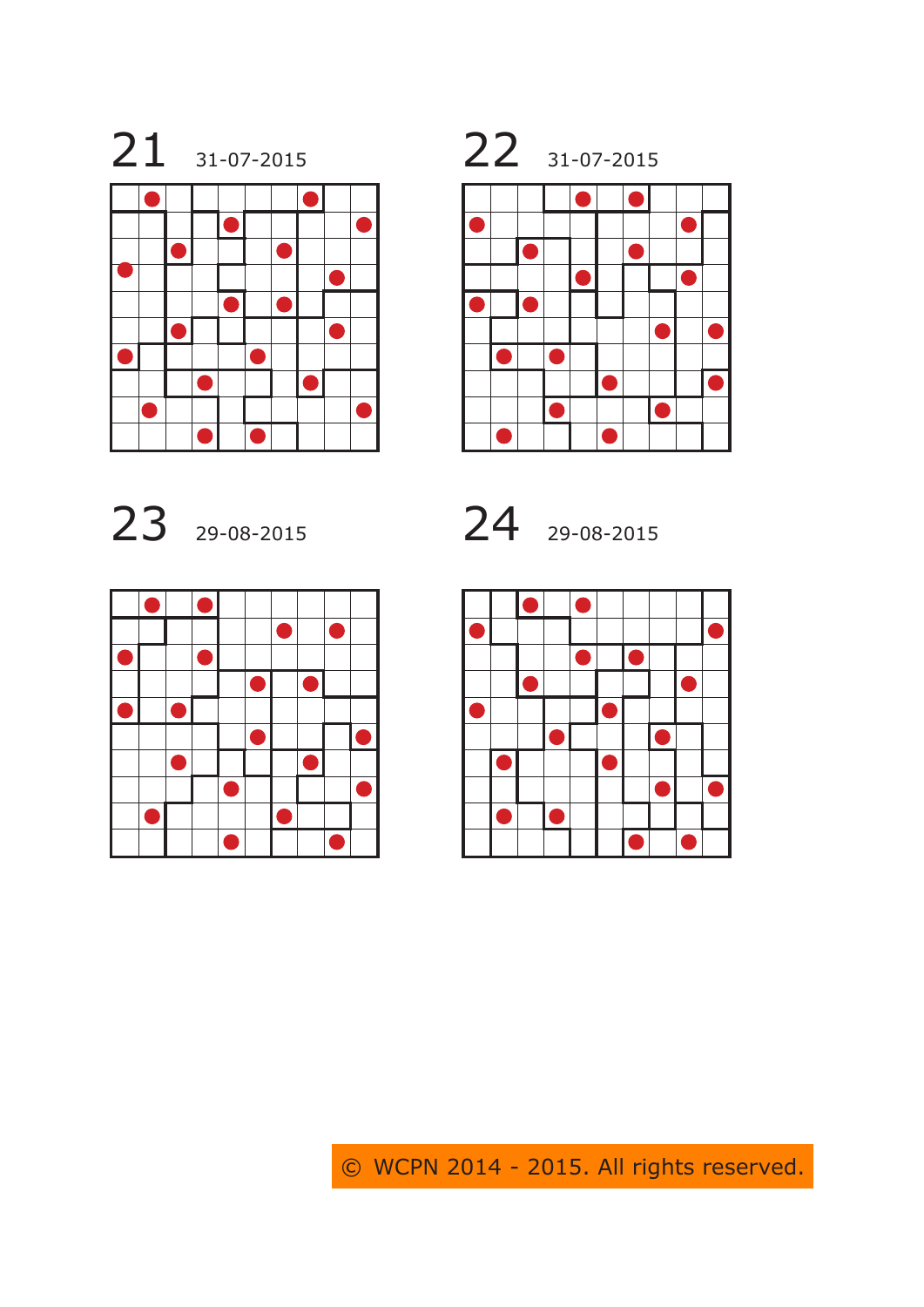







 $\overline{\textbf{X}}$